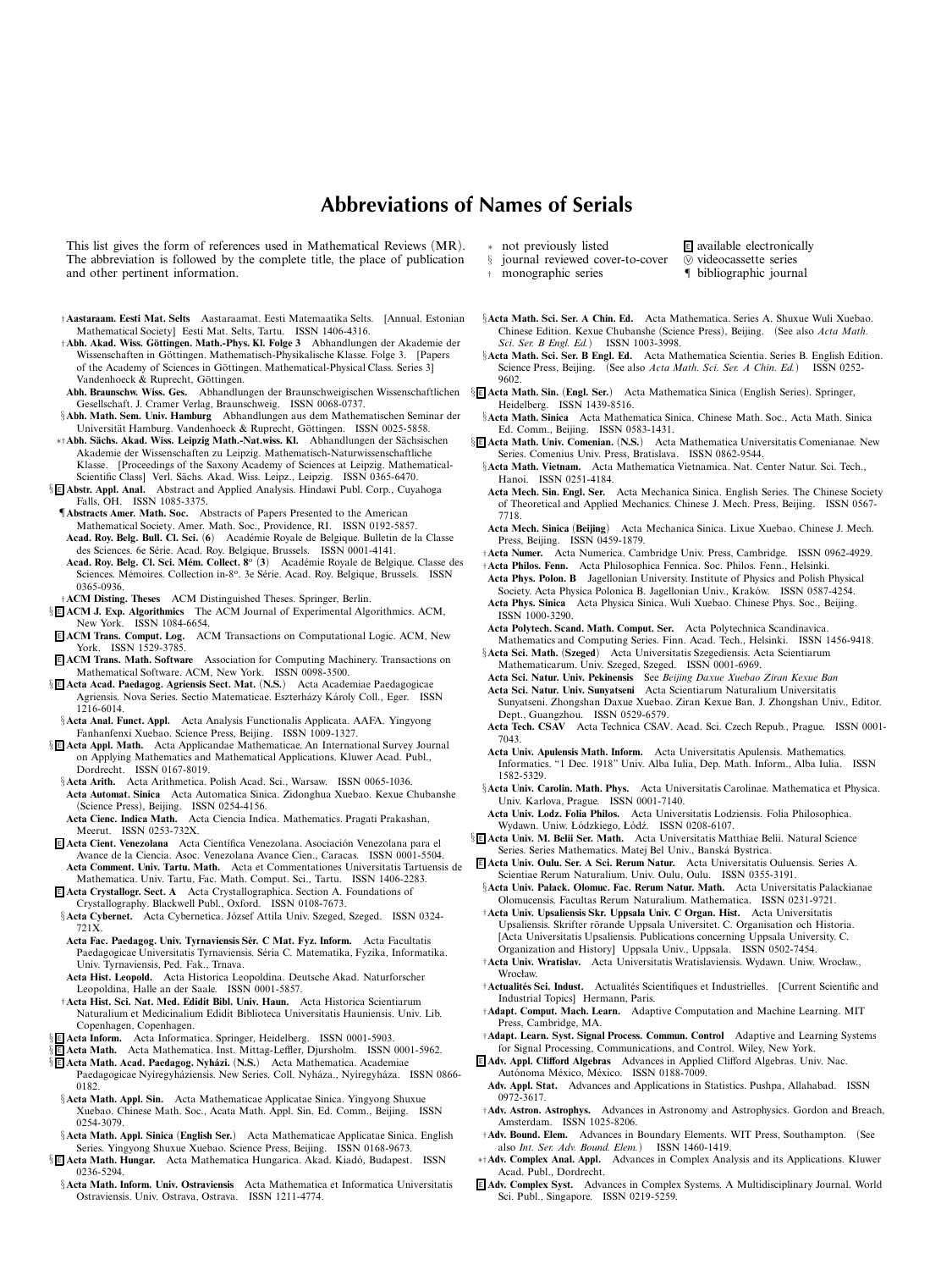- †**Adv. Comput. Econom.** *Advances in Computational Economics. Kluwer Acad. Publ., Dordrecht.*
- § <sup>E</sup> **Adv. Comput. Math.** *Advances in Computational Mathematics. Kluwer Acad. Publ., Dordrecht. ISSN 1019-7168.*
- †**Adv. Courses Math. CRM Barcelona** *Advanced Courses in Mathematics. CRM Barcelona. Birkh¨auser, Basel.*
- ∗†**Adv. Damage Mech.** *Advances in Damage Mechanics. WIT Press, Southampton. ISSN 1473-8791.*
- †**Adv. Des. Control** *Advances in Design and Control. SIAM, Philadelphia, PA.* §**Adv. Differential Equations** *Advances in Differential Equations. Khayyam, Athens, OH. ISSN 1079-9389.*
- †**Adv. Econometrics** *Advances in Econometrics. JAI, Amsterdam.*
- †**Adv. Eng.** *Advances in Engineering. Swets & Zeitlinger, Lisse.*
- †**Adv. Fluid Mech.** *Advances in Fluid Mechanics. Comput. Mech., Southampton. ISSN 1353-808X.* § <sup>E</sup> **Adv. Geom.** *Advances in Geometry. de Gruyter, Hawthorne, NY. ISSN 1615-715X.*
- § <sup>E</sup> **Adv. in Appl. Math.** *Advances in Applied Mathematics. Academic Press, Amsterdam.*
- *ISSN 0196-8858.*
- § <sup>E</sup> **Adv. in Appl. Probab.** *Advances in Applied Probability. Appl. Probab. Trust, Sheffield. ISSN 0001-8678.*
- †**Adv. Ind. Control** *Advances in Industrial Control. Springer, London.*
- †**Adv. Lectures Math.** *Advanced Lectures in Mathematics. Vieweg, Braunschweig. ISSN 0932-7134.*
- †**Adv. Log.** *Advances in Logic. World Sci. Publishing, River Edge, NJ.*
- § <sup>E</sup> **Adv. Math.** *Advances in Mathematics. Academic Press, San Diego, CA. ISSN 0001- 8708.*
- §**Adv. Math.** *(***China***) Advances in Mathematics (China). Shuxue Jinzhan. Peking Univ. Press, Beijing. ISSN 1000-0917.*
- †**Adv. Math.** *(***Dordr.***) Advances in Mathematics (Dordrecht). Kluwer Acad. Publ.,* Dordrecht.<br>† **Adv. Math. Econ.**
- †**Adv. Math. Econ.** *Advances in Mathematical Economics. Springer, Tokyo.*
- †**Adv. Math. Fluid Mech.** *Advances in Mathematical Fluid Mechanics. Birkh¨auser, Basel.* †**Adv. Math. Sci.** *Advances in the Mathematical Sciences. Amer. Math. Soc., Providence, RI.*
- §**Adv. Math. Sci. Appl.** *Advances in Mathematical Sciences and Applications. An* International Journal. Gakkotosho, Tokyo. ISSN 1343-4373.
- ∗†**Adv. Mech. Math.** *Advances in Mechanics and Mathematics. Kluwer Acad. Publ., Dordrecht.*
- †**Adv. Neural Inf. Process. Syst.** *Advances in Neural Information Processing Systems. MIT Press, Cambridge, MA. (See also Neural Inf. Process. Ser.)*
- §**Adv. Nonlinear Stud.** *Advanced Nonlinear Studies. Adv. Nonlinear Stud., San Antonio, TX. ISSN 1536-1365.*
- §**Adv. Nonlinear Var. Inequal.** *Advances in Nonlinear Variational Inequalities. An International Journal. Internat. Publ., Toledo, OH. ISSN 1092-910X.*
- †**Adv. Numer. Math.** *Advances in Numerical Mathematics. Teubner, Stuttgart.*
- †**Adv. Partial Differ. Equ.** *(***Basel***) Advances in Partial Differential Equations (Basel). Birkh¨auser, Basel.*
- †**Adv. Ser. Math. Phys.** *Advanced Series in Mathematical Physics. World Sci. Publishing, River Edge, NJ.*
- †**Adv. Ser. Nonlinear Dynam.** *Advanced Series in Nonlinear Dynamics. World Sci.*
- *Publishing, River Edge, NJ.* †**Adv. Ser. Stat. Sci. Appl. Probab.** *Advanced Series on Statistical Science & Applied Probability. World Sci. Publishing, River Edge, NJ.*
- †**Adv. Ser. Theoret. Phys. Sci.** *Advanced Series on Theoretical Physical Science. World Sci. Publishing, River Edge, NJ.*
- †**Adv. Soft Comput.** *Advances in Soft Computing. Physica, Heidelberg.*
- †**Adv. Spat. Sci.** *Advances in Spatial Science. Springer, Berlin.*
- †**Adv. Stud. Contemp. Math.** *Advanced Studies in Contemporary Mathematics. Taylor & Francis, London.*
- §**Adv. Stud. Contemp. Math.** *(***Kyungshang***) Advanced Studies in Contemporary*
- *Mathematics (Kyungshang). Memoirs of the Jangjeon Mathematical Society. Jangjeon Math. Soc., Hapcheon. ISSN 1229-3067.*
- †**Adv. Stud. Pure Math.** *Advanced Studies in Pure Mathematics. Math. Soc. Japan, Tokyo.*
- †**Adv. Textb. Control Signal Process.** *Advanced Textbooks in Control and Signal Processing. Springer, London.*
- †**Adv. Texts Econometrics** *Advanced Texts in Econometrics. Oxford Univ. Press, New York.*
- †**Adv. Texts Phys.** *Advanced Texts in Physics. Springer, Berlin. ISSN 1439-2674.* ∗ <sup>E</sup> **Adv. Theor. Econ.** *Advances in Theoretical Economics. Berkeley Electronic Press, Berkeley, CA. ISSN 1534-5963.*
- § <sup>E</sup> **Adv. Theor. Math. Phys.** *Advances in Theoretical and Mathematical Physics. Int. Press, Somerville, MA. ISSN 1095-0761.*
- § **E** Aequationes Math. Aequationes Mathematicae. Birkhäuser, Basel. ISSN 0001-9054. §**Afrika Mat.** *(***3***) Afrika Matematika. Journal of the African Mathematical Union.*
- Journal de l'Union Mathématique Africaine. Série 3. Union Math. Africaine, Caluire. <sup>∗</sup>†**Agyptol. Abh. ¨** *Agyptologische Abhandlungen. [Egyptological Proceedings] ¨ Harrassowitz, Wiesbaden. ISSN 0568-0476.*
- <sup>E</sup> **AI Commun.** *AI Communications. The European Journal on Artificial Intelligence. IOS, Amsterdam. ISSN 0921-7126.*
- †**AIP Conf. Proc.** *AIP Conference Proceedings. Amer. Inst. Phys., Melville, NY. ISSN 0094-243X.*
- †**Al-Furq ¯an Islam. Herit. Found. Publ.** *Al-Furq¯an Islamic Heritage Foundation Publication. Al-Furq¯an Islam. Herit. Found., London.*
- †**Alber-Texte Philos.** *Alber-Texte Philosophie. [Alber Texts Philosophy] Alber, Freiburg.*
- †**Algebr. Appl.** *Algebras and Applications. Kluwer Acad. Publ., Dordrecht.*
- § <sup>E</sup> **Algebr. Geom. Topol.** *Algebraic & Geometric Topology. Geom. Topol. Publ., Coventry. ISSN 1472-2747.*
- § <sup>E</sup> **Algebr. Represent. Theory** *Algebras and Representation Theory. Kluwer Acad. Publ., Dordrecht. ISSN 1386-923X.*
	- §**Algebra Colloq.** *Algebra Colloquium. Springer Hong Kong, Hong Kong. ISSN 1005- 3867.*
	- **Algebra Geom. Appl. Semin. Proc.** *Algebra, Geometry & Their Applications. Seminar Proceedings. Yerevan State Univ. Press, Yerevan.*
	- §Algebra i Analiz Rossiĭskaya Akademiya Nauk. Algebra i Analiz. "Nauka" S. *Peterburg. Otdel., St. Petersburg. (Translated in St. Petersburg Math. J.) ISSN 0234-0852.*
- <sup>E</sup> **Algebra Logic** *Algebra and Logic. Kluwer Academic/Consultants Bureau, New York. (Translation of Algebra Logika) ISSN 0002-5232.*
- †**Algebra LogicAppl.** *Algebra, Logic and Applications. Taylor & Francis, London. ISSN 1041-5394.*
- §**Algebra Logika** *Algebra i Logika. Institut Diskretno˘ı Matematiki i Informatiki. Sib.*
- *Fond Algebry Log., Novosibirsk. (Translated in Algebra Logic) ISSN 0373-9252.* § <sup>E</sup> **Algebra Universalis** *Algebra Universalis. Univ. Manitoba, Winnipeg, MB. ISSN 0002- 5240.*
- §**Algebras Groups Geom.** *Algebras, Groups and Geometries. Hadronic Press, Palm Harbor, FL. ISSN 0741-9937.*
- § <sup>E</sup> **Algorithmica** *Algorithmica. An International Journal in Computer Science. Springer, New York. ISSN 0178-4617.*
- †**Algorithms Combin.** *Algorithms and Combinatorics. Springer, Berlin. ISSN 0937- 5511.*
- †**Algorithms Comput. Math.** *Algorithms and Computation in Mathematics. Springer, Berlin. ISSN 1431-1550.*
- §**Aligarh Bull. Math.** *The Aligarh Bulletin of Mathematics. Aligarh Muslim Univ., Aligarh.*
- **Aligarh J. Statist.** *The Aligarh Journal of Statistics. Aligarh Muslim Univ., Aligarh. ISSN 0971-0388.*
- §**Alkalmaz. Mat. Lapok** *Alkalmazott Matematikai Lapok. Magyar Tudom´anyos Akad., Budapest. ISSN 0133-3399.*
- **Allg. Stat. Arch.** *Allgemeines Statistisches Archiv. AStA. Journal of the German Statistical Society. Physica, Heidelberg. ISSN 0002-6018.*
- § <sup>E</sup> **AMA Algebra Montp. Announc.** *AMA. Algebra Montpellier Announcements. AMA Algebra Montp. Announc., Montpellier.*
- †**AMAST Ser. Comput.** *AMAST Series in Computing. World Sci. Publishing, River Edge, NJ.*
- § <sup>E</sup> **Amer. J. Math.** *American Journal of Mathematics. Johns Hopkins Univ. Press, Baltimore, MD. ISSN 0002-9327.*
	- **Amer. J. Math. Management Sci.** *American Journal of Mathematical and Management Sciences. Amer. Sci. Press, Syracuse, NY. ISSN 0196-6324.*
- <sup>E</sup> **Amer. J. Phys.** *American Journal of Physics. Amer. Assoc. Phys. Teach., College Park, MD. ISSN 0002-9505.*
- <sup>E</sup> **Amer. Math. Monthly** *The American Mathematical Monthly. Math. Assoc. America, Washington, DC. ISSN 0002-9890.*
- †**Amer. Math. Soc. Colloq. Publ.** *American Mathematical Society Colloquium Publications. Amer. Math. Soc., Providence, RI. ISSN 0065-9258.*
- †**Amer. Math. Soc. Transl. Ser. 2** *American Mathematical Society Translations, Series 2. Amer. Math. Soc., Providence, RI. (Selected translations of Russian language publications Tr. St.-Peterbg. Mat. Obshch.) ISSN 0065-9290.*
- <sup>E</sup> **Amer. Statist.** *The American Statistician. Amer. Statist. Assoc., Alexandria, VA. ISSN 0003-1305.*
- ∗§ <sup>E</sup> **AMRX Appl. Math. Res. Express** *Applied Mathematics Research eXpress. Hindawi Publ. Corp., New York. ISSN 1687-1200.*
	- †**AMS Short Course Lecture Notes** *AMS Short Course Lecture Notes. Amer. Math. Soc., Providence, RI.*
	- †**AMS/IP Stud. Adv. Math.** *AMS/IP Studies in Advanced Mathematics. Amer. Math. Soc., Providence, RI. ISSN 1089-3288.*
	- †**Amst. Stud. Theory Hist. Linguist. Sci. Ser. IV Curr. Issues Linguist. Theory** *Amsterdam Studies in the Theory and History of Linguistic Science. Series IV: Current Issues in Linguistic Theory. Benjamins, Amsterdam. ISSN 0304-0763.*
	- <sup>E</sup> **An. Acad. Brasil. Ciˆenc.** *Anais da Academia Brasileira de Ciˆencias. Acad. Brasil. Ciˆenc., Rio de Janeiro. ISSN 0001-3765.*
	- §**An. Științ. Univ. Al. I. Cuza Iași Inform.** (N.S.) Analele Științifice ale Universității "Al. I. Cuza" din Iași. Informatică. Serie Nouă. Ed. Univ. "Al. I. Cuza", Iași. ISSN 1224-*2268.*
	- §**An. Stiint. Univ. Al. I. Cuza Iasi. Mat.** (N.S.) Analele Stiintifice ale Universitătii "Al. I. *Cuza" din Ias¸i. Serie Nou˘a. Matematic˘a. Univ. Al. I. Cuza, Ias¸i. ISSN 1221-8421.*
	- §An. Științ. Univ. Ovidius Constanța Ser. Mat. Universității "Ovidius" Constanța. Analele Științifice. Seria Matematică. Univ. "Ovidius" Constanța, Constanța. ISSN *1223-723X.*
	- §An. Univ. București Mat. Analele Universității București. Matematică. Univ. Bucharest, *Bucharest. ISSN 1010-5433.*
	- §An. Univ. Bucuresti Mat. Inform. Analele Universității București. Matematică-*Informatic˘a. Univ. Bucharest, Bucharest. ISSN 1224-7170.*
	- An. Univ. Craiova Ser. Mat. Inform. Analele Universității din Craiova. Seria *Matematic˘a-Informatic˘a. Univ. Craiova, Craiova. ISSN 1223-6934.*
	- §An. Univ. Oradea Fasc. Mat. Analele Universității din Oradea. Fascicola Matematica. *Univ. Oradea, Oradea. ISSN 1221-1265.*
- ∗§ <sup>E</sup> **Anal. Appl.** *(***Singap.***) Analysis and Applications. World Sci. Publ., Singapore. ISSN 0219-5305.*
- § E Anal. Math. Analysis Mathematica. Akad. Kiadó, Budapest. ISSN 0133-3852. †**Anal. Methods Spec. Funct.** *Analytical Methods and Special Functions. Gordon and*
- *Breach, Amsterdam. ISSN 1027-0264.* ∗§**Anal. Theory Appl.** *Analysis in Theory and Applications. Anal. Theory Appl., Editor.*
- *Board, Nanjing. (Formerly Approx. Theory Appl. (N.S.)) ISSN 1672-4070.* § <sup>E</sup> **Analysis** *(***Munich***) Analysis. International Mathematical Journal of Analysis and its*
- *Applications. Oldenbourg, Munich. ISSN 0174-4747.* <sup>E</sup> **Analysis** *(***Oxford***) Analysis. Blackwell Publ., Oxford. ISSN 0003-2638.*
- †**Anc. Class. Sci. Philos.** *Ancient and Classical Sciences and Philosophy. Peeters, Leuven.*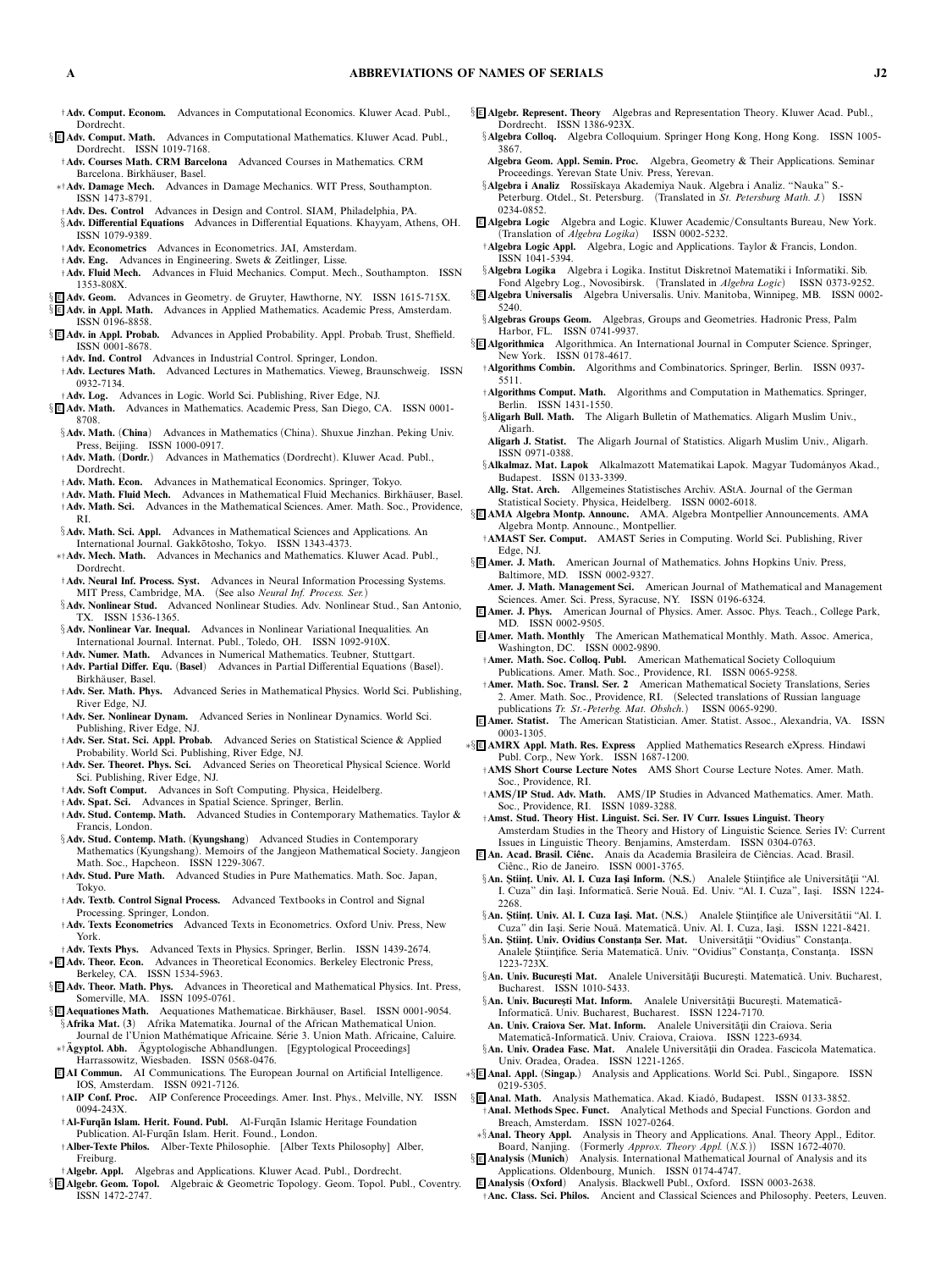- § <sup>E</sup> **Ann. Acad. Sci. Fenn. Math.** *Annales Academiæ Scientiarium Fennicæ. Mathematica. Acad. Sci. Fennica, Helsinki. ISSN 1239-629X.*
- §**Ann. Acad. Sci. Fenn. Math. Diss.** *Academiæ Scientiarum Fennicæ. Annales. Mathematica. Dissertationes. Acad. Sci. Fennica, Helsinki. ISSN 1239-6303.*
- § <sup>E</sup> **Ann. Appl. Probab.** *The Annals of Applied Probability. Inst. Math. Statist., Bethesda,*
- *MD. ISSN 1050-5164.* § E Ann. Comb. Annals of Combinatorics. Birkhäuser, Basel. ISSN 0218-0006.
- §**Ann. Differential Equations** *Annals of Differential Equations. Weifen Fangcheng Niankan. Fuzhou Univ., Fuzhou. ISSN 1002-0942.* §**Ann. Fac. Sci. Toulouse Math.** (6) Annales de la Faculté des Sciences de Toulouse.
- *Math´ematiques. S´erie 6. Univ. Paul Sabatier, Toulouse. ISSN 0240-2963.* <sup>E</sup> **Ann. Fond. Louis de Broglie** *Fondation Louis de Broglie. Annales. Fond. Louis de*
- *Broglie, Paris. ISSN 0182-4295.*
- § <sup>E</sup> **Ann. Global Anal. Geom.** *Annals of Global Analysis and Geometry. Kluwer Acad. Publ., Dordrecht. ISSN 0232-704X.* <sup>E</sup> **Ann. Henri Poincar´e** *Annales Henri Poincar´e. A Journal of Theoretical and*
- *Mathematical Physics. Birkhäuser, Basel. ISSN 1424-0637.* **Ann. I.S.U.P.** *Annales de l'I.S.U.P.. Univ. Paris, Inst. Stat., Paris.*
- § <sup>E</sup> **Ann. Inst. Fourier** *(***Grenoble***) Universit´e de Grenoble. Annales de l'Institut Fourier.*
- *Univ. Grenoble I, Saint-Martin-d'H`eres. ISSN 0373-0956.* § E Ann. Inst. H. Poincaré Anal. Non Linéaire Annales de l'Institut Henri Poincaré. Analyse
- *Non Lin´eaire. Gauthier-Villars, Ed. Sci. M´ ´ ed. Elsevier, Paris. ISSN 0294-1449.* § **E Ann. Inst. H. Poincaré Probab. Statist.** Annales de l'Institut Henri Poincaré.
- *Probabilit´es et Statistiques. Gauthier-Villars, Ed. Sci. M´ ´ ed. Elsevier, Paris. ISSN 0246-0203.*
- <sup>E</sup> **Ann. Inst. Statist. Math.** *Annals of the Institute of Statistical Mathematics. Kluwer Acad. Publ., Tokyo. ISSN 0020-3157.* †**Ann. Internat. Soc. Dynam. Games** *Annals of the International Society of Dynamic*
- *Games. Birkh¨auser Boston, Boston, MA.*
- †**Ann. Israel Phys. Soc.** *Annals of the Israel Physical Society. IOP, Bristol. ISSN 0309- 8710.*
- **Ann. Japan Assoc. Philos. Sci.** *Annals of the Japan Association for Philosophy of Science. Japan Assoc. Philos. Sci., Tokyo. ISSN 0453-0691.*
- ∗† Ann. Litt. Univ. Franche-Comté Annales Littéraires de l'Université de Franche-Comté. [Literary Annals of the Université de Franche-Comté] Ann. Litt. Univ. Franche-*Comt´e, Besanc¸on.*
- § <sup>E</sup> **Ann. Mat. Pura Appl.** *(***4***) Annali di Matematica Pura ed Applicata. Series IV. Springer, B***E Ann. Mat. Pura Appl. (4)** *B*<br>**Berlin. ISSN 0373-3114.**
- <sup>E</sup> **Ann. Math. Artif. Intell.** *Annals of Mathematics and Artificial Intelligence. Kluwer Acad. Publ., Dordrecht. ISSN 1012-2443.*
- §**Ann. Math. Blaise Pascal** Annales Mathématiques Blaise Pascal. Univ. Blaise Pascal, Lab. Math. Pures Appl., Aubière. ISSN 1259-1734.
- §**Ann. Math. Sil.** *Annales Mathematicae Silesianae. Wydawn. Uniw. Sl ´ askiego, Katowice. (See also Pr. Nauk. Uniw. Sl. Katow. ´ ) ISSN 0860-2107.*
- § E Ann. Math. Univ. Sidi Bel Abbès Annales de Mathématiques de l'Université de Sidi Bel *Abb´es. Ann. Math. Univ. Sidi Bel Abb`es, Sidi Bel Abb`es. ISSN 1111-5556.*
- § <sup>E</sup> **Ann. of Math.** *(***2***) Annals of Mathematics. Second Series. Princeton Univ. Press, Princeton, NJ. ISSN 0003-486X.*
- †**Ann. of Math. Stud.** *Annals of Mathematics Studies. Princeton Univ. Press, Princeton, NJ.*
- <sup>E</sup> **Ann. of Sci.** *Annals of Science. Taylor & Francis, Abingdon. ISSN 0003-3790.*
- <sup>E</sup> **Ann. Oper. Res.** *Annals of Operations Research. Kluwer Acad. Publ., Dordrecht. ISSN 0254-5330.*
- <sup>E</sup> **Ann. Phys.** *(***8***) Annalen der Physik (8). Wiley-VCH Verlag, Weinheim. ISSN 0003- 3804.*
- <sup>E</sup> **Ann. Physics** *Annals of Physics. ISSN 0003-4916.* §**Ann. Polon. Math.** *Annales Polonici Mathematici. Polish Acad. Sci., Warsaw. ISSN 0066-2216.*
- § <sup>E</sup> **Ann. Probab.** *The Annals of Probability. Inst. Math. Statist., Bethesda, MD. ISSN 0091-1798.*
- § <sup>E</sup> **Ann. Pure Appl. Logic** *Annals of Pure and Applied Logic. North-Holland, Amsterdam. ISSN 0168-0072.*
- ∗§**Ann. Sc. Norm. Super. Pisa Cl. Sci.** *(***5***) Annali della Scuola Normale Superiore di Pisa. Classe di Scienze. Serie V. Scuola Norm. Sup., Pisa. (Formerly Ann. Scuola Norm. Sup. Pisa Cl. Sci. (4))*
- § <sup>E</sup> **Ann. Sci. Ecole Norm. Sup. ´** *(***4***) Annales Scientifiques de l'Ecole Normale Sup´ ´ erieure. Quatri`eme S´erie. Gauthier-Villars, Ed. Sci. M´ ´ ed. Elsevier, Paris. ISSN 0012-9593.*
- § <sup>E</sup> **Ann. Sci. Math. Qu´ebec** *Annales des Sciences Math´ematiques du Qu´ebec. Groupe Cherch. Sci. Math., Montreal, QC. ISSN 0707-9109.*
- §**Ann. Scuola Norm. Sup. Pisa Cl. Sci.** *(***4***) Annali della Scuola Normale Superiore di Pisa. Classe di Scienze. Serie IV. Scuola Norm. Sup., Pisa. (Continued as Ann. Sc. Norm. Super. Pisa Cl. Sci. (5))*
- §**E Ann. Statist.** The Annals of Statistics. Inst. Math. Statist., Bethesda, MD. ISSN 0090-§E Appl. Math. Optim. Applied Mathematics and Optimization. An International Journal *5364.*
- §**Ann. Univ. Ferrara Sez. VII (N.S.)** Annali dell'Università di Ferrara. Nuova Serie. *Sezione VII. Scienze Matematiche. Univ. Ferrara, Ferrara.*
- §**Ann. Univ. Mariae Curie-Skłodowska Sect. A** *Annales Universitatis Mariae Curie-Skłodowska. Sectio A. Mathematica. Uniw. Marii Curie-Skłodowskiej, Lublin. ISSN 0365-1029.*
- **Ann. Univ. Sarav. Ser. Math.** *Annales Universitatis Saraviensis. Series Mathematicae.* Univ. Saarlandes, Saarbrücken. ISSN 0933-8268.
- §**Ann. Univ. Sci. Budapest. Eötvös Sect. Math.** Annales Universitatis Scientiarum Budapestinensis de Rolando Eötvös Nominatae. Sectio Mathematica. Eötvös Loránd *Univ., Budapest. ISSN 0524-9007.*
- §**Ann. Univ. Sci. Budapest. Sect. Comput.** *Annales Universitatis Scientiarum* Budapestinensis de Rolando Eötvös Nominatae. Sectio Computatorica. Eötvös Loránd *Univ., Budapest. ISSN 0138-9491.*
- †**Anneli Lax New Math. Libr.** *Anneli Lax New Mathematical Library. Math. Assoc. America, Washington, DC.*
- †**Annu. Rev. Fluid Mech.** *Annual Review of Fluid Mechanics. Annual Reviews, Palo Alto, CA. ISSN 0066-4189.*
- **Annuaire Univ. Sofia Fac. Math. Inform.** *Godishnik na Sofi˘ıskiya Universitet "Sv.* Kliment Okhridski". Fakultet po Matematika i Informatika. Annuaire de l'Université de Sofia "St. Kliment Ohridski". Faculté de Mathématiques et Informatique. Presses *Univ. "St. Kliment Ohridski", Sofia. ISSN 0205-0808.*
- **Annuaire Univ. Sofia Fac. Phys.** *Godishnik na Sofi˘ıskiya Universitet "Sv. Kliment Okhridski". Fizicheski Fakultet. Annuaire de l'Universit´e de Sofia "St. Kliment Ohridski". Facult´e de Physique. Presses Univ. "St. Kliment Ohridski", Sofia. ISSN 0584-0279.*
- †**Annual Rev. Comput. Phys.** *Annual Reviews of Computational Physics. World Sci. Publishing, River Edge, NJ.*
- †**Anu. Filol. Univ. Barc.** *Anuari de Filologia (Universitat de Barcelona). [Philology Yearbook (University of Barcelona)] Univ. Barcelona, Barcelona.*
- †**Anwend.orientier. Stat.** *Anwendungsorientierte Statistik. [Applications-Oriented Statistics] Lang, Frankfurt am Main. ISSN 1431-7982.*
- **Anz. Osterreich. Akad. Wiss. Math.-Natur. Kl. ¨** *Osterreichische Akademie der ¨ Wissenschaften. Mathematisch-Naturwissenschaftliche Klasse. Anzeiger. Osterreich. ¨ Akad. Wissensch., Vienna.*
- <sup>E</sup> **ANZIAM J.** *The ANZIAM Journal. The Australian & New Zealand Industrial and Applied Mathematics Journal. Austral. Math. Soc., Canberra. ISSN 1446-1811.* **Apeiron** *Apeiron. A Journal for Ancient Philosophy and Science. Acad. Print. Publ., Kelowna, BC. ISSN 0003-6390.*
- †**Aportaciones Mat. Comun.** *Aportaciones Matem´aticas: Comunicaciones.* [Mathematical Contributions: Communications] Soc. Mat. Mexicana, México. †**Aportaciones Mat. Investig.** Aportaciones Matemáticas: Investigación. [Mathematical Contributions: Research] Soc. Mat. Mexicana, México.
- †**Aportaciones Mat. Textos** *Aportaciones Matem´aticas: Textos. [Mathematical Contributions: Texts] Soc. Mat. Mexicana, M´exico.*
- § <sup>E</sup> **Appl. Algebra Engrg. Comm. Comput.** *Applicable Algebra in Engineering,*
- *Communication and Computing. Springer, Heidelberg. ISSN 0938-1279.* § <sup>E</sup> **Appl. Anal.** *Applicable Analysis. An International Journal. Taylor & Francis,*
- *Abingdon. ISSN 0003-6811.* § <sup>E</sup> **Appl. Categ. Structures** *Applied Categorical Structures. A Journal Devoted to*
- *Applications of Categorical Methods in Algebra, Analysis, Order, Topology and Computer Science. Kluwer Acad. Publ., Dordrecht. ISSN 0927-2852.*
- § <sup>E</sup> **Appl. Comput. Harmon. Anal.** *Applied and Computational Harmonic Analysis. Time-Frequency and Time-Scale Analysis, Wavelets, Numerical Algorithms, and Applications. ISSN 1063-5203.*
- ∗§**Appl. Comput. Math.** *Applied and Computational Mathematics. An International Journal. Azerb. State Econ. Univ., Baku. ISSN 1683-3511.*
- †**Appl. Engrg. Math. Ser.** *Applied and Engineering Mathematics Series. Res. Stud. Press, Taunton.*
- §**Appl. Gen. Topol.** Applied General Topology. Univ. Politéc. Valencia, Valencia. ISSN 1576-9402.<br>**Appl. Log. Ser.**
- †**Appl. Log. Ser.** *Applied Logic Series. Kluwer Acad. Publ., Dordrecht.* †**Appl. Math.** *(***N.Y.***) Applications of Mathematics (New York). Springer, New York. ISSN 0172-4568.*
- § <sup>E</sup> **Appl. Math.** *Applications of Mathematics. Acad. Sci. Czech Repub., Prague. ISSN 0862-7940.*
- †**Appl. Math.** *(***Boca Raton***) Applied Mathematics (Boca Raton). Chapman & Hall/CRC,* **Boca Raton, FL.**<br>**§E Appl. Math. Comput.**
- § <sup>E</sup> **Appl. Math. Comput.** *Applied Mathematics and Computation. North-Holland, New York. ISSN 0096-3003.*
- § <sup>E</sup> **Appl. Math. E-Notes** *Applied Mathematics E-Notes. Appl. Math. E-Notes, Hsinchu. ISSN 1607-2510.*
	- **Appl. Math. Inform.** *Applied Mathematics and Informatics. Tbilisi Univ. Press, Tbilisi. ISSN 1512-0074.*
	- §**Appl. Math. J. Chinese Univ. Ser. A** *Applied Mathematics. A Journal of Chinese Universities. Series A. Gaoxiao Yingyong Shuxue Xuebao. Appl. Math. J. Chinese Univ., Editor. Comm., Hangzhou. (See also Appl. Math. J. Chinese Univ. Ser. B) ISSN 1000-4424.*
	- §**Appl. Math. J. Chinese Univ. Ser. B** *Applied Mathematics. A Journal of Chinese Universities. Ser. B. Appl. Math. J. Chinese Univ., Editor. Comm., Hangzhou. (See also Appl. Math. J. Chinese Univ. Ser. A) ISSN 1005-1031.*
- <sup>E</sup> **Appl. Math. Lett.** *Applied Mathematics Letters. An International Journal of Rapid Publication. Pergamon, Amsterdam. ISSN 0893-9659.*
- **Appl. Math. Mech.** *Applied Mathematics and Mechanics. Yingyong Shuxue he Lixue. Chongqing, Chongqing. (Translated in Appl. Math. Mech. (English Ed.)) ISSN 1000-0887.*
- **Appl. Math. Mech.** *(***English Ed.***) Applied Mathematics and Mechanics. English Edition. Shanghai Univ. Press, Shanghai. (Translation of Appl. Math. Mech.) ISSN 0253- 4827.*
- *with Applications to Stochastics. Springer, New York. ISSN 0095-4616.* †**Appl. Math. Sci.** *Applied Mathematical Sciences. Springer, New York.*
- §**Appl. Math.** *(***Warsaw***) Applicationes Mathematicae. Polish Acad. Sci., Warsaw. ISSN 1233-7234.*
- †**Appl. Numer. Harmon. Anal.** *Applied and Numerical Harmonic Analysis. Birkh¨auser Boston, Boston, MA.*
- <sup>E</sup> **Appl. Numer. Math.** *Applied Numerical Mathematics. An IMACS Journal. North-Holland, Amsterdam. ISSN 0168-9274.*
- †**Appl. Optim.** *Applied Optimization. Kluwer Acad. Publ., Dordrecht.*
- **Appl. Probab. Index** *Applied Probability. Complete Author and Subject Index: Journal of Applied Probability and Advances in Applied Probability. Appl. Probab. Trust, Sheffield.*
- <sup>E</sup> **Appl. Psychol. Meas.** *Applied Psychological Measurement. Sage, Thousand Oaks, CA. ISSN 0146-6216.*
- <sup>E</sup> **Appl. Sci.** *APPS. Applied Sciences. Balkan Soc. Geometers, Bucharest. ISSN 1454- 5101.*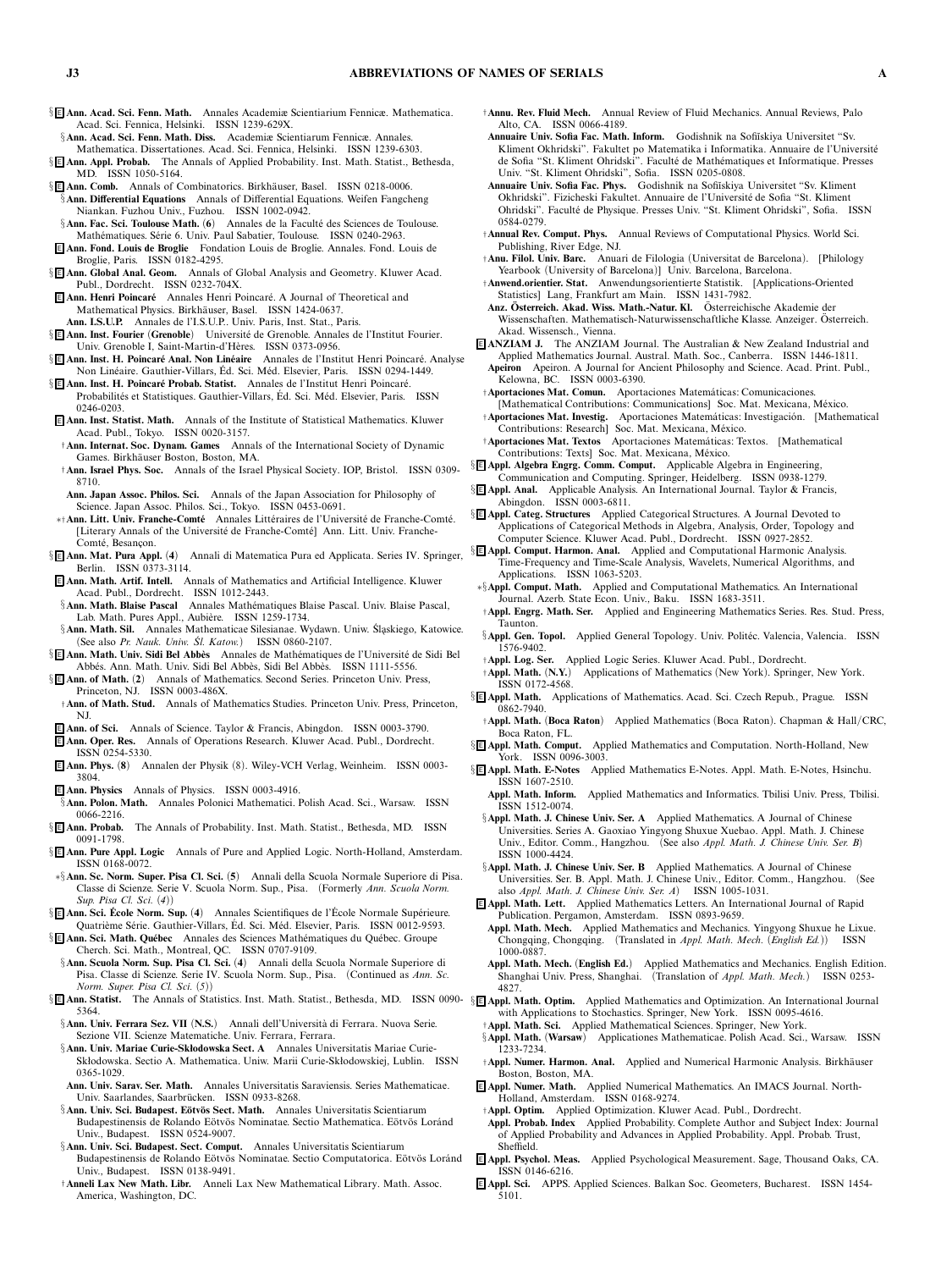- ∗†**Appl. Sci. Monogr.** *Applied Sciences. Monographs. Geom. Balkan Press, Bucharest.* <sup>E</sup> **Appl. Stoch. Models Bus. Ind.** *Applied Stochastic Models in Business and Industry. Wiley, Chichester. ISSN 1524-1904.*
- §**Approx. Theory Appl.** *(***N.S.***) Approximation Theory and its Applications. New Series. Approx. Theory Appl., Editor. Board, Nanjing. (Continued as Anal. Theory Appl.) ISSN 1000-9221.*
- †**Appunti Corsi Tenuti Docenti Sc.** *Appunti dei Corsi Tenuti da Docenti della Scuola. [Notes of Courses Given by Teachers at the School] Scuola Norm. Sup., Pisa.* **Arab Gulf J. Sci. Res.** *Arab Gulf Journal of Scientific Research. Arab. Gulf Univ., Manama. ISSN 1015-4442.*
- §**Arab J. Math. Sci.** *Arab Journal of Mathematical Sciences. Saudi Assoc. Math. Sci., Riyadh. ISSN 1319-5166.*
- **Arab. J. Sci. Eng. Sect. A Sci.** *The Arabian Journal for Science and Engineering. Section A. Sciences. King Fahd Univ. Petroleum Minerals, Dhahran. ISSN 1319- 8025.*
- **Arab. J. Sci. Eng. Sect. B Eng.** *The Arabian Journal for Science and Engineering. Section B. Engineering. King Fahd Univ. Petroleum Minerals, Dhahran. ISSN 1319- 8025.*
- **Arab. J. Sci. Eng. Sect. C Theme Issues** *The Arabian Journal for Science and*
- *Engineering. Section C. Theme Issues. King Fahd Univ. Petroleum Minerals, Dhahran. ISSN 1319-8025.*
- <sup>E</sup> **ArabicSci. Philos.** *Arabic Sciences and Philosophy. A Historical Journal. Cambridge Univ. Press, New York. ISSN 0957-4239.*
- †**Arbeitsber. Inst. Math. Masch. Datenverarb. Inform.** *Arbeitsberichte des Instituts f ¨ur Mathematische Maschinen und Datenverarbeitung (Informatik). [Reports of the Institute for Mathematical Machines and Data Processing (Information Science)] Friedrich-Alexander-Univ., Erlangen. ISSN 0344-3515.*
- **Arch. Comput. Methods Engrg.** *Archives of Computational Methods in Engineering. State of the Art Reviews. Internat. Center Numer. Methods Eng. (CIMNE), Barcelona. ISSN 1134-3060.*
- **Arch. Control Sci.** *Polish Academy of Sciences. Committee of Automatic Control and Robotics. Archives of Control Sciences. Warsaw Univ. Tech., Warsaw. ISSN 0004- 072X.*
- § <sup>E</sup> **Arch. Hist. Exact Sci.** *Archive for History of Exact Sciences. Springer, Berlin. ISSN 0003-9519.*
- ∗§**Arch. Inequal. Appl.** *Archives of Inequalities and Applications. An International Journal for Theory and Applications. Dynamic, Atlanta, GA. ISSN 1542-6149.* **Arch. Internat. Hist. Sci.** *Archives Internationales d'Histoire des Sciences. Ist. Encicl. Ital., Rome. ISSN 0003-9810.*
- § <sup>E</sup> **Arch. Math.** *(***Basel***) Archiv der Mathematik. Archives of Mathematics. Archives Math´ematiques. Birkh¨auser, Basel. ISSN 0003-889X.*
- § <sup>E</sup> **Arch. Math.** *(***Brno***) Universitatis Masarykianae Brunensis. Facultas Scientiarum Naturalium. Archivum Mathematicum. Masaryk Univ., Brno. ISSN 0044-8753.*
- § <sup>E</sup> **Arch. Math. Logic** *Archive for Mathematical Logic. Springer, Berlin. ISSN 0933-5846.* **Arch. Mech.** *(***Arch. Mech. Stos.***) Polish Academy of Sciences. Institute of Fundamental Technological Research. Archives of Mechanics (Archiwum Mechaniki Stosowanej). Polish Acad. Sci., Warsaw. ISSN 0373-2029.*
- § <sup>E</sup> **Arch. Ration. Mech. Anal.** *Archive for Rational Mechanics and Analysis. Springer, Heidelberg. ISSN 0003-9527.*
	- **Archimede** *Archimede. Rivista per gli Insegnanti e i Cultori di Matematiche Pure e Applicate. Monnier, Florence. ISSN 0390-5543.*
- †**Archimedes** *Archimedes: New Studies in the History and Philosophy of Science and Technology. Kluwer Acad. Publ., Dordrecht.*
- †**Ariel Pract.** *Ariel Practicum. Ariel, Barcelona.*
- §**Ark. Mat.** Arkiv för Matematik. Inst. Mittag-Leffler. Djursholm. ISSN 0004-2080.
- **Arkhimedes** *Arkhimedes. Finn. Phys. Soc., Helsinki. ISSN 0004-1920.*
- †**Arnold Appl. Stat.** *Arnold Applications of Statistics. Arnold, London.*
- †**Arnold Texts Stat.** *Arnold Texts in Statistics. Arnold, London.*
- §**Ars Combin.** *Ars Combinatoria. Charles Babbage Res. Centre, Winnipeg, MB. (See also Australas. J. Combin.) ISSN 0381-7032.*
- †**Artech House Radar Lib.** *The Artech House Radar Library. Artech House, Boston, MA.*
- †**Artefakt** *Artefakt: Schriften zur Soziosemiotik und Komparatistik. [Artefakt: Texts for Sociosemiotics and Comparative Literature] Lang, Frankfurt am Main. ISSN 0945-957X.*
- <sup>E</sup> **Artificial Intelligence** *Artificial Intelligence. Elsevier, Amsterdam. ISSN 0004-3702.* †**ASA-SIAM Ser. Stat. Appl. Probab.** *ASA-SIAM Series on Statistics and Applied Probability. SIAM, Philadelphia, PA.*
- **Asia-Pacific J. Oper. Res.** *Asia-Pacific Journal of Operational Research. Oper. Res. Soc. Singapore, Singapore. ISSN 0217-5959.*
- §**Asian J. Math.** *The Asian Journal of Mathematics. Int. Press, Somerville, MA. ISSN 1093-6106.*
- †**Asian Math. Ser.** *Asian Mathematics Series. Taylor & Francis, London.*
- †**Aspects Math.** *Aspects of Mathematics. Vieweg, Braunschweig. ISSN 0179-2156.*
- §**Astérisque** Astérisque. Soc. Math. France, Paris. ISSN 0303-1179.
- †**Asthet. Nat.wiss. Bildende Wiss. Ziv. Kult. ¨** *Asthetik und Naturwissenschaften. Bildende ¨ Wissenschaften—Zivilisierung der Kulturen. [Aesthetics and Sciences. Artistic Sciences—Civilization of Cultures] Springer, Vienna. ISSN 1430-5321.*
- <sup>E</sup> **Astin Bull.** *Astin Bulletin. The Journal of the ASTIN and AFIR Sections of the International Actuarial Association. Peeters, Leuven. ISSN 0515-0361.*
- <sup>E</sup> **Astron. Nachr.** *Astronomische Nachrichten. Astronomical Notices. Wiley-VCH, Berlin. ISSN 0004-6337.*
- †**Astronom. Astrophys. Lib.** *Astronomy and Astrophysics Library. Springer, New York.*
- <sup>E</sup> **Astrophys. Space Sci.** *Astrophysics and Space Science. An International Journal of Astronomy, Astrophysics and Space Science. Kluwer Acad. Publ., Dordrecht. ISSN 0004-640X.*
- †**Astrophys. Space Sci. Lib.** *Astrophysics and Space Science Library. Kluwer Acad. Publ., Dordrecht.*
- § <sup>E</sup> **Asymptot. Anal.** *Asymptotic Analysis. IOS, Amsterdam. ISSN 0921-7134.*
- †**Atmos. Oceanogr. Sci. Libr.** *Atmospheric and Oceanographic Sciences Library. Kluwer Acad. Publ., Dordrecht.*
- **Atti Accad. Ligure Sci. Lett.** *(***6***) Atti della Accademia Ligure di Scienze e Lettere. Serie VI. Accad. Ligure Sci. Lett., Genoa. ISSN 1122-651X.*
- §**Atti Accad. Naz. Lincei Cl. Sci. Fis. Mat. Natur. Rend. Lincei** *(***9***)* **Mat. Appl.** *Atti della Accademia Nazionale dei Lincei. Classe di Scienze Fisiche, Matematiche e Naturali. Rendiconti Lincei. Serie IX. Matematica e Applicazioni. Accad. Naz. Lincei, Rome. ISSN 1120-6330.*
- **Atti Accad. Naz. Lincei Cl. Sci. Fis. Mat. Natur. Rend. Lincei** *(***9***)* **Suppl.** *Atti della Accademia Nazionale dei Lincei. Classe di Scienze Fisiche, Matematiche e Naturali. Rendiconti Lincei. Serie IX. Supplemento. Accad. Naz. Lincei, Rome. ISSN 1121- 3094.*
- **Atti Accad. Pontaniana** *(***N.S.***) Atti della Accademia Pontaniana. Nuova Serie. Giannini & Figli, Naples. ISSN 1121-9238.*
- **Atti Accad. Sci. Torino Cl. Sci. Fis. Mat. Natur.** *Atti della Accademia delle Scienze di Torino. Classe di Scienze Fisiche, Matematiche e Naturali. Accad. Sci. Torino, Turin. ISSN 0001-4419.*
- †**Atti Convegni Lincei** *Atti dei Convegni Lincei. [Acts of the Lincei Conferences] Accad. Naz. Lincei, Rome. ISSN 0391-805X.*
- §**Atti Sem. Mat. Fis. Univ. Modena** *Atti del Seminario Matematico e Fisico dell'Universit`a di Modena. Univ. Modena, Modena. ISSN 0041-8986.*
- †**Augsbg. Math.-Naturwiss. Schrift.** *Augsburger Mathematisch-Naturwissenschaftliche Schriften. [Augsburg Mathematical-Scientific Texts] Wißner, Augsburg.*
- <sup>E</sup> **Aust. N. Z. J. Stat.** *Australian & New Zealand Journal of Statistics. Blackwell Publ. Asia, Carlton South. ISSN 1369-1473.*
- <sup>E</sup> **Austral. Math. Soc . Gaz.** *The Australian Mathematical Society. Gazette. Austral. Math. Publ. Assoc., Canberra. ISSN 0311-0729.*
- †**Austral. Math. Soc . Lec t. Ser.** *Australian Mathematical Society Lecture Series. Cambridge Univ. Press, Cambridge.*
- §**Australas. J. Combin.** *The Australasian Journal of Combinatorics. Univ. Qld., Brisbane. (See also Ars Combin.) ISSN 1034-4942.*
- <sup>E</sup> **Autom. Remote Control** *Automation and Remote Control. MAIK Nauka/Interperiod. Publ., Moscow. (Translation of Avtomat. i Telemekh.) ISSN 0005-1179.* **Automat. Comput. Appl. Math.** *Automation Computers Applied Mathematics. Scientific*
- *Journal. Tech. Univ. Cluj-Napoca, Cluj-Napoca. ISSN 1221-437X.* <sup>E</sup> **Automatica J. IFAC** *Automatica. A Journal of IFAC, the International Federation of*
- *Automatic Control. Pergamon, Oxford. ISSN 0005-1098.* †**Avebury Ser. Philos.** *Avebury Series in Philosophy. Ashgate, Aldershot.*
- ∗†**AVISTA Stud. Hist. Mediev. Technol. Sci. Art** *AVISTA Studies in the History of Medieval Technology, Science and Art. Ashgate, Aldershot.*
- **Avtomat. i Telemekh.** *Rossi˘ıskaya Akademiya Nauk. Avtomatika i Telemekhanika. "Nauka", Moscow. (Translated in Autom. Remote Control) ISSN 0005-2310.*
- †**Babes¸-Bolyai Univ. Fac. Math. Comput. Sci. Res. Semin.** *Babes¸-Bolyai University, Faculty of Mathematics and Computer Science. Research Seminars. "Babes¸-Bolyai" Univ., Cluj-Napoca.*
- § <sup>E</sup> **Balkan J. Geom. Appl.** *Balkan Journal of Geometry and its Applications. Balkan Soc. Geometers, Bucharest. ISSN 1224-2780.*
	- †**Balkan Soc. Geom. Monogr. Textb.** *Balkan Society of Geometers Monographs and Textbooks. Geom. Balkan Press, Bucharest.*
	- †**Banach Center Publ.** *Banach Center Publications. Polish Acad. Sci., Warsaw. ISSN 0137-6934.*
	- **Baoji Wenli Xueyuan Xuebao Ziran Kexue Ban** *See J. Baoji College Arts Sci. Nat. Sci.* †**Baruch Spinoza S ¨amtl. Werke** *Baruch de Spinoza: S¨amtliche Werke. [Baruch de*
	- *Spinoza: Collected Works] Meiner, Hamburg.* **Bayer. Akad. Wiss. Math.-Natur. Kl. Abh.** *(***N.F.***) Bayerische Akademie der Wissenschaften. Mathematisch-Naturwissenschaftliche Klasse. Abhandlungen. Neue*
	- *Folge. Bayer. Akad. Wiss., Munich. ISSN 0005-6995.* **Bayer. Akad. Wiss. Math.-Natur. Kl. Sitzungsber.** *Bayerische Akademie der*
	- *Wissenschaften. Mathematisch-Naturwissenschaftliche Klasse. Sitzungsberichte. Bayer. Akad. Wiss., Munich. ISSN 0340-7586.*
	- §**Bayreuth. Math. Schr.** *Bayreuther Mathematische Schriften. Univ. Bayreuth, Bayreuth. ISSN 0172-1062.*
	- †**BBGNT. Berl. Beitr. Gesch. Nat.wiss. Tech.** *BBGNT. Berliner Beitr¨age zur Geschichte der Naturwissenschaften und der Technik. [BBGNT. Berlin Contributions to the History of the Sciences and Technology] ERS-Verlag, Berlin.*
	- **Behaviormetrika** *Behaviormetrika. Behav. Soc. Japan, Tokyo. ISSN 0385-7417.*
	- **Beijing Daxue Xuebao Ziran Kexue Ban** *Beijing Daxue Xuebao. Ziran Kexue Ban. Beijing University Journal. Natural Sciences Edition. Acta Scientiarum Naturalium Universitatis Pekinensis. Acta Sci. Nat. Univ. Pekin., Editor. Dep., Beijing. ISSN 0479-8023.*
	- **Beijing Gongye Daxue Xuebao** *See J. Beijing Polytech. Univ. and J. Beijing Univ. Technol.*
	- ∗**Beijing Ligong Daxue Xuebao** *See Trans. Beijing Inst. Tech.*
	- **Beijing Shifan Daxue Xuebao** *Beijing Shifan Daxue Xuebao. Ziran Kexue Ban. Journal of Beijing Normal University (Natural Science). J. Beijing Normal Univ. (Nat. Sci.), Editor. Dept., Beijing. ISSN 0476-0301.*
	- **Beijing Univ. J. Nat. Sci. Ed.** *See Beijing Daxue Xuebao Ziran Kexue Ban*
- § **E Beiträge Algebra Geom.** Beiträge zur Algebra und Geometrie. Contributions to Algebra *and Geometry. Heldermann, Lemgo. ISSN 0138-4821.*
	- †**Ber. Math.** *Berichte aus der Mathematik. [Reports from Mathematics] Shaker Verlag, Aachen. ISSN 0945-0882.*
	- **Ber. Wiss.gesch.** *Berichte zur Wissenschaftsgeschichte. Wiley-VCH, Weinheim. ISSN 0170-6233.*
	- †**Berkeley Math. Lect. Notes** *Berkeley Mathematics Lecture Notes. Amer. Math. Soc., Providence, RI.*
	- †**Berliner Studienreihe Math.** *Berliner Studienreihe zur Mathematik. [Berlin Study Series on Mathematics] Heldermann, Lemgo.*
	- §**Bernoulli** *Bernoulli. Official Journal of the Bernoulli Society for Mathematical Statistics and Probability. Internat. Statist. Inst., Voorburg. ISSN 1350-7265.*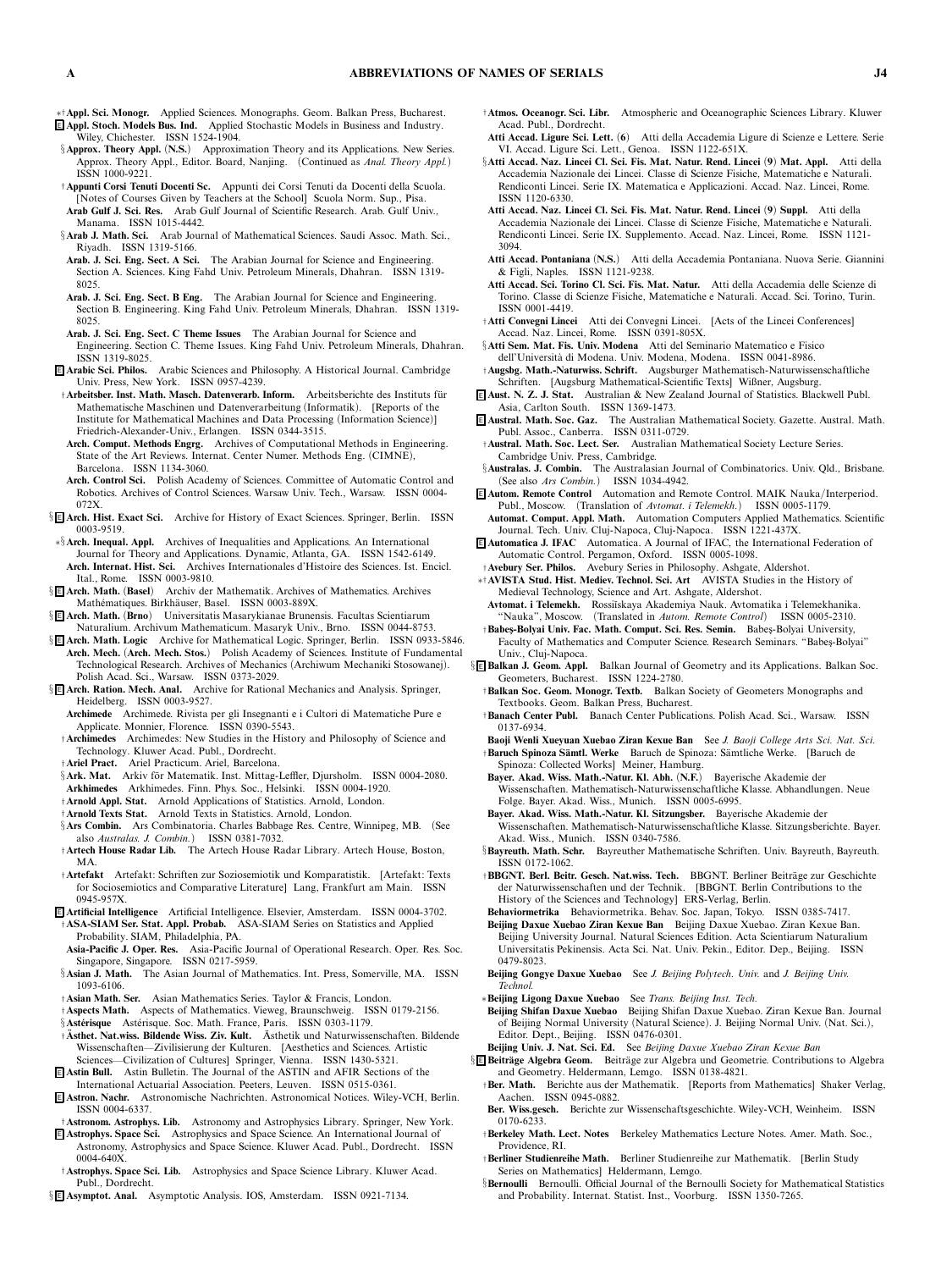- †**Beta** *Beta. Technische Universiteit Eindhoven. Research School for Operations Management and Logistics. Eindhoven Univ. Tech., Eindhoven.*
- †**Bibl. Diss.** *Biblioteka Dissertatio. [Dissertation Library] Zaduˇzb. Andrejevi´c, Belgrade. ISSN 0354-7671.*
- $\dagger$  **Bibl. Ec. Fr. Athènes Rome** Bibliothèque des Écoles Françaises d'Athènes et de Rome. *[Library of the French Schools of Athens and Rome] Ec. Fr. Rome, Rome. ´*
- †**Bibl. Scr. Graecorum Romanorum Teubneriana** *Bibliotheca Scriptorum Graecorum et Romanorum Teubneriana. Teubner, Stuttgart.*
- †**Bibl. Text. Philos.** *Biblioth`eque des Textes Philosophiques. [Library of Philosophical Texts] Vrin, Paris. ISSN 0249-7972.*
- ∗†**Biocomputing** *Biocomputing. Kluwer Acad. Publ., Dordrecht.*
- †**Biografii** Биографии. *[Biography] Vagrius, Moscow.*
- ∗†**Biol. Med. Phys. Ser.** *Biological and Medical Physics Series. Springer, Berlin. ISSN 1618-7210.*
- †**Biol. Phys. Ser.** *Biological Physics Series. AIP Press, New York.*
- <sup>E</sup> **Biom. J.** *Biometrical Journal. Journal of Mathematical Methods in Biosciences. Wiley-VCH, Berlin. ISSN 0323-3847.*
- <sup>E</sup> **Biometrics** *Biometrics. Journal of the International Biometric Society. Internat. Biometric Soc., Washington, DC. ISSN 0006-341X.*
- § <sup>E</sup> **Biometrika** *Biometrika. Biometrika Trust, London. ISSN 0006-3444.*
- †**Biostatistics** *Biostatistics. Dekker, New York.*
- § <sup>E</sup> **BIT** *BIT. Numerical Mathematics. Swets & Zeitlinger, Lisse. (Continued as BIT) ISSN 0006-3835.*
- ∗§ <sup>E</sup> **BIT** *BIT. Numerical Mathematics. Kluwer Acad. Publ., Dordrecht. (Formerly BIT) ISSN 0006-3835.*
	- †**Blackwell Companions Philos.** *Blackwell Companions to Philosophy. Blackwell Publ. Ltd., Oxford.*
	- ∗†**Blackwell Crit. Read.** *Blackwell Critical Readers. Blackwell, Malden, MA.* †**Blackwell Philos. Anthol.** *Blackwell Philosophy Anthologies. Blackwell Publ. Ltd., Oxford.*
	- †**Blackwell Philos. Guides** *Blackwell Philosophy Guides. Blackwell, Oxford.*
	- †**Boethius Texte Abh. Gesch. Math. Naturwiss.** *Boethius: Texte und Abhandlungen zur Geschichte der Mathematik und der Naturwissenschaften. [Boethius: Texts and Essays on the History of Mathematics and the Natural Sciences] Steiner, Stuttgart.*
	- **Bol. Acad. Nac. Cienc.** *(***C´ordoba***) Boletin de la Academia Nacional de Ciencias. Acad. Nac. Cie., C ´ordoba. ISSN 0325-2051.*
- <sup>E</sup> **Bol. Asoc. Mat. Venez.** *Bolet´ın de la Asociaci ´on Matem´atica Venezolana. Asoc. Mat. Venez., Caracas. ISSN 1315-4125.*
- §<sup>E</sup> Bol. Mat. (N.S.) Boletín de Matemáticas. Nueva Serie. Univ. Nac. Colombia, Dep. *Mat., Bogot´a. ISSN 0120-0380.*
- §**Bol. Soc. Brasil. Mat.** (N.S.) Boletim da Sociedade Brasileira de Matemática. Nova *S´erie. Soc. Brasil. Mat., Rio de Janeiro. (Continued as Bull. Braz. Math. Soc. (N.S.)) ISSN 0100-3569.*
- §**Bol. Soc. Mat. Mexicana** (3) Sociedad Matemática Mexicana. Boletín. Tercera Serie. *Soc. Mat. Mexicana, M´exico. ISSN 1405-213X.*
- §**Bol. Soc. Parana. Mat.** (2) Sociedade Paranaense de Matemática. Boletim. Segunda *S´erie. Editora UFPR, Curitiba. ISSN 0037-8712.*
- **Bol. Soc. Puig Adam** *Boletin Sociedad "Puig Adam". Soc. Puig Adam Profr. Mat., Madrid. ISSN 1135-0261.*
- ∗§**Boll. Stor. Sci. Mat.** *Bollettino di Storia delle Scienze Matematiche. Inst. Ed. Poligrafici Int., Pisa. (Formerly Boll. Storia Sci. Mat.) ISSN 0392-4432.*
- §**Boll. Storia Sci. Mat.** *Bollettino di Storia delle Scienze Matematiche. Compositori, Bologna. (Continued as Boll. Stor. Sci. Mat.) ISSN 0392-4432.*
- **Boll. Unione Mat. Ital. Sez. A Mat. Soc. Cult.** *(***8***) Bollettino della Unione Matematica Italiana. Sezione A. La Matematica nella Societ`a e nella Cultura. Serie VIII. Zanichelli, Bologna.*
- §**Boll. Unione Mat. Ital. Sez. B Artic. Ric. Mat.** *(***8***) Bollettino della Unione Matematica Italiana. Serie VIII. Sezione B. Articoli di Ricerca Matematica. Zanichelli, Bologna.*
- †**Bolyai Soc. Math. Stud.** *Bolyai Society Mathematical Studies. J´anos Bolyai Math. Soc., Budapest. ISSN 1217-4696.*
- †**Bonner Math. Schriften** *Bonner Mathematische Schriften. [Bonn Mathematical Publications] Univ. Bonn, Bonn. ISSN 0524-045X.*
- †**Boston Stud. Philos. Sci.** *Boston Studies in the Philosophy of Science. Kluwer Acad. Publ., Dordrecht.*
- †**Bradford Book** *A Bradford Book. MIT Press, Cambridge, MA.*
- **Braz. J. Probab. Stat.** *Brazilian Journal of Probability and Statistics. Assoc. Brasileira Estat´ıst., S˜ao Paulo. ISSN 0103-0752.*
- †**Brill's Stud. Intellect. Hist.** *Brill's Studies in Intellectual History. Brill, Leiden. ISSN 0920-8607.*
- <sup>E</sup> **British J. Hist. Sci.** *British Society for the History of Science. British Journal for the History of Science. Cambridge Univ. Press, Cambridge. ISSN 0007-0874.*
- <sup>E</sup> **British J. Math. Statist. Psych.** *The British Journal of Mathematical and Statistical Psychology. British Psych. Soc., Leicester. ISSN 0007-1102.*
- <sup>E</sup> **British J. Philos. Sci.** *British Journal for the Philosophy of Science. Oxford Univ. Press, Oxford. ISSN 0007-0882.*
- ∗†**Brooks/Cole Ser. Adv. Math.** *Brooks/Cole Series in Advanced Mathematics. Brooks/Cole, Pacific Grove, CA. (Formerly Wadsworth & Brooks/Cole Math. Ser.)* †**BSG Proc.** *BSG Proceedings. Geom. Balkan Press, Bucharest.*
- §**Bul. Acad. Științe Repub. Mold. Mat.** Buletinul Academiei de Științe a Republicii *Moldova. Matematica. Izvestiya Akademii Nauk Respubliki Moldova. Matematika.* Acad. Științe Repub. Mold. Inst. Mat. Inform., Chișinău. (Continued as *Bul. Acad. Stiinte Repub. Mold. Mat.*<sup>2</sup> *ISSN 0236-3089.*
- \*§**Bul. Acad. Științe Repub. Mold. Mat.** Buletinul Academiei de Științe a Republicii *Moldova. Matematica. Izvestiya Akademii Nauk Respubliki Moldova. Matematika.* Acad. Științe Repub. Mold. Inst. Mat. Inform., Chișinău. (Formerly *Bul. Acad. S¸ tiint¸e Repub. Mold. Mat.) ISSN 1024-7696.*
	- Bul. Inst. Politeh. Iași. Secț. I. Mat. Mec. Teor. Fiz. Buletinul Institutului Politehnic din Iași. Secția I. Matematică. Mecanică Teoretică. Fizică. Tech. Univ. "Gh. Asachi" Jassy, *Ias¸i. ISSN 0304-5188.*
- $\delta$ **Bul. Stiint, Univ. Baia Mare Ser. B. Fasc. Mat.-Inform.** Buletinul Stiintific al. *Universitˇat¸ii din Baia Mare. Seria B. Fascicola Matematicˇa-Informaticˇa. Univ. Nord Baia Mare, Baia Mare. ISSN 1222-1201.*
- **Bul. Științ. Univ. Politeh. Timiș. Ser. Mat. Fiz.** Buletinul Științific al Universității *"Politehnica" din Timis¸oara. Seria Matematic˘a-Fizic˘a. Univ. Politeh. Timis¸oara, Timis¸oara. ISSN 1224-6069.*
- **Bulgar. J. Phys.** *Bulgarian Journal of Physics. St. Kliment Ohridski Univ. Press, Sofia. ISSN 1310-0157.*
- §**Bull. Allahabad Math. Soc.** *Bulletin of the Allahabad Mathematical Society. Allahabad Math. Soc., Allahabad. ISSN 0971-0493.* § <sup>E</sup> **Bull. Amer. Math. Soc.** *(***N.S.***) American Mathematical Society. Bulletin. New Series.*
- *Amer. Math. Soc., Providence, RI. ISSN 0273-0979.* §**Bull. Austral. Math. Soc.** *Bulletin of the Australian Mathematical Society. Austral.*
- *Math. Publ. Assoc., Canberra. ISSN 0004-9727.* §**Bull. Belg. Math. Soc. Simon Stevin** *Bulletin of the Belgian Mathematical Society. Simon Stevin. Soc. Math. Belgique, Brussels. ISSN 1370-1444.*
- ∗§**Bull. Braz. Math. Soc.** *(***N.S.***) Bulletin. Brazilian Mathematical Society. New Series. Boletim da Sociedade Brasileira de Matem´atica. Springer, New York. (Formerly Bol. Soc. Brasil. Mat. (N.S.)) ISSN 1678-7544.*
- **Bull. Calcutta Math. Soc.** *Bulletin of the Calcutta Mathematical Society. Calcutta Math. Soc., Calcutta. ISSN 0008-0659.*
- §**Bull. Cl. Sci. Math. Nat. Sci. Math.** Bulletin. Classe des Sciences Mathématiques et *Naturelles. Sciences Math´ematiques. Acad. Serbe Sci. Arts, Belgrade. ISSN 0561- 7332.*
- **Bull. Dept. Gen. Ed. College Sci. Tech. Nihon Univ.** *Bulletin of Department of General Education. College of Science and Technology. Nihon University. Nihon Univ., Tokyo. ISSN 0286-7370.*
- <sup>E</sup> **Bull. Econ. Res.** *Bulletin of Economic Research. ISSN 0307-3378.*
- **Bull. Etudes Orient. ´** *Bulletin d'Etudes Orientales. ISSN 0253-1623. ´*
- **Bull. Eur. Assoc. Theor. Comput. Sci. EATCS** *Bulletin of the European Association for Theoretical Computer Science. EATCS. Eur. Assoc. Theor. Comput. Sci., Leiden. ISSN 0252-9742.*
- **Bull. Fac. Ed. Kagoshima Univ. Natur. Sci.** *Bulletin of the Faculty of Education. Kagoshima University. Natural Science. Kagoshima Univ., Kagoshima. ISSN 0389- 6692.*
- **Bull. Fac. Ed. Wakayama Univ. Natur. Sci.** *Wakayama University. Faculty of Education. Bulletin. Natural Science. Wakayama Univ., Wakayama. ISSN 1342-4645.*
- **Bull. Fac. Educ. Kanazawa Univ. Nat. Sci.** *Bulletin of the Faculty of Education. Kanazawa University. Natural Sciences. Kanazawa Univ., Kanazawa. ISSN 0288- 2523.*
- **Bull. Fac. Educ. Nagasaki Univ. Nat. Sci.** *Bulletin of Faculty of Education. Nagasaki University. Natural Science. Nagasaki Univ., Nagasaki. ISSN 1345-1359.*
- **Bull. Fac. Educ. Utsunomiya Univ. Sect. 2** *Bulletin of the Faculty of Education. Utsunomiya University. Section 2. Utsunomiya Univ., Utsunomiya-shi. ISSN 0385- 2415.*
- **Bull. Fac. Eng. Kyushu Sangyo Univ.** *Bulletin of the Faculty of Engineering. Kyushu Sangyo University. Kyushu Sangyo Univ., Fukuoka. ISSN 0286-7826.*
- **Bull. Fac. Sch. Educ. Hiroshima Univ. Part II** *Bulletin of the Faculty of School Education Hiroshima University. Part II. Hiroshima Univ., Hiroshima. ISSN 0387- 4869.*
- **Bull. Fac. Sci. Alexandria Univ.** *University of Alexandria. Faculty of Science. Bulletin. Alexandria Univ., Alexandria. ISSN 0568-9619.*
- **Bull. Fac. Sci. Assiut Univ. C** *Bulletin of the Faculty of Science. Assiut University. C. Mathematics. Univ. Assiut, Assiut. ISSN 1110-0958.*
- **Bull. Fac. Sci. Technol. Hirosaki Univ.** *Bulletin of the Faculty of Science and Technology. Hirosaki University. Hirosaki Univ., Hirosaki. ISSN 1344-2139.*
- **Bull. Fac. Sci. Univ. Ryukyus** *Bulletin of the Faculty of Science. University of the Ryukyus. Univ. Ryukyus, Okinawa. ISSN 0286-9640.*
- **Bull. Fukuoka Univ. Ed. III** *Bulletin of Fukuoka University of Education. Part III. Mathematics, Natural Sciences and Technology. Fukuoka Univ. Education, Fukuoka. ISSN 0532-811X.*
- **Bull. Gen. Ed. Dokkyo Univ. School Medicine** *Bulletin of General Education. Dokkyo University. School of Medicine. Dokkyo Ika Daigaku Kyoyo Iggaka Kiyo. Dokkyo Univ., Mibu. ISSN 0387-4133.*
- **Bull. Georgian Acad. Sci.** *Bulletin of the Georgian Academy of Sciences. Georgian Acad. Sci., Tbilisi. ISSN 0132-1447.*
- **Bull. Grad. Sch. Eng. Hiroshima Univ.** *Bulletin of the Graduate School of Engineering. Hiroshima University. Hiroshima Univ., Hiroshima. ISSN 1347-7218.*
- §**Bull. Greek Math. Soc.** *Bulletin of the Greek Mathematical Society. Greek Math. Soc., Athens. ISSN 0072-7466.*
- **Bull. Inform. Cybernet.** *Bulletin of Informatics and Cybernetics. Res. Assoc. Statist. Sci., Fukuoka. ISSN 0286-522X.*
- §**Bull. Inst. Combin. Appl.** *Bulletin of the Institute of Combinatorics and its Applications. Inst. Combin. Appl., Winnipeg, MB. ISSN 1183-1278.*
- §**Bull. Inst. Math. Acad. Sinica** *Bulletin of the Institute of Mathematics. Academia Sinica. Acad. Sinica, Taipei. ISSN 0304-9825.*
- §**Bull. Iranian Math. Soc.** *Iranian Mathematical Society. Bulletin. Iranian Math. Soc., Tehran. ISSN 1017-060X.*
- §**Bull. Korean Math. Soc.** *Bulletin of the Korean Mathematical Society. Korean Math. Soc., Seoul. ISSN 1015-8634.*
- ∗**Bull. Kyoto Univ. Ed.** *Bulletin of Kyoto University of Education. Kyoto Univ. Education, Kyoto. (Formerly Bull. Kyoto Univ. Ed. Ser. B) ISSN 0387-7833.*
- **Bull. Kyoto Univ. Ed. Ser. B** *Bulletin of the Kyoto University of Education. Series B. Mathematics and Natural Science. Kyoto Univ. Education, Kyoto. (Continued as Bull. Kyoto Univ. Ed.) ISSN 0023-6101.*
- **Bull. Kyushu Inst. Technol. Pure Appl. Math.** *Bulletin of the Kyushu Institute of Technology. Pure and Applied Mathematics. Kyushu Inst. Tech., Tobata. ISSN 1343- 8670.*
- §**Bull. London Math. Soc.** *The Bulletin of the London Mathematical Society. London Math. Soc., London. ISSN 0024-6093.*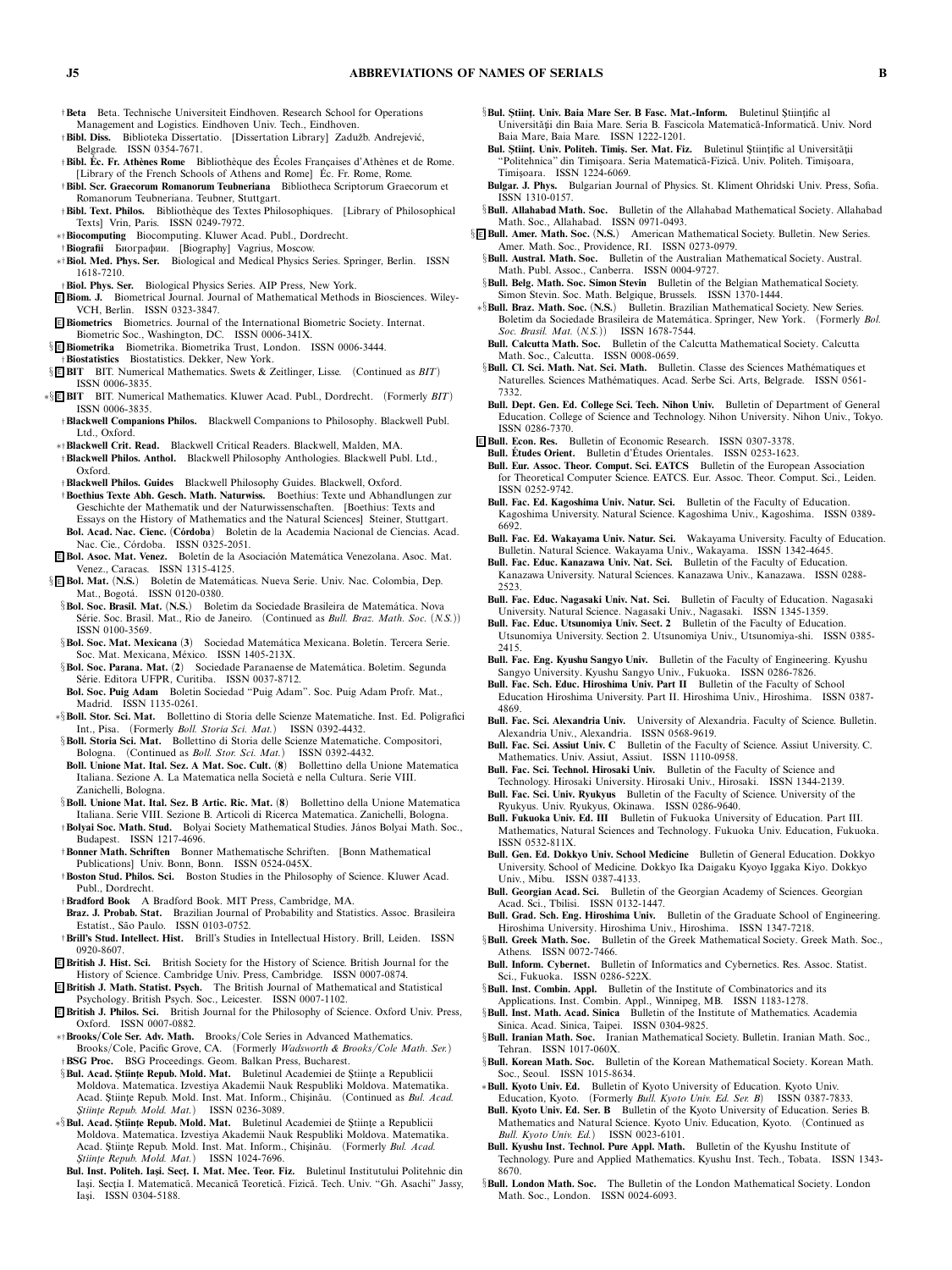- **Bull. Malays. Math. Sci. Soc.** *(***2***) Bulletin of the Malaysian Mathematical Sciences Society. Second Series. Malays. Math. Sci. Soc., Penang. ISSN 0126-6705.*
- §**Bull. Math. Soc. Sci. Math. Roumanie** (N.S.) Bulletin Mathématique de la Société des *Sciences Math´ematiques de Roumanie. Nouvelle S´erie. Soc. S¸ tiint¸e Mat. Romˆania, Bucharest. ISSN 1220-3874.*
- **Bull. Nagoya Inst. Tech.** *Bulletin of Nagoya Institute of Technology. Nagoya Inst. Tech., Nagoya. ISSN 0918-595X.*
- **Bull. Nara Univ. Ed. Natur. Sci.** *Bulletin of Nara University of Education. Natural Science. Nara Univ. Ed., Nara. ISSN 0547-2407.*
- **Bull. Osaka Prefect. College Tech.** *Bulletin of Osaka Prefectural College of Technology. Osaka Prefectural College Tech., Neyagawa. ISSN 0387-365X.*
- §**Bull. Polish Acad. Sci. Math.** *Polish Academy of Sciences. Bulletin. Mathematics. Polska Akad. Nauk, Warsaw. ISSN 0239-7269.*
- §**Bull. Pure Appl. Sci. Sect. E Math. Stat.** *Bulletin of Pure & Applied Sciences. Section E. Mathematics and Statistics. Sharma, Delhi. ISSN 0970-6577.*
- $\S$  **E Bull. Sci. Math.** Bulletin des Sciences Mathématiques. Gauthier-Villars, Éd. Sci. Méd. *Elsevier, Paris. ISSN 0007-4497.*
- § E Bull. Sect. Logic Univ. Łódź University of Łódź. Department of Logic. Bulletin of the Section of Logic. Univ. Łódź, Łódź. ISSN 0138-0680.
- <sup>E</sup> **Bull. Seismol. Soc. Amer.** *Bulletin of the Seismological Society of America. Seismol. Soc. Amer., El Cerrito, CA. ISSN 0037-1106.*
- §**Bull. Soc. Math. Banja Luka** *Bulletin of Society of Mathematicians. Banja Luka. Soc. Math. Banja Luka, Banja Luka. ISSN 0354-5792.*
- **§ E Bull. Soc. Math. France** Bulletin de la Société Mathématique de France. Soc. Math. *France, Marseille. ISSN 0037-9484.*
- **Bull. Soc. Roy. Sci. Liège** Bulletin de la Société Royale des Sciences de Liège. Soc. Roy. *Sci. Li`ege, Li`ege. ISSN 0037-9565.*
- <sup>E</sup> **Bull. SymbolicLogic** *The Bulletin of Symbolic Logic. Assoc. Symbol. Logic, Poughkeepsie, NY. ISSN 1079-8986.*
	- **Bull. TICMI** *Bulletin. Tbilisi International Centre of Mathematics and Informatics. Tbilisi Univ. Press, Tbilisi. ISSN 1512-0082.*
- **Bull. Tokyo Gakugei Univ.** *(***4***) Bulletin of Tokyo Gakugei University. Section IV. Mathematics and Natural Sciences. Tokyo Gakugei Univ., Tokyo. ISSN 0371-6813.*
- **Bull. Transilv. Univ. Bras¸ov Ser. B** *(***N.S.***) Transilvania University of Bras¸ov. Bulletin.* Series B. New Series. Transilvania Univ. Press, Brașov. ISSN 1223-964X.
- *Electro-Comm., Tokyo. ISSN 0915-0935.*
- **Bull. Yamagata Univ. Natur. Sci.** *Bulletin of Yamagata University. Natural Science. Yamagata Univ., Yamagata. ISSN 0513-4692.*
- Butl. Soc. Catalana Mat. Butlletí de la Societat Catalana de Matemàtiques. Soc. *Catalana Mat., Barcelona. ISSN 0214-316X.*
- **C. R. Acad. Bulgare Sci.** *Dokladi na B*-*lgarskata Akademiya na Naukite. Comptes Rendus de l'Acad´emie Bulgare des Sciences. Publ. House Bulgar. Acad. Sci., Sofia. ISSN 0861-1459.*
- § <sup>E</sup> **C. R. Math. Acad. Sci. Paris** *Comptes Rendus Math´ematique. Acad´emie des Sciences. Paris. Ed. Elsevier, Paris. ISSN 1631-073X. ´*
- § <sup>E</sup> **C. R. Math. Acad. Sci. Soc. R. Can.** *Comptes Rendus Math´ematiques de l'Acad´emie* des Sciences. La Société Royale du Canada. Mathematical Reports of the Academy of *Science. The Royal Society of Canada. Acad. Sci. R. Soc. Can., Ottawa, ON. ISSN 0706-1994.*
	- **Cad. Hist. Filos. Ciˆenc.** *(***3***) Cadernos de Hist ´oria e Filosofia da Ciˆencia. S´erie 3. Univ. Estad. Campinas, Campinas. ISSN 0101-3424.*
- ¶**Cah. S´emin. Ibn al-Haytham Hist. Math. Arabes** *Cahier du S´eminaire Ibn al-Haytham sur l'Histoire des Math´ematiques Arabes. Assoc. Alg ´er. Hist. Math., Algiers. ISSN 1111-3170.*
- $\S$ Cah. Topol. Géom. Différ. Catég. Cahiers de Topologie et Géométrie Différentielle *Cat´egoriques. Univ. Picardie, Amiens. ISSN 1245-530X.*
- $\dagger$  Cahiers Math. École Polytech. Féd. Lausanne Cahiers Mathématiques de l'École Polytechnique Fédérale de Lausanne. [Mathematical Papers of the École
- Polytechnique Fédérale de Lausanne] Presses Polytech. Univ. Romandes, Lausanne. § <sup>E</sup> **Calc. Var. Partial Differential Equations** *Calculus of Variations and Partial Differential*
- *Equations. Springer, Heidelberg. ISSN 0944-2669.* § <sup>E</sup> **Calcolo** *Calcolo. A Quarterly on Numerical Analysis and Theory of Computation. Springer Italia, Milan. ISSN 0008-0624.*
- §**Calcutta Statist. Assoc. Bull.** *Calcutta Statistical Association Bulletin. Calcutta Statist. Assoc., Calcutta. ISSN 0008-0683.*
- †**Camb. Astrophys. Ser.** *Cambridge Astrophysics Series. Cambridge Univ. Press, Cambridge.*
- †**Camb. Atmos. Space Sci. Ser.** *Cambridge Atmospheric and Space Science Series. Cambridge Univ. Press, Cambridge.*
- †**Camb. Class. Stud.** *Cambridge Classical Studies. Cambridge Univ. Press, Cambridge.* †**Camb. Companions Philos.** *Cambridge Companions to Philosophy. Cambridge Univ. Press, Cambridge.*
- ∗†**Camb. Hist. Sci.** *The Cambridge History of Science. Cambridge Univ. Press, Cambridge.*
- †**Camb. Monogr. Part. Phys. Nucl. Phys. Cosmol.** *Cambridge Monographs on Particle Physics, Nuclear Physics and Cosmology. Cambridge Univ. Press, Cambridge.*
- †**Camb. Ser. Inf. Nat. Sc i.** *Cambridge Series on Information and the Natural Sciences. Cambridge Univ. Press, Cambridge.*
- †**Camb. Ser. Stat. Probab. Math.** *Cambridge Series in Statistical and Probabilistic Mathematics. Cambridge Univ. Press, Cambridge.*
- †**Cambridge Lecture Notes Phys.** *Cambridge Lecture Notes in Physics. Cambridge Univ. Press, Cambridge.*
- †**Cambridge Math. Lib.** *Cambridge Mathematical Library. Cambridge Univ. Press, Cambridge.*
- †**Cambridge Monogr. Appl. Comput. Math.** *Cambridge Monographs on Applied and Computational Mathematics. Cambridge Univ. Press, Cambridge.*
- †**Cambridge Monogr. Math. Phys.** *Cambridge Monographs on Mathematical Physics. Cambridge Univ. Press, Cambridge.*
- †**Cambridge Monogr. Mech.** *Cambridge Monographs on Mechanics. Cambridge Univ. Press, Cambridge.*
- †**Cambridge Nonlinear Sci. Ser.** *Cambridge Nonlinear Science Series. Cambridge Univ. Press, Cambridge.*
- †**Cambridge Stud. Adv. Math.** *Cambridge Studies in Advanced Mathematics. Cambridge Univ. Press, Cambridge.*
- †**Cambridge Stud. Math. Biol.** *Cambridge Studies in Mathematical Biology. Cambridge Univ. Press, Cambridge.*
- †**Cambridge Stud. Probab. Induc. Decis. Theory** *Cambridge Studies in Probability, Induction, and Decision Theory. Cambridge Univ. Press, Cambridge.*
- †**Cambridge Texts Appl. Math.** *Cambridge Texts in Applied Mathematics. Cambridge Univ. Press, Cambridge.* †**Cambridge Tracts in Math.** *Cambridge Tracts in Mathematics. Cambridge Univ. Press,*
- *Cambridge.* †**Cambridge Tracts Theoret. Comput. Sci.** *Cambridge Tracts in Theoretical Computer*
- *Science. Cambridge Univ. Press, Cambridge.*
- § <sup>E</sup> **Canad. Appl. Math. Quart.** *The Canadian Applied Mathematics Quarterly. Rocky Mountain Math. Consortium, Tempe, AZ. ISSN 1073-1849.*
- § <sup>E</sup> **Canad. J. Math.** *Canadian Journal of Mathematics. Journal Canadien de Math´ematiques. Canadian Math. Soc., Ottawa, ON. ISSN 0008-414X.* **Canad. J. Statist.** *The Canadian Journal of Statistics. La Revue Canadienne de*
- *Statistique. Statist. Soc. Canada, Ottawa, ON. ISSN 0319-5724.*
- § <sup>E</sup> **Canad. Math. Bull.** *Canadian Mathematical Bulletin. Bulletin Canadien de Math´ematiques. Canadian Math. Soc., Ottawa, ON. ISSN 0008-4395.* †**Carus Math. Monogr.** *Carus Mathematical Monographs. Math. Assoc. America,*
	- *Washington, DC.*
	- †**CBMS Reg. Conf. Ser. Math.** *CBMS Regional Conference Series in Mathematics. Amer. Math. Soc., Providence, RI. ISSN 0160-7642.*
	- †**CBMS-NSF Regional Conf. Ser. in Appl. Math.** *CBMS-NSF Regional Conference Series in Applied Mathematics. SIAM, Philadelphia, PA.*
	- **CEJOR Cent. Eur. J. Oper. Res.** *Central European Journal of Operations Research (CEJOR). Physica, Heidelberg. ISSN 1435-246X.*
- <sup>E</sup> **Celestial Mech. Dynam. Astronom.** *Celestial Mechanics & Dynamical Astronomy. An International Journal of Space Dynamics. Kluwer Acad. Publ., Dordrecht. ISSN 0923-2958.*
- **Bull. Univ. Electro-Comm.** *Bulletin of the University of Electro-Communications. Univ.* ∗§ <sup>E</sup> **Cent. Eur. J. Math.** *Central European Journal of Mathematics. Cent. Eur. Sci. J., Warsaw. ISSN 1644-3616.*
	- **Centaurus** *Centaurus. International Magazine of the History of Mathematics, Science, and Technology. Munksgaard, Copenhagen. ISSN 0008-8994.*
	- †**Centre Pure Appl. Differential Geom.** *(***PADGE***) Centre for Pure and Applied Differential Geometry (PADGE). Katholieke Univ. Brussel, Brussels.*
	- **Chance** *Chance. Springer, New York. ISSN 0933-2480.*
	- **Changsha Dianli Xueyuan Xuebao Ziran Kexue Ban** *See J. Changsha Univ. Electr. Power Nat. Sci. Ed.*
	- **Changsha Jiaotong Xueyuan Xuebao** *See J. Changsha Comm. Univ.*
	- <sup>E</sup> **Chaos** *Chaos. An Interdisciplinary Journal of Nonlinear Science. Amer. Inst. Phys., Melville, NY. ISSN 1054-1500.*
	- <sup>E</sup> **Chaos Solitons Fractals** *Chaos, Solitons and Fractals. Pergamon, Amsterdam. ISSN 0960-0779.*
	- ∗†**Chapman & Hall/CRC Appl. Math. Nonlinear Sci. Ser.** *Chapman & Hall/CRC Applied Mathematics and Nonlinear Science Series. Chapman & Hall/CRC, Boca Raton, FL.* †**Chapman & Hall/CRC Math.** *Chapman & Hall/CRC Mathematics. Chapman & Hall/CRC, Boca Raton, FL.*
	- ∗†**Chapman Hall/CRC Math. Biol. Med. Ser.** *Chapman & Hall/CRC Mathematical Biology and Medicine Series. Chapman & Hall/CRC, Boca Raton, FL.*
	- †**Chapman & Hall/CRC Monogr. Surv. Pure Appl. Math.** *Chapman & Hall/CRC Monographs and Surveys in Pure and Applied Mathematics. Chapman & Hall/CRC, Boca Raton, FL.*
	- †**Chapman & Hall/CRC Res. Notes Math.** *Chapman & Hall/CRC Research Notes in Mathematics. Chapman & Hall/CRC, Boca Raton, FL.*
	- †**Chapman & Hall/CRC Texts Stat. Sci. Ser.** *Chapman & Hall/CRC Texts in Statistical Science Series. Chapman & Hall/CRC, Boca Raton, FL.*
	- ∗§ <sup>E</sup> **Chic. J. Theoret. Comput. Sci.** *Chicago Journal of Theoretical Computer Science. Univ. Chicago, Chicago, IL. (Formerly Chicago J. Theoret. Comput. Sci.) ISSN 1073- 0486.*
	- § <sup>E</sup> **Chicago J. Theoret. Comput. Sci.** *Chicago Journal of Theoretical Computer Science. MIT Press, Cambridge, MA. (Continued as Chic. J. Theoret. Comput. Sci.) ISSN 1073-0486.*
	- †**Chicago Lectures in Math.** *Chicago Lectures in Mathematics. Univ. Chicago Press, Chicago, IL.*
	- § <sup>E</sup> **Chinese Ann. Math. Ser. A** *Chinese Annals of Mathematics. Series A. Shuxue Niankan. A Ji. Shanghai Sci. Tech. Lit., Shanghai. (Translated in Chinese J. Contemp. Math.) ISSN 1000-8314.*
	- § <sup>E</sup> **Chinese Ann. Math. Ser. B** *Chinese Annals of Mathematics. Series B. Shanghai Sci. Tech. Lit., Shanghai. ISSN 0252-9599.*
		- **Chinese J. Appl. Probab. Statist.** *Chinese Journal of Applied Probability and Statistics.* Yingyong Gailü Tongji. East China Normal Univ. Press, Shanghai. ISSN 1001-4268. **Chinese J. Comput.** *Chinese Journal of Computers. Jisuanji Xuebao. Science Press, Beijing. ISSN 0254-4164.*
		- **Chinese J. Contemp. Math.** *Chinese Journal of Contemporary Mathematics. Allerton, New York. (Partial translation of Chinese Ann. Math. Ser. A) ISSN 0898-5111.* **Chinese J. Engrg. Math.** *See Gongcheng Shuxue Xuebao*
		-
		- **Chinese J. Numer. Math. Appl.** *Chinese Journal of Numerical Mathematics and Applications. Allerton, New York. (Partial translation of J. Numer. Methods Comput. Appl. and Math. Numer. Sin.) ISSN 0899-4358.*
	- <sup>E</sup> **Chinese J. Phys.** *Chinese Journal of Physics. Phys. Soc. Repub. China, Taipei. ISSN 0577-9073.*
	- **Chinese Quart. J. Math.** *Chinese Quarterly Journal of Mathematics. Shuxue Jikan. Chinese Q. J. Math., Editor. Board, Kaifeng. ISSN 1002-0462.*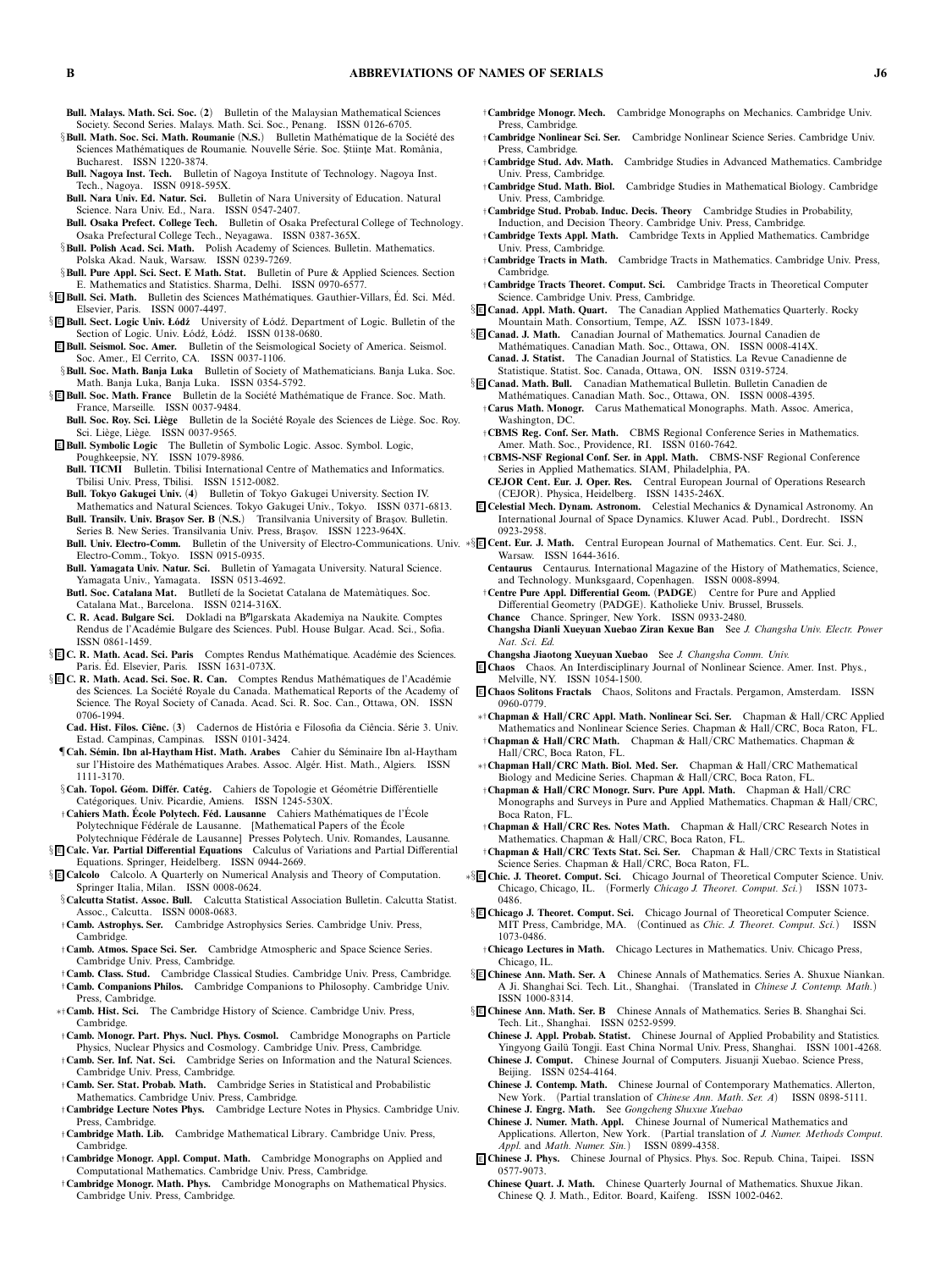- <sup>E</sup> **Chinese Sci. Bull.** *Chinese Science Bulletin. Sci. China Press, Beijing. (Translation of Kexue Tongbao (Chinese)) ISSN 1001-6538.*
- **Chongqing Shifan Xueyan Xuebao Ziran Kexue Ban** *See J. Chongqing Norm. Univ. Nat. Sci. Ed.*
- **Cienc. Mat.** *(***Havana***) Revista Ciencias Matem´aticas. Univ. Habana, Havana. ISSN 0256-5374.*
- $\dagger$  Cienc. Téc. Ciencia y Técnica. [Science and Technology] Siglo XXI España Ed., *Madrid.*
- **Cienc. Tecn.** *Ciencia y Tecnolog´ıa. Revista de la Universidad de Costa Rica. Univ. Costa Rica, San Jos´e. ISSN 0378-052X.*
- <sup>E</sup> **Circuits Systems Signal Process.** *Circuits, Systems, and Signal Processing. Birkh¨auser Boston, Cambridge, MA. ISSN 0278-081X.*
- †**CISM Courses and Lectures** *CISM Courses and Lectures. Springer, Vienna.* †**Clas. Pensam. CSIC** *Cl´asicos del Pensamiento. CSIC. [Classics of Thought] Cons. Super. Investig. Cient., Madrid.*
- ∗†**Class. World Sci.** *Classics of World Science. TIMPANI, Kiev.*
- <sup>E</sup> **Classical Quantum Gravity** *Classical and Quantum Gravity. Inst. Phys., Bristol. ISSN 0264-9381.*
- †**Classical Theoret. Phys.** *Classical Theoretical Physics. Springer, New York.*
- †**Classics Appl. Math.** *Classics in Applied Mathematics. SIAM, Philadelphia, PA.*
- †**Classics Math.** *Classics in Mathematics. Springer, Berlin. ISSN 1431-0821.* †**Classics Soviet Math.** *Classics of Soviet Mathematics. Taylor & Francis, London.*
- †**Classr. Res. Mater. Ser.** *Classroom Resource Materials Series. Math. Assoc. America, Washington, DC.*
- †**Clavis Pansophiae** *Clavis Pansophiae. Frommann-Holzboog, Stuttgart.*
- ∗†**Clay Math. Monogr.** *Clay Mathematics Monographs. Amer. Math. Soc., Providence, RI. ISSN 1539-6061.*
- ∗†**Clay Math. Proc.** *Clay Mathematics Proceedings. Amer. Math. Soc., Providence, RI. ISSN 1534-6455.*
- <sup>E</sup> **CMES Comput. Model. Eng. Sci.** *CMES. Computer Modeling in Engineering & Sciences. Tech Sci. Press, Encino, CA. ISSN 1526-1492.*
- ¶**CMP** *Current Mathematical Publications. Amer. Math. Soc., Providence, RI. ISSN 0361-4794.*
- †**CMS Books Math./Ouvrages Math. SMC** *CMS Books in Mathematics/Ouvrages de Math´ematiques de la SMC. Springer, New York.*
- †**CMS Conf. Proc.** *CMS Conference Proceedings. Amer. Math. Soc., Providence, RI.*
- †**Colec¸. CLE** *Colec¸ ˜ao CLE. [CLE Collection] Univ. Estad. Campinas, Campinas.* †**Colec¸. Filos. Ciˆenc. Epistemol.** *Colec¸ ˜ao Filosofia da Ciˆencia & Epistemologia.*
- *[Philosophy of Science and Epistemology Collection] Discurso, S˜ao Paulo.* †**Colecc. Abierta** *Colecci ´on Abierta. [Open Collection] Univ. Sevilla Secr. Publ., Seville.*
- $\dagger$  Colecc. Congr. Colección: Congresos. [Conference Collection] Univ. Vigo, Vigo.
- †**Colecc. Julio Carrizosa Valenzuela** *Colecci ´on Julio Carrizosa Valenzuela. [Julio Carrizosa Valenzuela Collection] Acad. Colombiana Cienc. Exact. F´ıs. Natur., Bogot´a.*
- ∗†**Colect¸. Bibl. Mat.** *Colect¸ia Biblioteca de Matematic˘a. [Mathematics Library Collection] Ex Ponto, Constant¸a.*
- ∗†**Colect¸. Mat.** *(***Cluj-Napoca***) Colect¸ia Matematic˘a (Cluj-Napoca). [Mathematics Collection (Cluj-Napoca)] Editura Mediamira, Cluj-Napoca.*
- $\dagger$ **Colect. Teze Doctorat** Colectia Teze de Doctorat. [Doctoral Theses Collection] Presa *Univ. Clujean˘a, Cluj-Napoca.*
- $\dagger$  Colect<sub>i</sub>. Univ. (Baia Mare) Colectia Universitaria (Baia Mare). [University Collection] *Editura Cub Press 22, Baia Mare.*
- †**Coll. Sci. Philos. Arabes** *Collection Sciences et Philosophie Arabes. [Arabic Science and Philosophy Collection] Les Belles Lettres, Paris. ISSN 0761-2613.*
- ∗†**Collana Mat. Cult.** *Collana Matematica e Cultura. [Series of Mathematics and Culture] Springer Italia, Milan.*
- ∗†**Collana "Gli Studi"** *Collana "Gli Studi". ["Gli Studi" Collection] Erba, Fucecchio.* †**Collect. Al´ea-Saclay Monogr. Texts Statist. Phys.** *Collection Al´ea-Saclay: Monographs and Texts in Statistical Physics. Cambridge Univ. Press, Cambridge.*
- †**Collect. Didact. Math.** *Collection "Didactiques". Math´ematiques. ["Didactics"* Collection. Mathematics] Press. Univ. Franc-Comtoises, Besançon.
- †**Collect. Form. Enseign. Form. Cont.** *Collection Formation des Enseignants et Formation Continue. [Collection on Teacher Education and Continuing Education] Hermann, Paris.*
- § <sup>E</sup> **Collect. Math.** *Universitat de Barcelona. Collectanea Mathematica. Univ. Barcelona, Barcelona. ISSN 0010-0757.*
- †**Collect. Sci. Appl. INSA Lyon** *Collection des Sciences Appliqu´ees de l'INSA de Lyon. [Applied Science Collection of INSA-Lyon] Presses Polytech. Univ. Romandes, Lausanne.*
- †**Collect. Sci. Hist.** *Collection Sciences dans l'Histoire. [Science in History Collection] Lib. Sci. Tech. Albert Blanchard, Paris. ISSN 1258-0996.*
- †**Collect. Sci. Hist. Philos.** *Collection Science Histoire Philosophie. [Science-History-Philosophy Collection] Vrin, Paris.*
- †**Collect. Univ. France** *Collection des Universit´es de France. [Collection of the Universities of France] Les Belles Lettres, Paris. ISSN 0184-7155.*
- †**Collect. Works A. M. Turing** *Collected Works of A. M. Turing. North-Holland, Amsterdam.*
- **College Math. J.** *The College Mathematics Journal. Math. Assoc. America, Washington, DC. ISSN 0746-8342.*
- §**Colloq. Math.** *Colloquium Mathematicum. Inst. Math., Polish Acad. Sci., Warsaw. ISSN 0010-1354.*
- ∗†**Colloq. S´emin.** *Colloques et S´eminaires. [Colloquia and Seminars] Press. Univ. Franc-Comtoises, Besanc¸on.*
- ∗†**Comb. Comput. Sci.** *Combinatorics and Computer Science. Kluwer Acad. Publ., Dordrecht.*
- †**Comb. Optim.** *Combinatorial Optimization. Kluwer Acad. Publ., Dordrecht.*
- § <sup>E</sup> **Combin. Probab. Comput.** *Combinatorics, Probability and Computing. Cambridge Univ. Press, Cambridge. ISSN 0963-5483.*
- § <sup>E</sup> **Combinatorica** *Combinatorica. An International Journal on Combinatorics and the Theory of Computing. J´anos Bolyai Math. Soc., Budapest. ISSN 0209-9683.*
- <sup>E</sup> **Combust. Theory Model.** *Combustion Theory and Modelling. Inst. Phys., Bristol. ISSN 1364-7830.*
- § <sup>E</sup> **Comm. Algebra** *Communications in Algebra. Dekker, Monticello, NY. ISSN 0092-* 7872.<br>§ Comm. Anal. Geom.
- §**Comm. Anal. Geom.** *Communications in Analysis and Geometry. Int. Press, Somerville, MA. ISSN 1019-8385.*
- **Comm. Appl. Math. Comput.** *Communication on Applied Mathematics and Computation. Yingyong Shuxue yu Jisuan Shuxue Xuebao. Shanghai Sci. Tech., Shanghai. ISSN 1006-6330.*
- §**Comm. Appl. Nonlinear Anal.** *Communications on Applied Nonlinear Analysis. Internat. Publ., Toledo, OH. ISSN 1074-133X.*
- †**Comm. Control Engrg. Ser.** *Communications and Control Engineering Series. Springer, Berlin. ISSN 0178-5354.*
- § <sup>E</sup> **Comm. Math. Phys.** *Communications in Mathematical Physics. Springer, Berlin. ISSN 0010-3616.*
- <sup>E</sup> **Comm. Numer. Methods Engrg.** *Communications in Numerical Methods in Engineering. Wiley, Chichester. ISSN 1069-8299.*
- § <sup>E</sup> **Comm. Partial Differential Equations** *Communications in Partial Differential Equations. Dekker, Monticello, NY. ISSN 0360-5302.*
- § <sup>E</sup> **Comm. Pure Appl. Math.** *Communications on Pure and Applied Mathematics. Wiley, Hoboken, NJ. ISSN 0010-3640.* <sup>E</sup> **Comm. Statist. Simulation Comput.** *Communications in Statistics. Simulation and*
	- *Computation. Dekker, Monticello, NY. ISSN 0361-0918.* <sup>E</sup> **Comm. Statist. Theory Methods** *Communications in Statistics. Theory and Methods.*
	- *Dekker, Monticello, NY. ISSN 0361-0926.*
	- § **E Comment. Math. Helv.** Commentarii Mathematici Helvetici. Birkhäuser, Basel. ISSN *0010-2571.*
	- §**Comment. Math. Prace Mat.** *Polskiego Towarzystwa Matematycznego. Roczniki. Seria I. Commentationes Mathematicae. Prace Matematyczne. Polsk. Tow. Mat., Warsaw. ISSN 0373-8299.*
	- § <sup>E</sup> **Comment. Math. Univ. Carolin.** *Commentationes Mathematicae Universitatis Carolinae. Charles Univ., Prague. ISSN 0010-2628.*
		- §**Comment. Math. Univ. St. Paul.** *Commentarii Mathematici Universitatis Sancti Pauli. Kinokuniya, Tokyo. (Continued as Comment. Math. Univ. St. Pauli) ISSN 0010- 258X.*
	- ∗§**Comment. Math. Univ. St. Pauli** *Commentarii Mathematici Universitatis Sancti Pauli. Rikkyo Univ., Tokyo. (Formerly Comment. Math. Univ. St. Paul.) ISSN 0010- 258X.*
	- **Commun. Anal. Theory Contin. Fract.** *Communications in the Analytic Theory of Continued Fractions. Mesa State Coll., Grand Junction, CO.*
	- §**Commun. Appl. Anal.** *Communications in Applied Analysis. An International Journal for Theory and Applications. Dynamic, Atlanta, GA. ISSN 1083-2564.*
	- § <sup>E</sup> **Commun. Contemp. Math.** *Communications in Contemporary Mathematics. World Sci. Publ., Singapore. ISSN 0219-1997.*
	- \*Commun. Fac. Sci. Univ. Ank. Sér. A1 Math. Stat. Communications de la Faculté *des Sciences de l'Universit´e d'Ankara. S´eries A1. Mathematics and Statistics. Communications. Faculty of Sciences. University of Ankara. Ankara Univ., Fac. Sci., Ankara. ISSN 1303-5991.*
	- <sup>E</sup> **Commun. Inf. Syst.** *Communications in Information and Systems. Int. Press, Somerville, MA. ISSN 1526-7555.*
	- §**Commun. Korean Math. Soc.** *Korean Mathematical Society. Communications. Korean Math. Soc., Seoul. ISSN 1225-1763.*
	- ∗§ <sup>E</sup> **Commun. Math. Sci.** *Communications in Mathematical Sciences. Int. Press, Somerville, MA.*
	- <sup>E</sup> **Commun. Nonlinear Sci. Numer. Simul.** *Communications in Nonlinear Science and Numerical Simulation. Elsevier, Amsterdam. ISSN 1007-5704.*
	- § <sup>E</sup> **Commun. Pure Appl. Anal.** *Communications on Pure and Applied Analysis. Am. Inst. Math. Sci., Springfield, MO. ISSN 1534-0392.*
	- **Commun. Theor. Phys.** *(***Beijing***) Communications in Theoretical Physics. Internat. Acad. Publ., Beijing. ISSN 0253-6102.*
	- <sup>E</sup> **COMPEL** *COMPEL. The International Journal for Computation and Mathematics in Electrical and Electronic Engineering. ISSN 0332-1649.*
	- †**Complementi Mat. Indirizzo Did `att.** *Complementi di Matematica per l'Indirizzo Did`attico. [Complements of Mathematics for the Teaching Program] Pitagora, Bologna.*
	- **Complex Systems** *Complex Systems. Complex Systems Publ., Champaign, IL. ISSN 0891-2513.*
	- § <sup>E</sup> **Complex Var. Theory Appl.** *Complex Variables. Theory and Applications. An International Journal. Taylor & Francis, Abingdon. ISSN 0278-1077.*
	- <sup>E</sup> **Complex. Int.** *Complexity International. Charles Sturt Univ., Albury. ISSN 1320-0682.*
	- <sup>E</sup> **Complexity** *Complexity. Wiley-Intersci., Hoboken, NJ. ISSN 1076-2787.*
	- ∗§**Compos. Math.** *Compositio Mathematica. London Math. Soc., London. (Formerly*
	- *Compositio Math.) ISSN 0010-437X.* § <sup>E</sup> **Compositio Math.** *Compositio Mathematica. Kluwer Acad. Publ., Dordrecht.*
	- *(Continued as Compos. Math.) ISSN 0010-437X.* †**Compr. Dict. Math.** *Comprehensive Dictionary of Mathematics. CRC, Boca Raton, FL.*
	- <sup>E</sup> **Comput. Aided Geom. Design** *Computer Aided Geometric Design. North-Holland, Amsterdam. ISSN 0167-8396.*
	- §**Comput. Appl. Math.** *Computational and Applied Mathematics. Birkh¨auser Boston, Cambridge, MA. (Continued as Comput. Appl. Math.) ISSN 0101-8205.*
	- ∗§**Comput. Appl. Math.** *Computational & Applied Mathematics. Soc. Brasil. Mat. Apl. Comput., Petr ´opolis. (Formerly Comput. Appl. Math.) ISSN 0101-8205.* †**Comput. Biol. Ser.** *Computational Biology Series. Kluwer Acad. Publ., Dordrecht.*
	- § **E Comput. Complexity** Computational Complexity. Birkhäuser, Basel. ISSN 1016-3328. †**Comput. Exp. Methods** *Computational and Experimental Methods. WIT Press, Southampton. ISSN 1466-7266.*
	- <sup>E</sup> **Comput. & Fluids** *Computers & Fluids. An International Journal. Pergamon, Oxford. ISSN 0045-7930.*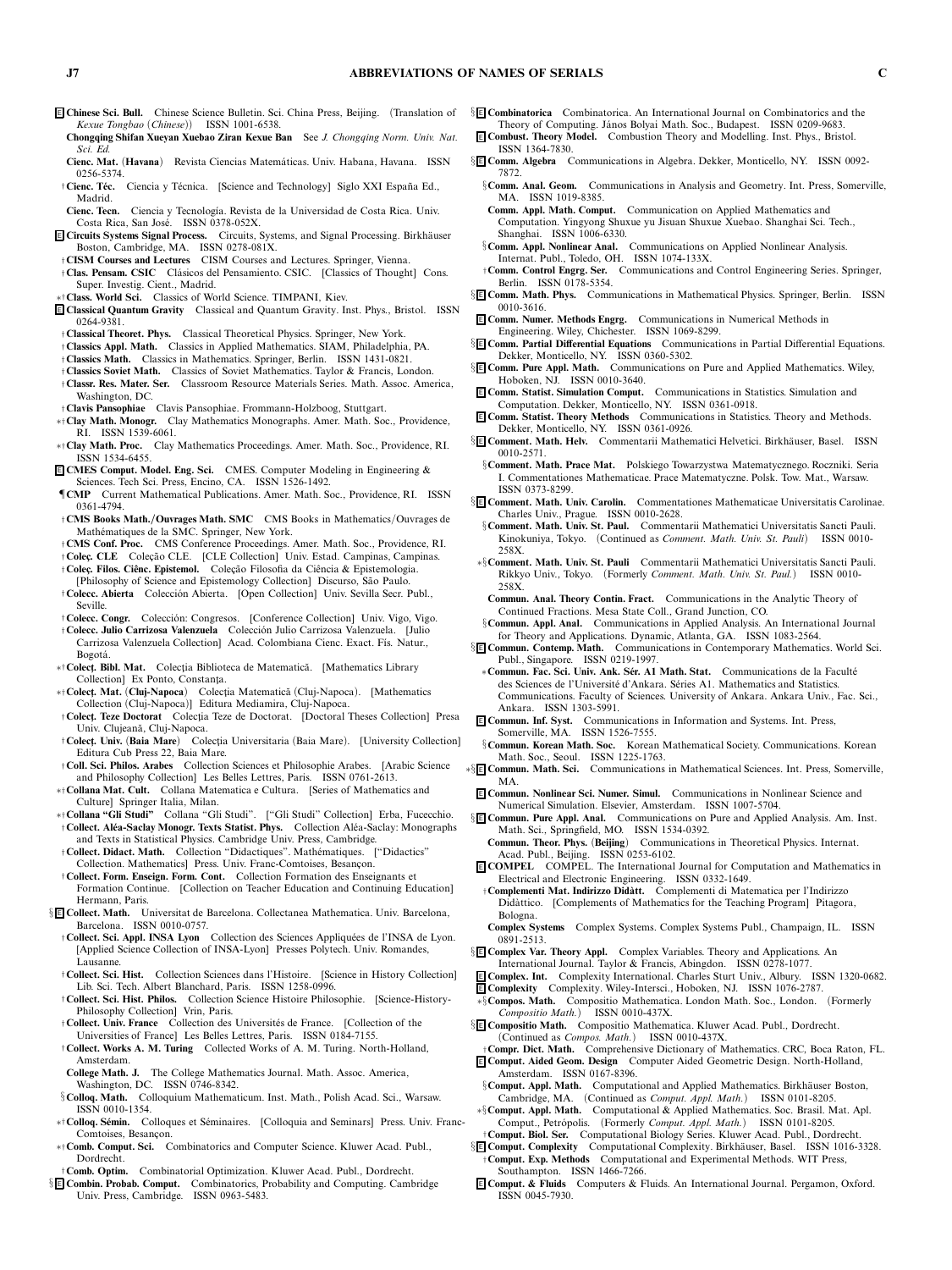- § <sup>E</sup> **Comput. Geom.** *Computational Geometry. Theory and Applications. Elsevier, Amsterdam. ISSN 0925-7721.*
- <sup>E</sup> **Comput. Geosci.** *Computational Geosciences. Kluwer Acad. Publ., Dordrecht. ISSN 1420-0597.*
- †**Comput. Imaging Vision** *Computational Imaging and Vision. Kluwer Acad. Publ., Dordrecht.*
- **Comput. Inform.** *Computing and Informatics. Slovak Acad. Sci., Bratislava. ISSN 1335-9150.*
- <sup>E</sup> **Comput. Intelligence** *Computational Intelligence. An International Journal. Blackwell, Malden, MA. ISSN 0824-7935.*
- <sup>E</sup> **Comput. Linguist.** *Computational Linguistics. MIT Press, Cambridge, MA. ISSN 0891-2017.*
- § <sup>E</sup> **Comput. Math. Appl.** *Computers & Mathematics with Applications. An International Journal. Pergamon, Oxford. ISSN 0898-1221.*
- **Comput. Math. Math. Phys.** *Computational Mathematics and Mathematical Physics. MAIK Nauka/Interperiod. Publ., Moscow. (Translation of Zh. Vychisl. Mat. Mat. Fiz.) ISSN 0965-5425.*
- § <sup>E</sup> **Comput. Math. Model.** *Computational Mathematics and Modeling. Kluwer Academic/Consultants Bureau, New York. (Selected translations of Russian language publications) ISSN 1046-283X.*
- †**Comput. Math. Ser.** *Computational Mathematics Series. CRC, Boca Raton, FL.*
- <sup>E</sup> **Comput. Mech.** *Computational Mechanics. Solids, Fluids, Engineered Materials, Aging Infrastructure, Molecular Dynamics, Heat Transfer, Manufacturing Processes, Optimization, Fracture & Integrity. Springer, Berlin. ISSN 0178-7675.*
- <sup>E</sup> **Comput. Methods Appl. Math.** *Computational Methods in Applied Mathematics. Natl. Acad. Sci. Belarus Inst. Math., Minsk. ISSN 1609-4840.*
- <sup>E</sup> **Comput. Methods Appl. Mech. Engrg.** *Computer Methods in Applied Mechanics and Engineering. North-Holland, Amsterdam. ISSN 0045-7825.*
- ∗§**Comput. Methods Funct. Theory** *Computational Methods and Function Theory. Heldermann, Lemgo. ISSN 1617-9447.*
- †**Comput. Mol. Biol.** *Computational Molecular Biology. MIT Press, Cambridge, MA.* †**Comput. Neurosci.** *Computational Neuroscience. MIT Press, Cambridge, MA.*
- <sup>E</sup> **Comput. Oper. Res.** *Computers & Operations Research and their Application to Problems of World Concern. An International Journal. Pergamon, Oxford. ISSN 0305-0548.*
- § <sup>E</sup> **Comput. Optim. Appl.** *Computational Optimization and Applications. An International Journal. Kluwer Acad. Publ., Hingham, MA. ISSN 0926-6003.*
- <sup>E</sup> **Comput. Phys. Comm.** *Computer Physics Communications. An International Journal and Program Library for Computational Physics and Physical Chemistry. North-Holland, Amsterdam. ISSN 0010-4655.*
- **Comput. Sci. J. Moldova** *Academy of Sciences of Moldova. Institute of Mathematics and Computer Science. Computer Science Journal of Moldova. Acad. Sci. Moldova, Inst. Math. Comput. Sci., Kishinev. ISSN 1561-4042.*
- **Comput. Statist.** *Computational Statistics. Physica, Heidelberg. ISSN 0943-4062.* <sup>E</sup> **Comput. Statist. Data Anal.** *Computational Statistics & Data Analysis. North-Holland,*
- *Amsterdam. ISSN 0167-9473.* <sup>E</sup> **Comput. & Structures** *Computers & Structures. An International Journal. Pergamon, Amsterdam. ISSN 0045-7949.*
- †**Comput. Suppl.** *Computing. Supplement. Springer, Vienna. ISSN 0344-8029.*
- ∗ <sup>E</sup> **Comput. Vis. Sci.** *Computing and Visualization in Science. Springer, Heidelberg. ISSN 1432-9360.*
- § <sup>E</sup> **Computing** *Computing. Archives for Scientific Computing. Springer, Vienna. ISSN 0010-485X.*
- **Conceptus** Conceptus. Zeitschrift für Philosophie. Academia, Sankt Augustin. ISSN *0010-5155.*
- §**Conf. Semin. Mat. Univ. Bari** *Conferenze del Seminario di Matematica dell'Universit`a di Bari. Aracne, Rome.*
- <sup>E</sup> **Configurations** *Configurations. Johns Hopkins Univ. Press, Baltimore, MD. ISSN 1063-1801.*
- § <sup>E</sup> **Conform. Geom. Dyn.** *Conformal Geometry and Dynamics. An Electronic Journal of the American Mathematical Society. Amer. Math. Soc., Providence, RI. ISSN 1088- 4173.*
- §**Congr. Numer.** *Congressus Numerantium. A Conference Journal on Numerical Themes. Utilitas Math., Winnipeg, MB. ISSN 0384-9864.*
- § <sup>E</sup> **Constr. Approx.** *Constructive Approximation. An International Journal for*
- *Approximations and Expansions. Springer, New York. ISSN 0176-4276.* § <sup>E</sup> **Constraints** *Constraints. An International Journal. Kluwer Acad. Publ., Norwell, MA. ISSN 1383-7133.*
- †**Contemp. Math.** *Contemporary Mathematics. Amer. Math. Soc., Providence, RI. ISSN 0271-4132.*
- †**Contemp. Mathematicians** *Contemporary Mathematicians. Birkh¨auser Boston, Boston, MA.*
- <sup>E</sup> **Contin. Mech. Thermodyn.** *Continuum Mechanics and Thermodynamics. Analysis of Complex Materials and Judicious Evaluation of the Environment. Springer, Berlin. ISSN 0935-1175.*
- †**Contrib. Econom.** *Contributions to Economics. Physica, Heidelberg.*
- †**Contrib. Statist.** *Contributions to Statistics. Physica, Heidelberg.* ∗ <sup>E</sup> **Contrib. Theor. Econ.** *Contributions to Theoretical Economics. Berkeley Electronic*
- *Press, Berkeley, CA. ISSN 1534-5971.* **Control Cybernet.** *Control and Cybernetics. Polish Acad. Sci., Warsaw. ISSN 0324- 8569.*
- **Control Decis.** *Control and Decision. Kongzhi yu Juece. Control Decis., Editor. Off., Shenyang. ISSN 1001-0920.*
- †**Control Eng.** *Control Engineering. Birkh¨auser Boston, Boston, MA.*
- †**Control Eng.** *(***N. Y.***) Control Engineering (New York). Dekker, New York.*
- ∗**Control Intell. Syst.** *Control and Intelligent systems. ACTA Press, Calgary, AB. ISSN 1480-1752.*
- **Control Theory Appl.** *Control Theory & Applications. Kongzhi Lilun yu Yingyong. Control Theory Appl., Editor. Comm., S. China Univ. Tech., Guangzhou. ISSN 1000-8152.*
- †**Corpus Astronom. Byzantins** *Corpus des Astronomes Byzantins. [Byzantine Astronomy Collection] Acad.-Bruylant, Louvain-la-Neuve.*
- †**Counterpoints** *Counterpoints. Studies in the Postmodern Theory of Education. Lang, New York.*
- †**Courant Lect. Notes Math.** *Courant Lecture Notes in Mathematics. New York Univ., Courant Inst. Math. Sci., New York.*
- †**Cours Sp ´ec.** *Cours Sp´ecialis´es. [Specialized Courses] Soc. Math. France, Paris. ISSN 1284-6090.*
- †**CPHC/BCS Disting. Diss.** *CPHC/BCS Distinguished Dissertations. Springer, London.*
- ∗†**CRC Press Control Ser.** *CRC Press Control Series. CRC, Boca Raton, FL.* †**CRC Press Int. Ser. Comput. Intell.** *CRC Press International Series on Computational Intelligence. CRC, Boca Raton, FL.*
- †**CRC Press Ser. Discrete Math. Appl.** *CRC Press Series on Discrete Mathematics and its Applications. CRC, Boca Raton, FL. (Continued as Discrete Math. Appl.)*
- †**CRC Ser. Comput. Mech. Appl. Anal.** *CRC Series in Computational Mechanics and Applied Analysis. CRC, Boca Raton, FL.*
- ∗†**Crit. Realism Interv.** *Critical Realism: Interventions. Routledge, London.* †**CRM Monogr. Ser.** *CRM Monograph Series. Amer. Math. Soc., Providence, RI. ISSN 1065-8599.*
- †**CRM Proc. Lecture Notes** *CRM Proceedings & Lecture Notes. Amer. Math. Soc., Providence, RI. ISSN 1065-8580.*
- †**CRM Ser. Math. Phys.** *CRM Series in Mathematical Physics. Springer, New York.* †**CSI: Control Signal/Image Process. Ser.** *CSI: Control and Signal/Image Processing*
- *Series. Res. Stud. Press Ltd., Baldock. (Formerly UMIST Control Sys. Cent. Ser.)* †**CSLI Lecture Notes** *CSLI Lecture Notes. CSLI Publ., Stanford, CA.*
- *de la Medicina y de la Ciencia. Serie A. Monograf´ias. [Valencian Collection on the History of Medicine and Science. Series A. Monographs] Inst. Estud. Doc. Hist. Cienc. Univ. Val`encia C.S.I.C., Valencia.*
- †**Cuad. Valencia. Hist. Med. Cienc. Ser. C Repert. Biogr. Bibliogr.** *Cuadernos Valencianos de Historia de la Medicina y de la Ciencia. Serie C. Repertorios Bio-Bibliogr´aficos. [Valencian Collection on the History of Medicine and Science. Series C. Biography and Bibliography] Inst. Hist. Cienc. Doc. "L ´opez Pi ˜nero" Univ. Val`encia C.S.I.C., Valencia.*
- †**Cuadern. Inst. Mat. Beppo Levi** *Cuadernos del Instituto de Matem´atica "Beppo Levi". [Notes of the Beppo Levi Institute of Mathematics] Univ. Nac. Rosario, Rosario. ISSN 0326-0690.*
- **Cubo Mat. Educ.** *Cubo Matem´atica Educacional. Univ. Frontera, Dep. Mat. Estad., Temuco. ISSN 0716-7776.*
- †**Cult. Mem.** *Cultura e Memoria. [Culture and Memory] Olschki, Florence.*
- †**Cunningham Mem.** *Cunningham Memoir. Cambridge Univ. Press, Cambridge.*
- †**Curr. Stud. Linguist.** *Current Studies in Linguistics. MIT Press, Cambridge, MA.* <sup>E</sup> **Current Sci.** *Current Science. Curr. Sci. Assoc., Bangalore. ISSN 0011-3891.*
- †**Cursos Congr. Univ. Santiago de Compostela** *Cursos e Congresos da Universidade de Santiago de Compostela. [Courses and Conferences of the University of Santiago de Compostela] Univ. Santiago de Compostela, Santiago de Compostela.* †**CWI Syllabi** *CWI Syllabi. Math. Centrum, Centrum Wisk. Inform., Amsterdam.*
- †**CWI Tract** *CWI Tract. Math. Centrum, Centrum Wisk. Inform., Amsterdam.*
- **Cybern. Inf. Technol.** *Cybernetics and Information Technologies. Bulgar. Acad. Sci., Inst. Inf. Technol., Sofia. ISSN 1311-9702.*
- <sup>E</sup> **Cybernet. Systems Anal.** *Cybernetics and Systems Analysis. (Translation of Kibernet. Sistem. Anal.) ISSN 1060-0396.*
- <sup>E</sup> **Czechoslovak J. Phys.** *Czechoslovak Journal of Physics. Acad. Sci. Czech Repub., Prague. ISSN 0011-4626.*
- §**Czechoslovak Math. J.** *Czechoslovak Mathematical Journal. Acad. Sci. Czech Repub., Prague. ISSN 0011-4642.*
- **Dalian Lilong Daxue Xuebao** *See J. Dalian Univ. Technol.*
- **Dalnevost. Mat. Sb.** *Dalnevostochny˘ı Matematicheski˘ı Sbornik. Rossi˘ıskaya Akademiya Nauk. Dalnevostochnoe Otdelenie, Institut Prikladno˘ı Matematiki. Dalnauka, Vladivostok.*
- <sup>E</sup> **Data Min. Knowl. Discov.** *Data Mining and Knowledge Discovery. Kluwer Acad. Publ., Norwell, MA. ISSN 1384-5810.*
- †**De Diversis Artibus** *De Diversis Artibus. Brepols, Turnhout.*
- †**de Gruyter Exp. Math.** *de Gruyter Expositions in Mathematics. de Gruyter, Berlin. ISSN 0938-6572.*
- †**de Gruyter Lehrbuch** *de Gruyter Lehrbuch. [de Gruyter Textbook] de Gruyter, Berlin.*
- †**de Gruyter Ser. Log. Appl.** *de Gruyter Series in Logic and its Applications. de Gruyter, Berlin. ISSN 1438-1893.*
- †**de Gruyter Ser. Nonlinear Anal. Appl.** *de Gruyter Series in Nonlinear Analysis and Applications. de Gruyter, Berlin. ISSN 0941-813X.*
- †**de Gruyter Stud. Math.** *de Gruyter Studies in Mathematics. de Gruyter, Berlin.*
- †**de Gruyter Textbook** *de Gruyter Textbook. de Gruyter, Berlin.*
- § <sup>E</sup> **Decis. Econ. Finance** *Decisions in Economics and Finance. A Journal of Applied Mathematics. Springer Italia, Milan. ISSN 1593-8883.*
- ∗†**Decis. Eng.** *Decision Engineering. Springer, Berlin.* †**Dˇej. Mat./Hist. Math.** *Dˇejiny Matematiky/History of Mathematics. Prometheus, Prague.*
- §**Demonstratio Math.** *Demonstratio Mathematica. Warsaw Univ. Tech., Warsaw. ISSN 0420-1213.*
- § <sup>E</sup> **Des. Codes Cryptogr.** *Designs, Codes and Cryptography. An International Journal. Kluwer Acad. Publ., Norwell, MA. ISSN 0925-1022.*
	- †**Deutsche Hochschulschrift.** *Deutsche Hochschulschriften. [German University* Publications] Hänsel-Hohenhausen, Egelsbach. ISSN 0944-7091.
- †**Dev. Math.** *Developments in Mathematics. Kluwer Acad. Publ., Dordrecht.* §**Diagrammes** *Diagrammes. Univ. Paris 7—Denis Diderot, Paris. ISSN 0224-3911.*
- **Dialectica** *Dialectica. International Journal of Philosophy. Soc. Dialectica, Bern. ISSN 0012-2017.*
- **Dialogue** *Dialogue. Canadian Philosophical Review. Revue Canadienne de Philosophie. Laurier Univ. Press, Waterloo, ON. ISSN 0012-2173.*

†**Cuad. Valencia. Hist. Med. Cienc. Ser. A Monogr.** *Cuadernos Valencianos de Historia*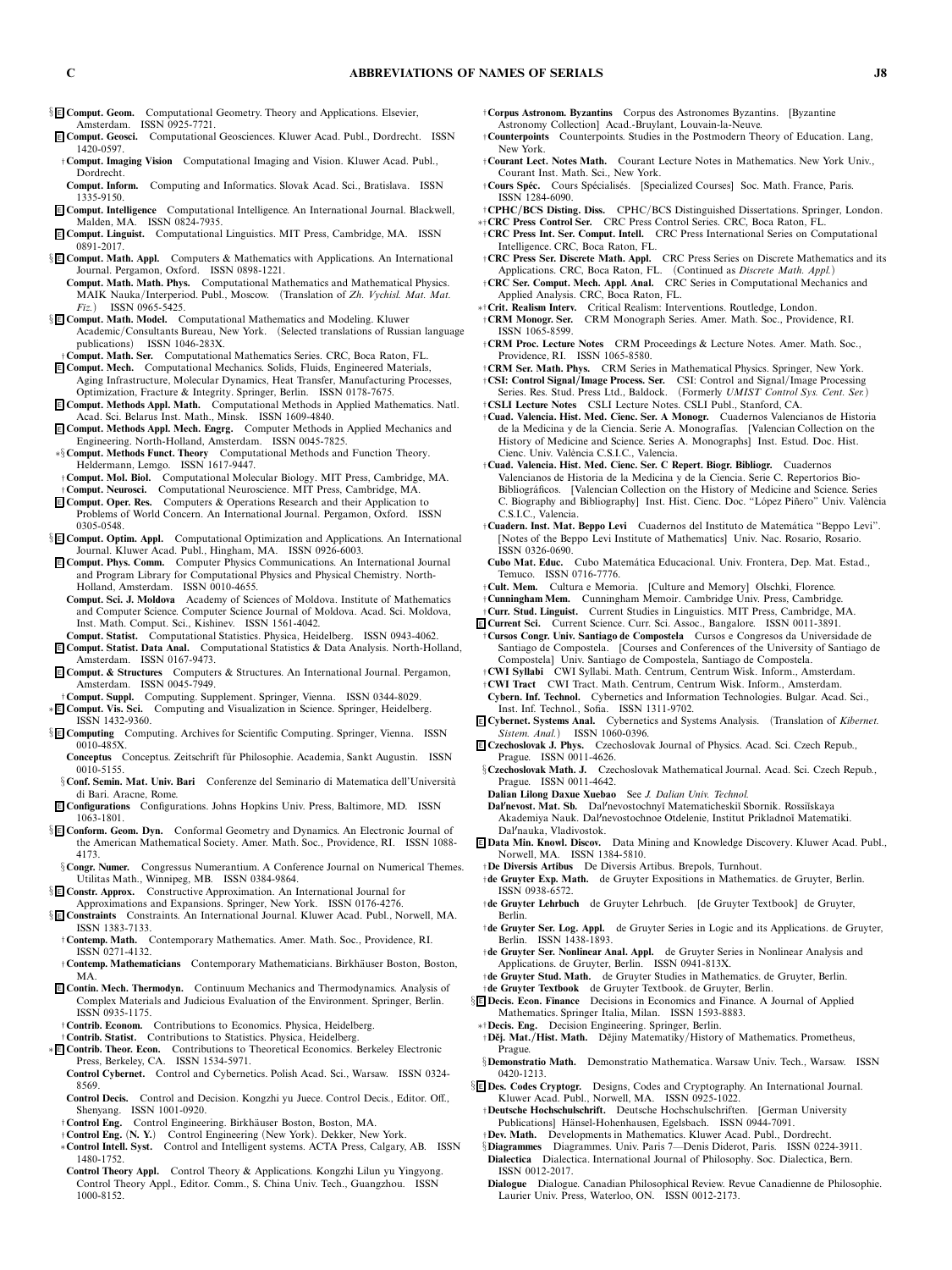- **Dianzi Keji Daxue Xuebao** *Dianzi Keji Daxue Xuebao. Journal of University of Electronic Science and Technology of China. J. Univ. Electron. Sci. Tech. China, Editor. Dept., Chengdu. ISSN 1001-0548.*
- †**Dibner Inst. Stud. Hist. Sci. Technol.** *Dibner Institute Studies in the History of Science and Technology. MIT Press, Cambridge, MA.*
- <sup>E</sup> **Differ. Equ.** *Differential Equations. MAIK Nauka/Interperiod. Publ., Moscow. (Translation of Differ. Uravn.) ISSN 0012-2661.*
- § <sup>E</sup> **Differ. Geom. Dyn. Syst.** *Differential Geometry—Dynamical Systems. Balkan Soc. Geometers, Bucharest. ISSN 1454-511X.*
- †**Differ. Integral Equ. Appl.** *Differential and Integral Equations and Their Applications. Taylor & Francis, London.*
- §**Differ. Uravn.** *Differentsialnye Uravneniya. MAIK "Nauka/Interperiodika", Moscow. (Translated in Differ. Equ.) ISSN 0374-0641.*
- §**E** Differ. Uravn. Protsessy Upr. Differentsial/nye Uravneniya i Protsessy Upravleniya. Differential Equations and Control Processes. St.-Peterbg. Gos. Tekh. Univ., St. *Petersburg.*
- §**Differential Equations Dynam. Systems** *Differential Equations and Dynamical Systems. An International Journal for Theory and Applications. Res. Sq. Publ., Hyderabad. ISSN 0971-3514.*
- § <sup>E</sup> **Differential Geom. Appl.** *Differential Geometry and its Applications. North-Holland, Amsterdam. ISSN 0926-2245.*
- §**Differential Integral Equations** *Differential and Integral Equations. An International Journal for Theory & Applications. Khayyam, Athens, OH. ISSN 0893-4983.* †**DIMACS Ser. Discrete Math. Theoret. Comput. Sci.** *DIMACS Series in Discrete*
- *Mathematics and Theoretical Computer Science. Amer. Math. Soc., Providence, RI. ISSN 1052-1798.*
- **Dinamika Sploshn. Sredy** *Rossi˘ıskaya Akademiya Nauk. Sibirskoe Otdelenie. Institut Gidrodinamiki. Dinamika Sploshno˘ı Sredy. Ross. Akad. Nauk Sibirsk. Otdel., Inst. Gidrodin., Novosibirsk. ISSN 0420-0497.*
- †**Dir. Condensed Matter Phys.** *Directions in Condensed Matter Physics. World Sci. Publishing, River Edge, NJ.*
- **Dirasat Eng. Sci.** *Dirasat. Engineering Sciences. An International Refereed Research Journal. Univ. Jordan, Amman. ISSN 1560-4551.*
- **Dirasat Pure Sci.** *Dirasat. Pure Sciences. An International Refereed Research Journal. Univ. Jordan, Amman. ISSN 1560-456X.*
- § <sup>E</sup> **Discrete Appl. Math.** *Discrete Applied Mathematics. Combinatorial Algorithms,*

*Optimization and Computer Science. North-Holland, Amsterdam. ISSN 0166-218X.* § <sup>E</sup> **Discrete Comput. Geom.** *Discrete & Computational Geometry. An International Journal*

*of Mathematics and Computer Science. Springer, New York. ISSN 0179-5376.* § <sup>E</sup> **Discrete Contin. Dyn. Syst.** *Discrete and Continuous Dynamical Systems. Am. Inst. Math. Sci., Springfield, MO. ISSN 1078-0947.*

- § <sup>E</sup> **Discrete Contin. Dyn. Syst. Ser. B** *Discrete and Continuous Dynamical Systems. Series B. A Journal Bridging Mathematics and Sciences. Am. Inst. Math. Sci., Springfield, MO. ISSN 1531-3492.*
- <sup>E</sup> **Discrete Dyn. Nat. Soc.** *Discrete Dynamics in Nature and Society. An International Multidisciplinary Research and Review Journal. Taylor & Francis, Reading. ISSN 1026-0226.*
- <sup>E</sup> **Discrete Event Dyn. Syst.** *Discrete Event Dynamic Systems: Theory and Applications. Kluwer Acad. Publ., Norwell, MA. ISSN 0924-6703.*
- § <sup>E</sup> **Discrete Math.** *Discrete Mathematics. North-Holland, Amsterdam. ISSN 0012-365X.* **Discrete Math. Appl.** *Discrete Mathematics and Applications. VSP, Zeist. (Translation of Diskret. Mat.) ISSN 0924-9265.*
- ∗†**Discrete Math. Appl.** *(***Boca Raton***) Discrete Mathematics and its Applications (Boca Raton). Chapman & Hall/CRC, Boca Raton, FL. (Formerly CRC Press Ser. Discrete Math. Appl.)*
- § <sup>E</sup> **Discrete Math. Theor. Comput. Sci.** *Discrete Mathematics & Theoretical Computer* Science. DMTCS. An Electronic Journal. Maison Inform. Math. Discrèt. (MIMD), *Paris. (Continued as Discrete Math. Theor. Comput. Sci.) ISSN 1365-8050.*
- ∗§ <sup>E</sup> **Discrete Math. Theor. Comput. Sci.** *Discrete Mathematics & Theoretical Computer Science. DMTCS. An Electronic Journal. Assoc. Discrete Math. Theor. Comput. Sci., Nancy. (Formerly Discrete Math. Theor. Comput. Sci.) ISSN 1365-8050.*
	- †**Discrete Math. Theor. Comput. Sci.** *(***Lond.***) Discrete Mathematics and Theoretical Computer Science (London). Springer, London. ISSN 1439-9911.*
	- †**Discrete Math. Theor. Comput. Sci. Proc.** *Discrete Mathematics & Theoretical Computer Science Proceedings. Maison Inform. Math. Discr`et. (MIMD), Paris. ISSN 1365-8050.*
	- §**Discuss. Math. Differ. Incl. Control Optim.** *Discussiones Mathematicae. Differential Inclusions, Control and Optimization, Univ. Zielona Góra Pr., Zielona Góra. ISSN 1509-9407.*
	- §**Discuss. Math. Differential Incl.** *Discussiones Mathematicae. Differential Inclusions.* Tech. Univ. Press, Zielona Góra. ISSN 1234-3072.
	- §**Discuss. Math. Gen. Algebra Appl.** *Discussiones Mathematicae. General Algebra and* Applications. Univ. Zielona Góra Pr., Zielona Góra. ISSN 1509-9415.
	- §**Discuss. Math. Graph Theory** *Discussiones Mathematicae. Graph Theory. Univ. Zielona G ´ora Pr., Zielona G ´ora. ISSN 1234-3099.*
	- §**Discuss. Math. Probab. Stat.** *Discussiones Mathematicae. Probability and Statistics. Univ. Zielona G ´ora Pr., Zielona G ´ora. ISSN 1509-9423.*
	- †**DISKI** *DISKI. Dissertationen zur K ¨unstlichen Intelligenz. [Dissertations on Artificial Intelligence] Infix, Sankt Augustin. ISSN 0941-5769.*
	- §**Diskret. Mat.** *Diskretnaya Matematika. "Nauka", Moscow. (Translated in Discrete Math. Appl.) ISSN 0234-0860.*
	- **Diskretn. Anal. Issled. Oper. Ser. 1** *Diskretny˘ı Analiz i Issledovanie Operatsi˘ı. Seriya 1. Izdat. Ross. Akad. Nauk Sib. Otd. Inst. Mat., Novosibirsk. ISSN 1560-7542.* Diskretn. Anal. Issled. Oper. Ser. 2 Diskretnyĭ Analiz i Issledovanie Operatsiĭ. Seriya 2.
	- *Izdat. Ross. Akad. Nauk Sib. Otd. Inst. Mat., Novosibirsk. ISSN 1560-9901.* †**Diss. Math. Univ. Tartu.** *Dissertationes Mathematicae Universitatis Tartuensis. Tartu*
	- *Univ. Press, Tartu. ISSN 1024-4214.* §**Dissertationes Math.** *(***Rozprawy Mat.***) Dissertationes Mathematicae (Rozprawy Matematyczne). Polish Acad. Sci., Warsaw. ISSN 0012-3862.*
- § <sup>E</sup> **Divulg. Mat.** *Revista Matem´atica de la Universidad del Zulia. Divulgaciones Matem´aticas. Univ. Zulia, Maracaibo. ISSN 1315-2068.*
	- †**DLR Forsch.ber.** *Deutsches Zentrum f ¨ur Luft- und Raumfahrt. Forschungsbericht.* [Deutsches Zentrum für Luft- und Raumfahrt. Research Report] Dtsch. Zent. Luft. *Raumfahrt, Cologne. ISSN 1434-8454.*
- †**DMV Sem.** *DMV Seminar. Birkh¨auser, Basel.*
- § <sup>E</sup> **Doc. Math.** *Documenta Mathematica. Doc. Math., Bielefeld. ISSN 1431-0643.* †**Doc. Math.** *(***Paris***) Documents Math´ematiques (Paris). [Mathematical Documents (Paris)] Soc. Math. France, Paris.*
	- **Dokl. Akad. Nauk** *Rossi˘ıskaya Akademiya Nauk. Doklady Akademii Nauk. MAIK "Nauka/Interperiodika", Moscow. (Physics section translated in Dokl. Phys.) ISSN 0869-5652.*
	- **Dokl. Akad. Nauk Armen.** *Doklady. Natsionalnaya Akademiya Nauk Armenii. Idzat. Nats. Akad. Nauk Armen., Erevan. ISSN 0321-1339.*
	- **Dokl. Akad. Nauk Azerba˘ıdzhana** *Doklady. Akademiya Nauk Azerba˘ıdzhana. Reports. Academy of Sciences of Azerbaijan. "Elm", Baku. ISSN 0002-3078. `*
	- **Dokl. Nats. Akad. Nauk Belarusi** *Doklady Natsionalno˘ı Akademii Nauk Belarusi. Izdat. Belarus. Navuka, Minsk. ISSN 0002-354X.*
- <sup>E</sup> **Dokl. Phys.** *Doklady Physics. MAIK Nauka/Interperiod. Publ., Moscow. (Translation of the physics section of Dokl. Akad. Nauk) ISSN 1028-3358.*
- †**Dolciani Math. Exp.** *The Dolciani Mathematical Expositions. Math. Assoc. America, Washington, DC.*
- **Dongbei Daxue Xuebao Ziran Kexue Ban** *See J. Northeast. Univ. Nat. Sci.*
- **Dongbei Shida Xuebao** *Dongbei Shida Xuebao. Ziran Kexue Ban. Journal of Northeast Normal University. Natural Science Edition. Northeast Norm. Univ., Changchun. ISSN 1000-1832.*
- **Dongbei Shuxue** *See Northeast. Math. J.*
- **Dongnan Daxue Xuebao. Ziran Kexue Ban** *See J. Southeast Univ. Nat. Sci.*
- **Dopov. Nats. Akad. Nauk Ukr. Mat. Prirodozn. Tekh. Nauki** *Dopov¯ıd¯ı Nats¯ıonalno¨ı Akadem¯ı¨ı Nauk Ukra¨ıni. Matematika. Prirodoznavstvo. Tekhn¯ıchn¯ı Nauki. Prezid. Nats. Akad. Nauk Ukr., Kiev. ISSN 1025-6415.*
- ∗†**Dover Phoenix Ed.** *Dover Phoenix Editions. Dover, Mineola, NY.*
- †**Dr. Theses Math. Sci.** *Doctoral Theses in Mathematical Sciences. Lund Univ., Lund. ISSN 1404-0034.*
- § <sup>E</sup> **Duke Math. J.** *Duke Mathematical Journal. Duke Univ. Press, Durham, NC. ISSN 0012-7094.*
- ∗†**D¨unya Mat. Tar. Ansiklopedisi** *D ¨unya Matematik Tarihi Ansiklopedisi. [Encyclopedia* of the History of World Mathematics] Toplum. Dönüşüm Yayın., Istanbul.

§**Dyn. Contin. Discrete Impuls. Syst. Ser. A Math. Anal.** *Dynamics of Continuous, Discrete & Impulsive Systems. Series A. Mathematical Analysis. Watam Press, Waterloo, ON. ISSN 1201-3390.*

- §**Dyn. Contin. Discrete Impuls. Syst. Ser. B Appl. Algorithms** *Dynamics of Continuous, Discrete & Impulsive Systems. Series B. Applications & Algorithms. Watam Press, Waterloo, ON. ISSN 1492-8760.*
- ∗†**Dyn. Model. Econom. Econ. Finance** *Dynamic Modeling and Econometrics in Economics and Finance. Kluwer Acad. Publ., Dordrecht.*
- § <sup>E</sup> **Dyn. Syst.** *Dynamical Systems. An International Journal. Taylor & Francis, Abingdon. ISSN 1468-9367.*
- § <sup>E</sup> **Dynam. Control** *Dynamics and Control. An International Journal. Kluwer Acad. Publ., Hingham, MA. ISSN 0925-4668.*
	- §**Dynam. Systems Appl.** *Dynamic Systems and Applications. Dynamic, Atlanta, GA. ISSN 1056-2176.*
	- **Early Sci. Med.** *Early Science and Medicine. A Journal for the Study of Science, Technology and Medicine in the Pre-modern Period. Brill, Leiden. ISSN 1383-7427.*
	- §**East J. Approx.** *East Journal on Approximations. DARBA, Sofia. ISSN 1310-6236.*
	- §**East-West J. Math.** *East-West Journal of Mathematics. ISSN 1513-489X.* **Econ. Qual. Control** *Economic Quality Control. Heldermann, Lemgo. (Continued as Econ. Qual. Control) ISSN 0940-5151.*
	- ∗**Econ. Qual. Control** *Economic Quality Control. W ¨urzburg Res. Group Qual. Control, W ¨urzburg. (Formerly Econ. Qual. Control) ISSN 0940-5151.*
- <sup>E</sup> **Econom. J.** *The Econometrics Journal. Blackwell Publ., Oxford. ISSN 1368-4221.*
- <sup>E</sup> **Econom. Lett.** *Economics Letters. North-Holland, Amsterdam. ISSN 0165-1765.* †**Econom. Soc. Monogr.** *Econometric Society Monographs. Cambridge Univ. Press,*
- *Cambridge.*
- <sup>E</sup> **Econom. Theory** *Economic Theory. Springer, Heidelberg. ISSN 0938-2259.*
- <sup>E</sup> **Econometric Rev.** *Econometric Reviews. Dekker, Monticello, NY. ISSN 0747-4938.* <sup>E</sup> **Econometric Theory** *Econometric Theory. Cambridge Univ. Press, New York. ISSN 0266-4666.*
- <sup>E</sup> **Econometrica** *Econometrica. Journal of the Econometric Society. Econometric Soc., Evanston, IL. ISSN 0012-9682.*
- †**Ecrit. Math. ´** *L'´ecriture des Math´ematiques. [The Writing of Mathematics] ACL-Ed. ´ Kangourou, Paris.*
- **Educ. Psychol. Meas.** *Educational and Psychological Measurement. A Bimonthly Journal Devoted to the Development and Application of Measures of Individual Differences. Sage, Thousand Oaks, CA. ISSN 0013-1644.*
- **Egyptian Statist. J.** *The Egyptian Statistical Journal. Cairo Univ., Inst. Statist. Stud. Research, Cairo. ISSN 0542-1748.*
- †**Einstein Meets Magritte** *Einstein Meets Magritte. Kluwer Acad. Publ., Dordrecht.*
- †**Einstein Stud.** *Einstein Studies. Birkh¨auser Boston, Boston, MA.*
- ∗**Ekon. Mat.** *Ekonomia Matematyczna. Akad. Ekon. Oskara Lan´ge´go, Wrocław. ISSN 1505-0211.*
- § <sup>E</sup> **Electron. Comm. Probab.** *Electronic Communications in Probability. Electron. J.*
- *Probab. and Electron. Comm. Probab., Seattle, WA. ISSN 1083-589X.* § <sup>E</sup> **Electron. J. Combin.** *Electronic Journal of Combinatorics. Electron. J. Combin., Clemson, SC. ISSN 1077-8926.*
- † <sup>E</sup> **Electron. J. Differ. Equ. Conf.** *Electronic Journal of Differential Equations Conference. Texas State Univ.–San Marcos, Dept. Math., San Marcos, TX.*
- † <sup>E</sup> **Electron. J. Differ. Equ. Monogr.** *Electronic Journal of Differential Equations. Monograph. Texas State Univ.–San Marcos, Dept. Math., San Marcos, TX.*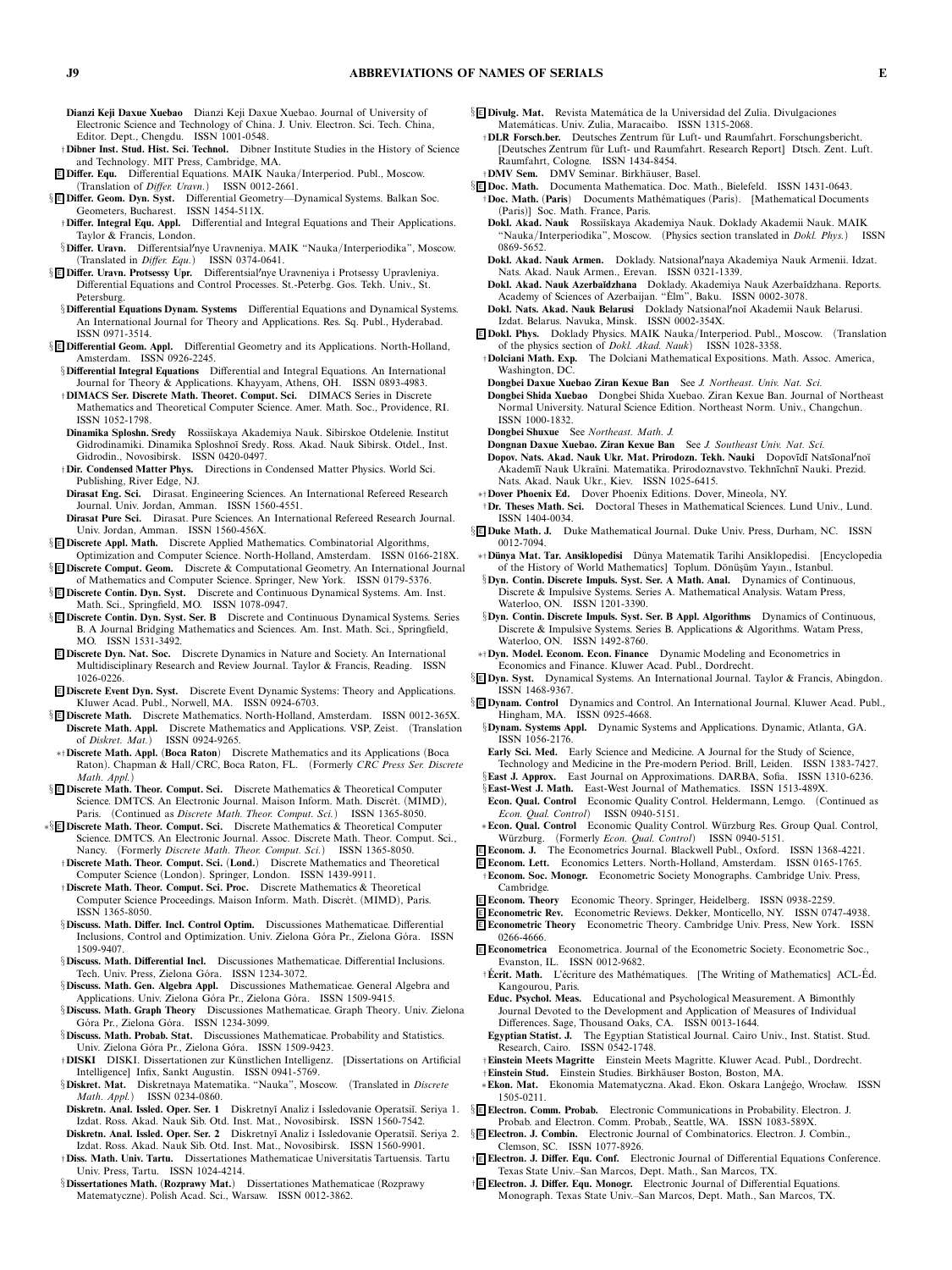§ <sup>E</sup> **Electron. J. Differential Equations** *Electronic Journal of Differential Equations. Texas State Univ.–San Marcos, Dept. Math., San Marcos, TX. ISSN 1072-6691.*

§ <sup>E</sup> **Electron. J. Linear Algebra** *Electronic Journal of Linear Algebra. Internat. Linear Algebra Soc. (ILAS), Haifa. ISSN 1081-3810.*

- <sup>E</sup> **Electron. J. Math. Phys. Sci. Conf. Semin. Ed.** *Electronic Journal of Mathematical and Physical Sciences. Conference and Seminar Edition. Electron. J. Math. Phys. Sci., Metairie, LA. ISSN 1538-3318.*
- <sup>E</sup> **Electron. J. Math. Phys. Sci.** *(***EJMAPS***) Electronic Journal of Mathematical and Physical Sciences. EJMAPS. Electron. J. Math. Phys. Sci., Metairie, LA. ISSN 1538- 263X.*
- § <sup>E</sup> **Electron. J. Probab.** *Electronic Journal of Probability. Electron. J. Probab. and Electron. Comm. Probab., Seattle, WA. ISSN 1083-6489.*
- § <sup>E</sup> **Electron. J. Qual. Theory Differ. Equ.** *Electronic Journal of Qualitative Theory of Differential Equations. Electron. J. Qual. Theory Differ. Equ., Szeged. ISSN 1417- 3875.*
- ∗† <sup>E</sup> **Electron. Notes Discrete Math.** *Electronic Notes in Discrete Mathematics. Elsevier, Amsterdam.*
- † <sup>E</sup> **Electron. Notes Theor. Comput. Sci.** *Electronic Notes in Theoretical Computer Science. Elsevier, Amsterdam.*
- § <sup>E</sup> **Electron. Res. Announc. Amer. Math. Soc.** *Electronic Research Announcements of the American Mathematical Society. Amer. Math. Soc., Providence, RI. ISSN 1079-6762.*
- § <sup>E</sup> **Electron. Trans. Numer. Anal.** *Electronic Transactions on Numerical Analysis. Kent State Univ. Lib., Kent, OH. ISSN 1068-9613.*
- †**Elem. Math.** *(***Berlin***) Elements of Mathematics (Berlin). Springer, Berlin.* § <sup>E</sup> **Elem. Math.** *Elemente der Mathematik. Eine Zeitschrift der Schweizerischen Mathematischen Gesellschaft. Une Revue de la Soci´et´e Math´ematique Suisse. Una*
- *Rivista della Societ`a Matematica Svizzera. Birkh¨auser, Basel. ISSN 0013-6018.* †**Encyclopaedia Math. Sci.** *Encyclopaedia of Mathematical Sciences. Springer, Berlin. (Selected translation of Itogi Nauki i Tekhniki and Sovrem. Probl. Mat. Fund. Naprav.) ISSN 0938-0396.*
- †**Encyclopedia Math. Appl.** *Encyclopedia of Mathematics and its Applications. Cambridge Univ. Press, Cambridge.*
- **Endeavor** *Endeavor. Elsevier, Oxford. ISSN 0160-9327.*
- **Engrg. Trans.** *Polish Academy of Sciences. Institute of Fundamental Technological Research. Engineering Transactions. Rozprawy In˙zynierskie. Polish Acad. Sci., Warsaw. ISSN 0867-888X.*
- †**Enseign. Math.** *Enseignement des Math´ematiques. [The Teaching of Mathematics] Masson, Paris. ISSN 1269-7842.*
- §**Enseign. Math.** (2) L'Enseignement Mathématique. Revue Internationale. IIe Série. *Enseignement Math., Geneva. ISSN 0013-8584.*
- <sup>E</sup> **Entropy** *Entropy. An International and Interdisciplinary Journal of Entropy and Information Studies. MDPI, Basel. ISSN 1099-4300.*
- <sup>E</sup> **Environ. Ecol. Stat.** *Environmental and Ecological Statistics. Kluwer Acad. Publ., Norwell, MA. ISSN 1352-8505.*
- †**Episteme** *Episteme. A Series in the Foundational, Methodological, Philosophical, Psychological, Sociological, and Political Aspects of the Sciences, Pure and Applied. Kluwer Acad. Publ., Dordrecht.*
- ∗†**Epsil. Uitg.** *Epsilon Uitgaven. [Epsilon Publications] Epsilon Uitgaven, Utrecht.* **Epsilon** *Epsilon. Revista de la Sociedad Andaluza de Educaci ´on Matem´atica "Thales". Soc. Andaluza Ed. Mat. "Thales", Seville. ISSN 1131-9321.*
- †**Ergeb. Math. Grenzgeb.** *(***3***) Ergebnisse der Mathematik und ihrer Grenzgebiete. 3. Folge. A Series of Modern Surveys in Mathematics. [Results in Mathematics and Related Areas. 3rd Series. A Series of Modern Surveys in Mathematics] Springer, Berlin. ISSN 0071-1136.*
- § <sup>E</sup> **ErgodicTheory Dynam. Systems** *Ergodic Theory and Dynamical Systems. Cambridge Univ. Press, Cambridge. ISSN 0143-3857.*
- <sup>E</sup> **Erkenntnis** *Erkenntnis. An International Journal of Analytic Philosophy. Kluwer Acad. Publ., Dordrecht. ISSN 0165-0106.*
- § <sup>E</sup> **ESAIM Control Optim. Calc. Var.** *ESAIM. Control, Optimisation and Calculus of Variations. European Series in Applied and Industrial Mathematics. Soc. Math. Appl. Indust., Paris. (Continued as ESAIM Control Optim. Calc. Var.) ISSN 1292-8119.*
- ∗§ <sup>E</sup> **ESAIM Control Optim. Calc. Var.** *ESAIM. Control, Optimisation and Calculus of Variations. EDP Sci., Les Ulis. (Formerly ESAIM Control Optim. Calc. Var.) ISSN 1292-8119.*
- ∗§ <sup>E</sup> **ESAIM Probab. Stat.** *ESAIM. Probability and Statistics. EDP Sci., Les Ulis. (Formerly ESAIM Probab. Statist.) ISSN 1292-8100.*
- § <sup>E</sup> **ESAIM Probab. Statist.** *European Series in Applied and Industrial Mathematics. Probability and Statistics. Soc. Math. Appl. Indust., Paris. (Continued as ESAIM Probab. Stat.) ISSN 1292-8100.*
- † <sup>E</sup> **ESAIM Proc.** *ESAIM Proceedings. EDP Sci., Les Ulis. ISSN 1270-900X.* **Estad´ıstica** *Estad´ıstica. Revista del Instituto Interamericano de Estad´ıstica. IASI, Buenos Aires. ISSN 0014-1135.*
- †**Estestv.-Nauchn. Bibl. Yun.** Естественно-Научная Библиотека для Юношества. *[Natural Science Library for Young People] NITs "Regul. Khaoticheskaya Din.", Izhevsk.*
- †**Etudes Philos. M´ ´ edi´evale** *Etudes de Philosophie M´ ´ edi´evale. [Studies in Medieval Philosophy] Vrin, Paris.*
- †**Eur. Consort. Math. Ind.** *(***Berl.***) European Consortium for Mathematics in Industry (Berlin). Springer, Berlin.*
- †**Eur. Hochsch.schr. Reihe XI P¨adagog.** *Europ¨aische Hochschulschriften. Reihe XI. P ¨adagogik. [European University Studies. Series XI. Education] Lang, Frankfurt am Main. ISSN 0531-7398.*
- **Eur. J. Control** *European Journal of Control. Hermes Sci. Publ., Oxford. ISSN 0947- 3580.*
- <sup>E</sup> **Eur. J. Mech. A Solids** *European Journal of Mechanics. A. Solids. Ed. Elsevier, Paris. ´ ISSN 0997-7538.* <sup>E</sup> **Eur. J. Mech. B Fluids** *European Journal of Mechanics. B. Fluids. Ed. Elsevier, Paris. ´*
- *ISSN 0997-7546.*
- <sup>E</sup> **Eur. Phys. J. B Condens. Matter Phys.** *The European Physical Journal. B. Condensed Matter Physics. Springer, Heidelberg. ISSN 1434-6028.*
- <sup>E</sup> **Eur. Phys. J. C Part. Fields** *The European Physical Journal C. Particles and Fields. Springer, Berlin. ISSN 1434-6044.*
- <sup>E</sup> **Eur. Phys. J. D At. Mol. Opt. Phys.** *The European Physical Journal. D. Atomic, Molecular and Optical Physics. Springer, New York. ISSN 1434-6060.* **EURASIP J. Appl. Signal Process.** *EURASIP Journal on Applied Signal Processing.*
- *Hindawi Publ. Corp., Cuyahoga Falls, OH. ISSN 1110-8657.* †**Europ ¨aische Hochschulschrift. Reihe V Volks- Betriebswirtsch.** *Europ¨aische*
- *Hochschulschriften. Reihe V. Volks- und Betriebswirtschaft. [European University Publications. Series V. Economics and Management] Lang, Frankfurt am Main. ISSN 0531-7339.*
- †**Europ ¨aische Hochschulschrift. Reihe VI Psych.** *Europ¨aische Hochschulschriften. Reihe VI. Psychologie. [European University Publications. Series VI. Psychology] Lang, Frankfurt am Main. ISSN 0531-7347.*
- <sup>E</sup> **European J. Appl. Math.** *European Journal of Applied Mathematics. Cambridge Univ. Press, New York. ISSN 0956-7925.*
- § <sup>E</sup> **European J. Combin.** *European Journal of Combinatorics. Academic Press, Amsterdam. ISSN 0195-6698.*
- <sup>E</sup> **European J. Oper. Res.** *European Journal of Operational Research. North-Holland, Amsterdam. ISSN 0377-2217.*
- <sup>E</sup> **European J. Phys.** *European Journal of Physics. Inst. Phys., Bristol. ISSN 0143-0807.*
- <sup>E</sup> **Europhys. Lett.** *Europhysics Letters. European Phys. Soc., Petit-Lancy. ISSN 0295- 5075.*
- § <sup>E</sup> **Experiment. Math.** *Experimental Mathematics. A K Peters, Natick, MA. ISSN 1058- 6458.*
- §**Expo. Math.** *Expositiones Mathematicae. Urban & Fischer Verlag, Jena. ISSN 0723- 0869.*
- **Extracta Math.** *Extracta Mathematicae. Univ. Extremadura, Badajoz. ISSN 0213- 8743.*
- †**Extrˆeme-Orient, Extrˆeme-Occident** *Extrˆeme-Orient, Extrˆeme-Occident. [Far East, Far West] Presses Univ. Vincennes, Saint-Denis. ISSN 0754-5010.*
- <sup>E</sup> **Extremes** *Extremes. Statistical Theory and Applications in Science, Engineering and Economics. Kluwer Acad. Publ., Norwell, MA. ISSN 1386-1999.*
- §**Facta Univ. Ser. Math. Inform.** *Facta Universitatis. Series: Mathematics and Informatics. Univ. Niš. Niš. ISSN 0352-9665.*
- Facta Univ. Ser. Mech. Automat. Control Robot. University of Niš. Facta Universitatis. Series: Mechanics, Automatic Control and Robotics. Univ. Niš, Niš. ISSN 0354-2009.
- §**Far East J. Appl. Math.** *Far East Journal of Applied Mathematics. Pushpa, Allahabad. ISSN 0972-0960.*
- §**Far East J. Dyn. Syst.** *Far East Journal of Dynamical Systems. Pushpa, Allahabad. ISSN 0972-1118.*
- §**Far East J. Math. Sci.** *(***FJMS***) Far East Journal of Mathematical Sciences (FJMS). Pushpa, Allahabad. ISSN 0972-0871.*
- §**Far East J. Theor. Stat.** *Far East Journal of Theoretical Statistics. Pushpa, Allahabad. ISSN 0972-0863.*
- §**Fasc. Math.** *Polytechnica Posnaniensis. Institutum Mathematicum. Fasciculi Mathematici. Politech. Pozna ´nska, Pozna ´n. ISSN 0044-4413.*
- †**Featur. Rev. Math. Rev.** *Featured Reviews in Mathematical Reviews. Amer. Math. Soc., Providence, RI. ISSN 1094-3706.*
- **Femmes Math** *Femmes & Math. Assoc. Femmes Math., Paris. ISSN 1271-3546.* **Fibonacci Quart.** *The Fibonacci Quarterly. The Official Journal of the Fibonacci*
- *Association. Fibonacci Assoc., Aurora, SD. ISSN 0015-0517.* †**Fields Inst. Commun.** *Fields Institute Communications. Amer. Math. Soc., Providence,*
- *RI. ISSN 1069-5265.* †**Fields Inst. Monogr.** *Fields Institute Monographs. Amer. Math. Soc., Providence, RI. ISSN 1069-5273.*
- **Filomat** *Univerzitet u Niˇsu. Filozofski Fakultet. Filomat. Univ. Niˇs, Niˇs. ISSN 0354- 5180.*
- †**Filosofia** *Filosofia. [Philosophy] FrancoAngeli, Milan.*
- <sup>E</sup> **Finance Stoch.** *Finance and Stochastics. Springer, Berlin. ISSN 0949-2984.*
- <sup>E</sup> **Finite Elem. Anal. Des.** *Finite Elements in Analysis and Design. The International Journal of Applied Finite Elements and Computer Aided Engineering. Elsevier, Amsterdam. ISSN 0168-874X.*
- § <sup>E</sup> **Finite Fields Appl.** *Finite Fields and their Applications. Academic Press, San Diego, CA. ISSN 1071-5797.*
	- †**First Int. Press Lect. Ser.** *First International Press Lecture Series. Int. Press, Somerville, MA. (Continued as Int. Press Lect. Ser.)*
	- **Fiz. Atmos. Okeana** *Rossi˘ıskaya Akademiya Nauk. Izvestiya Akademii Nauk. Fizika Atmosfery i Okeana. MAIK "Nauka", Moscow. (Translated in Izv. Atmos. Ocean. Phys.) ISSN 0002-3515.*
	- ∗**Fiz. Mat. Fak. Moksl. Semin. Darb.** *Fizikos ir Matematikos Fakulteto Mokslinio Seminaro Darbai. Proceedings of Scientific Seminar of the Faculty of Physics and Mathematics. Siauliu ˇ ¸ Univ. Leidykla, Vilnius. ISSN 1392-7086.*
	- **Fiz. Zemli** *Rossi˘ıskaya Akademiya Nauk. Fizika Zemli. MAIK*
	- *"Nauka/Interperiodika", Moscow. ISSN 0002-3337.*
- <sup>E</sup> **Fluct. Noise Lett.** *Fluctuation and Noise Letters (FNL). An Interdisciplinary Scientific Journal on Random Processes in Physical, Biological and Technological Systems. World Sci. Publ., Singapore. ISSN 0219-4775.*
- <sup>E</sup> **Fluid Dynam.** *Fluid Dynamics. (Translation of Izv. Ross. Akad. Nauk Mekh. Zhidk. Gaza) ISSN 0015-4628.*
- <sup>E</sup> **Fluid Dynam. Res.** *Japan Society of Fluid Mechanics. Fluid Dynamics Research. An International Journal. North-Holland, Amsterdam. ISSN 0169-5983.* †**Fluid Mech. Appl.** *Fluid Mechanics and its Applications. Kluwer Acad. Publ.,*
- *Dordrecht.* †**Folia Fac. Sci. Natur. Univ. Masaryk. Brun. Math.** *Folia Facultatis Scientiarium*
- *Naturalium Universitatis Masarykianae Brunensis. Mathematica. Masaryk Univ., Brno.* †**Fond. C.I.M.E.** *Fondazione C.I.M.E.. [C.I.M.E. Foundation] C.I.M.E., Florence.*
- **Forma** *Forma. SCIPRESS, Tokyo. ISSN 0911-6036.*
- †**Forsch.ergeb. Inform.** *Forschungsergebnisse zur Informatik. [Research Results in* Informatics] Kovač, Hamburg.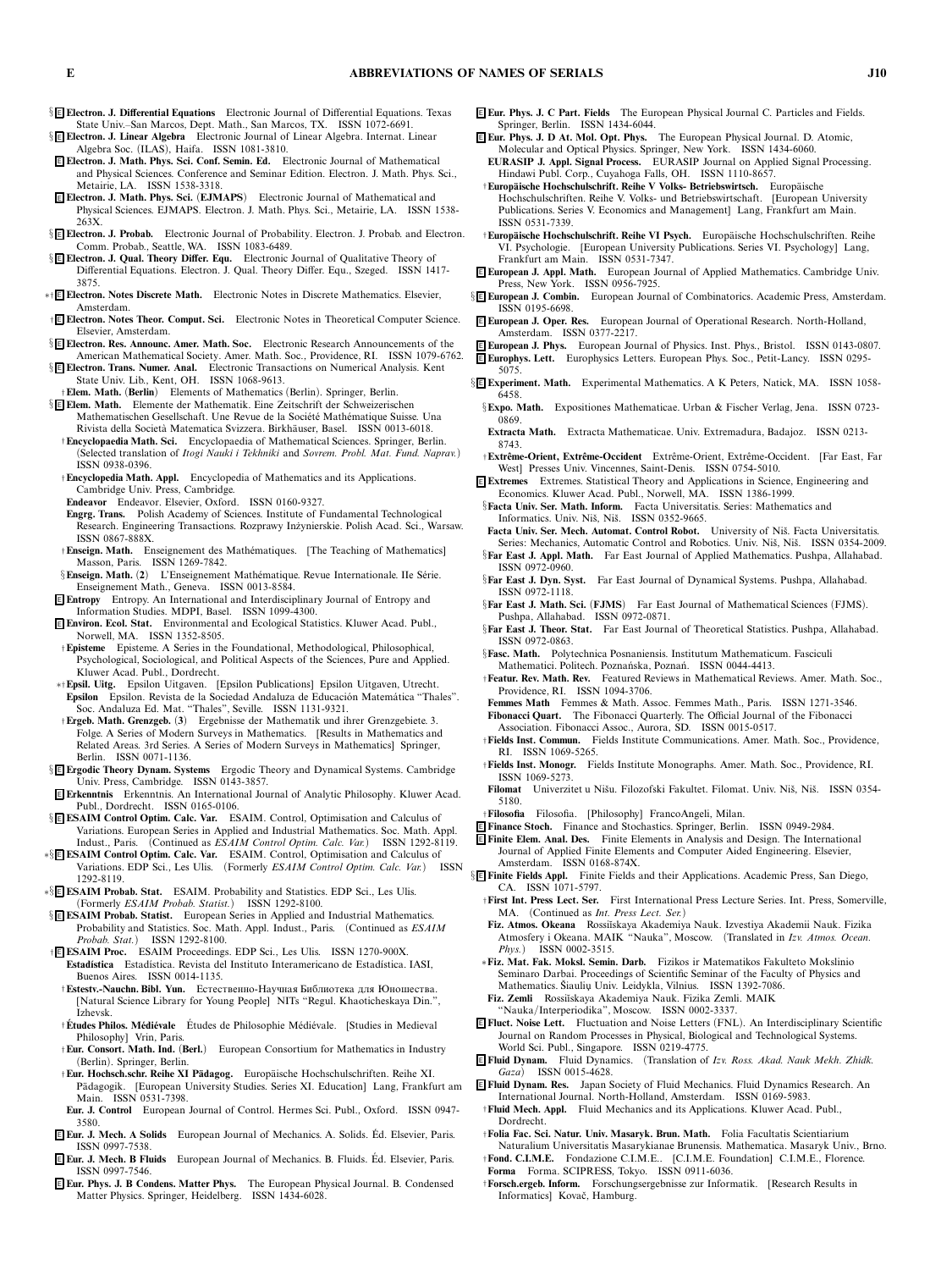<sup>E</sup> **Fortschr. Phys.** *Fortschritte der Physik. Progress of Physics. Wiley-VCH, Berlin. ISSN 0015-8208.*

- <sup>E</sup> **Forum Geom.** *Forum Geometricorum. A Journal on Classical Euclidean Geometry and* § <sup>E</sup> **Geom. Dedicata** *Geometriae Dedicata. Kluwer Acad. Publ., Dordrecht. ISSN 0046- Related Areas. Florida Atlantic Univ., Dep. Math. Sci., Boca Raton, FL. ISSN 1534- 1178.*
- § <sup>E</sup> **Forum Math.** *Forum Mathematicum. de Gruyter, Berlin. ISSN 0933-7741.*
- **Found. Comput. Decision Sci.** Poznań University of Technology. Institute of Computing §**E Geom. Topol.** Geometry and Topology. Geom. Topol. Publ., Coventry. ISSN 1465-Science. Foundations of Computing and Decision Sciences. Poznań Univ. Tech., *Pozna ´n. ISSN 0867-6356.*
- § <sup>E</sup> **Found. Comput. Math.** *Foundations of Computational Mathematics. The Journal of the Society for the Foundations of Computational Mathematics. Springer, New York. ISSN 1615-3375.*
- †**Found. Comput. Ser.** *Foundations of Computing Series. MIT Press, Cambridge, MA.* †**Found. Eng. Mech.** *Foundations of Engineering Mechanics. Springer, Berlin.*
- <sup>E</sup> **Found. Phys.** *Foundations of Physics. An International Journal Devoted to the Conceptual Bases and Fundamental Theories of Modern Physics, Biophysics, and Cosmology. Kluwer/Plenum, New York. ISSN 0015-9018.*
- <sup>E</sup> **Found. Phys. Lett.** *Foundations of Physics Letters. Kluwer/Plenum, Dordrecht. ISSN 0894-9875.*
- <sup>E</sup> **Found. Sci.** *Foundations of Science. Kluwer Acad. Publ., Dordrecht. ISSN 1233-1821.* §**Fract. Calc. Appl. Anal.** *Fractional Calculus & Applied Analysis. An International*
- *Journal for Theory and Applications. Bulgarian Acad. Sci., Sofia. ISSN 1311-0454.* <sup>E</sup> **Fractals** *Fractals. Complex Geometry, Patterns, and Scaling in Nature and Society. World Sci. Publishing, Singapore. ISSN 0218-348X.*
- †**Front. Appl. Math.** *Frontiers in Application of Mathematics. Springer, New York.* †**Front. Phys.** *Frontiers in Physics. Adv. Book Program, Perseus Publ., Cambridge, MA.*
- ∗ <sup>E</sup> **Front. Theor. Econ.** *Frontiers of Theoretical Economics. Berkeley Electronic Press, Berkeley, CA. ISSN 1534-5955.*
- †**Frontiers Appl. Math.** *Frontiers in Applied Mathematics. SIAM, Philadelphia, PA.* †**Frontiers Artificial Intelligence Appl.** *Frontiers in Artificial Intelligence and Applications. IOS, Amsterdam. ISSN 0922-6389.*
- †**Frontiers Comput. Sci.** *Frontiers of Computer Science. Kluwer/Plenum, New York.* **Fudan Xuebao Ziran Kexue Ban** *See J. Fudan Univ. Nat. Sci.*
- **Fujian Shifan Daxue Xuebao Ziran Kexue Ban** *Fujian Shifan Daxue Xuebao. Ziran Kexue Ban. Journal of Fujian Teachers University. Natural Science Edition. J. Fujian Teachers Univ., Editor. Dept., Fuzhou. ISSN 1000-5277.*
- **Fukuoka Univ. Sci. Rep.** *Fukuoka University Science Reports. Fukuoka Univ., Fukuoka. ISSN 0386-118X.*
- <sup>E</sup> **Funct. Anal. Appl.** *Functional Analysis and its Applications. (Translation of Funktsional. Anal. i Prilozhen.) ISSN 0016-2663.*
- §**Funct. Approx. Comment. Math.** *Uniwersytet im. Adama Mickiewicza w Poznaniu. Wydział Matematyki i Informatyki. Functiones et Approximatio Commentarii Mathematici. Mickiewicz Univ. Press, Poznań. ISSN 0208-6573.* §**Funct. Differ. Equ.** *Functional Differential Equations. Coll. Judea Samaria, Ariel.*
- *ISSN 0793-1786.*
- § <sup>E</sup> **Fund. Inform.** *Fundamenta Informaticae. IOS, Amsterdam. ISSN 0169-2968.* §**Fund. Math.** *Fundamenta Mathematicae. Polish Acad. Sci., Warsaw. ISSN 0016-2736.*
- †**Fund. Theories Phys.** *Fundamental Theories of Physics. Kluwer Acad. Publ., Dordrecht.*
- ∗†**Fundam. Algorithms** *Fundamentals of Algorithms. SIAM, Philadelphia, PA.*
- § <sup>E</sup> **Fundam. Prikl. Mat.** *Fundamentalnaya i Prikladnaya Matematika. Moskov. Gos. Univ. Tsentr. Nov. Inform. Tekh., Moscow. ISSN 1560-5159.*
- †**Fundamentum** *Fundamentum. Ed. Univ. Bucures¸ti, Bucharest.*
- § <sup>E</sup> **Funkcial. Ekvac.** *Fako de l'Funkcialaj Ekvacioj Japana Matematika Societo. Funkcialaj Ekvacioj. Serio Internacia. Math. Soc. Japan, Kobe. ISSN 0532-8721.*
- §**Funktsional. Anal. i Prilozhen.** *Rossi˘ıskaya Akademiya Nauk. Funktsionalny˘ı Analiz i ego Prilozheniya. "Nauka", Moscow. (Translated in Funct. Anal. Appl.) ISSN 0374-1990.*
- **Fuzhou Daxue Xuebao Ziran Kexue Ban** *See J. Fuzhou Univ. Nat. Sci. Ed.*
- <sup>E</sup> **Fuzzy Optim. Decis. Mak.** *Fuzzy Optimization and Decision Making. A Journal of Modeling and Computation Under Uncertainty. Kluwer Acad. Publ., Norwell, MA. ISSN 1568-4539.*
- <sup>E</sup> **Fuzzy Sets and Systems** *Fuzzy Sets and Systems. An International Journal in Information Science and Engineering. North-Holland, Amsterdam. ISSN 0165-0114.* **Fuzzy Systems Math.** *See Mohu Xitong yu Shuxue*
- Gac. R. Soc. Mat. Esp. La Gaceta de la Real Sociedad Matemática Española. R. Soc. *Mat. Esp., Madrid. ISSN 1138-8927.*
- †**GAKUTO Internat. Ser. Math. Sci. Appl.** *GAKUTO International Series. Mathematical* Sciences and Applications. Gakkotosho, Tokyo.
- <sup>E</sup> **Games Econom. Behav.** *Games and Economic Behavior. ISSN 0899-8256.* GAMM Mitt. Ges. Angew. Math. Mech. Mitteilungen der Gesellschaft für Angewandte *Mathematik und Mechanik. WILEY-VCH, Berlin. ISSN 0936-7195.* **Ganit** *Ganit. Journal of Bangladesh Mathematical Society. Bangladesh Math. Soc.,*
- *Dhaka. ISSN 1606-3694.* **Ganita** *Ganita. Bharata Ganita Parisad, Dept. Math. Astron., Lucknow Univ.,*
- *Lucknow. ISSN 0046-5402.* **Ganita Sandesh** Ganita Sandesh, Rajasthan Ganita Parishad, Ajmer. ISSN 0970-9169.
- §**Ganita-Bhāratī** Ganita-Bhāratī. Indian Society for History of Mathematics. Bulletin. *Indian Soc. Hist. Math., Jhansi. ISSN 0970-0307.*
- **Gansu Gongye Daxue Xuebao** *See J. Gansu Univ. Technol.*
- **Gaodeng Xuexiao Jisuan Shuxue Xuebao** *See Numer. Math. J. Chinese Univ.*
- Gauss-Ges. Göttingen Mitt. Gauss-Gesellschaft e. V. Göttingen. Mitteilungen. Gauß-Ges., Göttingen.
- **Gaz. Math.** *Gazette des Math´ematiciens. Soc. Math. France, Paris. ISSN 0224-8999.* †**Gelfand Math. Sem.** *The Gelfand Mathematical Seminars. Birkh¨auser Boston, Boston, MA. ISSN 1068-7122.*
- § <sup>E</sup> **Gen. Math.** *General Mathematics. Lucian Blaga Univ., Sibiu. ISSN 1221-5023.*
- <sup>E</sup> **Gen. Relativity Gravitation** *General Relativity and Gravitation. Kluwer/Plenum, Dordrecht. ISSN 0001-7701.*
- †**Genet. Algorithms Evol. Comput.** *Genetic Algorithms and Evolutionary Computation. Kluwer Acad. Publ., Boston, MA.*
- *5755.*
- §**E** Geom. Funct. Anal. Geometric and Functional Analysis. Birkhäuser, Basel. ISSN *1016-443X.*
- *3060.*
- †**Geom. Topol. Monogr.** *Geometry & Topology Monographs. Geom. Topol. Publ., Coventry. ISSN 1464-8997.* **Geombinatorics** *Geombinatorics. Center Excell. Math. Ed., Colorado Springs, CO.*
- *ISSN 1065-7371.*
- <sup>E</sup> **Geophys. Astrophys. Fluid Dyn.** *Geophysical and Astrophysical Fluid Dynamics. Taylor & Francis, Abingdon. ISSN 0309-1929.*
- †**Geophys. Planet. Sci.** *Geophysics and Planetary Sciences. Springer, New York.*
- § <sup>E</sup> **Georgian Math. J.** *Georgian Mathematical Journal. Heldermann, Lemgo. ISSN 1072- 947X.*
- <sup>E</sup> **Ger. Econ. Rev.** *German Economic Review. Blackwell Publ., Oxford. ISSN 1465-6485.*  $\sqrt[5]{\text{G}}$ las. Mat. Ser. III Glasnik Matematički. Serija III. Croatian Math. Soc., Zagreb. *ISSN 0017-095X.*
- § <sup>E</sup> **Glasg. Math. J.** *Glasgow Mathematical Journal. Cambridge Univ. Press, Cambridge. ISSN 0017-0895.*
	- **God. Univ. Arkhit. Stroit. Geod. Sofiya Svit**-**k II Mat. Mekh.** *Universitet po Arkhitektura, Stroitelstvo i Geodeziya Sofiya. Godishnik. Svit*-*k II. Matematika. Mekhanika. L'Universite d'Architecture, de G´enie Civil et de Geodesie Sofia. Annuaire. Fascicule II. Math´ematique. Mecanique. Univ. Arkh. Stroit. Geod., Sofia. ISSN 1310-814X.*
	- ∗**God. Zb. Inst. Mat. Prir.-Mat. Fak. Univ. Kiril Metodij Skopje** *Godishen Zbornik na Institutot za Matematika. Prirodno-Matematichki. Fakultet Universitet "Sv. Kiril i* Metodij". Skopje. Annuaire de l'Institut des Mathématiques. Faculté des Sciences *de l'Universit´e "Sts. Kiril et M´etodij". Skopje. Univ. "Kiril et Metodij", Skopje. (Formerly Prirod.-Mat. Fak. Univ. Kiril Metodij Skopje Godishen Zb.) ISSN 0351- 7441.*
	- **Godishnik Sofi˘ısk. Univ. Fak. Mat. Inform.** *See Annuaire Univ. Sofia Fac. Math. Inform.* **Godishnik Sofi˘ısk. Univ. Fiz. Fak.** *See Annuaire Univ. Sofia Fac. Phys.*
	- **Gongcheng Shuxue Xuebao** *Gongcheng Shuxue Xuebao. Chinese Journal of Engineering Mathematics. Chinese J. Engrg. Math., Editor. Dept., Xi'an. ISSN 1005-3085.*
	- †**Grad. Stud. Math.** *Graduate Studies in Mathematics. Amer. Math. Soc., Providence, RI. ISSN 1065-7339.*
	- †**Grad. Student Ser. Phys.** *Graduate Student Series in Physics. Inst. Phys., Bristol.* †**Grad. Texts Contemp. Phys.** *Graduate Texts in Contemporary Physics. Springer, New York.*
	- †**Grad. Texts in Math.** *Graduate Texts in Mathematics. Springer, New York.*
- †**Gramm. Specul.** *Grammatica Speculativa. Frommann-Holzboog, Stuttgart.*
- <sup>E</sup> **Grammars** *Grammars. A Journal of Mathematical Research on Formal and Natural Languages. Kluwer Acad. Publ., Dordrecht. ISSN 1386-7393.*
- §**Graph Theory Notes N. Y.** *Graph Theory Notes of New York. New York Acad. Sci., New York. ISSN 1040-8118.*
- § <sup>E</sup> **Graphs Combin.** *Graphs and Combinatorics. Springer, Tokyo. ISSN 0911-0119.* **Gravit. Cosmol.** *Gravitation & Cosmology. Publ. House Peoples' Friendship Univ. Russia, Moscow. ISSN 0202-2893.*
	- †**Grazer Altertumskundliche Stud.** *Grazer Altertumskundliche Studien. [Graz Studies on Antiquity] Lang, Frankfurt am Main. ISSN 0947-3157.*
	- †**Grazer Math. Ber.** *Grazer Mathematische Berichte. [Graz Mathematical Reports] Karl-Franzens-Univ. Graz, Graz. ISSN 1016-7692.*
	- †**Grazer Philos. Stud.** *Grazer Philosophische Studien. [Graz Philosophical Studies] Rodopi, Amsterdam. ISSN 0165-9227.*
	- †**Grundlehren Math. Wiss.** *Grundlehren der Mathematischen Wissenschaften. [Fundamental Principles of Mathematical Sciences] Springer, New York. ISSN 0072- 7830.*
	- †**Grundlehren Text Ed.** *Grundlehren Text Editions. Springer, Berlin.*
	- †**Grundstud. Math.** *Grundstudium Mathematik. [Basic Study of Mathematics] Birkh¨auser, Basel.*
	- †**Gt. Books Philos.** *Great Books in Philosophy. Prometheus, Amherst, NY.*
	- **Guizhou Shifan Daxue Xuebao Ziran Kexue Ban** *Guizhou Shifan Daxue Xuebao. Ziran Kexue Ban. Journal of Guizhou Normal University. Natural Sciences. J. Guizhou Normal Univ. (Natur. Sci.), Editor. Dept., Guiyang. ISSN 1004-5570.*
	- †**H. Weyl Lect. Inst. Adv. Stud.** *Hermann Weyl Lectures. The Institute for Advanced Study. Princeton Univ. Press, Princeton, NJ.*
	- §**Hacet. Bull. Nat. Sci. Eng. Ser. B** *Hacettepe Bulletin of Natural Sciences and Engineering. Series B. Mathematics and Statistics. Hacettepe Univ., Ankara. (Continued as Hacet. J. Math. Stat.) ISSN 1300-4263.*
- ∗§**Hacet. J. Math. Stat.** *Hacettepe Journal of Mathematics and Statistics. Hacettepe*
	- *Univ., Ankara. (Formerly Hacet. Bull. Nat. Sci. Eng. Ser. B) ISSN 1303-5010.*
- **HadronicJ.** *Hadronic Journal. Hadronic Press, Palm Harbor, FL. ISSN 0162-5519.* **HadronicJ. Suppl.** *Hadronic Journal Supplement. Hadronic Press, Palm Harbor, FL. ISSN 0882-5394.*
- †**Handb. Defeasible Reason. Uncertain. Manag. Syst.** *Handbook of Defeasible Reasoning and Uncertainty Management Systems. Kluwer Acad. Publ., Dordrecht.*
- †**Handb. Fuzzy Sets Ser.** *The Handbooks of Fuzzy Sets Series. Kluwer Acad. Publ., Boston, MA.*
- †**Handb. Math. Finance** *Handbooks in Mathematical Finance. Cambridge Univ. Press, Cambridge.*
- †**Handb. Numer. Anal.** *Handbook of Numerical Analysis. North-Holland, Amsterdam.* †**Handbook of Statist.** *Handbook of Statistics. North-Holland, Amsterdam.*
- **Harbin Gongcheng Daxue Xuebao** *See J. Harbin Eng. Univ.*
- **Harbin Gongye Daxue Xuebao** *See J. Harbin Inst. Tech.*
- §**Hardy-Ramanujan J.** *Hardy-Ramanujan Journal. K. Ramachandra, Hardy-Ramanujan Soc., Bangalore.*
- **Hebei Daxue Xuebao Ziran Kexue Ban** *See J. Hebei Univ. Nat. Sci.*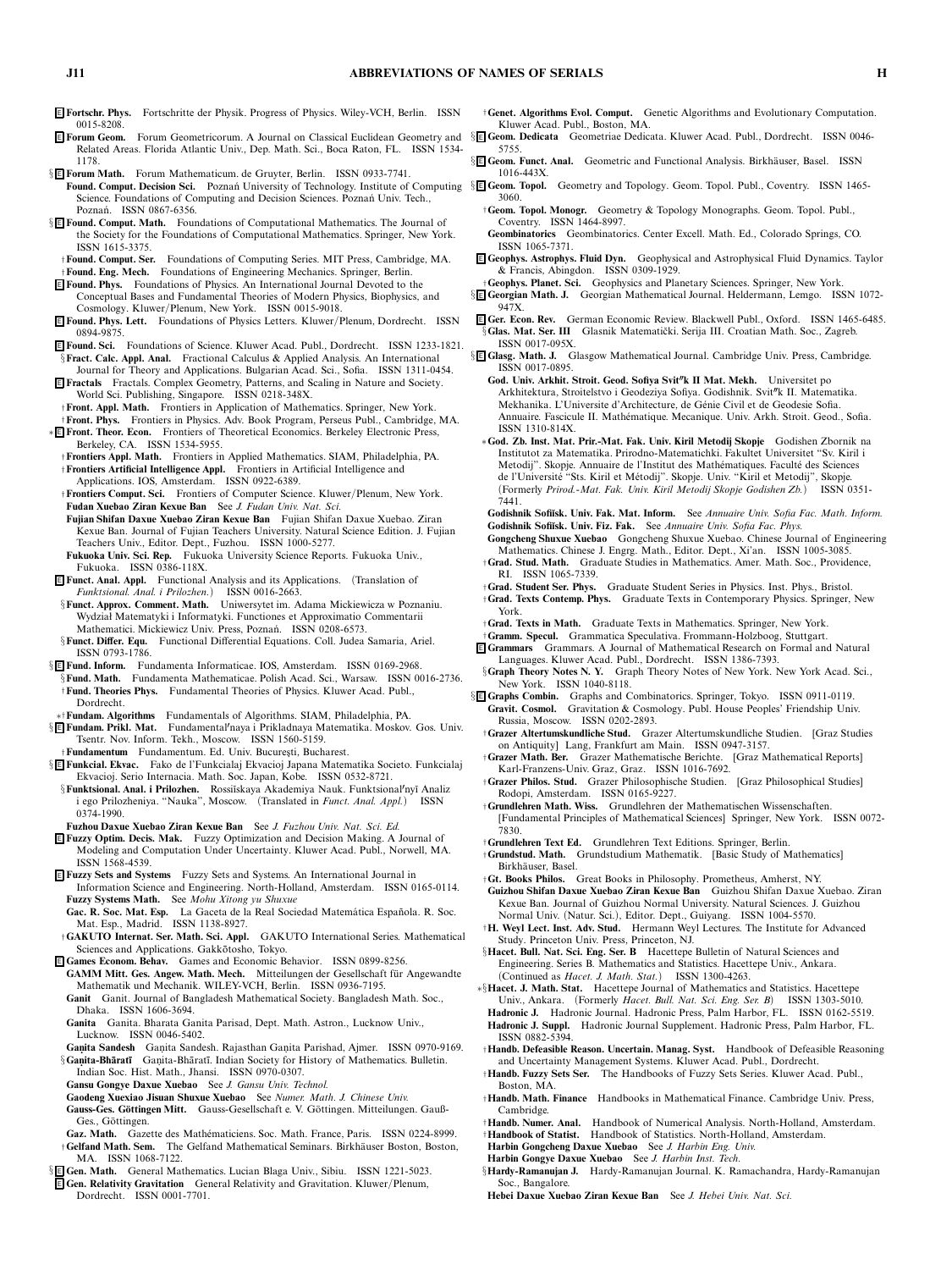- **Hebei Shifan Daxue Xuebao Ziran Kexue Ban** *See J. Hebei Norm. Univ. Nat. Sci. Ed.* **Heilongjiang Daxue Ziran Kexue Xuebao** *Heilongjiang Daxue Ziran Kexue Xuebao. Heilongjiang University. Journal of Natural Science. J. Nat. Sci. Heilongjiang Univ., Editor. Dept., Harbin. ISSN 1001-7011.*
- †**Helsinki Univ. Tech. Inst. Math. Res. Rep.** *Helsinki University of Technology. Institute of Mathematics. Research Reports. Helsinki Univ. Tech., Espoo. ISSN 0784-3143.*
- **Henan Shifan Daxue Xuebao. Ziran Kexue Ban** *See J. Henan Norm. Univ. Nat. Sci.* †**High Perform. Struct. Mater.** *High Performance Structures and Materials. WIT Press, Southampton. ISSN 1469-0071.*
- **Hiroshima J. Math. Ed.** *Hiroshima Journal of Mathematics Education. Hiroshima Univ., Hiroshima. ISSN 0919-1720.*
- § <sup>E</sup> **Hiroshima Math. J.** *Hiroshima Mathematical Journal. Hiroshima Univ. Grad. Sch. Sci., Dep. Math., Hiroshima. ISSN 0018-2079.*
- †**Hist. Math.** *History of Mathematics. Amer. Math. Soc., Providence, RI.*
- <sup>E</sup> **Hist. Philos. Logic** *History and Philosophy of Logic. Taylor & Francis, Abingdon. ISSN 0144-5340.*
- †**Hist. Sci.** *Histoire des Sciences. [History of Science] Presses Univ. Lille, Villeneuve d'Ascq.*
- **Hist. Sci.** *History of Science. Sci. Hist. Publ., Cambridge. ISSN 0073-2753.*
- †**Hist. Sci. Tech. M´ed.** *Histoire des Sciences, des Techniques et de la M´edecine. [History of Science, Technology and Medicine] Ed. Arch. Contemp., Amsterdam. ´ ISSN 1027-4030.*
- †**Hist. Topol.** *History of Topology. Kluwer Acad. Publ., Dordrecht.*
- § <sup>E</sup> **Historia Math.** *Historia Mathematica. ISSN 0315-0860.*
	- **Historia Sci.** *(***2***) Historia Scientiarum. Second Series. International Journal of the History of Science Society of Japan. Hist. Sci. Soc. Japan, Tokyo. ISSN 0285-4821.* **Hitotsubashi J. Arts Sci.** *Hitotsubashi Journal of Arts & Sciences. Hitotsubashi Univ., Tokyo. ISSN 0073-2788.*
	- Hiyoshi Rev. Natur. Sci. Keio University. Hiyoshi Review of Natural Science. Keio *Univ., Hiyoshi Rev. Publ. Comm., Yokohama. ISSN 0911-7237.*
	- §**Hokkaido Math. J.** *Hokkaido Mathematical Journal. Hokkaido Univ., Sapporo. ISSN 0385-4035.*
- †**Homen. Univ. Complut.** *Homenajes de la Universidad Complutense. [Homages of the Universidad Complutense] Editorial Complutense, Madrid.*
- § <sup>E</sup> **Homology Homotopy Appl.** *Homology, Homotopy and Applications. Homology Homotopy Appl., Tbilisi. ISSN 1512-0139.*
- §**Honam Math. J.** *Honam Mathematical Journal. Honam Math. Soc., Kwangju. ISSN 1225-293X.*
- *Horwood, Chichester.*
- *ISSN 0362-1588.*
- **Huadong Shifan Daxue Xuebao Ziran Kexue Ban** *See J. East China Norm. Univ. Natur. Sci. Ed.*
- **Huaihua Shizhuan Xuebao** *Huaihua Shizhuan Xuebao. Journal of Huaihua Teachers College. J. Huaihua Teach. Coll., Editor. Board, Huaihua. ISSN 1007-1814.* **Huanggang Shifan Xueyuan Xuebao** *See J. Huanggang Norm. Univ.*

**Huaqiao Daxue Xuebao Ziran Kexue Ban** *See J. Huaqiao Univ. Nat. Sci. Ed.*

- ∗†**Huaxia Yincai Jijin Xueshu Wenku** *Huaxia Yincai Jijin Xueshu Wenku. [Chinese Distinguished Scholars Foundation Academic Publications] Sci. China Press, Beijing.* **Huazhong Keji Daxue Xuebao Ziran Kexue Ban** *See J. Huazhong Univ. Sci. Technol. Nat. Sci.*
- **Huazhong Shifan Daxue Xuebao Ziran Kexue Ban** *See J. Central China Normal Univ. Natur. Sci.*
- **Hunan Daxue Xuebao** *Hunan Daxue Xuebao. Ziran Kexue Ban. Journal of Hunan University. Natural Sciences. J. Hunan Univ., Editor. Dept., Changsha. ISSN 1000- 2472.*
- **Hunan Shifan Daxue Ziran Kexue Ban** *See J. Nat. Sci. Hunan Norm. Univ.*
- **Hyogo Univ. J.** *Hyogo University Journal. Hyogo Univ., Kakogawa. ISSN 1342-1646.* **IAPQR Trans.** *IAPQR Transactions. Journal of the Indian Association for Productivity, Quality & Reliability. Indian Assoc. Productivity, Quality and Reliability,*
- *Calcutta. ISSN 0970-0102.*
- † **IAS/Park City Math. Ser.** *IAS/Park City Mathematics Series. Amer. Math. Soc., Providence, RI.*
- † **IAS/Park City Math. Subser.** *IAS/Park City Mathematical Subseries. Amer. Math. Soc., Providence, RI.*
- † **ICTP Lect. Notes** *ICTP Lecture Notes. Abdus Salam Int. Cent. Theoret. Phys., Trieste.* <sup>E</sup> **IEEE Ann. Hist. Comput.** *IEEE Annals of the History of Computing. IEEE Computer*
- *Soc., Los Alamitos, CA. ISSN 1058-6180.* † **IEEE Press Ser. Electromagn. Wave Theory** *IEEE Press Series on Electromagnetic Wave Theory. IEEE, New York.*
- † **IEEE Ser. Digit. Mob. Commun.** *IEEE Series on Digital & Mobile Communication. IEEE, New York.*
- <sup>E</sup> **IEEE Trans. Antennas and Propagation** *Institute of Electrical and Electronics Engineers. Transactions on Antennas and Propagation. IEEE, Piscataway, NJ. ISSN 0018-926X.*
- <sup>E</sup> **IEEE Trans. Automat. Control** *Institute of Electrical and Electronics Engineers. Transactions on Automatic Control. IEEE, Piscataway, NJ. ISSN 0018-9286.*
- <sup>E</sup> **IEEE Trans. Circuits Systems I Fund. Theory Appl.** *IEEE Transactions on Circuits and Systems. I. Fundamental Theory and Applications. IEEE, Piscataway, NJ. ISSN 1057-7122.*
- <sup>E</sup> **IEEE Trans. Comput.** *Institute of Electrical and Electronics Engineers. Transactions on Computers. IEEE Computer Soc., Los Alamitos, CA. ISSN 0018-9340.*
- <sup>E</sup> **IEEE Trans. Image Process.** *IEEE Transactions on Image Processing. IEEE, Piscataway, NJ. ISSN 1057-7149.*
- § <sup>E</sup> **IEEE Trans. Inform. Theory** *Institute of Electrical and Electronics Engineers. Transactions on Information Theory. IEEE, Piscataway, NJ. ISSN 0018-9448.*
- <sup>E</sup> **IEEE Trans. Signal Process.** *IEEE Transactions on Signal Processing. IEEE, Piscataway, NJ. ISSN 1053-587X.*
- ∗†**IFIP Int. Fed. Inf. Process.** *IFIP International Federation for Information Processing. Kluwer Acad. Publ., Boston, MA.*
- <sup>†</sup>**Il Filarete** Il Filarete: Pubblicazioni della Facoltà di Lettere e Filosofia dell'Università *degli Studi di Milano. [Filarete: Publications of the Faculty of Letters and Philosophy of the University of Milan] LED–Ed. Univ. Lett. Econ. Diritto, Milan.*
- † **˙ Il˙im Tar˙ih˙i Kaynaklari Aras¸tirmalari Ser.** *˙ Il˙im Tar˙ih˙i Kaynaklari ve Aras¸tirmalari* Serisi. [History of Science Sources and Research Series] İslâm Tarih, Sanat ve Kültür *Aras¸tırma Merkezi (IRCICA), Istanbul.*
- § <sup>E</sup> **Illinois J. Math.** *Illinois Journal of Mathematics. Univ. Illinois, Dep. Math., Urbana, IL. ISSN 0019-2082.*
- § <sup>E</sup> **IMA J. Appl. Math.** *IMA Journal of Applied Mathematics. Oxford Univ. Press, Oxford. ISSN 0272-4960.*
- <sup>E</sup> **IMA J. Manag. Math.** *IMA Journal of Management Mathematics. Oxford Univ. Press, Oxford. ISSN 1471-678X.*
- § <sup>E</sup> **IMA J. Math. Control Inform.** *IMA Journal of Mathematical Control and Information. Oxford Univ. Press, Oxford. ISSN 0265-0754.*
- § <sup>E</sup> **IMA J. Numer. Anal.** *IMA Journal of Numerical Analysis. Oxford Univ. Press, Oxford. ISSN 0272-4979.*
	- †**IMA Monogr. Ser.** *The Institute of Mathematics & its Applications Monograph Series. Oxford Univ. Press, New York.*
	- †**IMA Vol. Math. Appl.** *The IMA Volumes in Mathematics and its Applications. Springer, New York.*
	- **Image Anal. Stereol.** *Image Analysis & Stereology. Official Journal of the International Society for Stereology. Int. Soc. Stereol., Ljubljana. ISSN 1580-3139.*
	- §**IMHOTEP J. Afr. Math. Pures Appl.** *IMHOTEP. Journal Africain de M´athematiques* Pures et Appliquées. African Journal of Pure and Applied Mathematics. IMHOTEP— Afr. J. Pure Appl. Math., Orléans. *ISSN 1608-9324*.
	- †**IMS Lecture Notes Monogr. Ser.** *Institute of Mathematical Statistics Lecture Notes— Monograph Series. Inst. Math. Statist., Hayward, CA.*
	- §**Indag. Math.** *(***N.S.***) Koninklijke Nederlandse Akademie van Wetenschappen. Indagationes Mathematicae. New Series. North-Holland, Amsterdam. ISSN 0019- 3577.*
	- **Indian J. Hist. Sci.** *Indian Journal of History of Science. Indian Nat. Sci. Acad., New Delhi. ISSN 0019-5235.*
	- §**Indian J. Math.** *Indian Journal of Mathematics. Allahabad Math. Soc., Allahabad. ISSN 0019-5324.*
- **Indian J. Pure Appl. Math.** *Indian Journal of Pure and Applied Mathematics. Indian Nat. Sci. Acad., New Delhi. ISSN 0019-5588.*
- § <sup>E</sup> **Indiana Univ. Math. J.** *Indiana University Mathematics Journal. Indiana Univ., Bloomington, IN. ISSN 0022-2518.*
- **Indust. Math.** *Industrial Mathematics. Indust. Math. Soc., Roseville, MI. ISSN 0019- 8528.*
- ∗†**Inf. Secur. Cryptography** *Information Security and Cryptography. Springer, Berlin.* †**Inf. Technol. Transm. Process. Storage** *Information Technology: Transmission, Processing and Storage. Kluwer/Plenum, New York.*
- § <sup>E</sup> **Infin. Dimens. Anal. Quantum Probab. Relat. Top.** *Infinite Dimensional Analysis, Quantum Probability and Related Topics. World Sci. Publ., Singapore. ISSN 0219- 0257.*
- § <sup>E</sup> **Inform. and Comput.** *Information and Computation. Academic Press, San Diego, CA. ISSN 0890-5401.*
- **Inform. and Control** *(***Shenyang***) Information and Control. Xinxi yu Kongzhi. Chinese Automat. Soc., Shenyang. ISSN 1002-0411.*
- § <sup>E</sup> **Inform. Process. Lett.** *Information Processing Letters. Elsevier, Amsterdam. ISSN 0020-0190.*
- <sup>E</sup> **Inform. Sci.** *Information Sciences. An International Journal. North-Holland, New York. ISSN 0020-0255.*
	- **Informatica** *(***Ljubl.***) Informatica. An International Journal of Computing and Informatics. Slovene Soc. Inform., Ljubljana. ISSN 0350-5596.*
- <sup>E</sup> **Informatica** *(***Vilnius***) Lithuanian Academy of Sciences. Informatica (Vilnius). Lith. Acad. Sci., Inst. Math. Inform., Vilnius. ISSN 0868-4952.*
- **Information** *Information. An International Interdisciplinary Journal. Int. Info. Inst., Tokyo. ISSN 1343-4500.*
- <sup>E</sup> **INFORMS J. Comput.** *INFORMS Journal on Computing. INFORMS, Linthicum, MD. ISSN 0899-1499.*
- †**Innov. Appl. Math.** *Innovations in Applied Mathematics. Vanderbilt Univ. Press, Nashville, TN.*
- †**Inst. Math. Appl. Conf. Ser. New Ser.** *The Institute of Mathematics and its Applications Conference Series. New Series. Oxford Univ. Press, New York.*
- †**Inst. Nonlinear Sci.** *Institute for Nonlinear Science. Springer, New York.* <sup>∗</sup>†**Inst. Soz.-Okon. ¨** *Institutionelle und Sozial-Okonomie. [Institutional and Social ¨ Economics] Lang, Frankfurt am Main. ISSN 0948-6178.*
- <sup>E</sup> **Insurance Math. Econom.** *Insurance: Mathematics & Economics. Elsevier, Amsterdam. ISSN 0167-6687.*
- <sup>E</sup> **Int. Game Theory Rev.** *International Game Theory Review. World Sci. Publ., Singapore. ISSN 0219-1989.*
- §**Int. J. Appl. Math.** *International Journal of Applied Mathematics. Acad. Publ., Sofia. ISSN 1311-1728.*
- §**Int. J. Appl. Math. Comput. Sci.** *International Journal of Applied Mathematics and Computer Science. Univ. Zielona G ´ora Pr., Zielona G ´ora. ISSN 1641-876X.*
- <sup>E</sup> **Int. J. Comput. Fluid Dyn.** *International Journal of Computational Fluid Dynamics. Taylor & Francis, Reading. ISSN 1061-8562.*
- <sup>E</sup> **Int. J. Comput. Math.** *International Journal of Computer Mathematics. Taylor & Francis, Abingdon. ISSN 0020-7160.*
- §**Int. J. Comput. Numer. Anal. Appl.** *International Journal of Computational and Numerical Analysis and Applications. Acad. Publ., Sofia. ISSN 1311-6789.*
- §**Int. J. Differ. Equ. Appl.** *International Journal of Differential Equations and Applications. Acad. Publ., Sofia. ISSN 1311-2872.*
- **Int. J. Fluid Mech. Res.** *International Journal of Fluid Mechanics Research. Begell, New York. ISSN 1064-2277.*
- **Int. J. Fuzzy Syst.** *International Journal of Fuzzy Systems. Chin. Fuzzy Syst. Assoc., T'aoy ¨uan. ISSN 1562-2479.*

†**Horwood Ser. Math. Appl.** *Horwood Publishing Series in Mathematics & Applications.* § <sup>E</sup> **Houston J. Math.** *Houston Journal of Mathematics. Houston J. Math., Houston, TX.*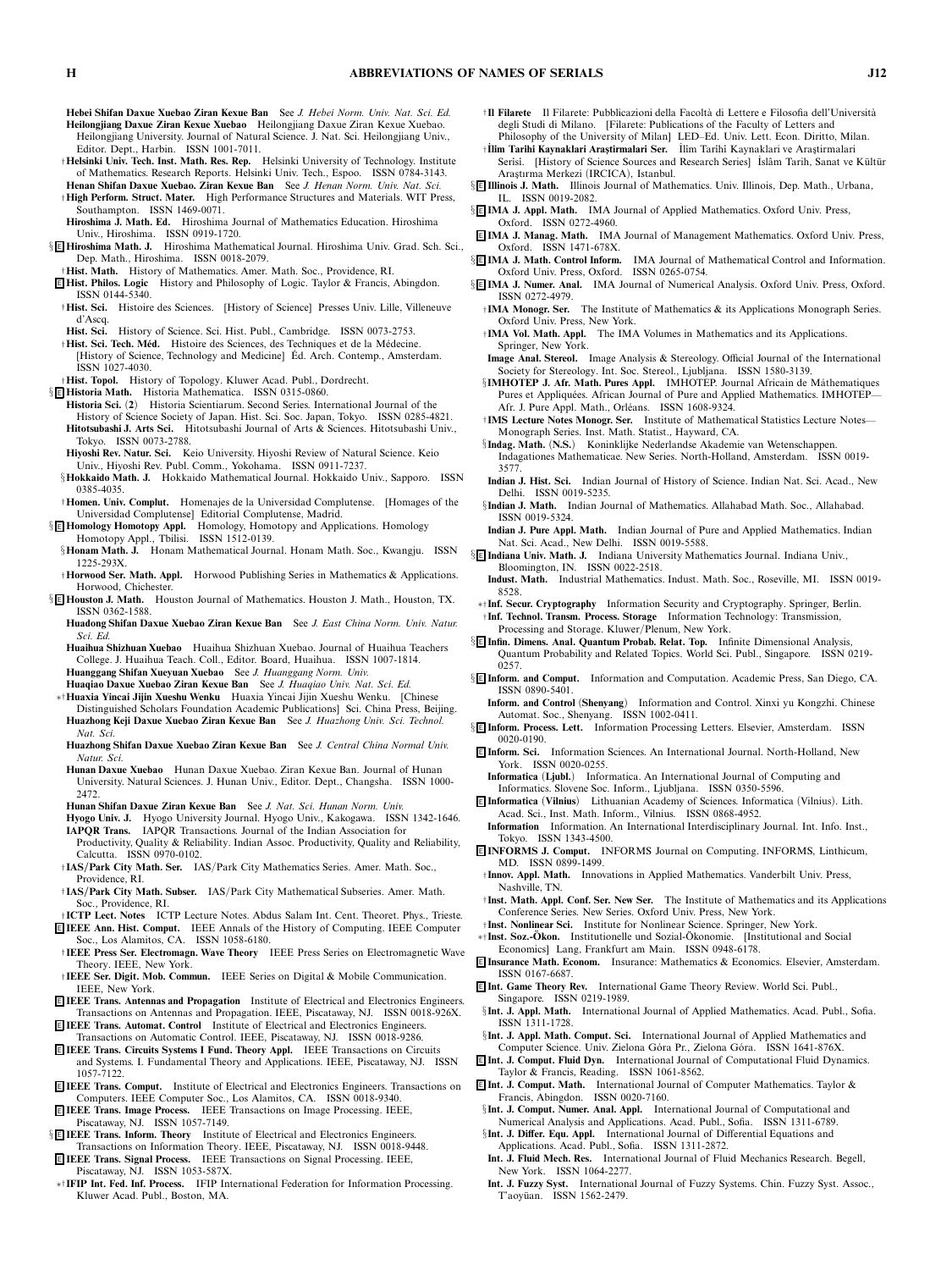- <sup>E</sup> **Int. J. Gen. Syst.** *International Journal of General Systems. Taylor & Francis, Abingdon. ISSN 0308-1079.*
- §**Int. J. Math. Game Theory Algebra** *International Journal of Mathematics, Game Theory, and Algebra. Nova Sci. Publ., Hauppauge, NY. ISSN 1060-9881.*
- § <sup>E</sup> **Int. J. Math. Math. Sci.** *International Journal of Mathematics and Mathematical Sciences. Hindawi Publ. Corp., New York. ISSN 0161-1712.*
- §**Int. J. Nonlinear Sci. Numer. Simul.** *International Journal of Nonlinear Sciences and Numerical Simulation. Freund Publ. House, Tel Aviv. ISSN 1565-1339.*
- §**Int. J. Pure Appl. Math.** *International Journal of Pure and Applied Mathematics. Acad. Publ., Sofia. ISSN 1311-8080.*
- **Int. J. Sci. Technol. Univ. Kashan** *International Journal of Science & Technology of the* University of Kashan. Univ. Kashan Pr., Kāshān. ISSN 1680-144X.
- <sup>E</sup> **Int. J. Struct. Stab. Dyn.** *International Journal of Structural Stability and Dynamics. World Sci. Publ., Singapore. ISSN 0219-4554.*
- <sup>E</sup> **Int. J. Theor. Appl. Finance** *International Journal of Theoretical and Applied Finance. World Sci. Publishing, Singapore. ISSN 0219-0249.*
- ∗ <sup>E</sup> **Int. J. Wavelets Multiresolut. Inf. Process.** *International Journal of Wavelets,*
- *Multiresolution and Information Processing. World Sci. Publ., Singapore. ISSN 0219- 6913.*
- §**Int. Math. J.** *International Mathematical Journal. Int. Sci. Publ., Chiba. ISSN 1311- 6797.*
- § <sup>E</sup> **Int. Math. Res. Not.** *International Mathematics Research Notices. Hindawi Publ. Corp., New York. ISSN 1073-7928.*
- ∗†**Int. Math. Ser.** *(***N. Y.***) International Mathematical Series (New York). Kluwer/Plenum, New York.*
- ∗†**Int. Press Lect. Ser.** *International Press Lecture Series. Int. Press, Somerville, MA. (Formerly First Int. Press Lect. Ser.)*
- † **Int. Ser. Adv. Bound. Elem.** *International Series on Advances in Boundary Elements. WIT Press, Southampton. (See also Adv. Bound. Elem.) ISSN 1460-1419.*
- † **Int. Soc. Anal. Appl. Comput.** *International Society for Analysis, Applications and Computation. Kluwer Acad. Publ., Dordrecht.*
- <sup>E</sup> **Int. Stud. Philos. Sci.** *International Studies in the Philosophy of Science. Routledge, Abingdon. ISSN 0269-8595.*
- <sup>E</sup> **Int. Trans. Oper. Res.** *International Transactions in Operational Research. Blackwell, Oxford. ISSN 0969-6016.*
- § <sup>E</sup> **Integers** *Integers. Electronic Journal of Combinatorial Number Theory. Integers, Carrollton, GA.*
- § <sup>E</sup> **Integral Equations Operator Theory** *Integral Equations and Operator Theory. Birkh¨auser, Basel. ISSN 0378-620X.*
- § <sup>E</sup> **Integral Transforms Spec. Funct.** *Integral Transforms and Special Functions. An International Journal. Taylor & Francis, Abingdon. ISSN 1065-2469.*
- † **Interdiscip. Appl. Math.** *Interdisciplinary Applied Mathematics. Springer, New York.* <sup>E</sup> **Interdiscip. Inform. Sci.** *Interdisciplinary Information Sciences. Tohoku Univ., Sendai. ISSN 1340-9050.*
- † **Interdiscip. Statist.** *Interdisciplinary Statistics. Chapman & Hall, London.*
- † **Inter´es Gen.** *Inter´es General. [General Interest] Editor. Univ. Antioquia, Medell´ın.* § <sup>E</sup> **Interfaces Free Bound.** *Interfaces and Free Boundaries. Modelling, Analysis and*
- *Computation. Oxford Univ. Press, Oxford. (Continued as Interfaces Free Bound.) ISSN 1463-9963.*
- ∗§ <sup>E</sup> **Interfaces Free Bound.** *Interfaces and Free Boundaries. Mathematical Modelling,* Analysis and Computation. Eur. Math. Soc., Zürich. (Formerly *Interfaces Free Bound.) ISSN 1463-9963.*
- <sup>E</sup> **Internat. Appl. Mech.** *International Applied Mechanics. (Translation of Prikl. Mekh.) ISSN 1063-7095.*
- <sup>E</sup> **Internat. Econom. Rev.** *International Economic Review. Univ. Pennsylvania, Philadelphia, PA. ISSN 0020-6598.*
- <sup>E</sup> **Internat. J. Adapt. Control Signal Process.** *International Journal of Adaptive Control and Signal Processing. Wiley, Chichester. ISSN 0890-6327.*
- § <sup>E</sup> **Internat. J. Algebra Comput.** *International Journal of Algebra and Computation. World Sci. Publ., Singapore. ISSN 0218-1967.*
- **Internat. J. Appl. Sci. Comput.** *International Journal of Applied Science and Computations. Inst. Appl. Sci. Comput., Charleston, IL. ISSN 1089-0025.*
- <sup>E</sup> **Internat. J. Approx. Reason.** *International Journal of Approximate Reasoning. North-Holland, New York. ISSN 0888-613X.*
- <sup>E</sup> **Internat. J. Bifur. Chaos Appl. Sci. Engrg.** *International Journal of Bifurcation and Chaos in Applied Sciences and Engineering. World Sci. Publ., Singapore. ISSN 0218- 1274.*
- § <sup>E</sup> **Internat. J. Comput. Geom. Appl.** *International Journal of Computational Geometry & Applications. World Sci. Publ., Singapore. ISSN 0218-1959.*
- <sup>E</sup> **Internat. J. Control** *International Journal of Control. Taylor & Francis, Abingdon. ISSN 0020-7179.*
- <sup>E</sup> **Internat. J. Engrg. Sci.** *International Journal of Engineering Science. Pergamon, Oxford. ISSN 0020-7225.*
- <sup>E</sup> **Internat. J. Found. Comput. Sci.** *International Journal of Foundations of Computer Science. World Sci. Publ., Singapore. ISSN 0129-0541.*
- <sup>E</sup> **Internat. J. Game Theory** *International Journal of Game Theory. Physica, Heidelberg. ISSN 0020-7276.*
- **Internat. J. Inform. Management Sci.** *International Journal of Information and Management Sciences. Tamkang Univ., Tamsui. ISSN 1017-1819.*
- § <sup>E</sup> **Internat. J. Math.** *International Journal of Mathematics. ISSN 0129-167X.*
- <sup>E</sup> **Internat. J. Math. Ed. Sci. Tech.** *International Journal of Mathematical Education in Science and Technology. Taylor & Francis, Abingdon. ISSN 0020-739X.*
- <sup>E</sup> **Internat. J. Modern Phys. A** *International Journal of Modern Physics A. Particles and Fields. Gravitation. Cosmology. Nuclear Physics. World Sci. Publ., Singapore. ISSN 0217-751X.*
- <sup>E</sup> **Internat. J. Modern Phys. B** *International Journal of Modern Physics B. Condensed Matter Physics. Statistical Physics. Applied Physics. World Sci. Publ., Singapore. ISSN 0217-9792.*
- <sup>E</sup> **Internat. J. Modern Phys. C** *International Journal of Modern Physics C. Computational Physics. Physical Computation. World Sci. Publ., Singapore. ISSN*
- *0129-1831.* <sup>E</sup> **Internat. J. Modern Phys. D** *International Journal of Modern Physics. D. Gravitation,*
- *Astrophysics, Cosmology. World Sci. Publ., Singapore. ISSN 0218-2718.* <sup>E</sup> **Internat. J. Non-Linear Mech.** *International Journal of Non-Linear Mechanics.*
- *Pergamon, Amsterdam. ISSN 0020-7462.* <sup>E</sup> **Internat. J. Numer. Methods Engrg.** *International Journal for Numerical Methods in Engineering. Wiley, Chichester. ISSN 0029-5981.*
- <sup>E</sup> **Internat. J. Numer. Methods Fluids** *International Journal for Numerical Methods in Fluids. Wiley, Chichester. ISSN 0271-2091.*
- <sup>E</sup> **Internat. J. Numer. Methods Heat Fluid Flow** *International Journal of Numerical Methods for Heat & Fluid Flow. ISSN 0961-5539.*
- <sup>E</sup> **Internat. J. Robust Nonlinear Control** *International Journal of Robust and Nonlinear Control. Wiley, Chichester. ISSN 1049-8923.*
- <sup>E</sup> **Internat. J. Solids Structures** *International Journal of Solids and Structures. Pergamon, Amsterdam. ISSN 0020-7683.*
- <sup>E</sup> **Internat. J. Systems Sci.** *International Journal of Systems Science. Taylor & Francis, Abingdon. ISSN 0020-7721.*
- <sup>E</sup> **Internat. J. Theoret. Phys.** *International Journal of Theoretical Physics.*
- *Kluwer/Plenum, Dordrecht. ISSN 0020-7748.*
- <sup>E</sup> **Internat. J. Uncertain. Fuzziness Knowledge-Based Systems** *International Journal of Uncertainty, Fuzziness and Knowledge-Based Systems. World Sci. Publ., Singapore. ISSN 0218-4885.*
- ¶**Internat. Math. News** *International Mathematical News. Internationale Matematische Nachrichten. Osterreich. Math. Gesellsch., Vienna. ISSN 0020-7926. ¨*
- †**Internat. Ser. Intell. Tech.** *International Series in Intelligent Technologies. Kluwer Acad. Publ., Boston, MA.*
- †**Internat. Ser. Monogr. Phys.** *International Series of Monographs on Physics. Oxford Univ. Press, New York.*
- †**Internat. Ser. Numer. Math.** *International Series of Numerical Mathematics. Birkh¨auser, Basel.*
- †**Internat. Ser. Oper. Res. Management Sci.** *International Series in Operations Research & Management Science. Kluwer Acad. Publ., Boston, MA.*
- †**Internat. Sympos. Econom. Theory Econometrics** *International Symposia in Economic Theory and Econometrics. Cambridge Univ. Press, Cambridge.*
- †**Invariant Theory Algebr. Transform. Groups** *Invariant Theory and Algebraic Transformation Groups. Springer, Berlin.*

§ <sup>E</sup> **Invent. Math.** *Inventiones Mathematicae. Springer, Berlin. ISSN 0020-9910.* †**Inverse Ill-posed Probl. Ser.** *Inverse and Ill-posed Problems Series. VSP, Utrecht. ISSN 1381-4524.*

- <sup>E</sup> **Inverse Problems** *Inverse Problems. An International Journal on the Theory and Practice of Inverse Problems, Inverse Methods and Computerized Inversion of Data. Inst. Phys., Bristol. ISSN 0266-5611.*
- Investigación Oper. Investigación Operacional. Revista. Univ. Habana, Dept. Mat. Apl., *Havana. ISSN 0257-4306.*
- †**IPA Diss. Ser.** *IPA Dissertation Series. Eindhoven Univ. Technol., Eindhoven.*
- **IPSJ J.** *IPSJ Journal. Inform. Process. Soc. Japan, Tokyo. ISSN 0387-5806.*
- <sup>E</sup> **Iran. Int. J. Sci.** *Iranian International Journal of Science. Univ. Tehran, Tehran. ISSN 1607-4033.*
- **Iran. J. Sci. Technol. Trans. A Sci.** *Iranian Journal of Science and Technology. Transaction A. Science. Shiraz Univ. Press, Shiraz. ISSN 0363-1307.*
- ∗**Iran. J. Sci. Technol. Trans. B Eng.** *Iranian Journal of Science and Technology. Transaction B. Engineering. Shiraz Univ. Press, Shiraz. (Formerly Iran. J. Sci.*  $Technol.$  Trans. **B** Technol.<sup> $)$ </sup>
- **Iran. J. Sci. Technol. Trans. B Technol.** *Iranian Journal of Science and Technology. Transaction B. Technology. Shiraz Univ. Press, Shiraz. (Continued as Iran. J. Sci. Technol. Trans. B Eng.) ISSN 0363-1307.*
- <sup>E</sup> **Irish Math. Soc. Bull.** *Irish Mathematical Society Bulletin. Irish Math. Soc., Belfast. ISSN 0791-5578.*
- †**IRMA Lect. Math. Theor. Phys.** *IRMA Lectures in Mathematics and Theoretical Physics. de Gruyter, Berlin.*
- **Isis** *Isis. An International Review Devoted to the History of Science and its Cultural Influences. Univ. Chicago Press, Chicago, IL. ISSN 0021-1753.*
- †**Islam. Math. Astron.** *Islamic Mathematics and Astronomy. Inst. Hist. Arabic-Islam. Sci., Frankfurt am Main. ISSN 1437-241X.*
- †**Islam. Philos. Theol. Sci.** *Islamic Philosophy, Theology, and Science. Brill, Leiden. ISSN 0169-8729.*
- §**Israel J. Math.** *Israel Journal of Mathematics. Magnes Press, Jerusalem. ISSN 0021- 2172.*
- †**Israel Math. Conf. Proc.** *Israel Mathematical Conference Proceedings. Bar-Ilan Univ., Ramat Gan.*
- †**Issled. Inform.** Исследования по Информатике. *[Studies in Information Science] Izd. "Otechestvo", Kazan.*
- ∗**Issled. Prikl. Mat. Inform.** *Issledovaniya po Prikladno˘ı Matematike i Informatike. Izdat. Kazan. Mat. Obs., Kazan.*
- †**Ist. Ital. Studi Filos. Semin. Sci.** *(***N.S.***) Istituto Italiano per gli Studi Filosofici. Seminari di Scienze. Nuova Serie. [Italian Institute for Philosophical Studies. Science Seminars. New Series] Citt`a Sole, Naples.*
- §**˙ Istanbul Univ. Fen Fak. Mat. Derg. ¨** *˙ Istanbul Universitesi. Fen Fak ¨ ¨ ultesi. Matematik Dergisi. University of Istanbul. Faculty of Science. The Journal of Mathematics. Univ. Istanbul, Istanbul. ISSN 1300-0713.*
- **˙ Istatistik** *˙ Istatistik. Journal of the Turkish Statistical Association. Turk. Stat. Assoc., Ankara. ISSN 1300-4077.*
- §**Istit. Lombardo Accad. Sci. Lett. Rend. A** *Istituto Lombardo. Accademia di Scienze e Lettere. Rendiconti. Scienze Matematiche e Applicazioni. A. Ist. Lombardo Accad. Sci. Lett., Milan. ISSN 0021-2504.*
- †**Istor. Philos. Epistem.** *Istoria kai Philosophia tes Epistemes. [History and Philosophy of Science] Panepistem. Ekdoseis Kretes, Heraklion.*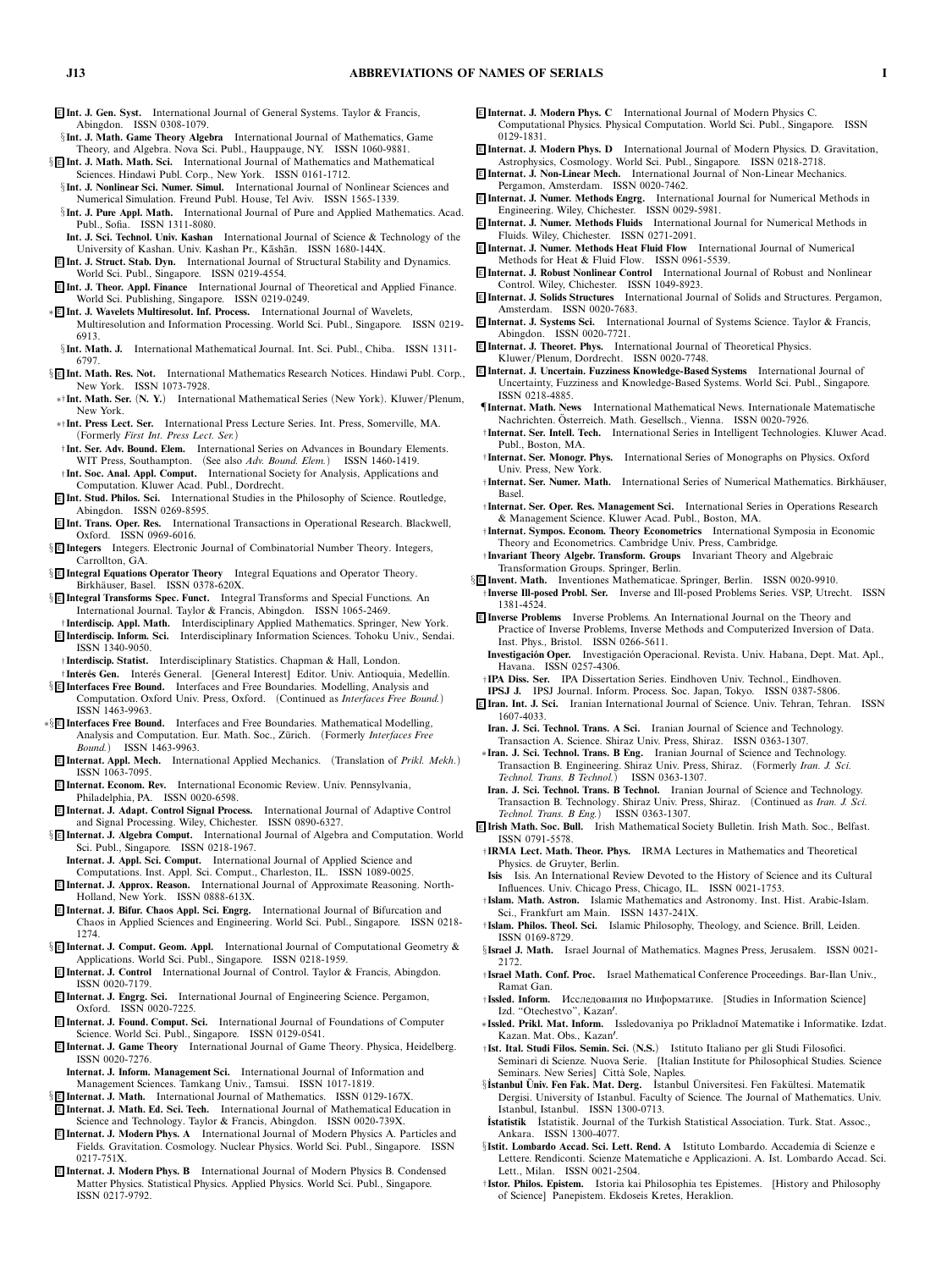- † **Istor.-Astronom. Issled.** Историко-Астрономические Исследования. *[Research in the History of Astronomy] TOO "Yanus", Moscow. ISSN 0234-8632.*
- §**Istor.-Mat. Issled.** *(***2***) Istoriko-Matematicheskie Issledovaniya. Vtoraya Seriya. "Yanus-K", Moscow.*
- §**Ital. J. Pure Appl. Math.** *Italian Journal of Pure and Applied Mathematics. Forum, Udine. ISSN 1126-8042.*
- ∗ <sup>E</sup> **ITEM. Inf. Technol. Econ. Manag.** *ITEM. Information Technology for Economics and Management. Inf. Technol. Econ. Manag., Gliwice. ISSN 1643-8949.*
	- † **Itogi Nauki Tekh. Ser. Sovrem. Mat. Prilozh. Temat. Obz.** Итоги Науки и Техники. Серия Современная Математика и ее Приложения. Тематические Обзоры. *[Progress in Science and Technology. Series on Contemporary Mathematics and its Applications. Thematic Surveys] Vseross. Inst. Nauchn. i Tekhn. Inform. (VINITI), Moscow.*
	- † **Iwanami Ser. Mod. Math.** *Iwanami Series in Modern Mathematics. Amer. Math. Soc., Providence, RI.*
	- **Izv. Akad. Nauk Azerb. Ser. Fiz.-Tekh. Mat. Nauk** *Izvestiya Akademii Nauk Azerba˘ıdzhana. Seriya Fiziko-Tekhnicheskikh i Matematicheskikh Nauk. Izdat. "Elm", ` Baku. (Continued as Trans. Acad. Sci. Azerb. Ser. Phys.-Tech. Math. Sci.) ISSN 0002-3108.*
	- **Izv. Akad. Nauk Teor. Sist. Upr.** *Rossi˘ıskaya Akademiya Nauk. Izvestiya Akademii Nauk. Teoriya i Sistemy Upravleniya. MAIK "Nauka", Moscow. ISSN 0002-3388.*
	- **Izv. Atmos. Ocean. Phys.** *Izvestiya, Atmospheric and Oceanic Physics. MAIK Nauka/Interperiod. Publ., Moscow. (Translation of Fiz. Atmos. Okeana) ISSN 0001-4338.*
- <sup>E</sup> **Izv. Chelyabinsk. Nauchn. Tsentra** *Izvestiya Chelyabinskogo Nauchnogo Tsentra. Proceedings of the Chelyabinsk Scientific Center. Ross. Akad. Nauk Ural. Otd., Chelyabinsk. Nauchn. Tsentr, Chelyabinsk.*
- <sup>E</sup> **Izv. Math.** *Izvestiya. Mathematics. Presidium Russ. Acad. Sci., Moscow. (Translation of Izv. Ross. Akad. Nauk Ser. Mat.) ISSN 1064-5632.*
- **Izv. Minist. Obraz. Nauki Resp. Kaz. Nats. Akad. Nauk Resp. Kaz. Ser. Fiz.-Mat.** *Izvestiya Ministerstva Obrazovaniya i Nauki Respubliki Kazakhstan, Natsionalno˘ı Akademii Nauk Respubliki Kazakhstan. Seriya Fiziko-Matematicheskaya. NITs "Gylym", Almaty. ISSN 0002-3191.*
- **Izv. Nats. Akad. Nauk Armen. Mekh.** *Izvestiya Natsionalno˘ı Akademii Nauk Armenii. Mekhanika. Idzat. Nats. Akad. Nauk Armen., Erevan. ISSN 0002-3051.*
- §**Izv. Nats. Akad. Nauk Armenii Mat.** *Natsionalnaya Akademiya Nauk Armenii. Izvestiya. Matematika. Idzat. Nats. Akad. Nauk Armen., Erevan. (Translated in J. Contemp. Math. Anal.) ISSN 0002-3043.*
- Izv. Ross. Akad. Estestv. Nauk Mat. Mat. Model. Inform. Upr. *Izvestiya. Rossi*ĭskaya *Akademiya Estestvennykh Nauk. Matematika. Matematicheskoe Modelirovanie. Informatika i Upravlenie. Ross. Akad. Estestv. Nauk, Samara.*
- **Izv. Ross. Akad. Nauk Mekh. Zhidk. Gaza** *Rossi˘ıskaya Akademiya Nauk. Izvestiya. Mekhanika Zhidkosti i Gaza. "Nauka", Moscow. (Translated in Fluid Dynam.) ISSN 0568-5281.*
- §**Izv. Ross. Akad. Nauk Ser. Mat.** Rossiĭskaya Akademiya Nauk. Izvestiya. Seriya *Matematicheskaya. "Nauka", Moscow. (Translated in Izv. Math.) ISSN 0373-2436.* **Izv. Tul. Gos. Univ. Ser. Mat. Mekh. Inform.** *Izvestiya Tulskogo Gosudarstvennogo*
- *Universiteta. Seriya Matematika. Mekhanika. Informatika. Tul. Gos. Univ., Tula.* <sup>E</sup> **Izv. Ural. Gos. Univ. Mat. Mekh.** *Izvestiya Uralskogo Gosudarstvennogo Universiteta.*
- *Matematika i Mekhanika. Ural. Gos. Univ. im. A. M. Gorkogo, Ekaterinburg.* **Izv. Vyssh. Uchebn. Zaved. Fiz.** *Izvestiya Vysshikh Uchebnykh Zavedeni˘ı. Fizika. Izd.*
- *Tomsk. Gosuniv., Tomsk. (Translated in Russian Phys. J.) ISSN 0021-3411.* §**Izv. Vyssh. Uchebn. Zaved. Mat.** *Izvestiya Vysshikh Uchebnykh Zavedeni˘ı. Matematika. Kazanski˘ı Gosudarstvenny˘ı Universitet. Izdat. "UNIPRESS", Kazan. (Translated in Russian Math. (Iz. VUZ)) ISSN 0021-3446.*
- **Izv. Vyssh. Uchebn. Zaved. Radiofiz.** *Izvestiya Vysshikh Uchebnykh Zavedeni˘ı. Radiofizika. Izd. Nizhegorod. Univ., Nizhni˘ı Novgorod. (Translated in Radiophys. and Quantum Electronics) ISSN 0021-3462.*
- **Izv. Vyssh. Uchebn. Zaved. Sev.-Kavk. Reg. Estestv. Nauki** *Izvestiya Vysshikh Uchebnykh Zavedeni˘ı. Severo-Kavkazski˘ı Region. Estestvennye Nauki. Rostov. Gos. Univ., Rostov-on-Don. ISSN 0321-3005.*
- § <sup>E</sup> **J. ACM** *Journal of the ACM. ACM, New York. ISSN 0004-5411.*
- <sup>E</sup> **J. Agric. Biol. Environ. Stat.** *Journal of Agricultural, Biological, and Environmental Statistics. Amer. Statist. Assoc., Washington, DC. ISSN 1085-7117.*
- § <sup>E</sup> **J. Algebra** *Journal of Algebra. Academic Press, San Diego, CA. ISSN 0021-8693.* § <sup>E</sup> **J. Algebra Appl.** *Journal of Algebra and its Applications. World Sci. Publ., Singapore.*
- *ISSN 0219-4988.* § <sup>E</sup> **J. AlgebraicCombin.** *Journal of Algebraic Combinatorics. An International Journal.*
- *Kluwer Acad. Publ., Hingham, MA. ISSN 0925-9899.*
- § <sup>E</sup> **J. AlgebraicGeom.** *Journal of Algebraic Geometry. Univ. Press, Hong Kong. ISSN 1056-3911.*
- § <sup>E</sup> **J. Algorithms** *Journal of Algorithms. Academic Press, Amsterdam. ISSN 0196-6774.*
- § <sup>E</sup> **J. Amer. Math. Soc.** *Journal of the American Mathematical Society. Amer. Math. Soc., Providence, RI. ISSN 0894-0347.*
- <sup>E</sup> **J. Amer. Statist. Assoc.** *Journal of the American Statistical Association. Amer. Statist. Assoc., Alexandria, VA. ISSN 0162-1459.*
- §**J. Anal.** *Journal of Analysis. Forum d'Analystes, Madras. ISSN 0971-3611.*
- ∗§**J. Anal. Appl.** *Journal of Analysis and Applications. SAS Int. Publ., Delhi. ISSN 0972-5954.*
- §**J. Anal. Math.** *Journal d'Analyse Math´ematique. Magnes Press, Jerusalem. ISSN 0021-7670.*
- ∗§**J. Appl. Algebra Discrete Struct.** *Journal of Applied Algebra and Discrete Structures. SAS Int. Publ., Delhi. ISSN 0972-5946.*
- §**J. Appl. Anal.** *Journal of Applied Analysis. Heldermann, Lemgo. ISSN 1425-6908.*
- ∗§**J. Appl. Log.** *Journal of Applied Logic. Elsevier, Amsterdam. ISSN 1570-8683.* § <sup>E</sup> **J. Appl. Math.** *Journal of Applied Mathematics. Hindawi Publ. Corp., Cuyahoga Falls,*
- *OH. ISSN 1110-757X.* §**J. Appl. Math. Comput.** *Journal of Applied Mathematics & Computing. Korean Soc. Comput. Appl. Math., Asan. ISSN 1598-5865.*
- <sup>E</sup> **J. Appl. Math. Decis. Sci.** *Journal of Applied Mathematics and Decision Sciences. Erlbaum, Mahwah, NJ. ISSN 1173-9126.*
- <sup>E</sup> **J. Appl. Math. Mech.** *Journal of Applied Mathematics and Mechanics. Pergamon, Oxford. (Translation of Prikl. Mat. Mekh.) ISSN 0021-8928.*
- §**J. Appl. Math. Stochastic Anal.** *Journal of Applied Mathematics and Stochastic Analysis. North Atlantic Sci., Melbourne, FL. ISSN 1048-9533.*
- <sup>E</sup> **J. Appl. Mech. Tech. Phys.** *Journal of Applied Mechanics and Technical Physics. (Translation of Prikl. Mekh. Tekhn. Fiz.) ISSN 0021-8944.*
- §**J. Appl. Non-Classical Logics** Journal of Applied Non-Classical Logics. Hermès, Paris. *ISSN 1166-3081.*
- § <sup>E</sup> **J. Appl. Probab.** *Journal of Applied Probability. Appl. Probab. Trust, Sheffield. ISSN 0021-9002.*
- <sup>E</sup> **J. Appl. Stat.** *Journal of Applied Statistics. Routledge, Abingdon. ISSN 0266-4763.* **J. Appl. Statist. Sci.** *Journal of Applied Statistical Science. Nova Sci. Publ., Hauppauge, NY. ISSN 1067-5817.*
- § <sup>E</sup> **J. Approx. Theory** *Journal of Approximation Theory. ISSN 0021-9045.*
- <sup>E</sup> **J. Artificial Intelligence Res.** *Journal of Artificial Intelligence Research. AI Access Found., Marina Del Rey, CA. ISSN 1076-9757.*
- **J. Asahikawa Nat. College Tech.** *Journal of the Asahikawa National College of Technology. Asahikawa Nat. College Tech., Asahikawa. ISSN 0389-9306.* **J. Assam Sci. Soc.** *Journal of the Assam Science Society. Assam Sci. Soc., Guwahati.*
- *ISSN 0587-1921.*
- **J. Astronaut. Sci.** *American Astronautical Society. Journal of the Astronautical Sciences. Amer. Astronaut. Soc., Springfield, VA. ISSN 0021-9142.*
- <sup>E</sup> **J. AtmosphericSci.** *Journal of the Atmospheric Sciences. Amer. Meteor. Soc., Boston, MA. ISSN 0022-4928.*
- § <sup>E</sup> **J. Aust. Math. Soc.** *Journal of the Australian Mathematical Society. Austral. Math. Soc., Canberra. ISSN 1446-7887.*
	- **J. Autom. Lang. Comb.** *Journal of Automata, Languages and Combinatorics. O. von Guericke Univ. Magdebg., Magdeburg. ISSN 1430-189X.*
- <sup>E</sup> **J. Automat. Reason.** *Journal of Automated Reasoning. Kluwer Acad. Publ., Dordrecht. ISSN 0168-7433.*
- **J. Baoji College Arts Sci. Nat. Sci.** *Baoji College of Arts and Science. Journal. Natural Science Edition. Baoji Wenli Xueyuan Xuebao. Ziran Kexue Ban. Press of J. Baoji Coll. Arts Sci., Baoji. ISSN 1007-1261.*
- **J. Beijing Inst. Tech.** *(***Engl. Ed.***) Journal of Beijing Institute of Technology. English Edition. J. Beijing Inst. Tech., Editor. Dept., Beijing. (Continued as J. Beijing Inst. Technol.) ISSN 1004-0579.*
- ∗**J. Beijing Inst. Technol.** *Journal of Beijing Institute of Technology. J. Beijing Inst. Tech., Editor. Dept., Beijing. (Formerly J. Beijing Inst. Tech. (Engl. Ed.)) ISSN 1004-0579.*
- **J. Beijing Inst. Technol.** *(***Chin. Ed.***) Journal of Beijing Institute of Technology (Chinese Edition). Beijing Ligong Daxue Xuebao. J. Beijing Inst. Tech., Editor. Dept., Beijing. (Continued as Trans. Beijing Inst. Tech.) ISSN 1001-0645.*
- **J. Beijing Normal Univ.** *(***Natur. Sci.***) See Beijing Shifan Daxue Xuebao*
- **J. Beijing Polytech. Univ.** *Journal of Beijing Polytechnic University. Beijing Gongye Daxue Xuebao. J. Beijing Polytechn. Univ., Ed. Off., Beijing. (Continued as J. Beijing Univ. Technol.) ISSN 0254-0037.*
- ∗**J. Beijing Univ. Technol.** *Journal of Beijing University of Technology. Beijing Gongye Daxue Xuebao. J. Beijing Univ. Tech., Editor. Off., Beijing. (Formerly J. Beijing Polytech. Univ.) ISSN 0254-0037.*
- **J. Bihar Math. Soc.** *Bihar Mathematical Society. Journal. Bihar Math. Soc., Bhagalpur.* **J. Biomath.** *Journal of Biomathematics. Shengwu Shuxue Xuebao. Science Press,*
- *Beijing. ISSN 1001-9626.* <sup>E</sup> **J. Bus. Econom. Statist.** *Journal of Business & Economic Statistics. Amer. Statist.*
- *Assoc., Alexandria, VA. ISSN 0735-0015.*
- **J. Central China Normal Univ. Natur. Sci.** *Journal of Central China Normal University. Natural Sciences. Huazhong Shifan Daxue Xuebao. Ziran Kexue Ban. J. Central China Normal Univ., Editor. Dept., Wuchang. ISSN 1000-1190.*
- **J. Changsha Comm. Univ.** *Changsha Communications University. Journal. Changsha Jiaotong Xueyuan Xuebao. J. Changsha Comm. Univ., Editor. Board, Changsha. ISSN 1000-9779.*
- **J. Changsha Univ. Electr. Power Nat. Sci. Ed.** *Changsha University of Electric Power. Journal. Natural Science Edition. Changsha Dianli Xueyuan Xuebao. Ziran Kexue Ban. J. Changsha Univ. Electr. Power, Editor. Dept., Changsha. ISSN 1006-7140.*
- **J. Chongqing Norm. Univ. Nat. Sci. Ed.** *Journal of Chongqing Normal University. Natural Science Edition. Chongqing Shifan Xueyuan Xuebao. Ziran Kexue Ban. J. Chongqing Norm. Univ., Editor. Dep., Chongqing. ISSN 1001-8905.*
- <sup>E</sup> **J. Classification** *Journal of Classification. Springer, New York. ISSN 0176-4268.*
- <sup>E</sup> **J. Comb. Optim.** *Journal of Combinatorial Optimization. Kluwer Acad. Publ., Norwell, MA. ISSN 1382-6905.*
- § <sup>E</sup> **J. Combin. Des.** *Journal of Combinatorial Designs. Wiley, New York. ISSN 1063- 8539.*
	- §**J. Combin. Inform. System Sci.** *Journal of Combinatorics, Information & System Sciences. Forum Interdisciplinary Math., Delhi. ISSN 0250-9628.*
	- §**J. Combin. Math. Combin. Comput.** *Journal of Combinatorial Mathematics and Combinatorial Computing. Charles Babbage Res. Centre, Winnipeg, MB. ISSN 0835- 3026.*
- § <sup>E</sup> **J. Combin. Theory Ser. A** *Journal of Combinatorial Theory. Series A. ISSN 0097- 3165.*
- § <sup>E</sup> **J. Combin. Theory Ser. B** *Journal of Combinatorial Theory. Series B. ISSN 0095- 8956.*
- § <sup>E</sup> **J. Complexity** *Journal of Complexity. ISSN 0885-064X.*
- <sup>E</sup> **J. Comput. Acoust.** *Journal of Computational Acoustics. An IMACS Journal. World Sci. Publ., Singapore. ISSN 0218-396X.*
- § <sup>E</sup> **J. Comput. Anal. Appl.** *Journal of Computational Analysis and Applications. Kluwer/Plenum, Dordrecht. ISSN 1521-1398.*
- § <sup>E</sup> **J. Comput. Appl. Math.** *Journal of Computational and Applied Mathematics. North-Holland, Amsterdam. ISSN 0377-0427.*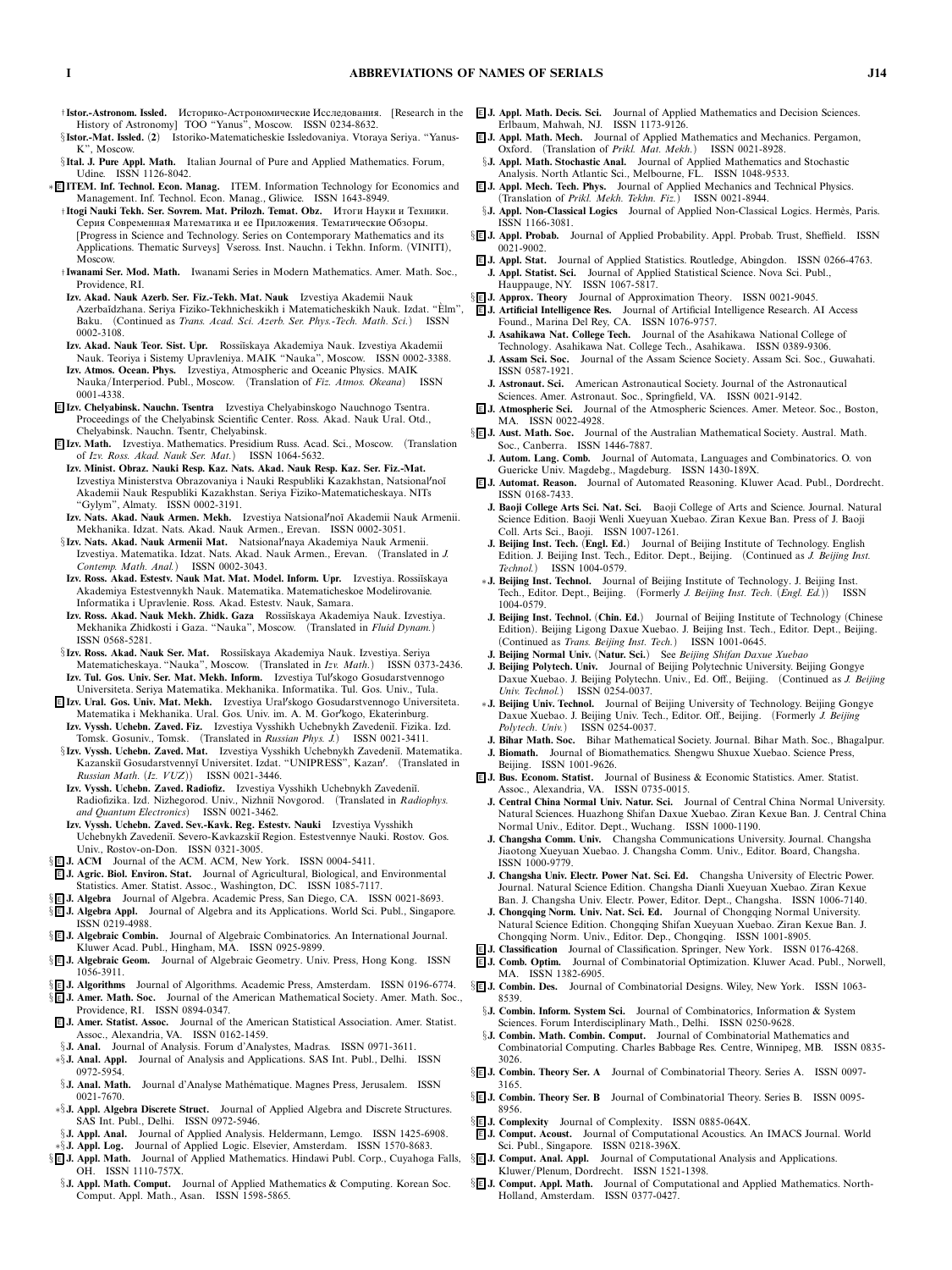- <sup>E</sup> **J. Comput. Graph. Statist.** *Journal of Computational and Graphical Statistics. Amer. Statist. Assoc., Alexandria, VA. ISSN 1061-8600.*
- §**J. Comput. Math.** *Journal of Computational Mathematics. An International Journal on Numerical Methods, Analysis and Applications. VSP, Zeist. ISSN 0254-9409.*
- <sup>E</sup> **J. Comput. Phys.** *Journal of Computational Physics. ISSN 0021-9991.* **J. Comput. Sci. Tech.** *Journal of Computer Science and Technology. Science Press, Beijing. ISSN 1000-9000.*
- § <sup>E</sup> **J. Comput. System Sci.** *Journal of Computer and System Sciences. Academic Press, San Diego, CA. ISSN 0022-0000.*
- §**J. Contemp. Math. Anal.** *Journal of Contemporary Mathematical Analysis. Allerton, New York. (Translation of Izv. Nats. Akad. Nauk Armenii Mat.) ISSN 1068-3623.*
- § <sup>E</sup> **J. Convex Anal.** *Journal of Convex Analysis. Heldermann, Lemgo. ISSN 0944-6532.*
- ∗ <sup>E</sup> **J. Cosmol. Astropart. Phys.** *Journal of Cosmology and Astroparticle Physics. Inst. Phys., Bristol. ISSN 1475-7516.*
- <sup>E</sup> **J. Cryptology** *Journal of Cryptology. The Journal of the International Association for Cryptologic Research. Springer, New York. ISSN 0933-2790.*
- **J. Dalian Univ. Technol.** *Journal of Dalian University of Technology. Dalian Ligong Daxue Xuebao. Dalian Univ. Tech. Press, Dalian. ISSN 1000-8608.*
- § <sup>E</sup> **J. Difference Equ. Appl.** *Journal of Difference Equations and Applications. Taylor & Francis, Abingdon. ISSN 1023-6198.*
- § <sup>E</sup> **J. Differential Equations** *Journal of Differential Equations. Academic Press, San Diego, CA. ISSN 0022-0396.*
- § <sup>E</sup> **J. Differential Geom.** *Journal of Differential Geometry. Lehigh Univ., Bethlehem, PA. ISSN 0022-040X.*
- ∗§**J. Discrete Algorithms** *Journal of Discrete Algorithms. Elsevier, Amsterdam. ISSN 1570-8667.*
- ∗**J. Discrete Math. Sci. Cryptogr.** *Journal of Discrete Mathematical Sciences & Cryptography. Taru Publ., New Delhi. (Formerly J. Discrete Math. Sci. Cryptography) ISSN 0972-0529.*
- **J. Discrete Math. Sci. Cryptography** *Journal of Discrete Mathematical Sciences & Cryptography. Acad. Forum, Delhi. (Continued as J. Discrete Math. Sci. Cryptogr.) ISSN 0972-0529.*
- ∗§**J. Dyn. Syst. Geom. Theor.** *Journal of Dynamical Systems and Geometric Theories. Univ. Nice Sophia-Antipolis, Nice. ISSN 1726-037X.*
- § <sup>E</sup> **J. Dynam. Control Systems** *Journal of Dynamical and Control Systems.*
- *Kluwer/Plenum, Dordrecht. ISSN 1079-2724.*
- § **E J. Dynam. Differential Equations** Journal of Dynamics and Differential Equations. *Kluwer/Plenum, New York. ISSN 1040-7294.* **J. East China Norm. Univ. Natur. Sci. Ed.** *Journal of East China Normal University.*
- *Natural Science Edition. Huadong Shifan Daxue Xuebao. Ziran Kexue Ban. Period. House East China Norm. Univ., Shanghai. ISSN 1000-5641.*
- <sup>E</sup> **J. Econom. Dynam. Control** *Journal of Economic Dynamics & Control. North-Holland, Amsterdam. ISSN 0165-1889.*
- <sup>E</sup> **J. Econom. Theory** *Journal of Economic Theory. Academic Press, Amsterdam. ISSN 0022-0531.*
- <sup>E</sup> **J. Econometrics** *Journal of Econometrics. North-Holland, Amsterdam. ISSN 0304- 4076.*
- §**J. Egyptian Math. Soc.** *Journal of the Egyptian Mathematical Society. Egypt. Math. Soc., Cairo. ISSN 1110-256X.*
- <sup>E</sup> **J. Elasticity** *Journal of Elasticity and the Physical Science of Solids. Kluwer Acad. Publ., Dordrecht. ISSN 0374-3535.* **J. Electromagn. Waves Appl.** *Journal of Electromagnetic Waves and Applications. VSP,*
- *Zeist. ISSN 0920-5071.*
- <sup>E</sup> **J. Engrg. Math.** *Journal of Engineering Mathematics. Kluwer Acad. Publ., Dordrecht. ISSN 0022-0833.*
- § <sup>E</sup> **J. Eur. Math. Soc.** *(***JEMS***) Journal of the European Mathematical Society (JEMS). Springer, Berlin. ISSN 1435-9855.*
- §**E** J. Evol. Equ. Journal of Evolution Equations. Birkhäuser, Basel. ISSN 1424-3199.
- <sup>E</sup> **J. Exp. Theor. Phys.** *Journal of Experimental and Theoretical Physics. MAIK Nauka/Interperiod. Publ., Moscow. ISSN 1063-7761.*
- **J. Fac. Engrg. Chiba Univ.** *Journal of Faculty of Engineering. Chiba University. Chiba Univ., Chiba. ISSN 0577-6848.*
- **J. Fac. Internat. Stud. Cult. Kyushu Sangyo Univ.** *Kyushu Sangyo University. Faculty of International Studies of Culture. Journal. Kyushu Sangyo Univ., Fukuoka. ISSN 1340-9425.*
- **J. Fac. Sci. Shinshu Univ.** *Journal of the Faculty of Science. Shinshu University. Shinshu Univ., Matsumoto. ISSN 0583-063X.*
- <sup>E</sup> **J. Fluid Mech.** *Journal of Fluid Mechanics. Cambridge Univ. Press, Cambridge. ISSN 0022-1120.*
- § **E J. Fourier Anal. Appl.** The Journal of Fourier Analysis and Applications. Birkhäuser *Boston, Cambridge, MA. ISSN 1069-5869.*
- §**J. Fract. Calc.** *Journal of Fractional Calculus. Descartes Press, Koriyama. ISSN 0918- 5402.*
- <sup>E</sup> **J. Franklin Inst.** *Journal of the Franklin Institute. Engineering and Applied Mathematics. Pergamon, Oxford. ISSN 0016-0032.* **J. Fudan Univ. Nat. Sci.** *Fudan University. Journal. Natural Science. Fudan Xuebao.*
- *Ziran Kexue Ban. Fudan Univ. Press, Shanghai. ISSN 0427-7104.* **J. Fujian Normal Univ. Natur. Sci. Ed.** *See Fujian Shifan Daxue Xuebao Ziran Kexue Ban*
- § <sup>E</sup> **J. Funct. Anal.** *Journal of Functional Analysis. Academic Press, San Diego, CA. ISSN 0022-1236.*
- <sup>E</sup> **J. Funct. Log. Program.** *The Journal of Functional and Logic Programming. EAPLS, Amsterdam. ISSN 1080-5230.*
- <sup>E</sup> **J. Funct. Programming** *Journal of Functional Programming. Cambridge Univ. Press, New York. ISSN 0956-7968.*
- **J. Fuzhou Univ. Nat. Sci. Ed.** *Journal of Fuzhou University. Natural Science Edition. Fuzhou Daxue Xuebao. Ziran Kexue Ban. J. Fuzhou Univ., Editor. Dept., Fuzhou. ISSN 1000-2243.*
- §**J. Fuzzy Math.** *Journal of Fuzzy Mathematics. Internat. Fuzzy Math. Inst., El Monte, CA. ISSN 1066-8950.*
- **J. Gansu Univ. Technol.** *Journal of Gansu University of Technology. Gansu Gongye Daxue Xuebao. J. Gansu Univ. Technol., Editor. Dept., Lanzhou. ISSN 1000-5889.*
- **J. Gansu Univ. Technol.** *(***Engl. Ed.***) Journal of Gansu University of Technology. English Edition. J. Gansu Univ. Technol., Editor. Dept., Lanzhou. ISSN 1000-5889.*
- <sup>E</sup> **J. Gen. Philos. Sci.** *Journal for General Philosophy of Science. Zeitschrift f ¨ur Allgemeine Wissenschaftstheorie. Kluwer Acad. Publ., Dordrecht. ISSN 0925-4560.*
- § E J. Geom. Journal of Geometry. Birkhäuser, Basel. ISSN 0047-2468. §**J. Geom. Anal.** *The Journal of Geometric Analysis. Math. Josephina, St. Louis, MO. ISSN 1050-6926.*
- **J. Geom. Graph.** *Journal for Geometry and Graphics. Heldermann, Lemgo. ISSN 1433-8157.*
- § <sup>E</sup> **J. Geom. Phys.** *Journal of Geometry and Physics. North-Holland, Amsterdam. ISSN 0393-0440.*
- §**EJ. Global Optim.** Journal of Global Optimization. An International Journal Dealing *with Theoretical and Computational Aspects of Seeking Global Optima and Their Applications in Science, Management and Engineering. Kluwer Acad. Publ., Dordrecht. ISSN 0925-5001.*
- <sup>E</sup> **J. Graph Algorithms Appl.** *Journal of Graph Algorithms and Applications. J. Graph. Algorithms Appl., Providence, RI. ISSN 1526-1719.*
- § <sup>E</sup> **J. Graph Theory** *Journal of Graph Theory. Wiley, New York. ISSN 0364-9024.*
- § <sup>E</sup> **J. Group Theory** *Journal of Group Theory. de Gruyter, Berlin. ISSN 1433-5883.* **J. Harbin Eng. Univ.** *Journal of Harbin Engineering University. Harbin Gongcheng Daxue Xuebao. J. Harbin Eng. Univ., Editor. Dep., Harbin. ISSN 1006-7043.*
	- **J. Harbin Inst. Tech.** *Harbin Institute of Technology. Journal. Harbin Gongye Daxue Xuebao. J. Harbin Inst. Tech., Editor. Board, Harbin. ISSN 0367-6234.*
	- **J. Hebei Norm. Univ. Nat. Sci. Ed.** *Journal of Hebei Normal University. Natural Science Edition. Hebei Shifan Daxue Xuebao. Ziran Kexue Ban. Hebei Norm. Univ., Editor. Dep., Shijiazhuang. ISSN 1000-5854.*
	- **J. Hebei Univ. Nat. Sci.** *Journal of Hebei University. Natural Science Edition. Hebei Daxue Xuebao Ziran Kexue Ban. J. Hebei Univ. (Nat. Sci.), Editor. Off., Baoding. ISSN 1000-1565.*
	- **J. Heilongjiang Univ. Natur. Sci.** *See Heilongjiang Daxue Ziran Kexue Xuebao*
	- **J. Henan Norm. Univ. Nat. Sci.** *Journal of Henan Normal University. Natural Science. Henan Shifan Daxue Xuebao. Ziran Kexue Ban. J. Henan Norm. Univ., Ed. Dep., Xinxiang. ISSN 1000-2367.*
- <sup>E</sup> **J. High Energy Phys.** *Journal of High Energy Physics. A SISSA Journal. Inst. Phys., Bristol. (Formerly J. High Energy Phys.) ISSN 1126-6708.*
- <sup>E</sup> **J. High Energy Phys.** *The Journal of High Energy Physics. J. High Energy Phys., Trieste. (Continued as J. High Energy Phys.) ISSN 1029-8479.*
- †**J. High Energy Phys. Conf. Proc.** *The Journal of High Energy Physics. Conference Proceedings. J. High Energy Phys., Trieste.*
- <sup>E</sup> **J. Hist. Ideas** *Journal of the History of Ideas. Johns Hopkins Univ. Press, Baltimore, MD. ISSN 0022-5037.*
	- **J. Hohai Univ.** *Journal of Hohai University. Hehai Daxue Xuebao. J. Hohai Univ., Editor. Board, Nanjing. ISSN 1000-1980.*
	- **J. Hokkaido Univ. Educ. Nat. Sci.** *Journal of Hokkaido University of Education. Natural Sciences. Hokkaido Univ. Ed., Sapporo. ISSN 1344-2570.*
	- **J. Huanggang Norm. Univ.** *Journal of Huanggang Normal University. Huanggang Shifan Xueyuan Xuebao. J. Huanggang Norm. Univ., Editor. Dep., Huangzhou. ISSN 1003-8078.*
	- **J. Huaqiao Univ. Nat. Sci. Ed.** *Journal of Huaqiao University. Natural Science Edition. Huaqiao Daxue Xuebao. Ziran Kexue Ban. J. Huaqiao Univ., Editor. Dept., Quanzhou. ISSN 1000-5013.*
	- **J. Huazhong Univ. Sci. Technol. Nat. Sci.** *Journal of Huazhong University of Science and Technology. Nature Science Edition. Huazhong Keji Daxue Xuebao. Ziran Kexue Ban. J. Huazhong Univ. Sci. Tech. Editor. Board, Wuhan. ISSN 1671-4512.*
	- **J. Hunan University** *See Hunan Daxue Xuebao*
	- **J. Indian Acad. Math.** *Indian Academy of Mathematics. Journal. Indian Acad. Math., Indore. ISSN 0970-5120.*
	- **J. Indian Inst. Sci.** *Indian Institute of Science. Journal. Indian Inst. Sci., Bangalore. ISSN 0970-4140.*
- §**J. Indian Math. Soc.** *(***N.S.***) The Journal of the Indian Mathematical Society. New Series. Indian Math. Soc., New Delhi. ISSN 0019-5839.*
- **J. Indian Soc. Agricultural Statist.** *Journal of the Indian Society of Agricultural Statistics. Indian Soc. Agricultural Statist., New Delhi. ISSN 0019-6363.*
- **J. Indian Soc. Statist. Oper. Res.** *Journal of Indian Society of Statistics and Operations Research. Pure Appl. Math. Sci., Saharanpur. ISSN 0250-9636.*
- **J. Indian Statist. Assoc.** *Journal of the Indian Statistical Association. Indian Statist. Assoc., Pune. ISSN 0537-2585.*
- § <sup>E</sup> **J. Inequal. Appl.** *Journal of Inequalities and Applications. Gordon and Breach, Yverdon. (Continued as J. Inequal. Appl.) ISSN 1025-5834.*
	- §**J. Inequal. Appl.** *Journal of Inequalities and Applications. Taylor & Francis, Reading. (Formerly J. Inequal. Appl.) ISSN 1025-5834.*
	- ∗**J. Inf. Optim. Sci.** *Journal of Information & Optimization Sciences. Taru Publ., New Delhi. (Formerly J. Inform. Optim. Sci.) ISSN 0252-2667.*
	- **J. Inform. Optim. Sci.** *Journal of Information & Optimization Sciences. A Journal Devoted to Advances in Information Sciences, Optimization Sciences and Related Aspects. Analytic, Delhi. (Continued as J. Inf. Optim. Sci.) ISSN 0252-2667.*
	- **J. Inn. Mong. Norm. Univ.** *Journal of Inner Mongolia Normal University. Neimenggu Shida Xuebao. Ziran Kexue. Hanwen Ban. J. Inner Mongolia Normal Univ., Editor. Dept., Hohhot. ISSN 1001-8735.*
	- **J. Inner Mongolia Teach. Univ. Natur. Sci.** *Inner Mongolia Teachers Univ., Hohhot.* **J. Inst. Math. Comput. Sci. Comput. Sci. Ser.** *Institute of Mathematics & Computer*
	- *Sciences. Journal. (Computer Science Series). Inst. Math. Comput. Sci., Calcutta.* §**J. Inst. Math. Comput. Sci. Math. Ser.** *Institute of Mathematics & Computer Sciences.*
- *Journal. (Mathematics Series). Inst. Math. Comput. Sci., Calcutta.*
- ∗§ <sup>E</sup> **J. Inst. Math. Jussieu** *Journal of the Institute of Mathematics of Jussieu. JIMJ. Journal de l'Institute de Math´ematiques de Jussieu. Cambridge Univ. Press, Cambridge. ISSN 1474-7480.*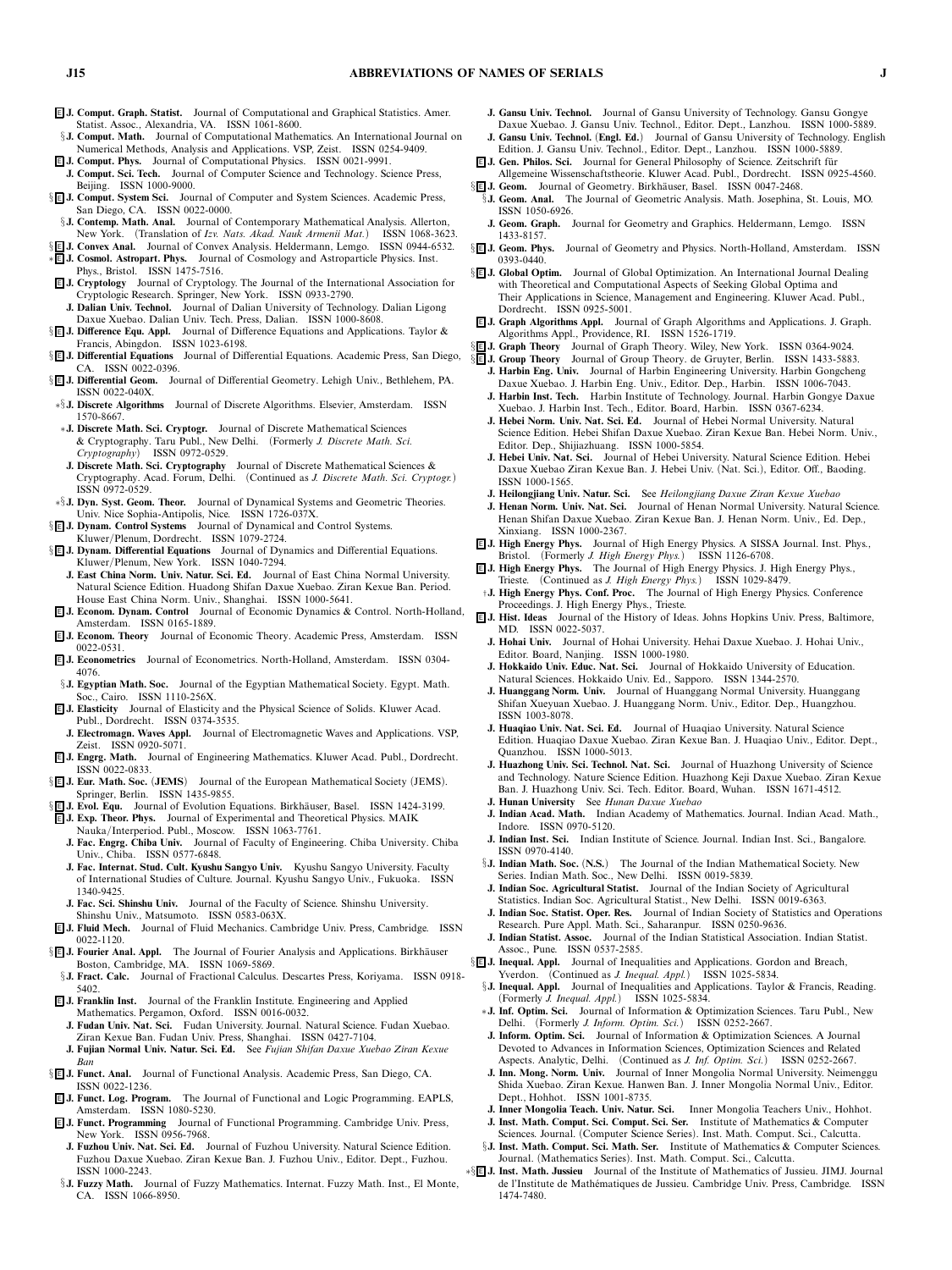- § <sup>E</sup> **J. Integer Seq.** *Journal of Integer Sequences. J. Integer Seq., Waterloo, ON. ISSN 1530-7638.*
- § **E J. Integral Equations Appl.** Journal of Integral Equations and Applications. Rocky *Mountain Math. Consortium, Tempe, AZ. ISSN 0897-3962.*
	- **J. Interdiscip. Math.** *Journal of Interdisciplinary Mathematics. Acad. Forum, Delhi. (Continued as J. Interdiscip. Math.) ISSN 0972-0502.*
	- ∗**J. Interdiscip. Math.** *Journal of Interdisciplinary Mathematics. Taru Publ., New Delhi. (Formerly J. Interdiscip. Math.) ISSN 0972-0502.*
- § <sup>E</sup> **J. Inverse Ill-Posed Probl.** *Journal of Inverse and Ill-Posed Problems. VSP, Zeist. ISSN 0928-0219.*
	- **J. Japan Statist. Soc.** Journal of the Japan Statistical Society (Nihon Tôkei Gakkai *Kaih ˆo). Japan Statist. Soc., Tokyo. ISSN 0389-5602.*
	- **J. Japanese Soc. Comput. Statist.** *Journal of the Japanese Society of Computational Statistics. Japan. Soc. Comput. Statist., Tokyo. ISSN 0915-2350.*
	- ∗**J. Jiangsu Univ. Nat. Sci.** *Journal of Jiangsu University. Natural Sciences. Jiangsu Daxue Xuebao. Ziran Kexue Ban. J. Jiangsu Univ., Editor. Off., Zhenjiang. ISSN 1671-7775.*
	- Journal of Jilin University. Science Edition. Jilin Daxue Xuebao *Lixue Ban. Jilin Univ. J. Sci., Ed. Dep., Changchun. ISSN 1671-5489.*
	- **J. Jishou Univ. Nat. Sci. Ed.** *Jishou University. Journal. Natural Science Edition. Jishou Daxue Xuebao. Ziran Kexue Ban. J. Jishou Univ., Editor. Dept., Jishou. ISSN 1007- 2985.*
- § <sup>E</sup> **J. Knot Theory Ramifications** *Journal of Knot Theory and its Ramifications. World Sci. Publ., Singapore. ISSN 0218-2165.*
	- §**J. Korea Soc. Math. Educ. Ser. B Pure Appl. Math.** *Journal of the Korea Society of Mathematical Education. Series B. The Pure and Applied Mathematics. Korea Soc. Math. Educ., Seoul. ISSN 1226-0657.*
	- §**J. Korean Math. Soc.** *Journal of the Korean Mathematical Society. Korean Math. Soc., Seoul. ISSN 0304-9914.*
	- **J. Korean Statist. Soc.** *Journal of the Korean Statistical Society. Korean Statist. Soc., Seoul. ISSN 1226-3192.*
	- **J. Lanzhou Railw. Univ. Nat. Sci.** *Journal of Lanzhou Railway University. Natural Sciences. Lanzhou Tiedao Xueyuan Xuebao. Ziran Kexue Ban. J. Lanzhou Railw. Univ., Editor. Dep. Jl., Lanzhou. ISSN 1001-4373.*
	- **J. Lanzhou Univ. Nat. Sci.** *Journal of Lanzhou University. Natural Sciences. Lanzhou Daxue Xuebao. Ziran Kexue Ban. J. Lanzhou Univ., Editor. Board, Lanzhou. ISSN 0455-2059.*
	- **J. Liaoning Norm. Univ. Nat. Sci.** *Journal of Liaoning Normal University. Natural Science. Liaoning Shifan Daxue Xuebao. Ziran Kexue Ban. J. Liaoning Teach. Univ., Editor. Dep., Dalian. ISSN 1000-1735.*
	- **J. Liaoning Univ. Nat. Sci.** *Journal of Liaoning University. Natural Sciences Edition. Liaoning Daxue Xuebao. Ziran Kexue Ban. J. Liaoning Univ., Editor. Comm., Shenyang. ISSN 1000-5846.*
- § <sup>E</sup> **J. Lie Theory** *Journal of Lie Theory. Heldermann, Lemgo. ISSN 0949-5932.*
- § <sup>E</sup> **J. Log. Algebr. Program.** *The Journal of Logic and Algebraic Programming. North-Holland, New York. ISSN 1567-8326.*
- § E J. Logic Comput. Journal of Logic and Computation. Oxford Univ. Press, Oxford. *ISSN 0955-792X.*
- § <sup>E</sup> **J. LogicLang. Inform.** *Journal of Logic, Language and Information. Kluwer Acad. Publ., Dordrecht. ISSN 0925-8531.*
- § <sup>E</sup> **J. London Math. Soc.** *(***2***) Journal of the London Mathematical Society. Second Series. London Math. Soc., London. ISSN 0024-6107.*
- **J. Luoyang Univ.** *Luoyang University. Journal. Luoyang Daxue Xuebao. J. Luoyang Univ., Editor. Dept., Luoyang. ISSN 1007-113X.*
- <sup>E</sup> **J. Mach. Learn. Res.** *Journal of Machine Learning Research (JMLR). MIT Press, Cambridge, MA. ISSN 1532-4435.*
- § <sup>E</sup> **J. Math. Anal. Appl.** *Journal of Mathematical Analysis and Applications. Academic Press, San Diego, CA. ISSN 0022-247X.*
- <sup>E</sup> **J. Math. Biol.** *Journal of Mathematical Biology. Springer, Heidelberg. ISSN 0303-* **6812.**<br>**E** J. Math. Chem.
- Journal of Mathematical Chemistry. Kluwer/Plenum, Dordrecht. *ISSN 0259-9791.*
- § <sup>E</sup> **J. Math. Econom.** *Journal of Mathematical Economics. North-Holland, Amsterdam. ISSN 0304-4068.*
- § **E** J. Math. Fluid Mech. Journal of Mathematical Fluid Mechanics. Birkhäuser, Basel. *ISSN 1422-6928.*
- <sup>E</sup> **J. Math. Imaging Vision** *Journal of Mathematical Imaging and Vision. Kluwer Acad. Publ., Norwell, MA. ISSN 0924-9907.*
- §**J. Math. Kyoto Univ.** *Journal of Mathematics of Kyoto University. Kyoto Univ., Kyoto. ISSN 0023-608X.*<br>*§***E** J. Math. Log. Journ Journal of Mathematical Logic. World Sci. Publ., Singapore. ISSN
- 0219-0613.<br><u>§</u>**E** J. Math. Phys. Journal of Mathematical Physics. Amer. Inst. Phys., Melville, NY.
- *ISSN 0022-2488.* **J. Math. Phys. Sci.** *Journal of Mathematical and Physical Sciences. Indian Inst. Tech.,*
- *Madras. ISSN 0047-2557.*
- *ISSN 0022-2496.* §<sup>[[]</sup> J. Math. Pures Appl. (9) Journal de Mathématiques Pures et Appliquées. Neuvième
- *S´erie. Gauthier-Villars, Ed. Sci. M´ ´ ed. Elsevier, Paris. ISSN 0021-7824.* **J. Math. Res. Exposition** *Journal of Mathematical Research and Exposition. J. Math. Res. Exposition, Editor. Board, Dalian. ISSN 1000-341X.*
- §**J. Math. Sci.** *(***Calcutta***) Journal of Mathematical Sciences (Calcutta). T. B. Cent. Sci. Tech., Calcutta.*
- § <sup>E</sup> **J. Math. Sci.** *(***New York***) Journal of Mathematical Sciences (New York). Kluwer Academic/Consultants Bureau, New York. (Formerly J. Math. Sci. (New York)) (Selected translations of Russian language publications Itogi Nauki Tekh. Ser. Sovrem. Mat. Prilozh. Temat. Obz., Probl. Mat. Anal., Tr. Semin. im. I. G. Petrovskogo and Zap. Nauchn. Sem. S.-Peterburg. Otdel. Mat. Inst. Steklov. (POMI)) ISSN 1072-3374.*
- §**J. Math. Sci. Univ. Tokyo** *The University of Tokyo. Journal of Mathematical Sciences. Univ. Tokyo, Tokyo. ISSN 1340-5705.*
- §**J. Math. Soc. Japan** *Journal of the Mathematical Society of Japan. Math. Soc. Japan, Tokyo. ISSN 0025-5645.*
- §**J. Math. Study** *Journal of Mathematical Study. Shuxue Yanjiu. J. Math. Study, Editor. Board, Xiamen. ISSN 1006-6837.*
- §**J. Math. Univ. Tokushima** *Journal of Mathematics. The University of Tokushima. Univ. Tokushima, Tokushima. ISSN 1346-7387.*
- §**J. Math.** *(***Wuhan***) Journal of Mathematics. Shuxue Zazhi. J. Math., Editor. Dept., Wuhan. ISSN 0255-7797.* **J. Maulana Azad College Tech.** *Maulana Azad College of Technology. Journal.*
	- *Maulana Azad College Tech., Bhopal. ISSN 0379-5144.*
	- <sup>E</sup> **J. Mech. Phys. Solids** *Journal of the Mechanics and Physics of Solids. Pergamon, Oxford. ISSN 0022-5096.*
	- <sup>E</sup> **J. Microsc.** *Journal of Microscopy. Blackwell Publ., Oxford. ISSN 0022-2720.*
	- <sup>E</sup> **J. Modern Opt.** *Journal of Modern Optics. Taylor & Francis, Abingdon. ISSN 0950- 0340.*
	- §**J. Mong. Math. Soc.** *Journal of the Mongolian Mathematical Society. Mong. Math. Soc., Ulaanbaatar.*
	- **J. Moscow Phys. Soc.** *Moscow Physical Society. Journal. Allerton, New York. ISSN 0960-0175.*
	- ∗ <sup>E</sup> **J. Mult.-Valued LogicSoft Comput.** *Journal of Multiple-Valued Logic and Soft Computing. Old City Publ., Philadelphia, PA. (Formerly Mult.-Valued Log.) ISSN 1542-3980.*
	- § <sup>E</sup> **J. Multivariate Anal.** *Journal of Multivariate Analysis. ISSN 0047-259X.*
		- **J. Nanjing Norm. Univ. Nat. Sci. Ed.** *Journal of Nanjing Normal University. Natural Science Edition. Nanjing Shida Xuebao. Ziran Kexue Ban. J. Nanjing Norm. Univ., Editor. Dept., Nanjing. ISSN 1001-4616.*
		- **J. Nanjing Univ. Natur. Sci.** *See Nanjing Daxue Xuebao Ziran Kexue Ban* §**J. Nat. Acad. Math. India** *Journal of National Academy of Mathematics, India. Nat.*
		- *Acad. Math. India, Gorakhpur. ISSN 0970-5228.*
		- **J. Nat. Geom.** *Journal of Natural Geometry. A Quarterly Journal Dedicated to Bringing Unity through Simplicity in the Mathematics of Natural Structures. Jnan Bhawan, London. ISSN 0963-2654.*
		- **J. Nat. Sci. Hunan Norm. Univ.** *Journal of Natural Science of Hunan Normal University. Hunan Shifan Daxue Ziran Kexue Xuebao. J. Hunan Norm. Univ., Editor. Dept., Changsha. ISSN 1000-2537.*
		- **J. Nat. Sci. Nanjing Norm. Univ.** *Journal of Natural Science. Nanjing Normal University. J. Nanjing Univ., Editor. Board, Nanjing. ISSN 1001-4616.*
		- **J. Natur. Phys. Sci.** *Journal of Natural & Physical Sciences. Gurukul Kangri Vishwavidyalaya, Hardwar. ISSN 0970-3799.*
		- **J. Natur. Sci. Math.** *The Journal of Natural Sciences and Mathematics. Government College, Lahore. ISSN 0022-2941.*
		- **J. Ningxia Univ. Nat. Sci. Ed.** *Journal of Ningxia University. Natural Science Edition. Ningxia Daxue Xuebao. Ziran Kexue Ban. J. Ningxia Univ., Editor. Dept., Yinchuan. ISSN 0253-2328.*
		- §**J. Nonlinear Convex Anal.** *Journal of Nonlinear and Convex Analysis. An International Journal. Yokohama Publ., Yokohama. ISSN 1345-4773.*
	- § <sup>E</sup> **J. Nonlinear Math. Phys.** *Journal of Nonlinear Mathematical Physics. J. Nonlinear Math. Phys., Lule˚a. ISSN 1402-9251.*
	- <sup>E</sup> **J. Nonlinear Sci.** *Journal of Nonlinear Science. Springer, New York. ISSN 0938-8974.* § <sup>E</sup> **J. Nonparametr. Stat.** *Journal of Nonparametric Statistics. Taylor & Francis, Abingdon. ISSN 1048-5252.*
		- **J. Northeast. Univ. Nat. Sci.** *Journal of Northeastern University. Natural Science. Dongbei Daxue Xuebao. Ziran Kexue Ban. J. Northeastern Univ., Editor. Dept., Shenyang. ISSN 1005-3026.*
		- **J. Northwest Univ.** *Journal of Northwest University. Natural Science Edition. Xibei Daxue Xuebao. Ziran Kexue Ban. J. Northwest Univ., Editor. Board, Xi'an. ISSN 1000-274X.*
	- § <sup>E</sup> **J. Number Theory** *Journal of Number Theory. Academic Press, San Diego, CA. ISSN 0022-314X.*
	- § <sup>E</sup> **J. Numer. Math.** *Journal of Numerical Mathematics. VSP, Zeist. ISSN 1570-2820.*
		- **J. Numer. Methods Comput. Appl.** *Journal on Numerical Methods and Computer Applications. Shuzhi Jisuan yu Jisuanji Yingyong. Kexue Chubanshe (Science Press), Beijing. (Translated in Chinese J. Numer. Math. Appl.) ISSN 1000-3266.*
		- **J. Ocean Univ. Qingdao** *Ocean University of Qingdao. Journal. Qingdao Haiyang Daxue Xuebao. J. Ocean Univ. Qingdao, Editor. Board, Qingdao. ISSN 1001-1862.* **J. Oper. Res. Soc. Japan** *Journal of the Operations Research Society of Japan. Oper.*
	- *Res. Soc. Japan, Tokyo. ISSN 0453-4514.* §**J. Operator Theory** *Journal of Operator Theory. Theta Found., Bucharest. ISSN 0379-4024.*
	- <sup>E</sup> **J. Opt. B Quantum Semiclass. Opt.** *Journal of Optics B. Quantum and Semiclassical Optics. Journal of the European Optical Society. Inst. Phys., Bristol. ISSN 1464-4266.*
	- <sup>E</sup> **J. Opt. Soc. Amer. A** *Journal of the Optical Society of America A. Optics, Image Science, and Vision. Opt. Soc. Amer., Washington, DC. ISSN 1084-7529.* **J. Opt. Soc. Amer. B Opt. Phys.** *Journal of the Optical Society of America. B. Optical Physics. Opt. Soc. Amer., Washington, DC. ISSN 0740-3224.*
- <sup>E</sup> **J. Math. Psych.** *Journal of Mathematical Psychology. Academic Press, San Diego, CA.* § <sup>E</sup> **J. Optim. Theory Appl.** *Journal of Optimization Theory and Applications. Kluwer/Plenum, Dordrecht. ISSN 0022-3239.*
	- §**J. Partial Differential Equations** *Journal of Partial Differential Equations. Internat. Acad. Publ., Beijing. ISSN 1000-940X.*
	- <sup>E</sup> **J. Philos.** *The Journal of Philosophy. J. Philos., New York. ISSN 0022-362X.*
	- § <sup>E</sup> **J. Philos. Logic** *Journal of Philosophical Logic. Kluwer Acad. Publ., Dordrecht. ISSN 0022-3611.* <sup>E</sup> **J. Phys. A** *Journal of Physics. A. Mathematical and General. Inst. Phys., Bristol.*
	- *ISSN 0305-4470.*
	- <sup>E</sup> **J. Phys. Oceanogr.** *Journal of Physical Oceanography. Amer. Meteor. Soc., Boston, MA. ISSN 0022-3670.*
	- <sup>E</sup> **J. Phys. Soc. Japan** *Journal of the Physical Society of Japan. Phys. Soc. Japan, Tokyo. ISSN 0031-9015.*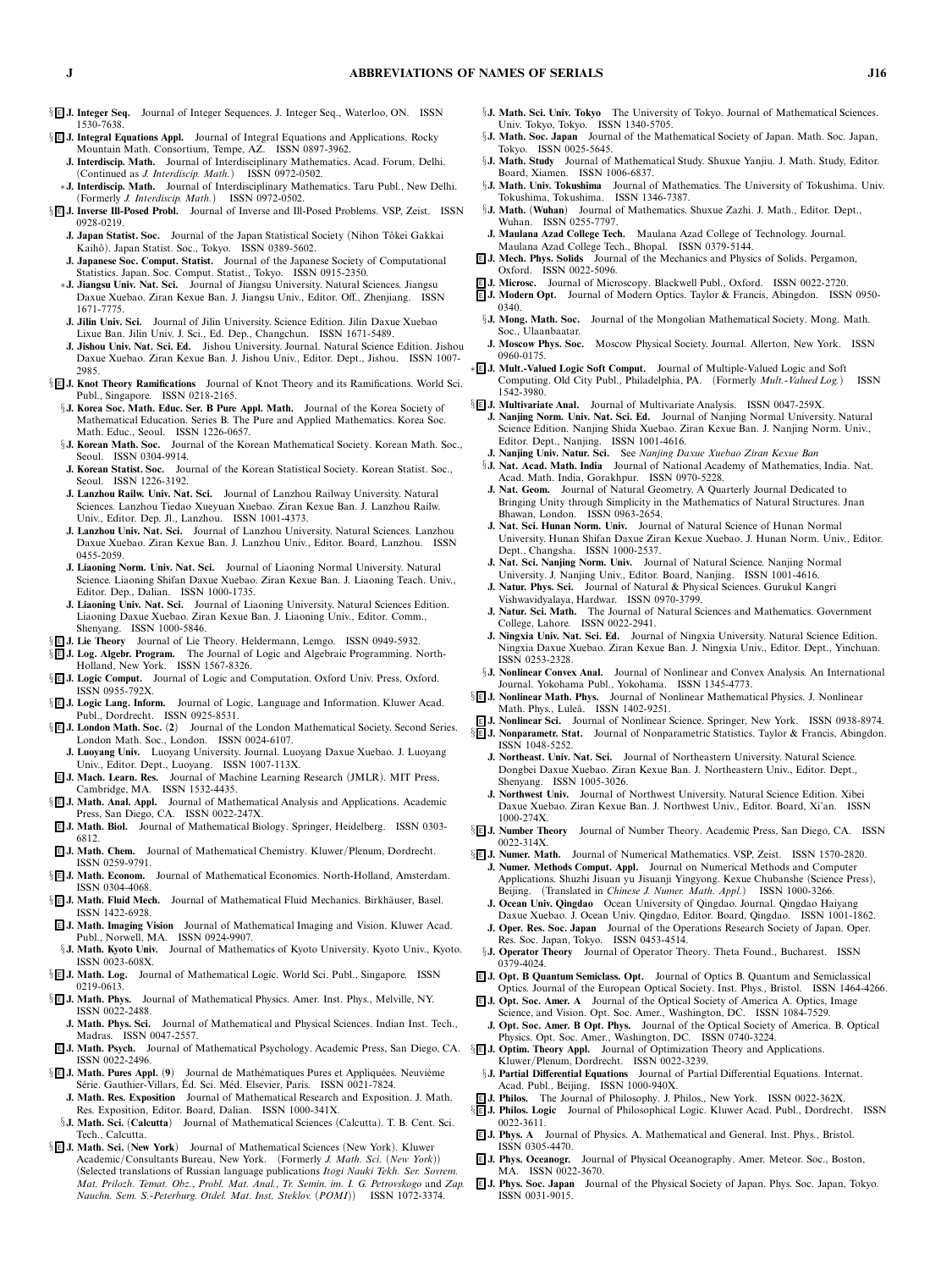- <sup>E</sup> **J. Phys. Stud.** *Journal of Physical Studies. Zhurnal F¯ızichnykh Dosl¯ıdzhen. West Ukr. Phys. Soc., Lviv. ISSN 1027-4642.*
- § <sup>E</sup> **J. Pure Appl. Algebra** *Journal of Pure and Applied Algebra. North-Holland, Amsterdam. ISSN 0022-4049.*
- §**J. Pure Math.** *Journal of Pure Mathematics. Univ. Calcutta, Calcutta.*
- **J. Qingdao Univ. Nat. Sci. Ed.** *Journal of Qingdao University. Natural Science Edition. Qingdao Daxue Xuebao. Ziran Kexue Ban. J. Qingdao Univ., Editor. Office, Qingdao. ISSN 1006-1037.*
- **J. Qufu Norm. Univ. Nat. Sci. Ed.** *See Qufu Shifan Daxue Xuebao Ziran Kexue Ban* § <sup>E</sup> **J. R. Stat. Soc. Ser. B Stat. Methodol.** *Journal of the Royal Statistical Society. Series B.*
	- *Statistical Methodology. Roy. Statist. Soc., London. ISSN 1369-7412.* **J. Rajasthan Acad. Phys. Sci.** *Journal of Rajasthan Academy of Physical Sciences. Rajasthan Acad. Phys. Sci., Jaipur. ISSN 0972-6306.*
- §**J. Ramanujan Math. Soc.** *Journal of the Ramanujan Mathematical Society. Ramanujan Math. Soc., Mysore. ISSN 0970-1249.*
- § **E J. Reine Angew. Math.** Journal für die Reine und Angewandte Mathematik. de Gruyter, *Berlin. ISSN 0075-4102.*
- **J. Res. Inst. Sci. Technol. Nihon Univ.** *Journal of the Research Institute of Science and Technology. Nihon University. Nihon Univ., Tokyo. ISSN 0369-4313.*
- <sup>E</sup> **J. Roy. Statist. Soc. Ser. A** *Journal of the Royal Statistical Society. Series A. Statistics in Society. Roy. Statist. Soc., London. ISSN 0964-1998.*
- <sup>E</sup> **J. Roy. Statist. Soc. Ser. C** *Journal of the Royal Statistical Society. Series C. Applied Statistics. Roy. Statist. Soc., London. ISSN 0035-9254.*
- **J. Sch. Sci. Eng. Kinki Univ.** *Journal of the School of Science and Engineering. Kinki University. Kinki Univ., Osaka. ISSN 0386-4928.*
- <sup>E</sup> **J. Sched.** *Journal of Scheduling. Wiley, Chichester. (Continued as J. Sched.) ISSN 1094-6136.*
- ∗ <sup>E</sup> **J. Sched.** *Journal of Scheduling. Kluwer Acad. Publ., Dordrecht. (Formerly J. Sched.) ISSN 1094-6136.*
- <sup>E</sup> **J. Sci. Comput.** *Journal of Scientific Computing. Kluwer/Plenum, New York. ISSN 0885-7474.*
- **J. Sci. Islam. Repub. Iran** *Islamic Republic of Iran. Journal of Sciences. Nat. Center Sci. Res., Tehran. ISSN 1016-1104.*
- **J. Shaanxi Normal Univ. Nat. Sci. Ed.** *Shaanxi Normal University. Journal. Natural Science Edition. Shaanxi Shifan Daxue Xuebao. Ziran Kexue Ban. J. Shaanxi Norm. Univ., Editor. Dept., Xi'an. ISSN 1001-3857.*
- ∗**J. Shandong Univ. Nat. Sci.** *Journal of Shandong University. Natural Science. Shandong Daxue Xuebao. Lixue Ban. J. Shandong Univ., Editor. Board, Jinan. (Formerly Shandong Daxue Xuebao Ziran Kexue Ban) ISSN 1671-9352.*
- **J. Shandong Univ. Nat. Sci. Ed.** *See J. Shandong Univ. Sci. Technol. Nat. Sci. and Shandong Daxue Xuebao Ziran Kexue Ban*
- **J. Shandong Univ. Sci. Technol. Nat. Sci.** *Journal of Shandong University of Science and Technology. Natural Science. Shandong Keji Daxue Xuebao. Ziran Kexue Ban. J. Shandong Univ. Sci. Technol., Editor. Board, Tai'an. ISSN 1672-3767.*
- **J. Shanghai Jiaotong Univ.** *(***Chin. Ed.***) Journal of Shanghai Jiaotong University. Chinese Edition. Shanghai Jiaotong Daxue Xuebao. J. Shanghai Jiaotong Univ., Editor. Board, Shanghai. ISSN 1006-2467.*
- **J. Shanghai Tiedao Univ.** *Journal of Shanghai Tiedao University. Shanghai Tiedao Daxue Xuebao. J. Shanghai Tiedao Univ., Editor. Dep., Shanghai. ISSN 1008-0392.*
- **J. Shanghai Univ.** *Journal of Shanghai University. English Edition. Shanghai Univ. Press, Shanghai. ISSN 1007-6417.*
- **J. Shanghai Univ. Nat. Sci.** *Journal of Shanghai University. Natural Science. Shanghai Daxue Xuebao. Ziran Kexue Ban. Shanghai Univ. Press, Shanghai. ISSN 1007-2861.*
- **J. Shenzhen Univ. Sci. Eng.** *Journal of Shenzhen University. Science & Engineering. Shenzhen Daxue Xuebao. Ligong Ban. J. Shenzhen Univ., Editor. Dep., Shenzhen. ISSN 1000-2618.*
- **J. Sichuan Normal Univ. Nat. Sci. Ed.** *See Sichuan Shifan Daxue Xuebao Ziran Kexue Ban*
- **J. Sichuan Univ. Eng. Sci. Ed.** *Journal of Sichuan University. Engineering Science Edition. Sichuan Daxue Xuebao. Gongcheng Kexue Ban. J. Sichuan Univ., Editor. Dep., Chengdu. ISSN 1009-3087.*
- ∗**J. Softw.** *Journal of Software. Ruanjian Xuebao. Science Press, Beijing. ISSN 1000- 9825.*
- <sup>E</sup> **J. Sound Vibration** *Journal of Sound and Vibration. ISSN 0022-460X.*
- **J. South China Normal Univ. Natur. Sci. Ed.** *Journal of South China Normal University. Natural Science Edition. Huanan Shifan Daxue Xuebao. Ziran Kexue Ban. J. South China Normal Univ., Editor. Dept., Guangzhou. ISSN 1000-5463.*
- **J. Southeast Univ.** *(***English Ed.***) Journal of Southeast University. English Edition. Dongnan Daxue Xuebao. Yingwen Ban. J. Southeast Univ., Editor. Dept., Nanjing. ISSN 1003-7985.*
- **J. Southeast Univ. Nat. Sci.** *Journal of Southeast University. Natural Science Edition. Dongnan Daxue Xuebao. Ziran Kexue Ban. J. Southeast Univ., Editor. Dept., Nanjing. ISSN 1001-0505.*
- **J. Southwest China Normal Univ.** *See Xinan Shifan Daxue Xuebao Ziran Kexue Ban* <sup>E</sup> **J. Stat. Comput. Simul.** *Journal of Statistical Computation and Simulation. Taylor & Francis, Abingdon. ISSN 0094-9655.*
- **J. Stat. Manag. Syst.** *Journal of Statistics & Management Systems. Acad. Forum, Delhi. (Continued as J. Stat. Manag. Syst.) ISSN 0972-0510.*
- ∗**J. Stat. Manag. Syst.** *Journal of Statistics & Management Systems. Taru Publ., New Delhi. (Formerly J. Stat. Manag. Syst.) ISSN 0972-5010.*
- **J. Stat. Stud.** *Journal of Statistical Studies. Jahangirnagar Univ., Dhaka. ISSN 1022- 4734.*
- ∗**J. Stat. Theory Appl.** *Journal of Statistical Theory and Applications. Gowas Publ. House, Upper Holland, PA. ISSN 1538-7887.*
- <sup>E</sup> **J. Statist. Phys.** *Journal of Statistical Physics. Kluwer/Plenum, New York. ISSN 0022-4715.*
- § <sup>E</sup> **J. Statist. Plann. Inference** *Journal of Statistical Planning and Inference. North-Holland, Amsterdam. ISSN 0378-3758.*
	- **J. Statist. Res.** *Journal of Statistical Research. Univ. Dhaka, Dhaka. ISSN 0256- 422X.*
- **J. Sun Yatsen Univ.** *See Acta Sci. Natur. Univ. Sunyatseni*
- § <sup>E</sup> **J. SymbolicComput.** *Journal of Symbolic Computation. Academic Press, Oxford. ISSN 0747-7171.*
- § <sup>E</sup> **J. SymbolicLogic** *The Journal of Symbolic Logic. Assoc. Symbol. Logic, Poughkeepsie, NY. ISSN 0022-4812.*
- ∗§**J. Symplectic Geom.** *The Journal of Symplectic Geometry. Int. Press, Somerville, MA.* **J. Syst. Sci. Complex.** *Journal of Systems Science and Complexity. Science Press, Beijing. ISSN 1009-6124.*
- **J. Systems Sci. Math. Sci.** *Journal of Systems Science and Mathematical Sciences. Xitong Kexue yu Shuxue. Kexue Chubanshe (Science Press), Beijing. ISSN 1000- 0577.*
- **J. Tech. Phys.** *Journal of Technical Physics. Polish Acad. Sci., Warsaw. ISSN 0324- 8313.*
- **J. Tech. Univ. Plovdiv Fundam. Sci. Appl. Ser. A Pure Appl. Math.** *Journal of the Technical University at Plovdiv. Fundamental Sciences and Applications. Series A. Pure and Applied Mathematics. Tech Univ. Plovdiv, Plovdiv. ISSN 1310-8271.*
- § <sup>E</sup> **J. Th ´eor. Nombres Bordeaux** *Journal de Th´eorie des Nombres de Bordeaux. Univ. Bordeaux I, Talence. ISSN 1246-7405.*
- **J. Theoret. Appl. Mech.** *Journal of Theoretical and Applied Mechanics. Bulgar. Acad. Sci., Sofia. ISSN 0861-6663.*
- § <sup>E</sup> **J. Theoret. Probab.** *Journal of Theoretical Probability. Kluwer/Plenum, New York.* **ISSN 0894-9840.**<br>**EJ.** Thermal Stresses
- <sup>E</sup> **J. Thermal Stresses** *Journal of Thermal Stresses. Taylor & Francis, Philadelphia, PA. ISSN 0149-5739.*
- **J. Tianjin Norm. Univ. Nat. Sci. Ed.** *Journal of Tianjin Normal University. Natural Science Edition. Tianjin Shifan Daxue Xuebao. Ziran Kexue Ban. J. Tianjin Normal Univ., Editor. Dep., Tianjin. ISSN 1671-1114.*
- **J. Tianjin Univ. Sci. Technol. Ed.** *Journal of Tianjin University. Science and Technology Edition. Tianjin Daxue Xuebao. Ziran Kexue yu Gongcheng Jishu Ban. J. Tianjin Univ., Editor. Board, Tianjin. ISSN 0493-2137.*
- <sup>E</sup> **J. Time Ser. Anal.** *Journal of Time Series Analysis. Blackwell Publ., Oxford. ISSN 0143-9782.*
	- **J. Tsinghua Univ.** *Journal of Tsinghua University. Science and Technology. Qinghua Daxue Xuebao. Ziran Kexue Ban. Tsinghua Univ. Press, Beijing. ISSN 1000-0054.*
	- **J. Univ. Electron. Sci. Tech. China** *See Dianzi Keji Daxue Xuebao*
	- **J. Univ. Sci. Technol. China** *Journal of University of Science and Technology of China. Zhongguo Kexue Jishu Daxue Xuebao. J. Univ. Sci. Tech. China, Ed. Board, Hefei. ISSN 0253-2778.* **J. Vib. Control** *Journal of Vibration and Control. Sage Science Press, Thousand Oaks,*
	- *CA. ISSN 1077-5463.*
	- **J. Warburg Courtauld Inst.** *Journal of the Warburg and Courtauld Institutes. Univ. London, London. ISSN 0075-4390.*
	- **J. Wuhan Univ. Natur. Sci. Ed.** *Journal of Wuhan University. Natural Science Edition. Wuhan Daxue Xuebao. Lixue Ban. Wuhan Univ. Jl. Press, Wuhan. (See also Wuhan Univ. J. Nat. Sci.) ISSN 1671-8836.*
	- **J. Xi'an Jiaotong Univ.** *See Xi'an Jiaotong Daxue Xuebao*
	- **J. Xiamen Univ. Natur. Sci.** *See Xiamen Daxue Xuebao Ziran Kexue Ban*
	- **J. Xinjiang Univ. Natur. Sci.** *Xinjiang University. Journal. Natural Science Edition. Xinjiang Daxue Xuebao. Ziran Kexue Ban. Publ. House Xinjiang Univ., Urumqi. ISSN 1000-2839.*
	- **J. Xinjiang Univ. Sci. Eng.** *Journal of Xinjiang University. Science & Engineering. Xinjiang Daxue Xuebao. Ligong Ban. Publ. House Xinjiang Univ., Urumqi. (See also J. Xinjiang Univ. Natur. Sci.) ISSN 1000-2839.*
	- **J. Xuzhou Norm. Univ. Nat. Sci. Ed.** *Journal of Xuzhou Normal University. Natural Science Edition. Xuzhou Shifan Daxue Xuebao. Ziran Kexue Ban. J. Xuzhou Norm. Univ., Editor. Dept., Xuzhou. ISSN 1007-6573.*
	- **J. Yangzhou Univ. Nat. Sci. Ed.** *Journal of Yangzhou University. Natural Science Edition. Yangzhou Daxue Xuebao. Ziran Kexue Ban. J. Yangzhou Univ., Editor. Dept., Yangzhou. ISSN 1007-824X.*
	- **J. Yantai Univ. Nat. Sci. Eng.** *Journal of Yantai University. Natural Science and Engineering Edition. Yantai Daxue Xuebao. Ziran Kexue yu Gongcheng Ban. J. Yantai Univ., Editor. Office, Yantai. ISSN 1004-8820.*
	- **J. Yunnan Univ. Nat. Sci.** *Journal of Yunnan University. Natural Sciences. Yunnan Daxue Xuebao. Ziran Kexue Ban. J. Yunnan Univ. Nat. Sci., Editor. Dep., Kunming. ISSN 0258-7971.*
	- **J. Zhangzhou Teach. Coll. Nat. Sci.** *Journal of Zhangzhou Teachers College. Natural Science. Zhangzhou Shifan Xueyuan Xuebao. Ziran Kexue Ban. J. Zhangzhou Teach. Coll., Editor. Dept., Zhangzhou. ISSN 1008-7826.*
	- **J. Zhejiang Univ. Natur. Sci. Ed.** *Journal of Zhejiang University. Natural Science Edition.*
	- **J. Zhejiang Univ. Sci. Ed.** *Journal of Zhejiang University. Science Edition. Zhejiang Daxue Xuebao. Lixue Ban. Zhejiang Univ. Press, Hangzhou. ISSN 1008-9497.*
	- **J. Zhengzhou Univ. Eng. Sci.** *Journal of Zhengzhou University. Engineering Science. Zhengzhou Daxue Xuebao. Gongxue Ban. J. Zhengzhou Univ., Editor. Dept., Zhengzhou. ISSN 1671-6833.*
	- **J. Zhengzhou Univ. Nat. Sci. Ed.** *Journal of Zhengzhou University. Natural Science Edition. Zhengzhou Daxue Xuebao. Ziran Kexue Ban. J. Zhengzhou Univ., Editor. Dept., Zhengzhou. ISSN 1671-6841.*
- <sup>E</sup> **J.UCS** *J.UCS. The Journal of Universal Computer Science. Springer, Heidelberg. (Continued as J.UCS) ISSN 0948-6968.*
- ∗ <sup>E</sup> **J.UCS** *J.UCS. Journal of Universal Computer Science. Know-Cent., Graz. (Formerly J.UCS)*
	- †**Jaakko Hintikka Sel. Pap.** *Jaakko Hintikka Selected Papers. Kluwer Acad. Publ., Dordrecht.*
	- §**Jahresber. Deutsch. Math.-Verein.** *Jahresbericht der Deutschen Mathematiker-Vereinigung. Teubner, Wiesbaden. ISSN 0012-0456.*
	- §**Japan J. Indust. Appl. Math.** *Japan Journal of Industrial and Applied Mathematics. Kinokuniya, Tokyo. ISSN 0916-7005.*
	- §**Japan. J. Math.** *(***N.S.***) Japanese Journal of Mathematics. New Series. Math. Soc. Japan, Tokyo. ISSN 0289-2316.*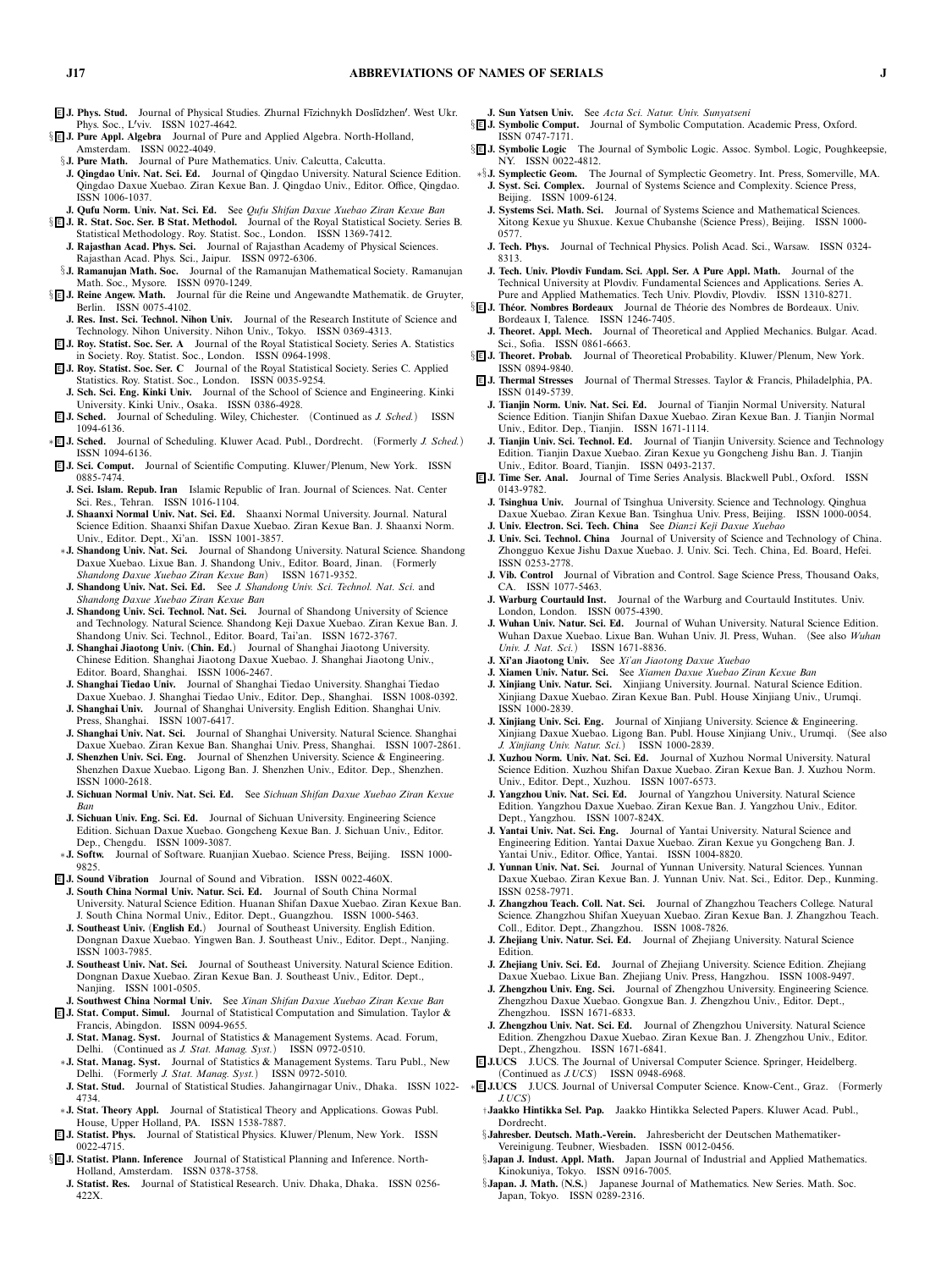- **Japanese J. Fuzzy Theory Systems** *Japanese Journal of Fuzzy Theory and Systems. Allerton, New York. ISSN 1058-7349.*
- ∗†**Jegyz. Sapientia—Erd ´elyi Magy. Tudegy.** *Jegyzet Sapientia—Erd´elyi Magyar Tudom´anyegyetem. [Lecture Notes of Sapientia Hungarian University of* Transylvania] Scientia Kiadó, Kolozsvár [Cluj-Napoca].
- ∗**Jiangsu Daxue Xuebao Ziran Kexue Ban** *See J. Jiangsu Univ. Nat. Sci.* **Jilin Daxue Xuebao Lixue Ban** *See J. Jilin Univ. Sci.*
- ∗**Jingji Shuxue** *See Math. Econ.*
- § **E** JIPAM. J. Inequal. Pure Appl. Math. JIPAM. Journal of Inequalities in Pure and *Applied Mathematics. Vic. Univ. Technol., Melbourne. ISSN 1443-5756.* **JISE J. Inf. Sci. Eng.** *JISE. Journal of Information Science and Engineering. Acad.*
	- *Sin., Inst. Inf. Sci., Taipei. ISSN 1016-2364.* **Jishou Daxue Xuebao Ziran Kexue Ban** *See J. Jishou Univ. Nat. Sci. Ed.*
	- **Jisuan Shuxue** *See Math. Numer. Sin.*
	- †**Johns Hopkins Stud. Math. Sci.** *Johns Hopkins Studies in the Mathematical Sciences. Johns Hopkins Univ. Press, Baltimore, MD.*
- †**Josai Math. Monogr.** *Josai Mathematical Monographs. Josai Univ., Sakado. ISSN 1344-7777.*
- <sup>E</sup> **JoT J. Turbul.** *JoT. Journal of Turbulence. Inst. Phys., Bristol. ISSN 1468-5248.* §**JP J. Algebra Number Theory Appl.** *JP Journal of Algebra, Number Theory and Applications. Pushpa, Allahabad. ISSN 0972-5555.*
- §**JP J. Geom. Topol.** *JP Journal of Geometry and Topology. Pushpa, Allahabad. ISSN 0972-415X.*
- <sup>E</sup> **Jpn. Econ. Rev.** *The Japanese Economic Review. The Journal of the Japanese Economic Association. Jpn. Econ. Rev., Tokyo. ISSN 1352-4739.*
- †*K***-Monogr. Math.** *K-Monographs in Mathematics. Kluwer Acad. Publ., Dordrecht.* § <sup>E</sup> *K***-Theory** *K-Theory. An Interdisciplinary Journal for the Development, Application, and Influence of K-Theory in the Mathematical Sciences. Kluwer Acad. Publ., Dordrecht. ISSN 0920-3036.*
	- †**Kant-Forsch.** *Kant-Forschungen. [Kant Studies] Meiner, Hamburg.*
	- **Karachi Univ. J. Sci.** *Karachi University. Journal of Science. Univ. Karachi, Karachi. ISSN 0250-5363.*
	- †**Kendall's Lib. Statist.** *Kendall's Library of Statistics. Arnold, London.*
	- †**Kexue Gongcheng Jisuan Congshu** *(***SECS***) Kexue yu Gongcheng Jisuan Congshu (SECS). [Science and Engineering Computation Series] Henan Kexue Jishu Chubanshe (Henan Sci. Technol. Press), Zhengzhou.*
	- **Kexue Tongbao** *(***Chinese***) Kexue Tongbao. Chinese Science Bulletin. Zhongguo Kexue Zazhishe, Beijing. (Translated in Chinese Sci. Bull.) ISSN 0023-074X.*
	- †**Kibern. Neogranich. Vozmozhn. Vozmozhn. Ogranich.** Кибернетика: Неограниченные Возможности и Возможные Ограничения. *[Cybernetics: Unlimited Possibilities and Possible Limitations] "Nauka", Moscow.*
	- **Kibernet. Sistem. Anal.** *Natsionalnaya Akademiya Nauk Ukrainy. Institut Kibernetiki im. V. M. Glushkova. Kibernetika i Sistemny˘ı Analiz. Nats. Akad. Nauk Ukr. Inst. Kibern. im. V. M. Glushkova, Kiev. (Translated in Cybernet. Systems Anal.) ISSN 0023-1274.*
	- †**Kluwer Int. Ser. Asian Stud. Comput. Inf. Sci.** *The Kluwer International Series on Asian Studies in Computer and Information Science. Kluwer Acad. Publ., Boston, MA.*
	- †**Kluwer Int. Ser. Discrete Event Dyn. Syst.** *The Kluwer International Series on Discrete Event Dynamic Systems. Kluwer Acad. Publ., Boston, MA.*
	- †**Kluwer Internat. Ser. Engrg. Comput. Sci.** *The Kluwer International Series in*
	- *Engineering and Computer Science. Kluwer Acad. Publ., Boston, MA.* †**Kluwer Texts Math. Sci.** *Kluwer Texts in the Mathematical Sciences. Kluwer Acad. Publ., Dordrecht.*
	- §**Kobe J. Math.** *Kobe Journal of Mathematics. Kobe Univ., Kobe. ISSN 0289-9051.* §**Kodai Math. J.** *Kodai Mathematical Journal. Tokyo Inst. Tech., Tokyo. ISSN 0386- 5991.*
	- **KoG** *KoG. Croat. Soc. Constr. Geom. Comput. Graph., Zagreb. ISSN 1331-1611.* **Kongzhi Lilun Yingyong** *See Control Theory Appl.*
	- **Kongzhi yu Juece** *See Control Decis.*
	- **Korean J. Appl. Statist.** *Korean Journal of Applied Statistics. Ungyong T'ongkye ˘ Y ˘onku. Korean Statist. Soc., Seoul. ISSN 1225-066X.*
	- **KragujevacJ. Math.** *Kragujevac Journal of Mathematics. Univ. Kragujevac, Kragujevac.*
	- §**Kumamoto J. Math.** *Kumamoto Journal of Mathematics. Kumamoto Univ., Kumamoto. ISSN 0914-675X.*
	- **Kuwait J. Sci. Engrg.** *Kuwait Journal of Science & Engineering. An International Journal of Kuwait University. Kuwait Univ., Khaldiya. ISSN 1024-8684.* **Kwansei Gakuin Univ. Nat. Sci. Rev.** *Kwansei Gakuin University. Natural Sciences Review. Kwansei Gakuin Univ., Nishinomiya. ISSN 1342-887X.*
- <sup>E</sup> **Kybernetes** *Kybernetes. The International Journal of Systems & Cybernetics. Emerald, Bradford. ISSN 0368-492X.*
- **Kybernetika** *(***Prague***) Kybernetika. Acad. Sci. Czech Repub., Prague. ISSN 0023-5954.* § <sup>E</sup> **Kyungpook Math. J.** *Kyungpook National University. Kyungpook Mathematical Journal. Kyungpook Nat. Univ., Taegu. ISSN 1225-6951.*
- §**Kyushu J. Math.** *Kyushu Journal of Mathematics. Kyushu Univ., Fukuoka. ISSN 1340-6116.*
- †**Lang. Comput. Stud. Pract. Linguist.** *Language and Computers: Studies in Practical Linguistics. Rodopi, Amsterdam.*
- **Lanzhou Daxue Xuebao Ziran Kexue Ban** *See J. Lanzhou Univ. Nat. Sci.* †**Latv. Univ. Zin ¯at. Raksti** *Latvijas Universit¯ates Zin¯atniskie Raksti. [Latvian*
- *University Science Reports] Latv. Univ., Riga. ISSN 1407-2157.* §Lect. Mat. Lecturas Matemáticas. Soc. Colombiana Mat., Bogotá. ISSN 0120-1980.
- †**Lect. Notes Appl. Mech.** *Lecture Notes in Applied Mechanics. Springer, Berlin.*
- †**Lect. Notes Comput. Sci. Eng.** *Lecture Notes in Computational Science and Engineering. Springer, Berlin.*
- ∗†**Lect. Notes Control Comput. Sci.** *Lecture Notes in Control and Computer Science. Univ. Zielona G ´ora Pr., Zielona G ´ora.*
- †**Lect. Notes Log.** *Lecture Notes in Logic. Assoc. Symbol. Logic, Urbana, IL.*
- †**Lect. Notes Phys. Monogr.** *Lecture Notes in Physics. Monographs. Springer, Berlin. ISSN 0940-7677.*
- †**Lect. Notes Ser.** *(***Aarhus***) Lecture Notes Series (Aarhus). Univ. Aarhus, Aarhus. ISSN 0065-017X.*
- ∗†**Lect. Notes Ser. Inst. Math. Sci. Natl. Univ. Singap.** *Lecture Notes Series. Institute for Mathematical Sciences. National University of Singapore. World Sci. Publishing, River Edge, NJ.*
- ∗ <sup>E</sup> **Lect. Notes TICMI** *Lecture Notes of Tbilisi International Centre of Mathematics and Informatics. Tbilisi Univ. Press, Tbilisi. ISSN 1512-0511.*
	- †**Lecture Notes in Artificial Intelligence** *Lecture Notes in Artificial Intelligence. Springer, Berlin. (See also Lecture Notes in Comput. Sci.)*
	- †**Lecture Notes in Chem.** *Lecture Notes in Chemistry. Springer, Berlin.*
	- †**Lecture Notes in Comput. Sci.** *Lecture Notes in Computer Science. Springer, Berlin. (See also Lecture Notes in Artificial Intelligence) ISSN 0302-9743.*
	- †**Lecture Notes in Control and Inform. Sci.** *Lecture Notes in Control and Information Sciences. Springer, New York.*
- †**Lecture Notes in Econom. and Math. Systems** *Lecture Notes in Economics and Mathematical Systems. Springer, New York. ISSN 0075-8442.*
- †**Lecture Notes in Math.** *Lecture Notes in Mathematics. Springer, New York. ISSN 0075-8434.*
- †**Lecture Notes in Phys.** *Lecture Notes in Physics. Springer, Berlin. ISSN 0075-8450.*
- †**Lecture Notes in Pure and Appl. Math.** *Lecture Notes in Pure and Applied*
- *Mathematics. Dekker, New York.*
- †**Lecture Notes in Statist.** *Lecture Notes in Statistics. Springer, New York.*
- †**Lecture Notes Ser.** *Lecture Notes Series. Seoul Nat. Univ., Seoul.*
- †**Lecture Notes Ser. Comput.** *Lecture Notes Series on Computing. World Sci. Publishing, River Edge, NJ.*
- †**Lectures Math. ETH Z¨urich** *Lectures in Mathematics ETH Z ¨urich. Birkh¨auser, Basel.* †**Leitf¨aden Angew. Math. Mech.** *Leitf¨aden der Angewandten Mathematik und Mechanik. [Guides to Applied Mathematics and Mechanics] Teubner, Stuttgart.*
- †**Leitf¨aden Inform.** *Leitf¨aden der Informatik. [Basic Textbooks in Computer Science] Teubner, Stuttgart.*
- ∗†**Leituras Mat.** *Leituras em Matem´atica. [Lectures of Mathematics] Soc. Portuguesa Mat., Lisbon.*
- **Lett. Mat. Pristem** *Lettera Matematica Pristem. Springer Italia, Milan. ISSN 1593- 5884.*
- § <sup>E</sup> **Lett. Math. Phys.** *Letters in Mathematical Physics. A Journal for the Rapid Dissemination of Short Contributions in the Field of Mathematical Physics. Kluwer Acad. Publ., Dordrecht. ISSN 0377-9017.*
	- **Liaoning Daxue Xuebao Ziran Kexue Ban** *See J. Liaoning Univ. Nat. Sci.*
	- **Liaoning Shifan Daxue Xuebao Ziran Kexue Ban** *See J. Liaoning Norm. Univ. Nat. Sci.* §**Libertas Math.** *Libertas Mathematica. Amer. Roman. Acad. Arts Sci. Publ., Arlington, TX. ISSN 0278-5307.*
- §**Liet. Mat. Rink.** *Matematikos ir Informatikos Institutas. Lietuvos Matematiku Draugija. Vilniaus Universitetas. Lietuvos Matematikos Rinkinys. Leidykla TEV, Vilnius. (Translated in Lithuanian Math. J.) ISSN 0132-2818.*
- <sup>E</sup> **Lifetime Data Anal.** *Lifetime Data Analysis. An International Journal Devoted to Statistical Methods and Applications for Time-to-Event Data. Kluwer Acad. Publ., Norwell, MA. ISSN 1380-7870.*
- § <sup>E</sup> **Linear Algebra Appl.** *Linear Algebra and its Applications. North-Holland, New York. ISSN 0024-3795.*
- § <sup>E</sup> **Linear Multilinear Algebra** *Linear and Multilinear Algebra. Taylor & Francis, Abingdon. ISSN 0308-1087.*
- <sup>E</sup> **Lithuanian Math. J.** *Lithuanian Mathematical Journal. (Translation of Liet. Mat. Rink.) ISSN 0363-1672.*
- †**Lives Leg.** *Lives and Legacies. Oryx, Phoenix, AZ.*
- <sup>E</sup> **Living Rev. Relativ.** *Living Reviews in Relativity. Albert Einstein Inst., Potsdam. ISSN 1433-8351.*
- **LLULL** *LLULL. Revista de la Sociedad Espa ˜nola de Historia de las Ciencias y de las T´ecnicas. Soc. Esp. Hist. Cienc. T´ec., Zaragoza. ISSN 0210-8615.*
- § <sup>E</sup> **LMS J. Comput. Math.** *LMS Journal of Computation and Mathematics. London Math. Soc., London. ISSN 1461-1570.*

†**LNCS Tutor.** *LNCS Tutorial. Springer, Berlin.*

- § <sup>E</sup> **Lobachevskii J. Math.** *Lobachevskii Journal of Mathematics. Kazan State Univ.,*
- § <sup>E</sup> **Log. J. IGPL** *Logic Journal of the IGPL. Interest Group in Pure and Applied Logics. Oxford Univ. Press, Oxford. ISSN 1367-0751.*
- §**Log. Trianguli** *Logica Trianguli. Logic in Ł ´od´z, Nantes, Santiago de Compostela. Univ. Nantes, Nantes.*
- Logic Log. Philos. Logic and Logical Philosophy. N. Copernicus Univ. Press, Toruń. *ISSN 1425-3305.*
- §Logique et Anal. (N.S.) Logique et Analyse. Nouvelle Série. Centre Nat. Belge *Recherches de Logique, Gent-Mariakerke. ISSN 0024-5836.*
- ∗†**Logische Philos.** *Logische Philosophie. [Logical Philosophy] Logos, Berlin. ISSN 1435-3415.*
- †**London Math. Soc. Lecture Note Ser.** *London Mathematical Society Lecture Note Series. Cambridge Univ. Press, Cambridge.*
- †**London Math. Soc. Monogr.** *(***N.S.***) London Mathematical Society Monographs. New Series. Oxford Univ. Press, New York.*
- †**London Math. Soc. Stud. Texts** *London Mathematical Society Student Texts. Cambridge Univ. Press, Cambridge.*
- †**Louvain Chin. Stud.** *Louvain Chinese Studies. F. Verbiest Found., Leuven.* ∗†**Low-Dimens. Topol.** *Low-Dimensional Topology. Springer, Berlin.*
- **Luoyang Daxue Xuebao** *See J. Luoyang Univ.*
- § <sup>E</sup> **M2AN Math. Model. Numer. Anal.** *M2AN. Mathematical Modelling and Numerical Analysis. EDP Sci., Les Ulis. ISSN 0764-583X.*
	- †**MAA Notes** *MAA Notes. Math. Assoc. America, Washington, DC.* †**MAA Probl. Books Ser.** *MAA Problem Books Series. Math. Assoc. America,*
	- †**MAA Spectrum** *MAA Spectrum. Math. Assoc. America, Washington, DC.*

*Kazan.*

*Washington, DC.*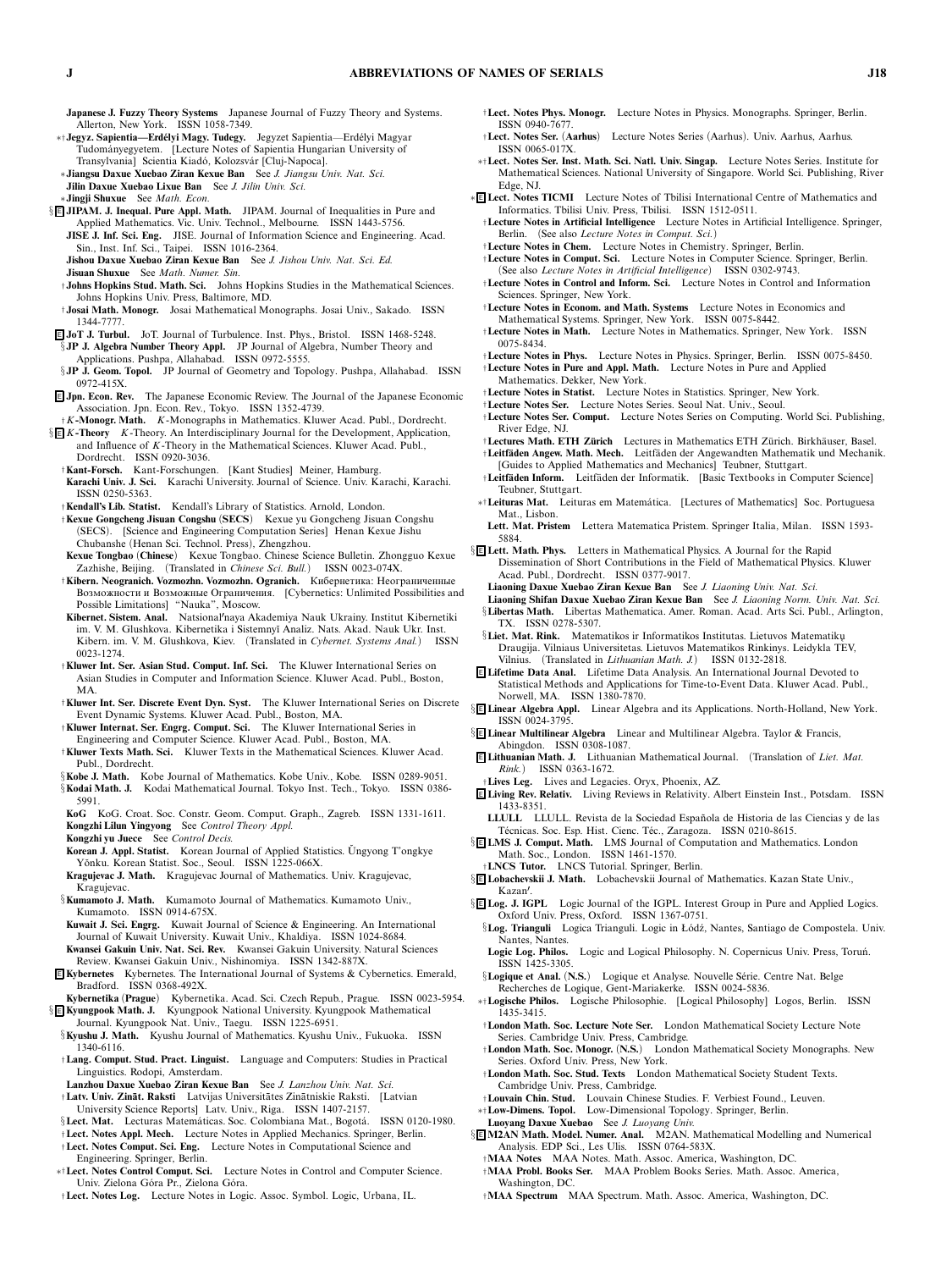- *ISSN 1111-4398.*
- **Makedon. Akad. Nauk. Umet. Oddel. Mat.-Tehn. Nauk. Prilozi** *Makedonska Akademija* na Naukite i Umetnostite. Oddelenie za Matematičko-Tehnički Nauki. Prilozi. *Macedonian Acad. Sci. Arts, Skopje. ISSN 0351-3246.*
- †**Manuais Univ.** *Manuais Universitarios. [University Manuals] Univ. Santiago Compostela, Santiago de Compostela.*
- § <sup>E</sup> **Manuscripta Math.** *Manuscripta Mathematica. Springer, Berlin. ISSN 0025-2611.* §**Markov Process. Related Fields** *Markov Processes and Related Fields. Polymat,*
- *Moscow. ISSN 1024-2953.*
- ∗†**Massive Comput.** *Massive Computing. Kluwer Acad. Publ., Dordrecht.*
- †**MAT Ser. A Conf. Semin. Trab. Mat.** *MAT. Serie A: Conferencias, Seminarios y Trabajos de Matem´atica. [MAT. Series A: Mathematical Conferences, Seminars and Papers] Univ. Austral, Rosario. ISSN 1515-4904.*
- $\dagger$ Mat. Apl. Ind. Matematică Aplicată și Industrială. [Applied and Industrial *Mathematics] Editura Electus, Bucharest.*
- §Mat. Bilten Matematichki Bilten. Bulletin Mathématique de la Société des *Math´ematiciens de R. Macedoine. Sojuz Drush. Mat. Inform. Maked., Skopje. ISSN 0351-336X.*
- § <sup>E</sup> **Mat. Contemp.** *Matem´atica Contemporˆanea. Soc. Brasil. Mat., Rio de Janeiro. ISSN 0103-9059.*
- § <sup>E</sup> **Mat. Fiz. Anal. Geom.** *Matematicheskaya Fizika, Analiz, Geometriya. Kharkovski˘ı Matematicheski˘ı Zhurnal. Akad. Nauk Ukrainy, Fiz.-Tekh. Inst. Nizk. Temp. im. B. I. Verkina, Kharkov. ISSN 1027-1767.*
	- **Mat. Lapok** *(***N.S.***) Matematikai Lapok. New Series. J´anos Bolyai Math. Soc., Budapest. ISSN 0025-519X.*
	- **Mat. Metodi Fiz.-Mekh. Polya** *Matematichn¯ı Metodi ta F¯ıziko-Mekhan¯ıchn¯ı Polya. Matematicheskie Metody i Fiziko-Mekhanicheskie Polya. Mathematical Methods and Physicomechanical Fields. Nats. Akad. Nauk Ukra¨ıni, ¯ Inst. Prikl. Probl. Mekh. Mat. ¯ım. Ya. S. P¯ıdstrigacha, Lviv. (Translated in J. Math. Sci. (New York) and J. Math. Sci. (New York)) ISSN 0130-9420.*
	- **Mat. Model.** *Rossi˘ıskaya Akademiya Nauk. Matematicheskoe Modelirovanie. "Nauka", Moscow. ISSN 0234-0879.*
- § <sup>E</sup> **Mat. Sb.** *Rossi˘ıskaya Akademiya Nauk. Matematicheski˘ı Sbornik. "Nauka", Moscow. (Translated in Sb. Math.) ISSN 0368-8666.*
- †**Mat. Segodnya** Математика Сегодня. *[Mathematics Today] Nauk.-Metod. Tsentr Vishch. Osv., Kiev. ISSN 0235-6279.*
- §Mat. Stosow. Matematyka Stosowana. Matematyka dla Społeczeństwa. Polsk. Tow. *Mat., Warsaw. ISSN 0137-2890.*
- §**Mat. Stud.** *Matematichn¯ı Stud¯ı¨ı. Prats¯ı Lv¯ıvskogo Matematichnogo Tovaristva. VNTL Publ., Lviv. ISSN 1027-4634.*
- §**Mat. Tr.** *Matematicheskie Trudy. Izdat. Ross. Akad. Nauk Sib. Otd. Inst. Mat., Novosibirsk. ISSN 1560-750X.*
- § **E Mat. Vesnik** Matematichki Vesnik. Društvo Mat. Srbije, Belgrade. ISSN 0025-5165. †**Mat. Vopr. Kibern.** Математические Вопросы Кибернетики. *[Mathematical Problems in Cybernetics] FizMatLit, Moscow.*
- § <sup>E</sup> **Mat. Zametki** *Rossi˘ıskaya Akademiya Nauk. Matematicheskie Zametki. "Nauka", Moscow. (Translated in Math. Notes) ISSN 0025-567X.*
	- **Matapli** *Matapli. Soc. Math. Appl. Indust., Paris.*
	- **Match** *Match. Communications in Mathematical and in Computer Chemistry. A. Kerber, Bayreuth. (Continued as MATCH Commun. Math. Comput. Chem.) ISSN 0340-6253.*
	- ∗**MATCH Commun. Math. Comput. Chem.** *MATCH. Communications in Mathematical and in Computer Chemistry. Univ. Kragujevac, Kragujevac. (Formerly Match) ISSN 0340-6253.*
	- §**Matematiche** *(***Catania***) Le Matematiche. Dip. Inform. Mat. Univ. Catania, Catania.* †**Matematika** Математика. *[Mathematics] Yarosl. Gos. Univ., Yaroslavl.*
	- †**Mater. Biobibliogr. Uch. Ser. Mat. Nauk** Материалы к Биобиблиографии Ученых. Серия Математических Наук. *[Biobibliographic Notes on Scientists. Mathematical Sciences Series] "Nauka", Moscow.*
- §**Math-Rech. Appl.** Math-Recherche et Applications. Math-Rech. Appl., Kénitra. ∗†**Math. Across Curric.** *Mathematics Across the Curriculum. Key College Publ.,*
- *Emeryville, CA.*
- § <sup>E</sup> **Math. Ann.** *Mathematische Annalen. Springer, Berlin. ISSN 0025-5831.* †**Math. Appl.** *(***Berlin***) Math´ematiques & Applications (Berlin). [Mathematics &*
	- *Applications] Springer, Paris.* †**Math. Appl.** *Mathematics and its Applications. Kluwer Acad. Publ., Dordrecht.*
- §**Math. Appl.** *(***Wuhan***) Mathematica Applicata. Yingyong Shuxue. Math. Appl. Editor. Dept., Wuhan. ISSN 1001-9847.* †**Math. Appl.** *(***Sofia***) Mathematics and Its Applications (Sofia). Union of Bulgarian*
- *Mathematicians, Sofia.*
- §**Math. Balkanica** *(***N.S.***) Mathematica Balkanica. New Series. Bulgar. Acad. Sci., Sofia. ISSN 0205-3217.*
- <sup>E</sup> **Math. Biosci.** *Mathematical Biosciences. Elsevier, New York. ISSN 0025-5564.*
- *Math. Biosci. Interact.* Mathematics and Biosciences in Interaction. Birkhäuser, Basel. § <sup>E</sup> **Math. Bohem.** *Academy of Sciences of the Czech Republic. Mathematical Institute. Mathematica Bohemica. Acad. Sci. Czech Repub., Prague. ISSN 0862-7959.*
- **Math. Commun.** *Mathematical Communications. Croatian Math. Soc. Div. Osijek, Osijek. ISSN 1331-0623.*
- §**Math. Commun. Suppl.** *Mathematical Communications. Supplement. Croatian Math. Soc. Div. Osijek, Osijek. (See also Math. Commun.) ISSN 1333-0829.*
- § <sup>E</sup> **Math. Comp.** *Mathematics of Computation. Amer. Math. Soc., Providence, RI. ISSN 0025-5718.*
- **Math. Comput. Appl.** *Mathematical & Computational Applications. Assoc. Sci. Res., Manisa. ISSN 1300-686X.*
- <sup>E</sup> **Math. Comput. Modelling** *Mathematical and Computer Modelling. Elsevier, Amsterdam. ISSN 0895-7177.*
- <sup>E</sup> **Math. Comput. Simulation** *Mathematics and Computers in Simulation. North-Holland, Amsterdam. ISSN 0378-4754.*
- §M**aghreb Math. Rev.** Maghreb Mathematical Review. Assoc. Math. Algérienne, Algiers. §<mark>E Math. Control Signals Systems</mark> Mathematics of Control, Signals, and Systems. Springer, *Godalming. ISSN 0932-4194.*
	- ∗**Math. Econ.** *Mathematics in Economics. Jingji Shuxue. Math. Econ., Editor. Comm., Changsha. ISSN 1007-1660.*
	- †**Math. Ed. Lib.** *Mathematics Education Library. Kluwer Acad. Publ., Dordrecht.* **Math. Ed.** *(***Siwan***) The Mathematics Education. Math. Ed., Siwan. ISSN 0047-6269.*
	- <sup>E</sup> **Math. Engrg. Indust.** *Mathematical Engineering in Industry. The International Journal of Mathematical Engineering with Industrial Applications. VSP, Zeist. ISSN 0169- 121X.*
	- <sup>E</sup> **Math. Finance** *Mathematical Finance. An International Journal of Mathematics, Statistics and Financial Economics. Blackwell, Malden, MA. ISSN 0960-1627.*
	- §**Math. Forum** Mathematical Forum. Dibrugarh Univ., Dibrugarh.<br>**E** Math. Geol. Mathematical Geology. Kluwer/Plenum, Dordrecht. ISSN 0882-8121.
	- †**Math. Grundl. Inform.** *Mathematische Grundlagen der Informatik. [Mathematical Foundations of Computer Science] Vieweg, Braunschweig.*
	- †**Math. Ind.** *Mathematics in Industry. Springer, Berlin.*
	- §**Math. Inequal. Appl.** *Mathematical Inequalities & Applications. ELEMENT, Zagreb. ISSN 1331-4343.*
	- †**Math. Ingen. Naturwiss.** *Mathematik f ¨ur Ingenieure und Naturwissenschaftler.*
	- *[Mathematics for Engineers and Natural Scientists] Teubner, Stuttgart.* **Math. Intelligencer** *The Mathematical Intelligencer. Springer, New York. ISSN 0343- 6993.*
	- §**Math. J. Ibaraki Univ.** *Mathematical Journal of Ibaraki University. Ibaraki Univ., Mito. ISSN 1343-3636.*
	- §**Math. J. Okayama Univ.** *Mathematical Journal of Okayama University. Okayama Univ., Dept. Math., Fac. Sci., Okayama. ISSN 0030-1566.*
	- §**Math. J. Toyama Univ.** *Mathematics Journal of Toyama University. Toyama Univ., Toyama. ISSN 0916-6009.*
	- †**Math. Leitf¨aden** *Mathematische Leitf¨aden. [Mathematical Textbooks] Teubner, Stuttgart.*
	- **Math. Mag.** *Mathematics Magazine. Math. Assoc. America, Washington, DC. ISSN 0025-570X.*
	- <sup>E</sup> **Math. Mech. Solids** *Mathematics and Mechanics of Solids. Sage Science Press, Thousand Oaks, CA. ISSN 1081-2865.*
	- § <sup>E</sup> **Math. Methods Appl. Sci.** *Mathematical Methods in the Applied Sciences. Wiley, Chichester. ISSN 0170-4214.*
	- § <sup>E</sup> **Math. Methods Oper. Res.** *Mathematical Methods of Operations Research. Physica, Heidelberg. ISSN 1432-2994.*
	- §**Math. Methods Statist.** *Mathematical Methods of Statistics. Allerton, New York. ISSN 1066-5307.*
	- <sup>E</sup> **Math. Model. Anal.** *Mathematical Modelling and Analysis. Matematinis Modeliavimis ir Analiz˙e. Vilnius Gediminas Technical University, Institute of Mathematics and Informatics. Technika, Vilnius. ISSN 1392-6292.*
	- †**Math. Model. Theory Appl.** *Mathematical Modelling: Theory and Applications. Kluwer Acad. Publ., Dordrecht.*
	- § <sup>E</sup> **Math. Models Methods Appl. Sci.** *Mathematical Models & Methods in Applied Sciences. World Sci. Publ., Singapore. ISSN 0218-2025.*
	- §**Math. Montisnigri** *Mathematica Montisnigri. Matematika Tsrne Gore. ISSN 0354- 2238.*
	- § <sup>E</sup> **Math. Nachr.** *Mathematische Nachrichten. Wiley-VCH Verlag, Weinheim. ISSN 0025- 584X.*
	- ∗†**Math. Nat.wiss.** *Mathematik und Naturwissenschaften. [Mathematics and the Natural Sciences] Bock + Herchen Verl., Bad Honnef.*
	- §**Math. Notae** *Mathematicae Notae. Boletin del Instituto de Matematica "Beppo Levi". UNR Editor., Rosario. ISSN 0025-553X.*
	- <sup>E</sup> **Math. Notes** *Mathematical Notes. (Translation of Mat. Zametki) ISSN 0001-4346.* §**Math. Notes** *(***Miskolc***) Mathematical Notes. A Publication of the University of Miskolc. Miskolc Univ. Press, Miskolc. ISSN 1586-8850.*
	- §**Math. Numer. Sin.** *Mathematica Numerica Sinica. Jisuan Shuxue. Math. Numer. Sin., Editor. Dept., Beijing. (Translated in Chinese J. Numer. Math. Appl.) ISSN 0254- 7791.*
	- §**Math. Oper. Res.** *Mathematics of Operations Research. INFORMS, Linthicum, MD. ISSN 0364-765X.*
	- §**Math. Pannon.** *Mathematica Pannonica. Math. Pannonica, Editor. Board, Budapest. ISSN 0865-2090.*
	- †**Math. Phys.** *Mathematical Physics. Springer, Berlin.*
	- § <sup>E</sup> **Math. Phys. Anal. Geom.** *Mathematical Physics, Analysis and Geometry. An International Journal Devoted to the Theory and Applications of Analysis and Geometry to Physics. Kluwer Acad. Publ., Dordrecht. ISSN 1385-0172.*
	- § <sup>E</sup> **Math. Phys. Electron. J.** *Mathematical Physics Electronic Journal. Univ. Barcelona, Dep. Mat. Apl. Anal., Barcelona. ISSN 1086-6655.*
	- †**Math. Phys.** *(***Somerville***) Mathematical Physics (Somerville). Int. Press, Somerville, MA.*
	- †**Math. Phys. Stud.** *Mathematical Physics Studies. Kluwer Acad. Publ., Dordrecht.* **Math. Popul. Stud.** *Mathematical Population Studies. Harwood Academic Publ., Basingstoke. (Continued as Math. Popul. Stud.) ISSN 0889-8480.*
	- ∗ <sup>E</sup> **Math. Popul. Stud.** *Mathematical Population Studies. Taylor & Francis, London. (Formerly Math. Popul. Stud.) ISSN 0889-8480.*
	- §**Math. Practice Theory** *Mathematics in Practice and Theory. Shuxue de Shijian yu Renshi. Math. Practice Theory, Editor. Comm., Beijing. ISSN 1000-0984.*
	- <sup>E</sup> **Math. Probl. Eng.** *Mathematical Problems in Engineering. Theory, Methods and Applications. Taylor & Francis, Reading. ISSN 1024-123X.*
	- § <sup>E</sup> **Math. Proc. Cambridge Philos. Soc.** *Mathematical Proceedings of the Cambridge Philosophical Society. Cambridge Univ. Press, Cambridge. ISSN 0305-0041.*
	- § <sup>E</sup> **Math. Proc . R. Ir. Ac ad.** *Mathematical Proceedings of the Royal Irish Academy. Roy. Irish Acad., Dublin. ISSN 1393-7197.*
	- § <sup>E</sup> **Math. Program.** *Mathematical Programming. A Publication of the Mathematical Programming Society. Springer, Heidelberg. ISSN 0025-5610.*
		- †**Math. Publ.** *Mathematical Publications. Silesian Univ. Opava, Opava.*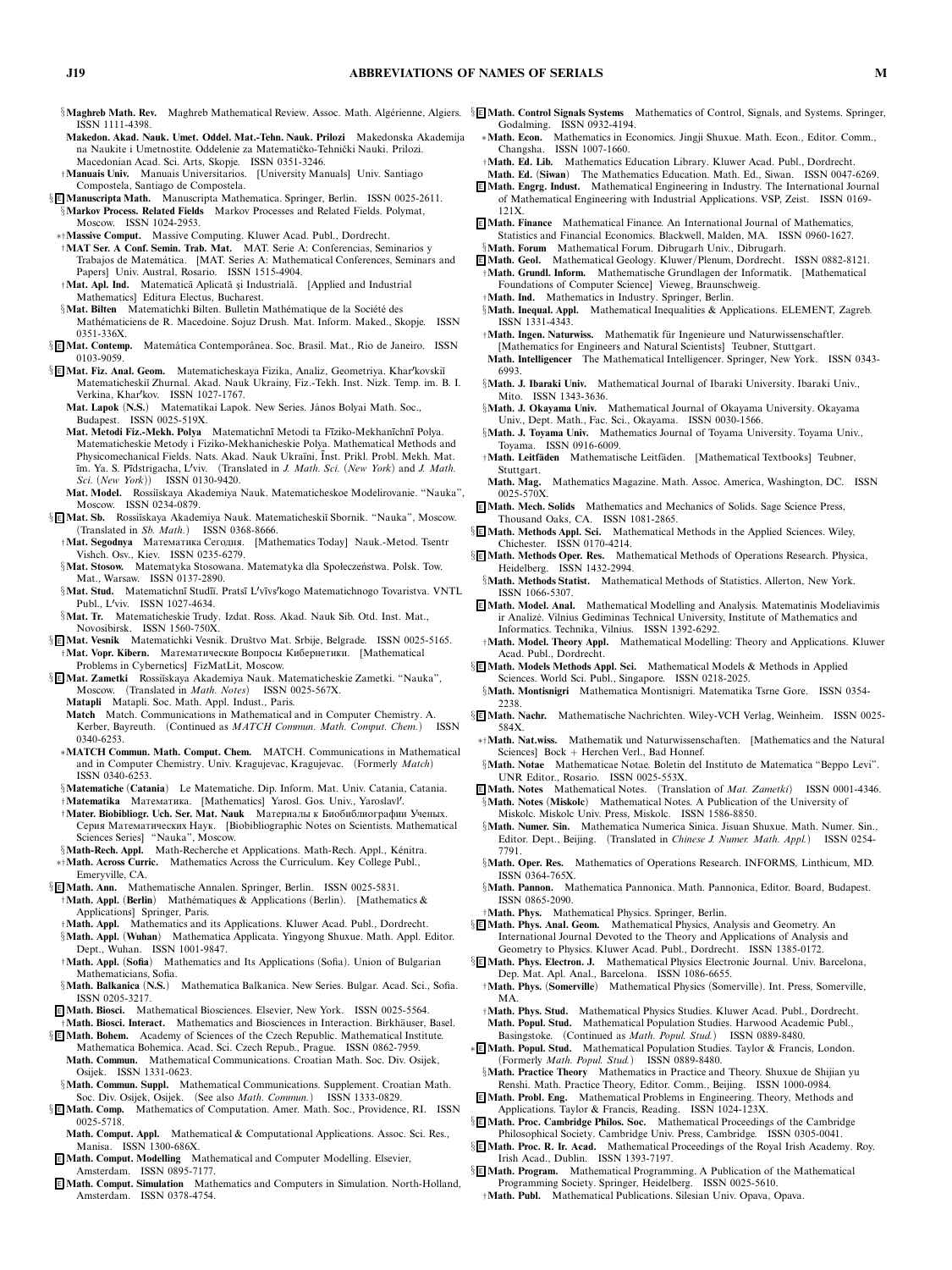- §**Math. Rep.** (Bucur.) Mathematical Reports (Bucuresti). Ed. Acad. Române, Bucharest. *ISSN 1582-3067.*
- †**Math. Res.** *Mathematical Research. Wiley-VCH, Berlin. ISSN 0138-3019.*
- §**Math. Res. Lett.** *Mathematical Research Letters. Int. Press, Somerville, MA. ISSN*
- *1073-2780.* †**Math. Res.** *(***St. Petersburg***) Mathematical Research (St. Petersburg). Izd. St.-Peterbg. Gos. Tekh. Univ., St. Petersburg.*
- §**Math. Scand.** *Mathematica Scandinavica. Aarhus Univ., Aarhus. ISSN 0025-5521.* **Math. Sci.** *The Mathematical Scientist. Appl. Probab. Trust, Sheffield. ISSN 0312- 3685.*
- **Math. Sci. Hum.** Mathématiques et Sciences Humaines. École Hautes Études Sci. Soc., *Paris. (Continued as Math. Sci. Hum. Math. Soc. Sci.) ISSN 0987-6936.*
- ∗**Math. Sci. Hum. Math. Soc. Sci.** *Math´ematiques et Sciences Humaines. Mathematics and Social Sciences. Ecole Hautes ´ Etudes Sci. Soc., Paris. (Formerly ´ Math. Sci. Hum.) ISSN 0987-6936.*
- †**Math. Sci. Res. Inst. Publ.** *Mathematical Sciences Research Institute Publications. Cambridge Univ. Press, Cambridge.*
- §**Math. Sci. Res. J.** *Mathematical Sciences Research Journal. An International Journal of Rapid Publication. Global, Sauk Rapids, MN. ISSN 1537-5978.*
- § <sup>E</sup> **Math. Semesterber.** *Mathematische Semesterberichte. Springer, Berlin. ISSN 0720- 728X.*
- §**Math. Slovaca** *Mathematica Slovaca. Slovak Acad. Sci., Bratislava. ISSN 0139-9918.* § <sup>E</sup> **Math. Soc ial Sc i.** *Mathematical Social Sciences. North-Holland, Amsterdam. ISSN 0165-4896.*
- § <sup>E</sup> **Math. Structures Comput. Sci.** *Mathematical Structures in Computer Science. A Journal in the Applications of Categorical, Algebraic and Geometric Methods in Computer Science. Cambridge Univ. Press, Cambridge. ISSN 0960-1295.*
	- †**Math. Stud. Monogr. Ser.** *Mathematical Studies Monograph Series. VNTL Publ., Lviv.*
	- †**Math. Stud.** *(***Tartu***) Mathematical Studies (Tartu). Est. Math. Soc., Tartu.*
	- **Math. Student** *The Mathematics Student. Indian Math. Soc., New Delhi. ISSN 0025- 5742.*
	- †**Math. Surveys Monogr.** *Mathematical Surveys and Monographs. Amer. Math. Soc., Providence, RI. ISSN 0076-5376.*
	- †**Math. Theory Appl.** *Mathematics: Theory & Applications. Birkh¨auser Boston, Boston, MA.*
	- §**Math. Theory Appl.** *(***Changsha***) Mathematical Theory and Application. Cent. South Univ. Technol., Dep. Math., Changsha. ISSN 1006-8074.*
	- §**Math. Today** *(***Ahmedabad***) Mathematics Today (Ahmedabad). Vaidya Sanman Nidhi, Ahmedabad.*
	- **Math. Today** *(***Southend-on-Sea***) Mathematics Today. Inst. Math. Appl., Southend-on-Sea. ISSN 1361-2042.*
	- †**Math. Vis.** *Mathematics and Visualization. Springer, Berlin.*
- †**Math. World** *Mathematical World. Amer. Math. Soc., Providence, RI. ISSN 1055- 9426.*
- § <sup>E</sup> **Math. Z.** *Mathematische Zeitschrift. Springer, Berlin. ISSN 0025-5874.* †**Math.-ABC Lehramt** *Mathematik-ABC f ¨ur das Lehramt. [The ABC of Mathematics*
	- *for the Teaching Profession] Teubner, Stuttgart.* †**Math.gesch. Unterr.** *Mathematikgeschichte und Unterricht. [History of Mathematics*
	- *and Teaching] Franzbecker, Hildesheim.*
	- §**Mathematica** Mathematica. Ed. Acad. Române, Bucharest. ISSN 1220-9016.
	- §**Mathematika** *Mathematika. A Journal of Pure and Applied Mathematics. Univ. London, London. ISSN 0025-5793.*
	- †**Math´ematiques** *Math´ematiques. [Mathematics] Presses Univ. France, Paris. ISSN 0246-3822.*
- ∗†**Math´ematiques** *(***Les Ulis***) Math´ematiques (Les Ulis). [Mathematics (Les Ulis)] EDP Sci., Les Ulis.*
- †**Mathesis** *Mathesis. Vrin, Paris. ISSN 1147-4920.*
- **Mathware Soft Comput.** Mathware & Soft Computing. Univ. Politèc. Catalunya, *Barcelona. ISSN 1134-5632.*
- **Matimy ´as Mat.** *Matimy ´as Matematika. Math. Soc. Philippines, Quezon City. ISSN 0115-6926.*
- <sup>E</sup> **Meccanica** *Meccanica. International Journal of the Italian Association of Theoretical and Applied Mechanics. Kluwer Acad. Publ., Dordrecht. ISSN 0025-6455.*
- ∗†**Mech. Eng. Handb. Ser.** *Mechanical Engineering Handbook Series. CRC, Boca Raton, FL.*
- †**Mech. Eng. Ser.** *(***Boca Raton***) Mechanical Engineering Series (Boca Raton). CRC, Boca Raton, FL.*
- †**Mech. Engrg. Ser.** *Mechanical Engineering Series. Springer, New York.*
- <sup>E</sup> **Mech. Mach. Theory** *Mechanism and Machine Theory. Dynamics of Machine Systems, Gears and Power Transmissions, Robots and Manipulator Systems, Computer-Aided Design Methods. Pergamon, Oxford. ISSN 0094-114X.*
- ∗†**Mech. Mater.** *Mechanics and Materials. Springer, New York.*
- <sup>E</sup> **Mech. Res. Comm.** *Mechanics Research Communications. ISSN 0093-6413.* <sup>E</sup> **Mech. Structures Mach.** *Mechanics of Structures and Machines. An International*
- *Journal. Dekker, Monticello, NY. ISSN 0890-5452.* †**Meded. Afd. Lett.** *(***N. S.***) Mededelingen van de Afdeling Letterkunde. Nieuwe Reeks. [Communications of the Section of Literature. New Series] K. Ned. Akad. Wet.,*
- *Amsterdam.* **Mekh. Tverd. Tela** *Natsionalnaya Akademiya Nauk Ukrainy. Institut Prikladno˘ı*
- *Matematiki i Mekhaniki. Mekhanika Tverdogo Tela. Nats. Akad. Nauk Ukrainy Inst. Prikl. Mat. Mekh., Donetsk. ISSN 0321-1975.* **Mem. Accad. Sci. Torino Cl. Sci. Fis. Mat. Natur.** *(***5***) Accademia delle Scienze di*
- *Torino. Memorie. Classe di Scienze Fisiche, Matematiche e Naturali. Serie V. Accad. Sci. Torino, Turin. ISSN 0373-3033.*
- §**Mem. Amer. Math. Soc.** *Memoirs of the American Mathematical Society. Amer. Math. Soc., Providence, RI. ISSN 0065-9266.*
- †**Mem. Amer. Philos. Soc.** *Memoirs of the American Philosophical Society. Amer. Philos. Soc., Philadelphia, PA. ISSN 0065-9738.*
- **Mem. Differential Equations Math. Phys.** *Georgian Academy of Sciences. A. Razmadze Mathematical Institute. Memoirs on Differential Equations and Mathematical Physics. Publ. House GCI, Tbilisi. ISSN 1512-0015.*
- **Mem. Fac. Ed. Kumamoto Univ. Natur. Sci.** *Kumamoto University. Faculty of Education. Memoirs. Natural Science. Kumamoto Univ., Kumamoto. ISSN 0454- 6148.*
- **Mem. Fac. Educ. Hum. Stud. Akita Univ. Nat. Sci.** *Memoirs of Faculty of Education and Human Studies. Akita University. Natural Science. Akita Univ., Akita. ISSN 0365-1649.*
- **Mem. Fac. Educ. Shiga Univ. III Nat. Sci.** *Memoirs of Faculty of Education. Shiga University. III: Natural Science. Shiga Univ., Otsu. ISSN 1342-9272.*
- **Mem. Fac. Engrg. Design Kyoto Inst. Tech. Ser. Sci. Tech.** *Memoirs of the Faculty of Engineering and Design, Kyoto Institute of Technology. Series of Science and Technology. Kyoto Inst. Tech., Kyoto. ISSN 0911-0305.*
- **Mem. Fac. Engrg. Miyazaki Univ.** *Memoirs of the Faculty of Engineering. Miyazaki University. Miyazaki Univ., Miyazaki. ISSN 0540-4924.*
- **Mem. Fac. Sci. Eng. Shimane Univ. Ser. B Math. Sci.** *Memoirs of the Faculty of Science and Engineering Shimane University. Series B. Mathematical Science. Shimane Univ., Matsue. ISSN 1342-7121.*
- §**Mem. Fac. Sci. Kochi Univ. Ser. A Math.** *Kochi University. Faculty of Science. Memoirs. Series A. Mathematics. K ˆochi Univ., K ˆochi. ISSN 0389-0252.*
- **Mem. Inst. Sci. Engrg. Ritsumeikan Univ.** *Memoirs of the Institute of Science and Engineering. Ritsumeikan University. Ritsumeikan Univ., Kusatsu. ISSN 0370-4254.*
- **Mem. Muroran Inst. Technol.** *Memoirs of the Muroran Institute of Technology. Muroran Inst. Tech., Muroran. ISSN 1344-2708.*
- **Mem. Osaka Inst. Tech. Ser. A** *Memoirs of the Osaka Institute of Technology. Series A. Sciences & Technology. Osaka Inst. Tech., Osaka. ISSN 0375-0191.*
- **Mem. Osaka Kyoiku Univ. Ser. III Nat. Sci. Appl. Sci.** *Memoirs of Osaka Kyoiku University. Ser. III. Natural Science and Applied Science. Osaka Kyoiku Univ., Osaka. ISSN 1345-7209.*
- **Mem. Real Acad. Cienc. Artes Barcelona** *Memorias de la Real Academia de Ciencias y Artes de Barcelona. Real Acad. Ci. Art., Barcelona. ISSN 0368-8283.*
- **Mem. Real Acad. Cienc. Exact. F´ıs. Natur. Madrid** *Memorias de la Real Academia de Ciencias Exactas, F´ısicas y Naturales de Madrid. Serie de Ciencias Exactas. Real Acad. Cienc. Exact. F´ıs. Natur., Madrid. ISSN 0211-1721.*
- Mem. Sect. Științ. Acad. Română Ser. IV Academia Română. Memoriile Secțiilor *S¸ tiint¸ifice. Seria IV. Ed. Acad. Romˆane, Bucharest.*
- § E Mém. Soc. Math. Fr. (N.S.) Mémoires de la Société Mathématique de France. Nouvelle *S´erie. Soc. Math. France, Marseille. ISSN 0249-633X.*

†**Memoirs** *Memoirs. Aarhus Univ., Aarhus. ISSN 0106-486X.*

- **Menemui Mat.** *Menemui Matematik. Discovering Mathematics. Malaysian Math. Soc., Kuala Lumpur. ISSN 0126-9003.*
- **Metalogicon** *Metalogicon. Rivista Internazionale di Logica Pura e Applicata, di Linguistica e di Filosofia. Millenn. Romae, Rome. ISSN 1594-6916.*
- <sup>E</sup> **Metascience** *Metascience. An International Review Journal for the History, Philosophy and Social Studies of Science. Blackwell, Oxford. ISSN 0815-0796.*
- †**Metatemas** *Metatemas. Tusquets, Barcelona.* †**M´ethodes Math. Ingr.** *M´ethodes Math´ematiques pour l'Ing ´enieur. [Mathematical Methods for the Engineer] Presses Polytech. Univ. Romandes, Lausanne.*
- <sup>E</sup> **Methodol. Comput. Appl. Probab.** *Methodology and Computing in Applied Probability. Kluwer Acad. Publ., Norwell, MA. ISSN 1387-5841.*
- §**Methods Appl. Anal.** *Methods and Applications of Analysis. Int. Press, Somerville, MA. ISSN 1073-2772.*
- §**Methods Funct. Anal. Topology** *Methods of Functional Analysis and Topology. TBiMC Sci. Publ., Kiev. ISSN 1029-3531.*
- **Metody Vychisl.** *Metody Vychisleni˘ı. Izd. St.-Peterbg. Univ., St. Petersburg. ISSN 0131-2146.*
- <sup>E</sup> **Metrika** *Metrika. International Journal for Theoretical and Applied Statistics. Physica, Heidelberg. ISSN 0026-1335.*
- <sup>E</sup> **Metroeconomica** *Metroeconomica. International Review of Economics. Blackwell Publ., Oxford. ISSN 0026-1386.*
	- **Metron** *Metron. Rivista Internazionale di Statistica. Univ. Studi Roma "La Sapienza", Rome. ISSN 0026-1424.*
	- **MIC—Model. Identif. Control** *Modeling, Identification and Control. A Norwegian Research Bulletin. Res. Council Norway, Oslo. ISSN 0332-7353.*
- § <sup>E</sup> **Michigan Math. J.** *The Michigan Mathematical Journal. Univ. Michigan, Ann Arbor, MI. ISSN 0026-2285.*
- ∗†**Micrologus' Libr.** *Micrologus' Library. SISMEL—Ediz. del Galluzzo, Florence.*
- ∗ <sup>E</sup> **Milan J. Math.** *Milan Journal of Mathematics. Birkh¨auser, Basel. (Formerly Rend. Sem. Mat. Fis. Milano) ISSN 1424-9286.*
- <sup>E</sup> **Mind** *Mind. A Quarterly Review of Philosophy. Oxford Univ. Press, Oxford. ISSN 0026-4423.*
- **Miscel´anea Mat.** *Miscel´anea Matem´atica. Soc. Mat. Mexicana, M´exico.*
- <sup>E</sup> **Missouri J. Math. Sci.** *Missouri Journal of Mathematical Sciences. Central Missouri State Univ., Dept. Math. and Comp. Sci., Warrensburg, MO. ISSN 0899-6180.*
- †**MIT Press Ser. Econ. Learn. Soc. Evol.** *MIT Press Series on Economic Learning and Social Evolution. MIT Press, Cambridge, MA.* **Mitt. Dtsch. Math.-Ver.** *Mitteilungen der Deutschen Mathematiker-Vereinigung.*
	- *Deutsche Math. Ver., Berlin. ISSN 0947-4471.*
- §**Mitt. Math. Ges. Hamburg** *Mitteilungen der Mathematischen Gesellschaft in Hamburg. Math. Gesellsch., Hamburg. ISSN 0340-4358.*
- §**Mitt. Math. Sem. Giessen** *Mitteilungen aus dem Mathematischen Seminar Giessen. Univ. Giessen, Giessen. ISSN 0373-8221.*
- § <sup>E</sup> **MLQ Math. Log. Q.** *MLQ. Mathematical Logic Quarterly. Wiley-VCH Verlag, Weinheim. ISSN 0942-5616.*
	- †**Mnemosyne Bibl. Class. Batava Suppl.** *Mnemosyne. Bibliotheca Classica Batava. Supplementum. Brill, Leiden. ISSN 0169-8958.*
	- §**Mod. Log.** *Modern Logic. A Journal for the History, Philosophy, Invention, and Pedagogy of Modern Logic, Set Theory, and the Foundations of Mathematics. ISSN 1047-5982.*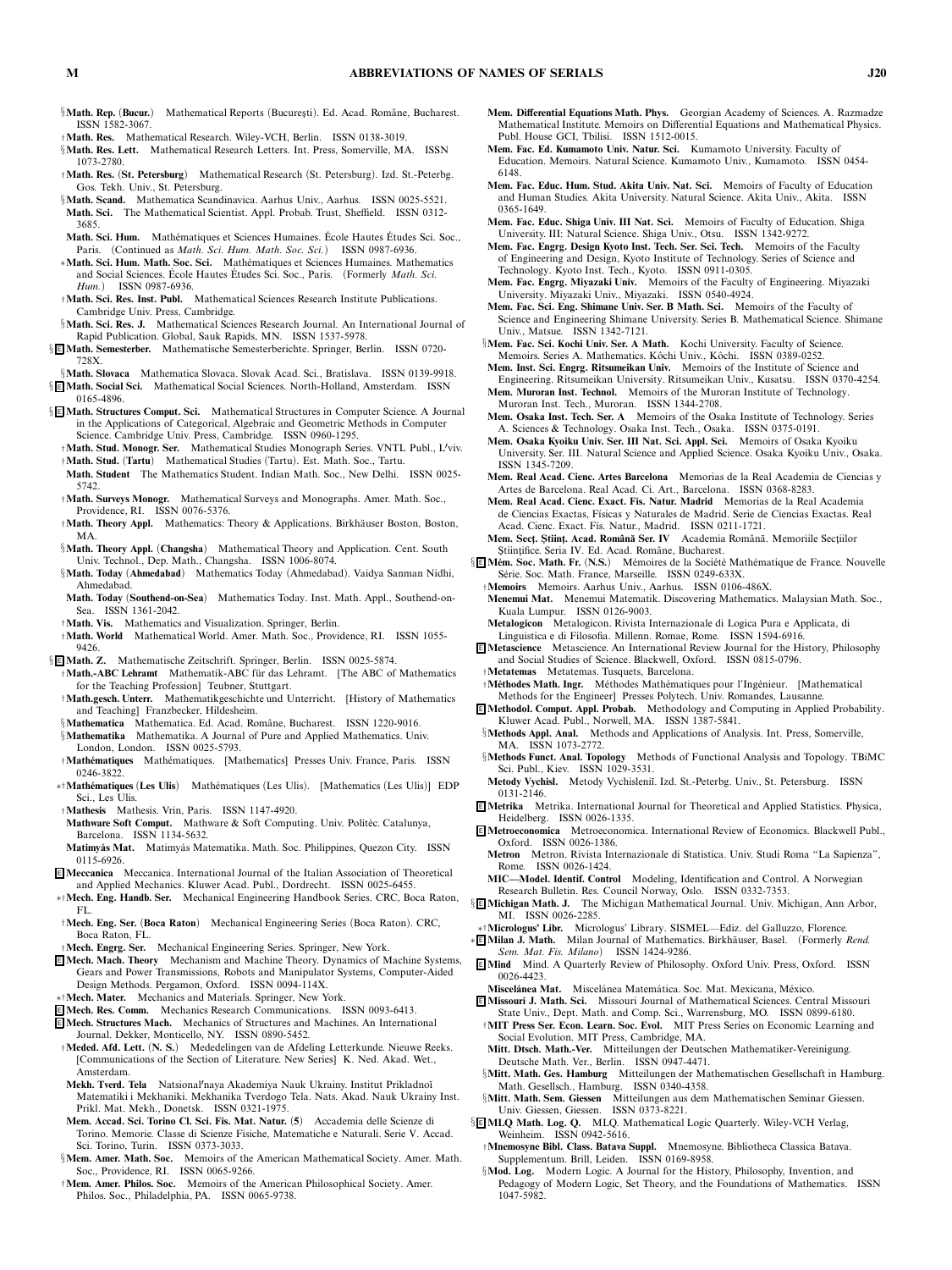- ∗†**Mod. Methods Math.** *Modern Methods in Mathematics. Nashboro Press, Brentwood, TN.*
- †**Mod. Probab. Stat.** *Modern Probability and Statistics. VSP, Utrecht.*
- †**Model. Simul. Sci. Eng. Technol.** *Modeling and Simulation in Science, Engineering, & Technology. Birkh¨auser Boston, Boston, MA.*
- <sup>E</sup> **Modern Phys. Lett. A** *Modern Physics Letters A. Particles and Fields, Gravitation, Cosmology, Nuclear Physics. World Sci. Publ., Singapore. ISSN 0217-7323.*
- <sup>E</sup> **Modern Phys. Lett. B** *Modern Physics Letters B. Condensed Matter Physics, Statistical Physics, Applied Physics. World Sci. Publ., Singapore. ISSN 0217-9849.*
- §**Mohu Xitong yu Shuxue** *Mohu Xitong yu Shuxue. Fuzzy Systems and Mathematics. Nat. Univ. Defense Tech., Changsha. ISSN 1001-7402.*
- § **E** Monatsh. Math. Monatshefte für Mathematik. Springer, Vienna. ISSN 0026-9255. †**Monogr. Acad. Ci. Exact. F´ıs.-Qu´ım. Nat. Zaragoza** *Monograf´ıas de la Academia de Ciencias Exactas, F´ısicas, Qu´ımicas y Naturales de Zaragoza. [Monographs of the Academy of Exact, Physical, Chemical and Natural Science of Zaragoza] Acad. Cienc. Exact. F´ıs. Qu´ım. Nat. Zaragoza, Zaragoza.*
	- †**Monogr. Bookl. Appl. Comput. Math.** *Monographical Booklets in Applied & Computer Mathematics. Pannon. Appl. Math. Meet. Cent. Bp. Univ. Technol. Econ., Budapest. ISSN 1417-278X.*
	- †**Monogr. CIMNE** *Monograph CIMNE. Internat. Center Numer. Methods Eng. (CIMNE), Barcelona.*
	- †**Monogr. Comput. Sci.** *Monographs in Computer Science. Springer, New York.* †**Monogr. Contemp. Math.** *Monographs in Contemporary Mathematics. Consultants Bureau, New York.*
	- †**Monogr. Enseign. Math.** *Monographies de L'Enseignement Math´ematique. [Monographs of L'Enseignement Math´ematique] Enseignement Math., Geneva. ISSN 0425-0818.*
	- †**Monogr. Geom. Topology** *Monographs in Geometry and Topology. Internat. Press, Cambridge, MA.*
	- †**Monogr. IMCA** *Monograf´ias del Instituto de Matem´atica y Ciencias Afines. [Monographs of the Institute of Mathematics and Affine Sciences] Inst. Mat. Cienc. Afines, IMCA, Lima.*
	- †**Monogr. Mat.** *Monograf´ıas de Matem´atica. [Mathematical Monographs] Inst. Mat. Pura Apl. (IMPA), Rio de Janeiro.*
	- †**Monogr. Mat.** *(***Timis¸oara***) Monografii Matematice (Timis¸oara). [Mathematical Monographs (Timis¸oara)] Univ. Timis¸oara, Timis¸oara. ISSN 1453-7702.*
	- †**Monogr. Math.** *Monographs in Mathematics. Birkh¨auser, Basel.*
- ∗†**Monogr. Port. Math. Soc.** *Monographs of the Portuguese Mathematical Society. McGraw-Hill, Lisbon. (Continued as Monogr. Port. Math. Soc.)*
- ∗†**Monogr. Port. Math. Soc.** *Monographs of the Portuguese Mathematical Society. World Sci. Publishing, River Edge, NJ. (Formerly Monogr. Port. Math. Soc.)*
- ∗†**Monogr. Semin. Iberoam. Mat.** *Monograf´ias del Seminario Iberoamericano de Matem´aticas. [Monographs of the Seminario Iberoamericano de Matem´aticas] Inst. Interuniv. Estud. Iberoam. Port., Tordesillas.*
- †**Monogr. Semin. Mat. Garc´ıa Galdeano** *Monografias del Seminario Matem´atico "Garc´ıa de Galdeano". [Monographs of the "Garc´ıa de Galdeano" Mathematics Seminar] Univ. Zaragoza, Zaragoza.*
- †**Monogr. Statist. Appl. Probab.** *Monographs on Statistics and Applied Probability. Chapman and Hall, London.*
- †**Monogr. Textbooks Pure Appl. Math.** *Monographs and Textbooks in Pure and Applied Mathematics. Dekker, New York.*
- †**Monogr. Theoret. Comput. Sci. EATCS Ser.** *Monographs in Theoretical Computer Science. An EATCS Series. Springer, Berlin.*
- †**Monografie** *(***Wrocław***) Monografie (Wrocław). [Monographs] Oficyna Wydawn. Politech. Wrocław., Wrocław. ISSN 0324-9786.*
- § <sup>E</sup> **Monte Carlo Methods Appl.** *Monte Carlo Methods and Applications. VSP, Zeist. ISSN 0929-9629.*
- †**Morgan Kaufmann Ser. Comput. Graph. Geom. Model.** *The Morgan Kaufmann Series in Computer Graphics and Geometric Modeling. Morgan Kaufmann, San Francisco, CA.*
- § <sup>E</sup> **Mosc. Math. J.** *Moscow Mathematical Journal. Indep. Univ. Mosc., Moscow. ISSN 1609-3321.*
	- **Moscow Univ. Comput. Math. Cybernet.** *Moscow University Computational Mathematics and Cybernetics. Allerton, New York. (Translation of Vestnik Moskov. Univ. Ser. XV Vychisl. Mat. Kibernet.) ISSN 0278-6419.*
	- **Moscow Univ. Math. Bull.** *Moscow University Mathematics Bulletin. Allerton, New York. (Translation of the mathematics section of Vestnik Moskov. Univ. Ser. I Mat. Mekh.) ISSN 0027-1332.*
- †**MPS/SIAM Ser. Optim.** *MPS/SIAM Series on Optimization. SIAM, Philadelphia, PA.*
- ¶**MR** *Mathematical Reviews. Amer. Math. Soc., Providence, RI. ISSN 0025-5629.* †**MSJ Mem.** *MSJ Memoirs. Math. Soc. Japan, Tokyo.*
- †**Mult. Hist. Ser.** *Multiple History Series. UNESCO, Paris.*
- § <sup>E</sup> **Mult.-Valued Log.** *Multiple-Valued Logic. An International Journal. Gordon and Breach, Yverdon. (Continued as Mult.-Valued Log.) ISSN 1023-6627.*
- § <sup>E</sup> **Mult.-Valued Log.** *Multiple-Valued Logic. An International Journal. Taylor & Francis, Reading. (Continued as J. Mult.-Valued Logic Soft Comput.; formerly Mult.-Valued Log.) ISSN 1023-6627.*
- <sup>E</sup> **Multibody Syst. Dyn.** *Multibody System Dynamics. Kluwer Acad. Publ., Dordrecht. ISSN 1384-5640.*
- <sup>E</sup> **Multidimens. Systems Signal Process.** *Multidimensional Systems and Signal Processing. An International Journal. Kluwer Acad. Publ., Hingham, MA. ISSN 0923-6082.*
- †**Multidiszip. Ver¨off Osteur.-Inst. Freien Univ. Berl.** *Multidisziplin¨are Ver ¨offentlichungen* **Osteuropa-Institut der Freien Universität Berlin.** [Multidisciplinary Publications of *the East-Europe Institute of Free University Berlin] Harrassowitz, Wiesbaden. ISSN 0938-6904.*
- ∗§ <sup>E</sup> **Multiscale Model. Simul.** *Multiscale Modeling & Simulation. A SIAM Interdisciplinary Journal. SIAM, Philadelphia, PA. ISSN 1540-3459.*
- ∗ <sup>E</sup> **N. Am. Actuar. J.** *North American Actuarial Journal. Soc. Actuar., Schaumburg, IL. ISSN 1092-0277.*
- **Nachr. Akad. Wiss. Göttingen Math.-Phys. Kl. II** Nachrichten der Akademie der Wissenschaften in Göttingen. II. Mathematisch-Physikalische Klasse. Vandenhoeck & *Ruprecht, G ¨ottingen. ISSN 0065-5295.*
- §**Nagoya Math. J.** *Nagoya Mathematical Journal. Nagoya Univ., Nagoya. ISSN 0027- 7630.*
- §**Nanjing Daxue Xuebao Shuxue Bannian Kan** *Nanjing Daxue Xuebao. Shuxue Bannian Kan. Nanjing University. Journal. Mathematical Biquarterly. J. Nanjing Univ., Editor. Board, Nanjing. ISSN 0469-5097.*
- **Nanjing Daxue Xuebao Ziran Kexue Ban** *Nanjing Daxue Xuebao. Ziran Kexue Ban. Journal of Nanjing University. Natural Sciences. J. Nanjing Univ., Editor. Board, Nanjing. ISSN 0469-5097.*
- **Nanjing Shida Xuebao Ziran Kexue Ban** *See J. Nanjing Norm. Univ. Nat. Sci. Ed.*
- **Nanjing Univ. J. Math. Biquarterly** *See Nanjing Daxue Xuebao Shuxue Bannian Kan* **Nanjing Univ. J. Natur. Sci.** *See Nanjing Daxue Xuebao Ziran Kexue Ban*
- †**Nankai Ser. Pure Appl. Math. Theoret. Phys.** *Nankai Series in Pure, Applied*
- *Mathematics and Theoretical Physics. World Sci. Publishing, River Edge, NJ.* †**Nankai Tracts Math.** *Nankai Tracts in Mathematics. World Sci. Publishing, River*
- *Edge, NJ.* †**Napoli Ser. Phys. Astrophys.** *Napoli Series on Physics and Astrophysics. Bibliopolis, Naples.*
- **Nat. Acad. Sci. Lett.** *National Academy Science Letters. Nat. Acad. Sci., Allahabad. ISSN 0250-541X.*
- <sup>E</sup> **Nat. Comput.** *Natural Computing. An International Journal. Kluwer Acad. Publ., Dordrecht. ISSN 1567-7818.*
- †**Nat. Comput. Ser.** *Natural Computing Series. Springer, Berlin.*
- **Nat. Sci. J. Fac. Educ. Hum. Sci. Yokohama Natl. Univ.** *The Natural Sciences. Journal of the Faculty of Education and Human Sciences. Yokohama National University. Yokohama Natl. Univ., Yokohama. ISSN 1344-4646.*
- ∗**Nat. Sci. Res.** *Natural Science Research. Univ. Tokushima, Fac. Integr. Arts Sci., Tokushima. ISSN 0914-6385.*
- †**NATO Adv. Study Inst.** *NATO Advanced Study Institute. EDP Sci., Les Ulis. ISSN 0924-8099.*
- †**NATO Sci. Ser. C Math. Phys. Sci.** *NATO Science Series C: Mathematical and Physical Sciences. Kluwer Acad. Publ., Dordrecht.*
- †**NATO Sci. Ser. E Appl. Sci.** *NATO Science Series E: Applied Sciences. Kluwer Acad. Publ., Dordrecht.*
- †**NATO Sci. Ser. II Math. Phys. Chem.** *NATO Science Series II: Mathematics, Physics and Chemistry. Kluwer Acad. Publ., Dordrecht.*
- <sup>E</sup> **Natur. Resource Modeling** *Natural Resource Modeling. Rocky Mountain Math. Consortium, Tempe, AZ. ISSN 0890-8575.*
- **Natur. Sci. J. Harbin Normal Univ.** *Natural Science Journal of Harbin Normal University. Harbin Shifan Daxue Ziran Kexue Xuebao. Nat. Sci. J. Harbin Norm. Univ., Harbin. ISSN 1000-5617.*
- **Natur. Sci. J. Huaihua Teachers College** *See Huaihua Shizhuan Xuebao*
- **Natur. Sci. J. Xiangtan Univ.** *Natural Science Journal of Xiangtan University. Xiangtan Daxue Ziran Kexue Xuebao. J. Xiangtan Univ., Editor. Dept., Xiangtan. ISSN 1000- 5900.*
- **Natur. Sci. Rep. Ochanomizu Univ.** *Natural Science Report of the Ochanomizu University. Ochanomizu Univ., Tokyo. ISSN 0029-8190.*
- †**Nauchno-Biograf. Lit.** Научно-Биографическая Литература. *[Scientific-Biographic Literature] "Nauka", Moscow.*
- †**Nauka. Mirovozzrenie. Zhizn** Наука. Мировоззрение. Жизнь. *[Science. Outlook. Life] "Nauka", Moscow.*
- <sup>E</sup> **Naval Res. Logist.** *Naval Research Logistics. An International Journal. Wiley, Hoboken, NJ. ISSN 0894-069X.*
- **Nepali Math. Sci. Rep.** *The Nepali Mathematical Sciences Report. Tribhuvan Univ., Kathmandu.*
- †**Nestandartnye Metody Anal.** Нестандартные Методы Анализа. *[Nonstandard Methods of Analysis] Izdat. Ross. Akad. Nauk Sib. Otd. Inst. Mat., Novosibirsk.*
- †**Netw. Theory Appl.** *Network Theory and Applications. Kluwer Acad. Publ., Dordrecht.* <sup>E</sup> **Networks** *Networks. An International Journal. Wiley, Hoboken, NJ. ISSN 0028-3045.*
- †**Neural Inf. Process. Ser.** *Neural Information Processing Series. MIT Press, Cambridge, MA. (See also Adv. Neural Inf. Process. Syst.)*
- **Neural Parallel Sci. Comput.** *Neural, Parallel & Scientific Computations. Dynamic, Atlanta, GA. ISSN 1061-5369.*
- **Neusis** *Neusis. Journal for the History and Philosophy of Science and Technology. NEFELI Publ., Athens. ISSN 1106-6601.*
- †**New ICMI Stud. Ser.** *New ICMI Studies Series. Kluwer Acad. Publ., Dordrecht.*
- ∗ <sup>E</sup> **New J. Phys.** *New Journal of Physics. Inst. Phys., Bristol. ISSN 1367-2630.*
- § <sup>E</sup> **New York J. Math.** *New York Journal of Mathematics. SUNY, Univ. at Albany, Albany, NY. ISSN 1076-9803.*
- §**New Zealand J. Math.** *New Zealand Journal of Mathematics. New Zealand Math. Soc., Wellington. ISSN 1171-6096.*
- <sup>E</sup> **Nexus Netw. J.** *Nexus Network Journal. Architecture and Mathematics On-Line. Nexus Netw. J., Fucecchio. ISSN 1590-5896.*
- § <sup>E</sup> **Nieuw Arch. Wiskd.** *(***5***) Nieuw Archief voor Wiskunde. Vijfde Serie. Univ. Leiden, Leiden. ISSN 0028-9825.*
- §**Nihonkai Math. J.** *Nihonkai Mathematical Journal. Niigata Univ., Niigata. ISSN 1341-9951.*
- **Ningxia Daxue Xuebao Ziran Kexue Ban** *See J. Ningxia Univ. Nat. Sci. Ed.* § <sup>E</sup> **NoDEA Nonlinear Differential Equations Appl.** *NoDEA. Nonlinear Differential*
- *Equations and Applications. Birkh¨auser, Basel. ISSN 1021-9722.* †**Nonconvex Optim. Appl.** *Nonconvex Optimization and its Applications. Kluwer Acad. Publ., Dordrecht.*
- § <sup>E</sup> **Nonlinear Anal.** *Nonlinear Analysis. Theory, Methods & Applications. An International Multidisciplinary Journal. Series A: Theory and Methods. Pergamon, Oxford. ISSN 0362-546X.*
	- §**Nonlinear Anal. Forum** *Nonlinear Analysis Forum. An International Journal. Nonlinear Anal. Forum, Pusan. ISSN 1226-7228.*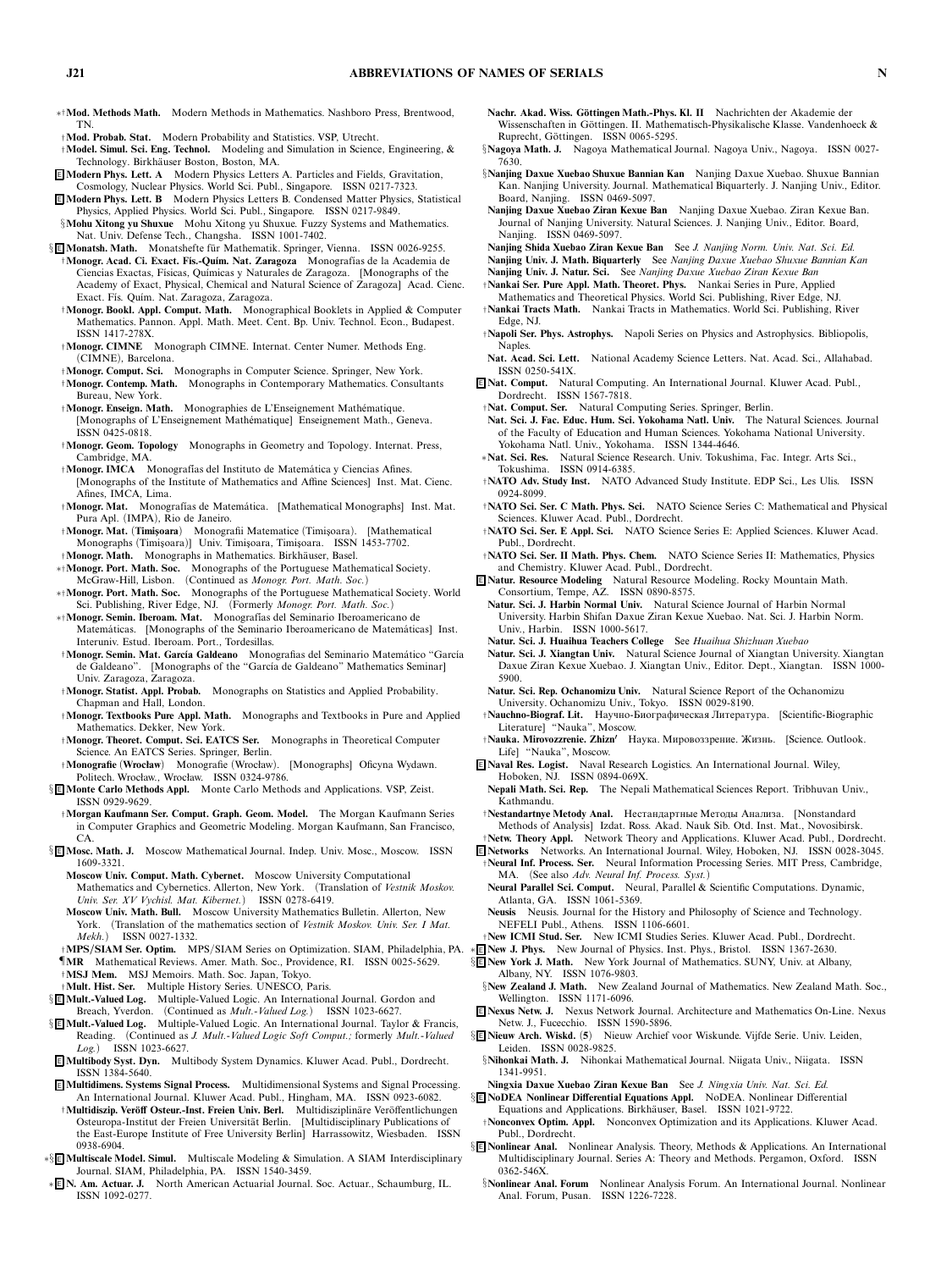§ <sup>E</sup> **Nonlinear Anal. Real World Appl.** *Nonlinear Analysis. Real World Applications. An International Multidisciplinary Journal. Pergamon, Amsterdam. ISSN 1468-1218.*

∗§ <sup>E</sup> **Nonlinear Dyn. Syst. Theory** *Nonlinear Dynamics and Systems Theory. An International Journal of Research and Surveys. Acad. Period. Press, Kiev. ISSN 1562-8363.*

<sup>E</sup> **Nonlinear Dynam.** *Nonlinear Dynamics. An International Journal of Nonlinear Dynamics and Chaos in Engineering Systems. Kluwer Acad. Publ., Dordrecht. ISSN 0924-090X.*

- §**Nonlinear Funct. Anal. Appl.** *Nonlinear Functional Analysis and Applications. An International Mathematical Journal for Theory and Applications. Kyungnam Univ. Press, Masan. ISSN 1229-1595.*
- <sup>E</sup> **Nonlinear Oscil.** *Nonlinear Oscillations. Natl. Acad. Sci. Ukraine, Inst. Math., Kiev. ISSN 1562-3076.*
- <sup>E</sup> **Nonlinear Phenom. Complex Syst.** *Nonlinear Phenomena in Complex Systems. An Interdisciplinary Journal. Educ. Upbringing Publ., Minsk. ISSN 1561-4085.*
- †**Nonlinear Phenom. Complex Systems** *Nonlinear Phenomena and Complex Systems. Kluwer Acad. Publ., Dordrecht.*
- § <sup>E</sup> **Nonlinear Stud.** *Nonlinear Studies. Nonlinear Stud., Daytona Beach, FL. ISSN 1359- 8678.*
- †**Nonlinear Time Ser. Chaos** *Nonlinear Time Series and Chaos. World Sci. Publishing, River Edge, NJ.*
- § <sup>E</sup> **Nonlinearity** *Nonlinearity. Inst. Phys., Bristol. ISSN 0951-7715.*
- <sup>E</sup> **Nord. J. Philos. Log.** *Nordic Journal of Philosophical Logic. Taylor & Francis, Oslo. ISSN 0806-6205.*
- **NordicJ. Comput.** *Nordic Journal of Computing. Publ. Assoc. Nordic J. Comput., Helsinki. ISSN 1236-6064.*
- **Normat** *Normat. Nordisk Matematisk Tidskrift. Scand. Univ. Press, Oslo. ISSN 0801- 3500.*
- †**North-Holland Math. Library** *North-Holland Mathematical Library. North-Holland, Amsterdam.*
- †**North-Holland Math. Stud.** *North-Holland Mathematics Studies. North-Holland, Amsterdam.*
- §**Northeast. Math. J.** *Northeastern Mathematical Journal. Dongbei Shuxue. Northeastern Math. J., Editor. Comm., Changchun. ISSN 1000-1778.*
- **Not. S. Afr. Math. Soc.** *Notices of the South African Mathematical Society. Mededelings van die Suid-Afrikaanse Wiskundevereniging. South African Math. Soc., Potchefstroom.*
- †**Notas Algebra An ´ ´ al.** *Notas de Algebra y An´ ´ alisis. [Notes on Algebra and Analysis] Univ. Nac. del Sur, Bah´ıa Blanca.*
- §**Notas Soc. Mat. Chile** (N.S.) Notas de la Sociedad de Matemática de Chile. Nueva *Serie. Soc. Mat. Chile, Santiago. ISSN 0716-1298.*
- §**Note Mat.** *Note di Matematica. Univ. Stud. Lecce, Lecce. ISSN 1123-2536.*
- <sup>E</sup> **Notes and Records Roy. Soc. London** *Notes and Records of the Royal Society of London. A Journal of the History of Science. Roy. Soc. London, London. ISSN 0035-9149.*

§**Notes IFS** *Notes on IFS. Notes IFS, Sofia. ISSN 1310-4926.*

- **Notes Number Theory Discrete Math.** *Notes on Number Theory and Discrete Mathematics. Notes Number Theory Discrete Math., Sofia. ISSN 1310-5132.*
- †**Notes Numer. Fluid Mech.** *Notes on Numerical Fluid Mechanics. Vieweg, Braunschweig. ISSN 0179-9614.*
- <sup>E</sup> **Notices Amer. Math. Soc.** *Notices of the American Mathematical Society. Amer. Math. Soc., Providence, RI. ISSN 0002-9920.*
- § <sup>E</sup> **Notre Dame J. Formal Logic** *Notre Dame Journal of Formal Logic. Univ. Notre Dame, Notre Dame, IN. ISSN 0029-4527.*
- <sup>E</sup> **No ˆus** *No ˆus. Blackwell, Malden, MA. ISSN 0029-4624.*
- †**Nov. Mat. Distsipl.** Новые Математические Дисциплины. *[New Mathematical Disciplines] MTsNMO, Moscow.*
- **Nova Acta Leopoldina** *(***N.F.***) Deutsche Akademie der Naturforscher Leopoldina. Abhandlungen. Nova Acta Leopoldina. Neue Folge. Deutsche Akad. Naturforscher Leopoldina, Halle an der Saale. ISSN 0369-5034.*
- §**Novi Sad J. Math.** *Novi Sad Journal of Mathematics. Univ. Novi Sad, Novi Sad. ISSN 0352-0900.*
- †**NSF-CBMS Regional Conf. Ser. Probab. Statist.** *NSF-CBMS Regional Conference Series in Probability and Statistics. Inst. Math. Statist., Hayward, CA.*
- **NTM** *(N.S.)* NTM Neue Serie. Internationale Zeitschrift für Geschichte und Ethik *der Naturwissenschaften, Technik und Medizin. New Series. International Journal of* History and Ethics of Natural Sciences, Technology and Medicine. Birkhäuser, Basel. *ISSN 0036-6978.*
- <sup>E</sup> **Nuclear Phys. B** *Nuclear Physics. B. North-Holland, Amsterdam. ISSN 0550-3213.* <sup>E</sup> **Nuclear Phys. B Proc. Suppl.** *Nuclear Physics B. Proceedings Supplement. North-Holland, Amsterdam. ISSN 0920-5632.*
- § <sup>E</sup> **Numer. Algorithms** *Numerical Algorithms. Kluwer Acad. Publ., Dordrecht. ISSN 1017-1398.*
- § <sup>E</sup> **Numer. Funct. Anal. Optim.** *Numerical Functional Analysis and Optimization. An International Journal. Dekker, Monticello, NY. ISSN 0163-0563.*
- †**Numer. Insights** *Numerical Insights. Gordon and Breach, Amsterdam. ISSN 1028- 5350.*
- § <sup>E</sup> **Numer. Linear Algebra Appl.** *Numerical Linear Algebra with Applications. Wiley, Chichester. ISSN 1070-5325.*
- § <sup>E</sup> **Numer. Math.** *Numerische Mathematik. Springer, Heidelberg. ISSN 0029-599X.* §**Numer. Math. J. Chinese Univ.** *Numerical Mathematics. A Journal of Chinese*
- *Universities. Gaodeng Xuexiao Jisuan Shuxue Xuebao. Numer. Math. J. Chinese Univ., Editor. Dept., Nanjing. (Differs from Numer. Math. J. Chinese Univ. (English ISSN 1000-081X.*
- §**Numer. Math. J. Chinese Univ.** *(***English Ser.***) Numerical Mathematics. A Journal of Chinese Universities. (English Series). Nanjing Univ. Press, Nanjing. (Differs from Numer. Math. J. Chinese Univ.) ISSN 1004-8979.*
- †**Numer. Math. Sci. Comput.** *Numerical Mathematics and Scientific Computation. Oxford Univ. Press, New York.*
- ∗†**Numer. Methods Algorithms** *Numerical Methods and Algorithms. Kluwer Acad. Publ., Dordrecht.*
- § <sup>E</sup> **Numer. Methods Partial Differential Equations** *Numerical Methods for Partial Differential Equations. An International Journal. Wiley, Hoboken, NJ. ISSN 0749- 159X.*
	- **Nuncius Ann. Storia Sci.** *Istituto e Museo di Storia della Scienza Firenze. Nuncius. Annali di Storia della Scienza. Olschki, Florence. ISSN 0394-7394.*
- †**Nuova Bibl. Dedalo** *Nuova Biblioteca Dedalo. [New Dedalo Library] Dedalo, Bari.* ∗ <sup>E</sup> **Nuovo Cimento Soc. Ital. Fis. B** *Il Nuovo Cimento della Societ`a Italiana di Fisisca B.*
- *Soc. Ital. Fisica, Bologna. (Formerly Nuovo Cimento Soc. Ital. Fis. B (12)) ISSN 1594-9982.*
- E Nuovo Cimento Soc. Ital. Fis. B (12) Il Nuovo Cimento della Società Italiana di Fisica. *B. Serie 12. Compositori, Bologna. (Continued as Nuovo Cimento Soc. Ital. Fis. B) ISSN 0369-3554.*
- ∗†**NYJM Monogr.** *NYJM Monographs. SUNY, Univ. at Albany, Albany, NY.*
- **Obzornik Mat. Fiz.** *Druˇstvo Matematikov, Fizikov in Astronomov Slovenije. Obzornik za Matematiko in Fiziko. Druˇstvo Mat. Fiz. Astronom. Slovenije, Ljubljana. ISSN 0473-7466.*
- †**Ohio State Univ. Math. Res. Inst. Publ.** *Ohio State University Mathematical Research Institute Publications. de Gruyter, Berlin. ISSN 0942-0363.*
- <sup>E</sup> **Open Syst. Inf. Dyn.** *Open Systems & Information Dynamics. Kluwer Acad. Publ., Dordrecht. ISSN 1230-1612.*
- †**Oper. Alg. Non-commut. Geom.** *Operator Algebras and Non-commutative Geometry. Springer, Berlin. ISSN 0938-0396.*
- <sup>E</sup> **Oper. Res.** *Operations Research. INFORMS, Linthicum, MD. ISSN 0030-364X.* <sup>E</sup> **Oper. Res. Lett.** *Operations Research Letters. North-Holland, Amsterdam. ISSN*
- *0167-6377.* †**Oper. Res. Proc.** *Operations Research Proceedings. Springer, Berlin. ISSN 0721-5924.*
- †**Oper. Res./Comput. Sci. Interfaces Ser.** *Operations Research/Computer Science Interfaces Series. Kluwer Acad. Publ., Boston, MA.*
- †**Oper. Theory Adv. Appl.** *Operator Theory: Advances and Applications. Birkh¨auser, Basel.*
- **Opsearch** *Opsearch. Journal of the Operational Research Society of India. Oper. Res. Soc. India, Calcutta. ISSN 0030-3887.*
- <sup>E</sup> **Optim. Eng.** *Optimization and Engineering. International Multidisciplinary Journal to Promote Optimization Theory & Applications in Engineering Sciences. Kluwer Acad. Publ., Norwell, MA. ISSN 1389-4420.*
- § <sup>E</sup> **Optim. Methods Softw.** *Optimization Methods & Software. Taylor & Francis, Abingdon. ISSN 1055-6788.*
	- †**Optim. Theory Appl.** *Optimization Theory and Applications. Taylor & Francis, London. ISSN 1028-4168.*

<sup>E</sup> **Optimal Control Appl. Methods** *Optimal Control Applications & Methods. Wiley, Chichester. ISSN 0143-2087.*

- § <sup>E</sup> **Optimization** *Optimization. A Journal of Mathematical Programming and Operations Research. Taylor & Francis, Abingdon. ISSN 0233-1934.*
- §**Opuscula Math.** *Opuscula Mathematica. Akademia G ´orniczo-Hutnicza im. Stanisława Staszica w Krakowie. Rocznik. Wydawnictwa AGH, Krak ´ow. ISSN 1232-9274.* <sup>E</sup> **OR Spectrum** *OR Spectrum. Quantitative Approaches in Management. Springer,*
- *Heidelberg. ISSN 0171-6468.*
- §<sup>E</sup> Order Order. A Journal on the Theory of Ordered Sets and its Applications. Kluwer *Acad. Publ., Dordrecht. ISSN 0167-8094.*
	- †**Orient. Lovan. Analecta** *Orientalia Lovaniensia Analecta. Peeters, Leuven.*
	- §**Osaka J. Math.** *Osaka Journal of Mathematics. Osaka Univ., Osaka. ISSN 0030- 6126.*
	- **Osiris** *(***2***) Osiris. A Research Journal Devoted to the History of Science and its Cultural Influences. Second Series. Univ. Chicago Press, Chicago, IL. ISSN 0369- 7827.*
	- †**Osmanli B˙il˙im Tar˙ih˙i Lit. Ser.** *Osmanli B˙il˙im Tar˙ih˙i L˙iterat ¨ur ¨u Ser˙is˙i. [History* of Ottoman Literature of Science Series] İslâm Tarih, Sanat ve Kültür Araştırma *Merkezi (IRCICA), Istanbul.*
	- **Osterreich. Akad. Wiss. Math.-Natur. Kl. Sitzungsber. II ¨** *Osterreichische Akademie ¨ der Wissenschaften Mathematisch-Naturwissenschaftliche Klasse. Sitzungsberichte. Abteilung II. Mathematische, Physikalische und Technische Wissenschaften. Osterreich. ¨ Akad. Wissensch., Vienna. ISSN 0723-9319.*
	- †**Ostwalds Klassiker Exakt. Wiss.** *Ostwalds Klassiker der Exakten Wissenschaften. [Ostwald's Classics of the Exact Sciences] Geest & Portig, Leipzig.*
	- †**Outlooks** *Outlooks. Cambridge Univ. Press, Cambridge.*
	- †**Oxf. Appl. Eng. Math.** *Oxford Applied and Engineering Mathematics. Oxford Univ. Press, Oxford.*
	- †**Oxf. Grad. Texts Math.** *Oxford Graduate Texts in Mathematics. Oxford Univ. Press, New York.*
	- †**Oxford Engrg. Sci. Ser.** *Oxford Engineering Science Series. Oxford Univ. Press, New York.*
	- †**Oxford Lecture Ser. Math. Appl.** *Oxford Lecture Series in Mathematics and its Applications. Oxford Univ. Press, New York.*
	- †**Oxford LogicGuides** *Oxford Logic Guides. Oxford Univ. Press, New York.*
	- †**Oxford Math. Monogr.** *Oxford Mathematical Monographs. Oxford Univ. Press, New York.*
	- †**Oxford Sci. Publ.** *Oxford Science Publications. Oxford Univ. Press, Oxford.* †**Oxford Statist. Sci. Ser.** *Oxford Statistical Science Series. Oxford Univ. Press, New York.*
- †**Oxford Stud. Probab.** *Oxford Studies in Probability. Oxford Univ. Press, New York.* <sup>E</sup> **PAA Pattern Anal. Appl.** *PAA. Pattern Analysis and Applications. Springer,*
- *Godalming. ISSN 1433-7541.* § <sup>E</sup> **Pacific J. Math.** *Pacific Journal of Mathematics. Pacific J. Math., Berkeley, CA. ISSN*
	- *0030-8730.* **Pakistan J. Statist.** *Pakistan Journal of Statistics. Pakistan J. Statist., Lahore. ISSN 1012-9367.*
	- †**Pam. Lewis Carroll** *The Pamphlets of Lewis Carroll. Lewis Carroll Soc. North Amer., Silver Spring, MD.*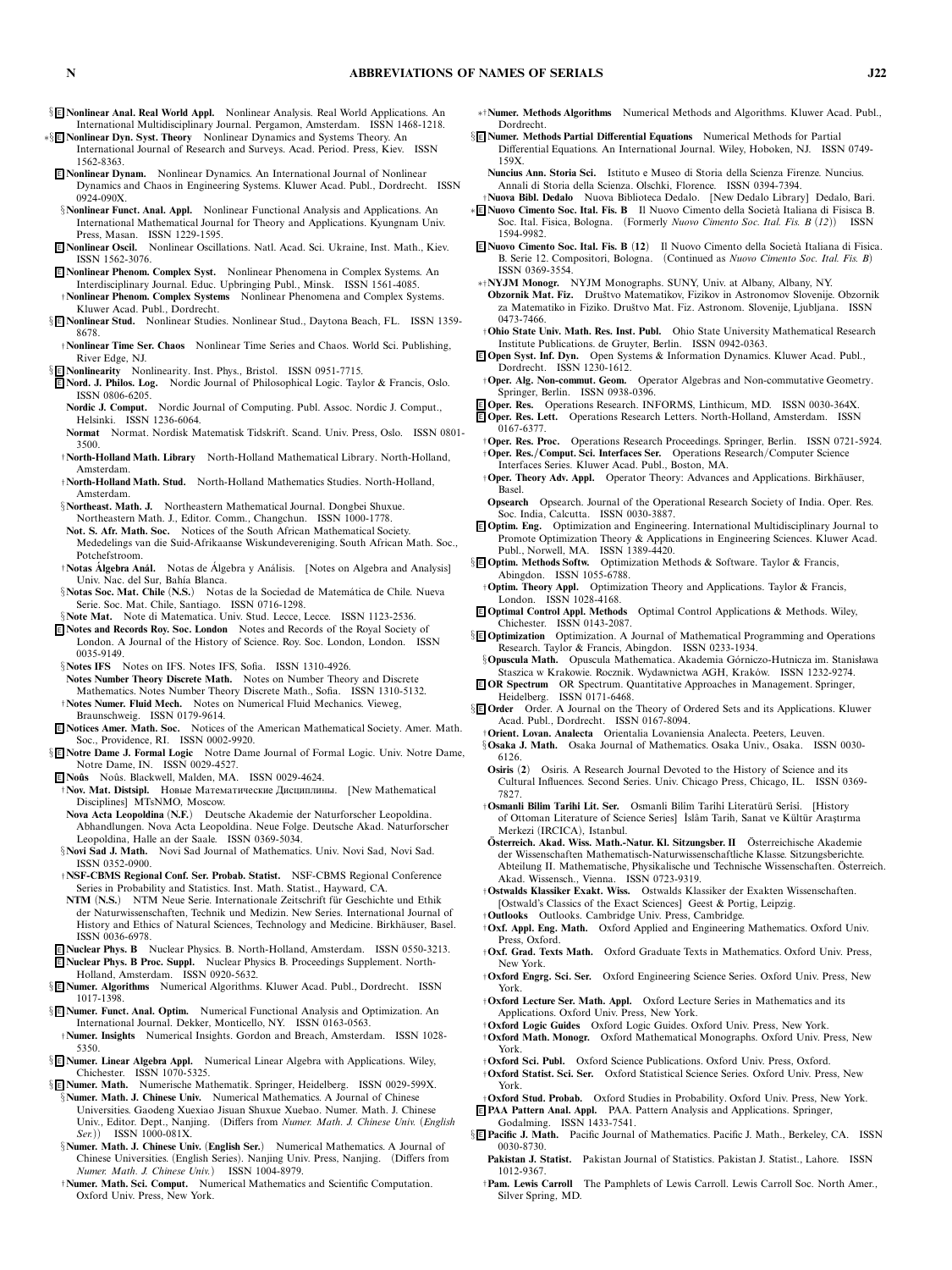- §**Panamer. Math. J.** *Panamerican Mathematical Journal. Internat. Publ., Toledo, OH. ISSN 1064-9735.*
- †**Panor. Synth `eses** *Panoramas et Synth`eses. [Panoramas and Syntheses] Soc. Math. France, Paris. ISSN 1272-3835.*
- <sup>E</sup> **Parallel Algorithms Appl.** *Parallel Algorithms and Applications. Taylor & Francis, Abingdon. ISSN 1063-7192.*
- <sup>E</sup> **Parallel Comput.** *Parallel Computing. Theory and Applications. Elsevier, Amsterdam. ISSN 0167-8191.*
- <sup>E</sup> **Parallel Process. Lett.** *Parallel Processing Letters. World Sci. Publishing, Singapore. ISSN 0129-6264.*
- § <sup>E</sup> **Period. Math. Hungar.** *Periodica Mathematica Hungarica. Journal of the J´anos Bolyai* Mathematical Society. Akad. Kiadó, Budapest. ISSN 0031-5303.
- †**Perspect. Math. Logic** *Perspectives in Mathematical Logic. Springer, New York. ISSN 0172-6641.*
- <sup>E</sup> **Perspect. Sci.** *Perspectives on Science. Historical, Philosophical, Social. MIT Press, Cambridge, MA. ISSN 1063-6145.*
- †**Philo-sup** *Philo-sup. Ellipses, Paris.* †**Philos. Abhandlungen** *Philosophische Abhandlungen. [Philosophical Essays] Klostermann, Frankfurt am Main.*
- †**Philos. Bibliothek** *Philosophische Bibliothek. [Philosophical Library] Meiner, Hamburg.*
- †**Philos. Crit.** *Philosophers and their Critics. Blackwell Publ. Ltd., Oxford.*
- $\dagger$ Philos. Issues Philosophical Issues. A Supplement to Noûs. Blackwell, Boston, MA. §**Philos. Math.** *(***3***) Philosophia Mathematica. Philosophy of Mathematics, its Learning,*
- *and its Application. Series III. Canad. Soc. Hist. Philos. Math., Winnipeg, MB. ISSN 0031-8019.* **Philos. Natur.** *Philosophia Naturalis. Klostermann, Frankfurt am Main. ISSN 0031-*
- *8027.* †**Philos. Perspect.** *Philosophical Perspectives. A Supplement to No ˆus. Blackwell,*
- *Cambridge, MA.* (See also *Noûs*) ISSN 1520-8583.
- <sup>E</sup> **Philos. Quart.** *The Philosophical Quarterly. Blackwell Publ., Oxford. ISSN 0031-8094.* **Philos. Sci.** *Philosophy of Science. Univ. Chicago Press, Chicago, IL. ISSN 0031-8248.*
- <sup>E</sup> **Philos. Stud.** *Philosophical Studies. An International Journal for Philosophy in the Analytic Tradition. Kluwer Acad. Publ., Dordrecht. ISSN 0031-8116.*
- †**Philos. Stud. Ser.** *Philosophical Studies Series. Kluwer Acad. Publ., Dordrecht.* **Philosophica** *Philosophica. Philosophica, Ghent. ISSN 0379-8402.*
- <sup>E</sup> **Philosophy** *Philosophy. The Journal of the Royal Institute of Philosophy. Cambridge Univ. Press, Cambridge. ISSN 0031-8191.*
- <sup>E</sup> **Phys. A** *Physica A. Statistical Mechanics and its Applications. North-Holland, Amsterdam. ISSN 0378-4371.*
- <sup>E</sup> **Phys. AtomicNuclei** *Physics of Atomic Nuclei. MAIK Nauka/Interperiod. Publ., Moscow. ISSN 1063-7788.*
- <sup>E</sup> **Phys. D** *Physica D. Nonlinear Phenomena. North-Holland, Amsterdam. ISSN 0167- 2789.*
- **Phys. Essays** *Physics Essays. An International Journal Dedicated to Fundamental Questions in Physics. Phys. Essays Publ., Ottawa, ON. ISSN 0836-1398.*
- <sup>E</sup> **Phys. Fluids** *Physics of Fluids. Amer. Inst. Phys., Melville, NY. ISSN 1070-6631.*
- <sup>E</sup> **Phys. Lett. A** *Physics Letters. A. North-Holland, Amsterdam. ISSN 0375-9601.*
- <sup>E</sup> **Phys. Lett. B** *Physics Letters. B. Elsevier, Amsterdam. ISSN 0370-2693.*
- <sup>E</sup> **Phys. Perspect.** *Physics in Perspective. Birkh¨auser, Basel. ISSN 1422-6944.*
- <sup>E</sup> **Phys. Plasmas** *Physics of Plasmas. Amer. Inst. Phys., Melville, NY. ISSN 1070-664X.* <sup>E</sup> **Phys. Rep.** *Physics Reports. A Review Section of Physics Letters. North-Holland, Amsterdam. ISSN 0370-1573.*
- **Phys. Rep. Kumamoto Univ.** *Physics Reports of Kumamoto University. Kumamoto Univ., Dept. Phys., Kumamoto. ISSN 0303-4070.*
- <sup>E</sup> **Phys. Rev. A** *(***3***) Physical Review. A. Third Series. Amer. Phys. Soc., College Park, MD. ISSN 1050-2947.*
- <sup>E</sup> **Phys. Rev. D** *(***3***) Physical Review. D. Third Series. Amer. Phys. Soc., College Park, MD. ISSN 0556-2821.*
- <sup>E</sup> **Phys. Rev. E** *(***3***) Physical Review E. Statistical, Nonlinear, and Soft Matter Physics. Amer. Phys. Soc., College Park, MD. ISSN 1063-651X.*
- <sup>E</sup> **Phys. Rev. Lett.** *Physical Review Letters. Amer. Phys. Soc., College Park, MD. ISSN 0031-9007.*
- <sup>E</sup> **Phys. Scripta** *Physica Scripta. An International Journal for Experimental and Theoretical Physics. Royal Swedish Acad. Sci., Stockholm. ISSN 0031-8949.* **Physis Riv. Internaz. Storia Sci.** *(***N.S.***) Physis—Rivista Internazionale di Storia della Scienza. Nuova Serie. Olschki, Florence. ISSN 0031-9414.*
- §**Pliska Stud. Math. Bulgar.** *Pliska Studia Mathematica Bulgarica. ISSN 0204-9805.* ∗†**Pol. Akad. Nauk Inst. Bada ´n Syst. Ser. Bad. Syst.** *Polska Akademia Nauk. Instytut* Badań Systemowych. Seria: Badania Systemowe. [Polish Academy of Sciences
- *Systems Research Institute. Series: Systems Research] Akad. Oficyna Wydaw. EXIT, Warsaw.* **Politehn. Univ. Bucharest Sci. Bull. Ser. A Appl. Math. Phys.** *"Politehnica" University*
- *of Bucharest. Scientific Bulletin. Series A. Applied Mathematics and Physics. "Politeh." Univ. Buchar., Bucharest. ISSN 1223-7027.*
- §**Port. Math.** (N.S.) Portugaliae Mathematica. Nova Série. Portuguese Math. Soc., *Lisbon. ISSN 0032-5155.*
- †**Posebna Izdan.** *Posebna Izdanja. [Special Editions] Math. Inst., Belgrade.*
- § <sup>E</sup> **Positivity** *Positivity. An International Journal devoted to the Theory and Applications of Positivity in Analysis. Kluwer Acad. Publ., Dordrecht. ISSN 1385-1292.* § <sup>E</sup> **Potential Anal.** *Potential Analysis. An International Journal Devoted to the Interactions*
- *between Potential Theory, Probability Theory, Geometry and Functional Analysis. Kluwer Acad. Publ., Dordrecht. ISSN 0926-2601.*
- †**Pr. Inst. Mat. Nats. Akad. Nauk Ukr. Mat. Zastos.** Праці Інституту Математики Національної Академії Наук України. Математика та її Застосування. *[Proceedings of the Institute of Mathematics of the Ukrainian National Academy of Sciences. Mathematics and its Applications] Nats¯ıonal. Akad. Nauk Ukra¨ıni, ¯ Inst. Mat., Kiev.*
- †**Pr. Nauk. Uniw. Sl. Katow. ´** *Prace Naukowe Uniwersytetu Sl ´ askiego w Katowicach. [Scientific Publications of the University of Silesia] Wydawn. Uniw. Sl ´ askiego, Katowice. (See also Ann. Math. Sil.) ISSN 0208-6336.*
- †**Prace Nauk. Inst. Cybernet. Tech. Politech. Wrocław.** *Prace Naukowe Instytutu Cybernetyki Technicznej Politechniki Wrocławskiej. [Scientific Papers of the Institute of Technical Cybernetics of the Technical University of Wrocław] Oficyna Wydawn. Politech. Wrocław., Wrocław. ISSN 0324-9786.*
- **Prace Nauk. Inst. Mat. Politech. Wrocław. Ser. Konfer.** *Politechnika Wrocławska. Instytut Matematyki. Prace Naukowe. Seria Konferencje. Wydawn. Politech. Wrocław., Wrocław. ISSN 0137-6268.*
- Prikl. Gīdromekh. Prikladna Gīdromekhanīka. Nats. Akad. Nauk Ukr. Īnst. *G¯ıdromekh., Kiev. ISSN 1561-9087.*
- **Prikl. Mat. Mekh.** *Rossi˘ıskaya Akademiya Nauk. Prikladnaya Matematika i Mekhanika. "Nauka", Moscow. (Translated in J. Appl. Math. Mech.) ISSN 0032- 8235.*
- **Prikl. Mekh.** *Natsionalnaya Akademiya Nauk Ukrainy. Institut Mekhaniki im. S. P. Timoshenko. Mezhdunarodny˘ı Nauchny˘ı Zhurnal. Prikladnaya Mekhanika. Nats. Akad. Nauk Ukrainy, Inst. Mekh. im. S. P. Timoshenko, Kiev. (Translated in Internat. Appl. Mech.)*
- **Prikl. Mekh. Tekhn. Fiz.** *Rossi˘ıskaya Akademiya Nauk. Sibirskoe Otdelenie. Prikladnaya Mekhanika i Tekhnicheskaya Fizika. Izdat. Ross. Akad. Nauk Sibirsk.*
- *Otdel., Novosibirsk. (Translated in J. Appl. Mech. Tech. Phys.) ISSN 0869-5032.* ∗†**Princeton Ser. Theor. Comput. Biol.** *Princeton Series in Theoretical and Computational Biology. Princeton Univ. Press, Princeton, NJ.*
- †**Princeton Landmarks Math.** *Princeton Landmarks in Mathematics. Princeton Univ. Press, Princeton, NJ.*
- †**Princeton Landmarks Phys.** *Princeton Landmarks in Physics. Princeton Univ. Press, Princeton, NJ.*
- ∗†**Princeton Lect. Anal.** *Princeton Lectures in Analysis. Princeton Univ. Press, Princeton, NJ.*
- †**Princeton Math. Ser.** *Princeton Mathematical Series. Princeton Univ. Press, Princeton, NJ.*
- †**Princeton Paperbacks** *Princeton Paperbacks. Princeton Univ. Press, Princeton, NJ.* †**Princeton Ser. Appl. Math.** *Princeton Series in Applied Mathematics. Princeton Univ. Press, Princeton, NJ.*
- **Prirod.-Mat. Fak. Univ. Kiril Metodij Skopje Godishen Zb.** *Prirodno-Matematichki* Fakultet na Univerzitetot "Sv. Kiril i Metodij", Skopje. Godishen Zbornik. Faculté des *Sciences de l'Universit´e "Kiril et M´etodij", Skopje. Annuaire. Univ. "Kiril et Metodij", Skopje. (Continued as God. Zb. Inst. Mat. Prir.-Mat. Fak. Univ. Kiril Metodij Skopje) ISSN 0351-7441.*
- **Priroda** *Priroda. Ezhemesyachny˘ı Estestvennonauchny˘ı Zhurnal. "Nauka", Moscow. ISSN 0032-874X.*
- †**Probab. Appl.** *Probability and its Applications. Birkh¨auser Boston, Boston, MA.*
- †**Probab. Appl.** *(***N. Y.***) Probability and its Applications (New York). Springer, New York.*
- § <sup>E</sup> **Probab. Engrg. Inform. Sci.** *Probability in the Engineering and Informational Sciences. Cambridge Univ. Press, New York. ISSN 0269-9648.* §**Probab. Math. Statist.** *Probability and Mathematical Statistics. Wydawn. Uniw.*
- *Wrocław., Wrocław. ISSN 0208-4147.* § <sup>E</sup> **Probab. Theory Related Fields** *Probability Theory and Related Fields. Springer, Berlin.*
- *ISSN 0178-8051.* †**Probl. Controv.** *Probl`emes et Controverses. [Problems and Controversies] Vrin, Paris.*
- *ISSN 0249-7875.* <sup>E</sup> **Probl. Inf. Transm.** *Problems of Information Transmission. MAIK Nauka/Interperiod.*
- *Publ., Moscow. (Translation of Problemy Peredachi Informatsii) ISSN 0032-9460.* **Probl. Program.** *Problemy Programmirovaniya. Nats. Akad. Nauk Ukrainy, Inst. Program. Sist., Kiev.*
- ∗†**Probl. Wsp ´ołcz. Teor. Zastos.** *Problemy Wsp ´ołczesnej Nauki Teoria i Zastosowania. [Problems in Contemporary Science, Theory and Applications] Akad. Oficyna Wydaw. EXIT, Warsaw.*
- †**Problem Books in Math.** *Problem Books in Mathematics. Springer, New York.*
- **Problemi Tekhn. Kibernet. Robot.** *Problemi na Tekhnicheskata Kibernetika i Robotikata. Problems of Engineering Cybernetics and Robotics. Akademichno Izdatelstvo "Prof. M. Drinov", Sofia. ISSN 0204-9848.*
- Problemy Mat. Zeszyty Naukowe Wyższej Szkoły Pedagogicznej w Bydgoszczy. *Problemy Matematyczne. Wydawn. Uczel. WSP, Bydgoszcz. ISSN 0137-6675.*
- Problemy Peredachi Informatsii Rossiĭskaya Akademiya Nauk. Problemy Peredachi *Informatsii. "Nauka", Moscow. (Translated in Probl. Inf. Transm.) ISSN 0555- 2923.*
- **Problemy Upravlen. Inform.** *Natsionalnaya Akademiya Nauk Ukrainy. Problemy Upravleniya i Informatiki. Nats. Akad. Nauk Ukr. Inst. Kibern. im. V. M. Glushkova, Kiev. ISSN 0572-2691.*
- §**Proc. A. Razmadze Math. Inst.** *Georgian Academy of Sciences. Proceedings of A. Razmadze Mathematical Institute. Publ. House GCI, Tbilisi. ISSN 1512-0007.*
- § <sup>E</sup> **Proc. Amer. Math. Soc.** *Proceedings of the American Mathematical Society. Amer. Math. Soc., Providence, RI. ISSN 0002-9939.*
	- †**Proc. Br. Acad.** *Proceedings of the British Academy. Oxford Univ. Press, Oxford. ISSN 0068-1202.*
	- †**Proc. Centre Math. Appl. Austral. Nat. Univ.** *Proceedings of the Centre for Mathematics and its Applications, Australian National University. Austral. Nat. Univ., Canberra.*
	- †**Proc. Colloq. Qual. Theory Differ. Equ.** *Proceedings of the Colloquiums on the Qualitative Theory of Differential Equations. Electron. J. Qual. Theory Differ. Equ., Szeged.*
- § <sup>E</sup> **Proc. Edinb. Math. Soc.** *(***2***) Proceedings of the Edinburgh Mathematical Society. Series II. Cambridge Univ. Press, Cambridge. ISSN 0013-0915.*
- <sup>E</sup> **Proc. Estonian Acad. Sci. Phys. Math.** *Estonian Academy of Sciences. Proceedings.* Physics. Mathematics. Eesti Teaduste Akadeemia. Toimetised. Füüsika. Matemaatika. *Est. Acad. Publ., Tallinn. ISSN 1406-0086.*
	- **Proc. I. Vekua Inst. Appl. Math.** *Proceedings of I. Vekua Institute of Applied*
		- *Mathematics. Trudy Instituta Prikladno˘ı Matmematiki imeni I. N. Vekua. Tbilisi Univ.*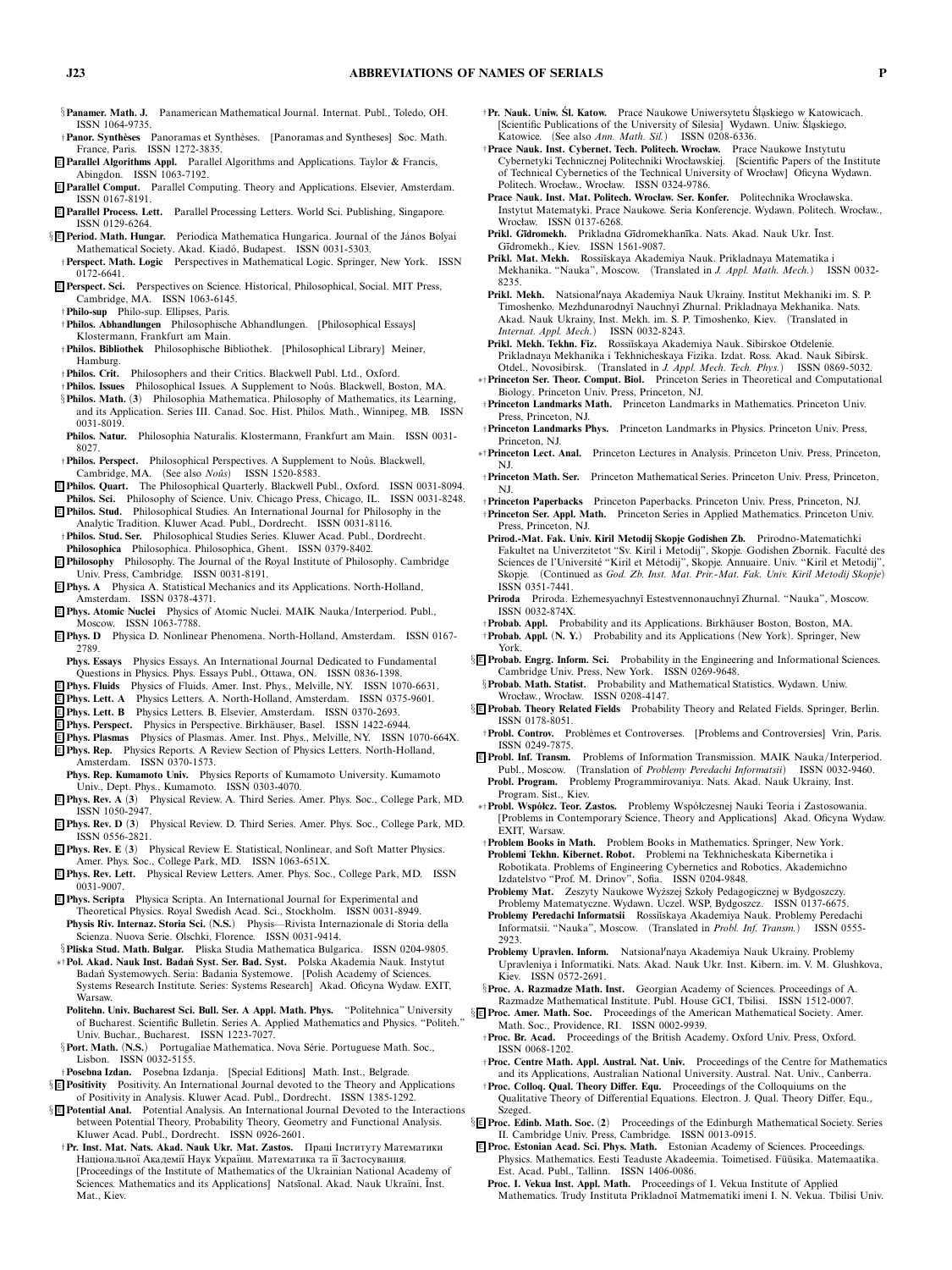*Press, Tbilisi. ISSN 1512-004X.*

- <sup>E</sup> **Proc. Indian Acad. Sci. Math. Sci.** *Indian Academy of Sciences. Proceedings. Mathematical Sciences. Indian Acad. Sci., Bangalore. ISSN 0253-4142.*
- **Proc. Indian Nat. Sci. Acad. Part A** *Proceedings of the Indian National Science Academy. Part A. Physical Sciences. Indian Nat. Sci. Acad., New Delhi. ISSN 0370- 0046.*
- **Proc. Inst. Math. Mech. Natl. Acad. Sci. Azerb.** *Proceedings of Institute of Mathematics and Mechanics. National Academy of Sciences of Azerbaijan. "Elm", ` Baku.*
- **Proc. Inst. Statist. Math.** *Proceedings of the Institute of Statistical Mathematics. Inst. Statist. Math., Tokyo. ISSN 0912-6112.*
- †**Proc. Internat. School Phys. Enrico Fermi** *Proceedings of the International School of Physics "Enrico Fermi". IOS, Amsterdam.*
- §**Proc. Jangjeon Math. Soc.** *Proceedings of the Jangjeon Mathematical Society. Jangjeon Math. Soc., Hapcheon. ISSN 1598-7264.*
- §**Proc. Japan Acad. Ser. A Math. Sci.** *Japan Academy. Proceedings. Series A. Mathematical Sciences. Japan Acad., Tokyo. ISSN 0386-2194.* **Proc. Latv. Acad. Sci. Sect. B Nat. Exact Appl. Sci.** *Proceedings of the Latvian*

*Academy of Sciences. Section B: Natural, Exact and Applied Sciences. Latv. Acad. Sci., Riga. ISSN 1407-009X.*

- § <sup>E</sup> **Proc. London Math. Soc.** *(***3***) Proceedings of the London Mathematical Society. Third Series. London Math. Soc., London. ISSN 0024-6115.*
	- *Egypt. Nat. Inform. Documentation Centre, Cairo. ISSN 1110-0613.*
	- †**Proc. Melfi Sch. Adv. Top. Math. Phys.** *Proceedings of the Melfi School on Advanced Topics in Mathematics and Physics. Aracne, Rome.*
	- **Proc. Natl. Acad. Sci. India Sect. A Phys. Sci.** *Proceedings of the National Academy of Sciences. India. Section A. Physical Sciences. Nat. Acad. Sci., Allahabad. ISSN 0369- 8211.*
- <sup>E</sup> **Proc. Natl. Acad. Sci. USA** *Proceedings of the National Academy of Sciences of the*
- *United States of America. Nat. Acad. Sci., Washington, DC. ISSN 1091-6490.* ∗†**Proc. Natl. Math. Cent. Abuja Niger.** *Proceedings of the National Mathematical Centre,*
- *Abuja, Nigeria. Natl. Math. Cent., Abuja.* **Proc. Pakistan Acad. Sci.** *Proceedings of the Pakistan Academy of Sciences. Pakistan Acad. Sci., Islamabad. ISSN 0377-2969.*
- §**Proc. Roy. Soc. Edinburgh Sect. A** *Proceedings of the Royal Society of Edinburgh. Section A. Mathematics. Royal Soc. Edinburgh, Edinburgh. ISSN 0308-2105.*
- **Proc. Sch. Sci. Tokai Univ.** *Proceedings of the School of Science of Tokai University. Tokai Univ., Kanagawa-ken. ISSN 0919-5025.*
- **Proc. Steklov Inst. Math.** *Proceedings of the Steklov Institute of Mathematics. MAIK Nauka/Interperiod. Publ., Moscow. (Translation of Tr. Mat. Inst. Steklova) ISSN 0081-5438.*
- †**Proc. Sympos. Appl. Math.** *Proceedings of Symposia in Applied Mathematics. Amer. Math. Soc., Providence, RI.*
- †**Proc. Sympos. Pure Math.** *Proceedings of Symposia in Pure Mathematics. Amer. Math. Soc., Providence, RI. ISSN 0082-0717.*
- †**Process Syst. Eng.** *Process Systems Engineering. Academic Press, San Diego, CA.*
- †**Prog. Math. Phys.** *Progress in Mathematical Physics. Birkh¨auser Boston, Boston, MA.* †**Prog. Theor. Chem. Phys.** *Progress in Theoretical Chemistry and Physics. Kluwer Acad. Publ., Dordrecht.*
- †**Progr. Comput. Sci. Appl. Logic** *Progress in Computer Science and Applied Logic. Birkh¨auser Boston, Boston, MA.*
- †**Progr. Math.** *Progress in Mathematics. Birkh¨auser Boston, Boston, MA.*
- **Progr. Natur. Sci.** *(***English Ed.***) Progress in Natural Science. English Edition. Sci. China Press, Beijing. ISSN 1002-0071.*
- †**Progr. Nonlinear Differential Equations Appl.** *Progress in Nonlinear Differential Equations and their Applications. Birkh¨auser Boston, Boston, MA.*
- †**Progr. Probab.** *Progress in Probability. Birkh¨auser Boston, Boston, MA.* †**Progr. Systems Control Theory** *Progress in Systems and Control Theory. Birkh¨auser Boston, Boston, MA.*
- †**Progr. Teor. Prikl. Diskret. Mat.** Прогресс Теоретической и Прикладной Дискретнои Математики. *[Progress in Theoretical and Applied Discrete Mathematics] Nauchn. Izd. TVP, Moscow.*
- <sup>E</sup> **Progr. Theoret. Phys.** *Progress of Theoretical Physics. Progr. Theoret. Phys., Kyoto. ISSN 0033-068X.*
- **Progr. Theoret. Phys. Suppl.** *Progress of Theoretical Physics. Supplement. Progr. Theoret. Phys., Kyoto. ISSN 0375-9687.*
- <sup>E</sup> **Program. Comput. Software** *Programming and Computer Software. MAIK Nauka/Interperiod. Publ., Moscow. (Translation of Programmirovanie) ISSN 0361- 7688.*
- **Programmirovanie** *Rossi˘ıskaya Akademiya Nauk. Programmirovanie. MAIK "Nauka/Interperiodika", Moscow. (Translated in Program. Comput. Software) ISSN 0132-3474.*
- $\S$  **E Provecciones** Provecciones. Revista de Matemática. Univ. Catól. Norte, Antofagasta. *ISSN 0716-0917.*
- **Psychometrika** *Psychometrika. A Journal of Quantitative Psychology. Psychometric Soc., Research Triangle Park, NC. ISSN 0033-3123.*
- †**Pubbl. Cons. Naz. Ric. Cent. Studi Filos. Contemp.** *Pubblicazioni. Consiglio Nazionale delle Ricerche Centro di Studi sulla Filosofia Contemporanea. [Publications. National Research Council Center of Studies in Contemporary Philosophy] FrancoAngeli, Milan.*
- †**Pubbl. Fac. Lett. Filos. Univ. Milano Sez. Filos.** *Pubblicazioni della Facolt`a di Lettere e Filosofia dell'Universit`a degli Studi di Milano. Sezione di Filosofia. [Publications of the Faculty of Letters and Philosophy of the University of Milan. Section of Philosophy] Nuova Ital. Ed., Florence.*
- †**Publ. Acad. Found. "Terra Nostra"** *Publications of the Academic Foundation "Terra Nostra". Terra Nostra, Ias¸i.*
- †**Publ. Arch. Henri-Poincar´e** *Publications des Archives Henri-Poincar´e. [Publications* of the Henri Poincaré Archives] Birkhäuser, Basel. (See also *Publ. Henri-Poincaré-Arch.)*
- †**Publ. Cent. Rech. Math. Pures S ´er. I** *Publications du Centre de Recherches en* Mathématiques Pures, Séries I. [Publications of the Center for Research in Pure Mathematics, Series Il Univ. Neuchâtel, Neuchâtel. ISSN 0259-4897.
- †**Publ. Cent. Rech. Math. Pures S ´er. II** *Publications du Centre de Recherches en* Mathématiques Pures, Série II. [Publications of the Center for Research in Pure Mathematics, Series II] Univ. Neuchâtel, Neuchâtel.
- †**Publ. Dep. F´ıs. Mat. Estad. Fac. Cienc. Univ. Nac. Colomb.** *Publicaciones Departamentos de F´ısica, Matem´aticas y Estad´ıstica, Facultad de Ciencias, Universidad Nacional de Colombia. [Publications of the Departments of Physics, Mathematics and Statistics, Faculty of Sciences, National University of Colombia] Univ. Nac. Colombia, Bogot´a.*
- †**Publ. Docentes Dep. Mat. Apl.** *Publicaci ´ons Docentes do Departamento de Matem´atica Aplicada. [Teaching Publications of the Department of Applied Mathematics] Univ. Santiago de Compostela, Santiago de Compostela.*
- Publ. Inst. Math. (Beograd) (N.S.) Institut Mathématique. Publications. Nouvelle Série. *Inst. Math., Belgrade. ISSN 0350-1302.*
- †**Publ. Inst. Rech. Math. Av.** Publication de l'Institut de Recherche Mathématique<br>Avancée. [Publication of the Institute of Advanced Mathematical Research] Univ. *Louis Pasteur, Strasbourg. ISSN 0755-3390.*
- †**Publ. Inst. Rech. Math. Rennes** *Publications de l'Institut de Recherche Math´ematique de Rennes. [Publications of the Rennes Institute of Mathematical Research] Univ. Rennes I, Rennes.*
- **Proc. Math. Phys. Soc. Egypt** *Proceedings of the Mathematical and Physical Society of* § <sup>E</sup> **Publ. Mat.** *Publicacions Matem`atiques. Univ. Aut `onoma Barcelona, Barcelona. ISSN 0214-1493.*
	- †**Publ. Mat. IMPA** *Publicac¸˜oes Matem´aticas do IMPA. [IMPA Mathematical Publications] Inst. Mat. Pura Apl. (IMPA), Rio de Janeiro.*
	- §**Publ. Mat. Urug.** *Publicaciones Matem´aticas del Uruguay. Univ. Rep ´ublica, Montevideo. ISSN 0797-1443.*
	- §**Publ. Math. Debrecen** *Publicationes Mathematicae Debrecen. Inst. Math. Univ. Debrecen, Debrecen. ISSN 0033-3883.*
	- §**Publ. Math. Inst. Hautes Etudes Sci. ´** *Publications Math´ematiques. Institut de Hautes Etudes Scientifiques. Springer, Heidelberg. ISSN ´ 0073-8301.*
	- †**Publ. Math. UFR Sci. Tech. Besanc¸on** *Publications Math´ematiques de l'UFR Sciences* et Techniques de Besançon. [Mathematical Publications of the UFR Sciences et Techniques of Besancon] Univ. Franche-Comté, Besancon.
	- †**Publ. Newton Inst.** *Publications of the Newton Institute. Cambridge Univ. Press, Cambridge.*
	- †**Publ. R. Soc. Mat. Esp.** *Publicaciones de la Real Sociedad Matem´atica Espa ˜nola. [Publications of the Real Sociedad Matem´atica Espa ˜nola] R. Soc. Mat. Esp., Madrid.*
	- §**Publ. Res. Inst. Math. Sci.** *Kyoto University. Research Institute for Mathematical Sciences. Publications. Kyoto Univ., Kyoto. ISSN 0034-5318.*
	- †**Publ. Sem. Mat. Garc´ıa de Galdeano, Ser. II** *Publicaciones del Seminario Matem´atico Garc´ıa de Galdeano, Serie II. [Publications of the Garc´ia Galdeano Mathematics*
	- *Seminar, Series II] Univ. Zaragoza, Zaragoza.* The Punjab University. Journal of Mathematics. Univ. *Punjab, Lahore. ISSN 1016-2526.*
	- †**Pure Appl. Math.** *(***N.Y.***) Pure and Applied Mathematics. Wiley-Intersci., New York.* §**Pure Appl. Math.** *(***Xi'an***) Pure and Applied Mathematics. Chuncui Shuxue yu*
	- *Yingyong Shuxue. Pure Appl. Math., Editor. Board, Xi'an. ISSN 1008-5513.*  $\dagger$ Pure Appl. Math. (Bp.) Pure and Applied Mathematics (Budapest). Akad. Kiadó, *Budapest. ISSN 1418-7019.*
	- **Pure Appl. Math. Sci.** *Pure and Applied Mathematika Sciences. Math. Sci. Soc., Saharanpur. ISSN 0379-3168.*
	- §**Pure Math. Appl.** *Pure Mathematics and Applications. SAAS, Budapest. ISSN 1218- 4586.*
	- § <sup>E</sup> **Q. J. Math.** *The Quarterly Journal of Mathematics. Oxford Univ. Press, Oxford. ISSN 0033-5606.*
		- **Qingdao Daxue Xuebao** *See J. Qingdao Univ. Nat. Sci. Ed.*
		- **Qingdao Haiyang Daxue Xuebao** *See J. Ocean Univ. Qingdao*
		- **Qinghua Daxue Xuebao** *See J. Tsinghua Univ.*
		- †**QP–PQ: Quantum Probab. White Noise Anal.** *QP–PQ: Quantum Probability and White Noise Analysis. World Sci. Publishing, River Edge, NJ.*
		- †**Quad. Accad. Pontaniana** *Quaderni dell' Accademia Pontaniana. [Notebooks of the Accademia Pontaniana] Accad. Pontaniana, Naples.*
		- **Quad. Accad. Sci. Torino** *Quaderni. Accademia delle Scienze di Torino. Accad. Sci. Torino, Turin. ISSN 1125-0402.*
		- †**Quad. Cent. Studi Mat. Medioev.** *Quaderni del Centro Studi della Matematica Medioevale. [Publications of the Center for the Study of Medieval Mathematics] Univ. Siena, Siena.*
	- ∗**Quad. Filos. Cienc.** *Quaderns de Filosof´ıa i Ci`encia. Soc. Filos. Pa´ıs Valenci`a, Valencia. ISSN 0213-5965.*
	- †**Quad. Mat.** *Quaderni di Matematica. [Mathematics Series] Aracne, Rome.*
	- <sup>E</sup> **Quad. Ric. Didatt.** *Quaderni di Ricerca in Didattica. G.R.I.M., Palermo. ISSN 1592- 5137.*
	- § <sup>E</sup> **Quaest. Math.** *Quaestiones Mathematicae. Journal of the South African Mathematical Society. NISC, Grahamstown. ISSN 1607-3606.*
	- § <sup>E</sup> **Qual. Theory Dyn. Syst.** *Qualitative Theory of Dynamical Systems. Univ. Lleida, Lleida. ISSN 1575-5460.*
	- <sup>E</sup> **Quant. Finance** *Quantitative Finance. Inst. Phys., Bristol. ISSN 1469-7688.*
	- <sup>E</sup> **Quantum Inf. Comput.** *Quantum Information & Computation. Rinton Press, Inc., Princeton, NJ. ISSN 1533-7146.*
	- ∗ <sup>E</sup> **Quantum Inf. Process.** *Quantum Information Processing. Kluwer/Plenum, Dordrecht. ISSN 1570-0755.*
	- §**Quart. Appl. Math.** *Quarterly of Applied Mathematics. Brown Univ., Div. Appl. Math., Providence, RI. ISSN 0033-569X.*
	- <sup>E</sup> **Quart. J. Mech. Appl. Math.** *The Quarterly Journal of Mechanics and Applied Mathematics. Oxford Univ. Press, Oxford. ISSN 0033-5614.*
	- §**Quasigroups Related Systems** Quasigroups and Related Systems. Acad. Sci. Moldova, Inst. Math., Chisinău. ISSN 1561-2848.
	- †**Queen Mary Maths Notes** *Queen Mary Maths Notes. Univ. London, London.*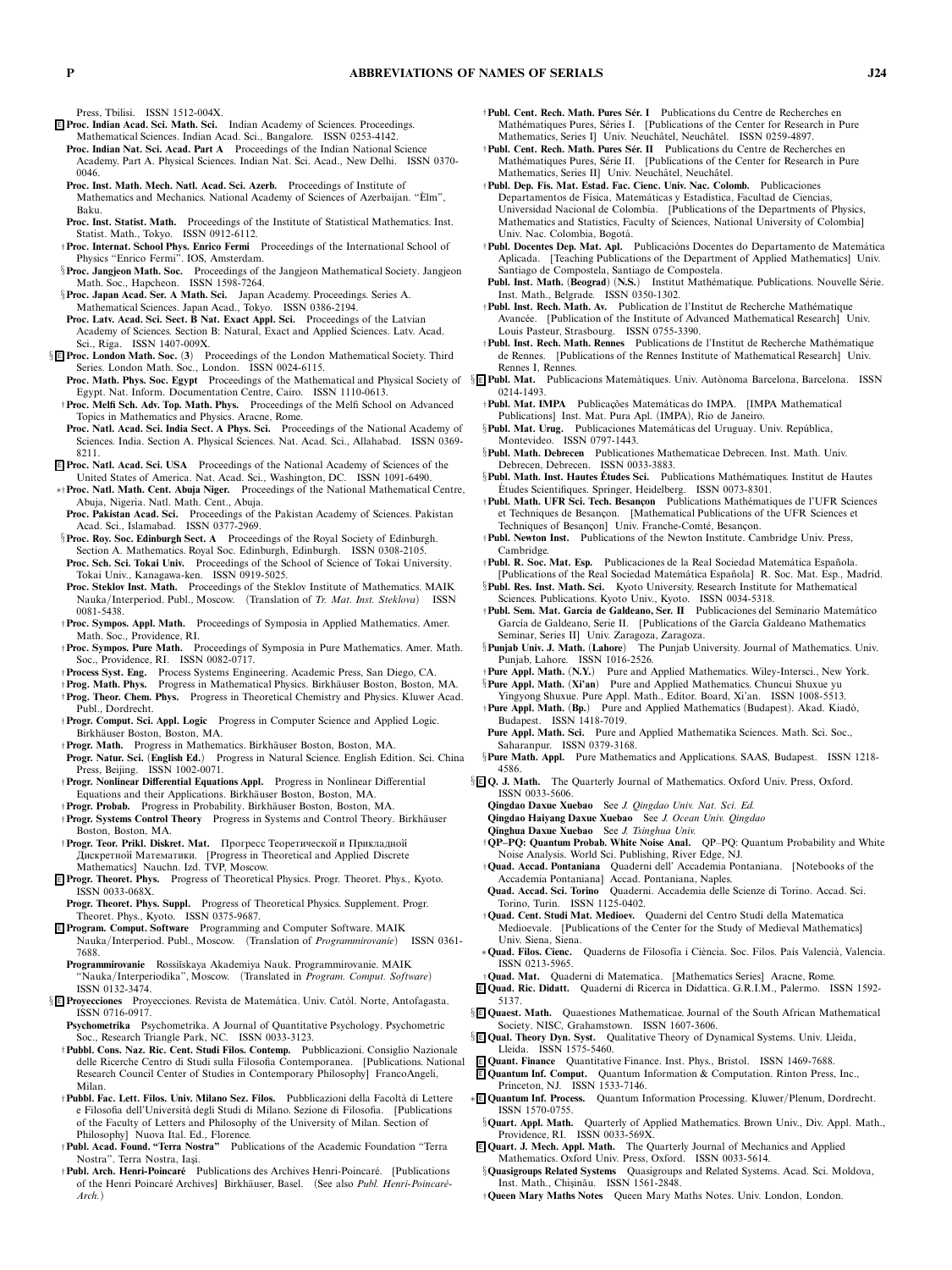†**Queen's Papers in Pure and Appl. Math.** *Queen's Papers in Pure and Applied Mathematics. Queen's Univ., Kingston, ON.*

§**Q¨uestii´o** *(***2***) Q¨uestii ´o. Quaderns d'Estad´ıstica i Investigaci ´o Operativa. Segona Epoca. ` Inst. Estad. Catalunya, Barcelona. (Continued as SORT) ISSN 0210-8054.* §**Questions Answers Gen. Topology** *Questions and Answers in General Topology.*

*Sympos. Gen. Topology, Osaka. ISSN 0918-4732.*

- § <sup>E</sup> **Queueing Syst. Theory Appl.** *Queueing Systems. Theory and Applications. Kluwer Acad. Publ., Dordrecht. ISSN 0257-0130.*
	- **Qufu Shifan Daxue Xuebao Ziran Kexue Ban** *Qufu Shifan Daxue Xuebao. Ziran Kexue Ban. Journal of Qufu Normal University. Natural Science Edition. J. Qufu Normal Univ. (Nat. Sci.), Editor. Dept., Qufu. ISSN 1001-5337.*
	- **Quipu Rev. Latinoam. Hist. Cienc. Tecnol.** *Quipu. Revista Latinoamericana de Historia de las Ciencias y la Tecnolog´ıa. Soc. Latinoam. Hist. Cie. Tecnol., M´exico. ISSN 0185-5093.*
- <sup>E</sup> **R. Soc. Lond. Philos. Trans. Ser. A Math. Phys. Eng. Sci.** *The Royal Society of London. Philosophical Transactions. Series A. Mathematical, Physical and Engineering Sciences. Roy. Soc. London, London. ISSN 1364-503X.*
- <sup>E</sup> **R. Soc. Lond. Proc. Ser. A Math. Phys. Eng. Sci.** *The Royal Society of London. Proceedings. Series A. Mathematical, Physical and Engineering Sciences. Roy. Soc. London, London. ISSN 1364-5021.*
- **RACSAM Rev. R. Acad. Cienc. Exactas F´ıs. Nat. Ser. A Mat.** *RACSAM. Revista de la Real Academia de Ciencias Exactas, F´ısicas y Naturales. Serie A. Matem´aticas. Real Acad. Cienc. Exact. F´ıs. Natur., Madrid. ISSN 1578-7303.*
- §**Rad Hrvat. Akad. Znan. Umjet. Mat. Znan.** *Rad Hrvatske Akademije Znanosti i Umjetnosti. Matematiˇcke Znanosti. Hrvat. Akad. Znan. Umjet., Zagreb. ISSN 1330- 0814.*
- Rad. Mat. Radovi Matematički. Akad. Nauk. i Umjetnost. Bosne i Hercegovine, *Sarajevo. ISSN 0352-6100.*
- <sup>E</sup> **Radiophys. and Quantum Electronics** *Radiophysics and Quantum Electronics.*
- *(Translation of Izv. Vyssh. Uchebn. Zaved. Radiofiz.) ISSN 0033-8443.* <sup>E</sup> **RAIRO Oper. Res.** *RAIRO Operations Research. RO Recherche Op´erationnelle. EDP*
- *Sci., Les Ulis. ISSN 0399-0559.* § <sup>E</sup> **Ramanujan J.** *The Ramanujan Journal. An International Journal Devoted to the Areas of Mathematics Influenced by Ramanujan. Kluwer Acad. Publ., Hingham, MA.*
- *ISSN 1382-4090.* **Ranchi Univ. Math. J.** *Ranchi University Mathematical Journal. Ranchi Univ., Ranchi.*
- *ISSN 0079-9602.* § <sup>E</sup> **Random Oper. Stochastic Equations** *Random Operators and Stochastic Equations. VSP,*
- *Zeist. ISSN 0926-6364.*
- § <sup>E</sup> **Random Structures Algorithms** *Random Structures & Algorithms. Wiley, Hoboken, NJ. ISSN 1042-9832.*
	- §**Ratio Math.** *Ratio Mathematica. Journal of Applied Mathematics. Libr. Univ. Ed., Pescara.*
	- †**Read. Math.** *Readings in Mathematics. Springer, New York.*
	- §**Real Anal. Exchange** *Real Analysis Exchange. Michigan State Univ. Press, East Lansing, MI. ISSN 0147-1937.*
- †**Regensburger Math. Schriften** *Regensburger Mathematische Schriften. [Regensburg Mathematical Publications] Univ. Regensburg, Regensburg. ISSN 0179-9746.*
- <sup>E</sup> **Regul. ChaoticDyn.** *Regular & Chaotic Dynamics. International Scientific Journal. Russ. Acad. Sci., Dept. Math., Moscow. ISSN 1560-3547.*
- <sup>E</sup> **Reliab. Comput.** *Reliable Computing. An International Journal Devoted to Reliable Mathematical Computations Based on Finite Representations and Guaranteed Accuracy. Kluwer Acad. Publ., Dordrecht. ISSN 1385-3139.*
- §**Rend. Accad. Naz. Sci. XL Mem. Mat. Appl.** *(***5***) Accademia Nazionale delle Scienze detta dei XL. Rendiconti. Serie V. Memorie di Matematica e Applicazioni. Parte I. Accad. Naz. Sci. XL, Rome. ISSN 0392-4106.*
- **Rend. Accad. Sci. Fis. Mat. Napoli** *(***4***) Societ`a Nazionale di Scienze, Lettere e Arti in Napoli. Rendiconto dell'Accademia delle Scienze Fisiche e Matematiche. Serie IV. Liguori, Naples. ISSN 0370-3568.*
- §**Rend. Circ. Mat. Palermo** *(***2***) Rendiconti del Circolo Matematico di Palermo. Serie II. Circ. Mat. Palermo, Palermo. ISSN 0009-725X.*
- §**Rend. Circ. Mat. Palermo** *(***2***)* **Suppl.** *Rendiconti del Circolo Matematico di Palermo. Serie II. Supplemento. Circ. Mat. Palermo, Palermo.*
- § **E Rend. Istit. Mat. Univ. Trieste** Rendiconti dell'Istituto di Matematica dell'Università di Trieste. Univ. Studi Trieste, Trieste. ISSN 0049-4704.
- § <sup>E</sup> **Rend. Mat. Appl.** *(***7***) Rendiconti di Matematica e delle sue Applicazioni. Serie VII. Univ. Studi Roma "La Sapienza", Rome. ISSN 1120-7183.*
	- **Rend. Sem. Fac. Sci. Univ. Cagliari** *Rendiconti del Seminario della Facolt`a di Scienze dell'Universit`a di Cagliari. Univ. Cagliari, Monserrato.*
- *Univ. Studi Milano, Milan. (Continued as Milan J. Math.) ISSN 0370-7377.*
- §**Rend. Sem. Mat. Messina Ser. II** *Rendiconti del Seminario Matematico di Messina. Serie II. Univ. Studi Messina, Messina.*
- §**Rend. Sem. Mat. Univ. Padova** *Rendiconti del Seminario Matematico della Universit`a di Padova. CEDAM, Padua. ISSN 0041-8994.*
- § <sup>E</sup> **Rend. Sem. Mat. Univ. Politec. Torino** *Universit`a e Politecnico di Torino. Seminario Matematico. Rendiconti. Levrotto & Bella, Turin. ISSN 0373-1243.*
- **Rend. Studi Econ. Quant.** *Rendiconti per gli Studi Economici Quantitativi. Univ. Ca' Foscari Venezia, Venice.*
- ∗**Rep. Enlarged Sess. Semin. I. Vekua Appl. Math.** *Reports of Enlarged Sessions of Seminar of I. Vekua Institute of Applied Mathematics. Tbilisi Univ. Press, Tbilisi. ISSN 1512-0066.*
- **Rep. Fac. Engrg. Oita Univ.** *Oita University. Faculty of Engineering. Reports. Oita Univ., Oita. ISSN 0387-7868.*
- **Rep. Fac. Sci. Engrg. Saga Univ. Math.** *Reports of the Faculty of Science and Engineering. Saga University. Mathematics. Saga Univ., Saga. ISSN 0387-8538.* **Rep. Fac. Sci. Kagoshima Univ.** *Reports of the Faculty of Science. Kagoshima*
- *University. Kagoshima Univ., Kagoshima. ISSN 1345-6938.* **Rep. Fac. Sci. Shizuoka Univ.** *Reports of the Faculty of Science. Shizuoka University. Shizuoka Univ., Shizuoka. ISSN 0583-0923.*
- §**Rep. Math. Logic** Reports on Mathematical Logic. Jagiellonian Univ. Press, Kraków. *ISSN 0137-2904.*
- § <sup>E</sup> **Rep. Math. Phys.** *Reports on Mathematical Physics. Pergamon, Oxford. ISSN 0034- 4877.*
- <sup>E</sup> **Rep. Progr. Phys.** *Reports on Progress in Physics. Inst. Phys., Bristol. ISSN 0034- 4885.*
- **Rep. Res. Inst. Sci. Technol. Nihon Univ.** *Report of the Research Institute of Science and Technology. Nihon University. Nihon Univ., Tokyo. ISSN 0370-7024.* †**Rep. Univ. Jyv¨askyl¨a Dep. Math. Stat.** *Report. University of Jyv ¨askyl¨a Department of*
- Mathematics and Statistics. Univ. Jyväskylä, Jyväskylä. ISSN 1457-8905.
- § <sup>E</sup> **Repr. Theory Appl. Categ.** *Reprints in Theory and Applications of Categories. Theory Appl. Categ., Sackville, NB. ISSN 1201-561X.*
- § <sup>E</sup> **Represent. Theory** *Representation Theory. An Electronic Journal of the American Mathematical Society. Amer. Math. Soc., Providence, RI. ISSN 1088-4165.*
	- **Res. Act. Coll. Sci. Eng. Tokyo Denki Univ.** *Research Activities. The College of Science and Engineering. Tokyo Denki University. Tokyo Denki Univ., Saitama. ISSN 0388- 1989.*
	- **Res. Bull. Fac. Educ. Welf. Sci. Oita Univ.** *The Research Bulletin of the Faculty of Education and Welfare Science. Oita University. Oita Univ., Fac. Ed. Welfare Sci., Oita. ISSN 1345-0875.*
	- **Res. Bull. Panjab Univ. Sci.** *Research Bulletin of the Panjab University. Science. Panjab Univ., Chandigarh. ISSN 0555-7631.*
- †**Res. Exp. Math.** *Research and Exposition in Mathematics. Heldermann, Lemgo.* ∗ <sup>E</sup> **Res. Lang. Comput.** *Research on Language and Computation. Kluwer Acad. Publ., Dordrecht. ISSN 1570-7075.*
	- †**Res. Math. Comput. Sci.** *Research in Mathematics and Computer Sciences. South-West Univ., Blagoevgrad.*
	- †**Res. Notes Math.** *Research Notes in Mathematics. A K Peters, Natick, MA.*
	- **Res. Rep. Anan Natl. Coll. Technol.** *Research Reports of Anan National College of Technology. Anan Natl. Coll. Technol., Anan. ISSN 0570-006X.*
	- **Res. Rep. Fac. Sci. Technol. Meijo Univ.** *Research Reports of the Faculty of Science and Technology. Meijo University. Meijo Univ., Nagoya. ISSN 0386-4952.*
	- **Res. Rep. Kushiro Natl. Coll. Technol.** *Research Reports. Kushiro National College of Technology. Kushiro Natl. Coll. Technol., Kushiro. ISSN 0455-017X.*
	- **Res. Rep. Miyagi Nat. College Tech.** *Miyagi National College of Technology. Research Reports. Miyagi Natl. Coll. Technol., Natori City. ISSN 0286-3707.* §**Resenhas** *Resenhas do Instituto de Matem´atica e Estat´ıstica da Universidade de S˜ao*
	- *Paulo. Univ. S˜ao Paulo, S˜ao Paulo. ISSN 0104-3854.*
	- §Results Math. Results in Mathematics. Resultate der Mathematik. Birkhäuser, Basel. *ISSN 1422-6383.*
	- **Rev. Acad. Canaria Cienc.** *Revista de la Academia Canaria de Ciencias. Acad. Canaria Cienc., La Laguna. ISSN 1130-4723.*
	- **Rev. Acad. Cienc. Zaragoza** *(***2***) Revista de la Academia de Ciencias Exactas, F´ısicas Qu´ımicas y Naturales de Zaragoza. Serie 2. Acad. Cienc. Exact. F´ıs. Qu´ım. Nat. Zaragoza, Zaragoza. ISSN 0370-3207.*
	- **Rev. Acad. Colombiana Cienc. Exact. F´ıs. Natur.** *Academia Colombiana de Ciencias Exactas, F´ısicas y Naturales. Revista. Acad. Colombiana Cienc. Exact. F´ıs. Natur., Bogot´a. ISSN 0370-3908.*
	- §Rev. Anal. Numér. Théor. Approx. Revue d'Analyse Numérique et de Théorie de *l'Approximation. Ed. Acad. Romˆane, Bucharest. ISSN 1222-9024.* **Rev. Bull. Calcutta Math. Soc.** *Calcutta Mathematical Society. Review Bulletin.*
- *Calcutta Math. Soc., Calcutta.*<br><sup>§</sup>**E Rev. Colombiana Mat.** Revista C § <sup>E</sup> **Rev. Colombiana Mat.** *Revista Colombiana de Matem´aticas. Soc. Colombiana Mat.,*
- *Bogot´a. ISSN 0034-7426.*
- <sup>E</sup> **Rev. Econom. Stud.** *Review of Economic Studies. Rev. Econom. Stud., Oxford. ISSN 0034-6527.*
- § <sup>E</sup> **Rev. Histoire Math.** *Revue d'Histoire des Math´ematiques. Soc. Math. France, Marseille. ISSN 1262-022X.*
	- **Rev. Histoire Sci.** *Revue d'Histoire des Sciences. Presses Univ. France, Paris. ISSN 0151-4105.*
	- Rev. Internac. Métod. Numér. Cálc. Diseñ. Ingr. Revista Internacional de Métodos *Numéricos para Cálculo y Diseño en Ingeniería. Univ. Politèc. Catalunya, Barcelona. ISSN 0213-1315.*
	- **Rev. Mat. Apl.** *Revista de Matem´aticas Aplicadas. Univ. Chile, Santiago. ISSN 0716- 5803.*
	- §**Rev. Mat. Complut.** *Revista Matem´atica Complutense. Serv. Publ. Univ. Complutense Madrid, Madrid. ISSN 1139-1138.*
- **Rev. Mat. Estat´ıst.** *Revista de Matem´atica e Estat´ıstica. Edit. UNESP, S˜ao Paulo. ISSN 0102-0811.*
- **Rend. Sem. Mat. Fis. Milano** *Rendiconti del Seminario Matematico e Fisico di Milano.* § <sup>E</sup> **Rev. Mat. Iberoamericana** *Revista Matem´atica Iberoamericana. Rev. Mat. Iberoamericana, Madrid. ISSN 0213-2230.*
	- ∗†**Rev. Math. Math. Phys.** *Reviews in Mathematics and Mathematical Physics. Harwood Academic Publ., Amsterdam. ISSN 1024-5278.*
	- § <sup>E</sup> **Rev. Math. Phys.** *Reviews in Mathematical Physics. A Journal for Both Review and Original Research Papers in the Field of Mathematical Physics. World Sci. Publ., Singapore. ISSN 0129-055X.*
		- Rev. Mexicana Fís. Revista Mexicana de Física. Soc. Mex. Fís., México. ISSN 0035-*001X.*
	- <sup>E</sup> **Rev. Modern Phys.** *Reviews of Modern Physics. Amer. Phys. Soc., College Park, MD. ISSN 0034-6861.*
		- **Rev. Questions Sci.** *Revue des Questions Scientifiques. Soc. Sci. Bruxelles, Namur. ISSN 0035-2160.*
	- **Rev. R. Acad. Cienc. Exactas F´ıs. Nat.** *(***Esp.***) Revista de la Real Academia de Ciencias Exactas, F´ısicas y Naturales (Espa ˜na). Real Acad. Cienc. Exact. F´ıs. Natur., Madrid. ISSN 1137-2141.*
	- §**Rev. Roumaine Math. Pures Appl.** *Revue Roumaine de Math´ematiques Pures et Appliqu´ees. Romanian Journal of Pure and Applied Mathematics. Ed. Acad. Romˆane, Bucharest. ISSN 0035-3965.*
	- Rev. Roumaine Sci. Tech. Sér. Méc. Appl. Revue Roumaine des Sciences Techniques. *S´erie de M´ecanique Appliqu´ee. Ed. Acad. Romˆane, Bucharest. ISSN 0035-4074.*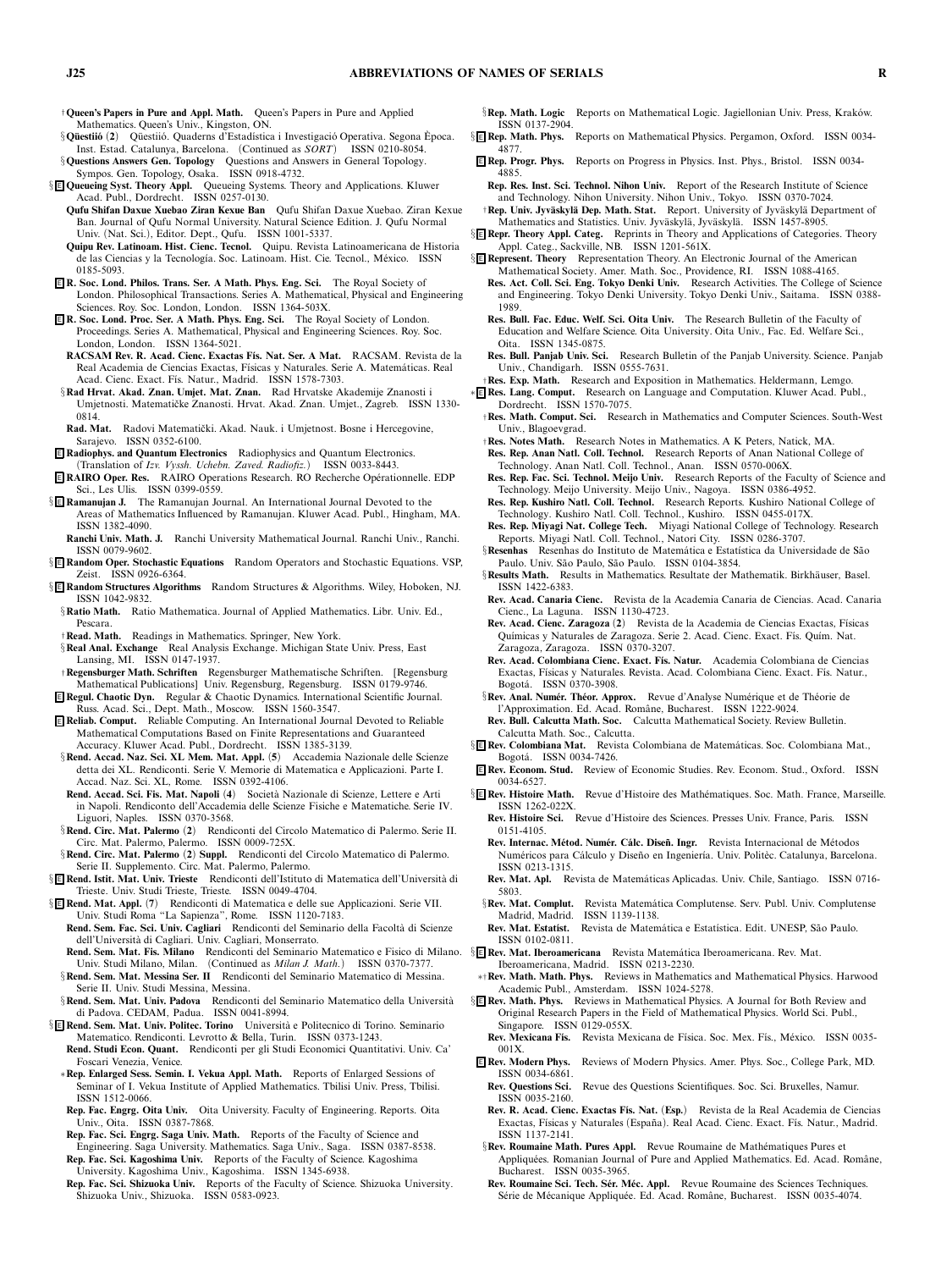- ∗§**Rev. Semin. Iberoam. Mat. Singul. Tordesillas** *Revista del Seminario Iberoamericano de Matem´aticas Singularidades en Tordesillas. Asoc. Semin. Iberoam. Mat., Valladolid. ISSN 1136-3894.*
- **Rev. Synth.** *(***4***) Revue de Synth`ese. Quatri`eme S´erie. Fond. Pour Sci., Paris. ISSN 0035-1776.*
- Rev. Técn. Fac. Ingr. Univ. Zulia *Universidad del Zulia. Facultad de Ingeniería. Revista T´ecnica. Univ. Zulia, Maracaibo. ISSN 0254-0770.*
- §Rev. Un. Mat. Argentina Revista de la Unión Matemática Argentina. Unión Mat. *Argentina, La Plata. ISSN 0041-6932.*
- **Riazi J. Karachi Math. Assoc.** *Riazi. The Journal of Karachi Mathematical Association. Karachi Math. Assoc., Karachi. ISSN 0255-7568.*
- §**Ricerche Mat.** *Ricerche di Matematica. Univ. Studi Napoli, Naples.*
- § <sup>E</sup> **Riv. Mat. Univ. Parma** *(***6***) Rivista di Matematica della Universit`a di Parma. Serie 6. Univ. Parma, Parma. (Continued as Riv. Mat. Univ. Parma (7)) ISSN 0035-6298.*
- ∗§ <sup>E</sup> **Riv. Mat. Univ. Parma** *(***7***) Rivista di Matematica della Universit`a di Parma. Serie 7. Univ. Parma, Parma. (Formerly Riv. Mat. Univ. Parma (6)) ISSN 0035-6298.*
- § <sup>E</sup> **Rocky Mountain J. Math.** *The Rocky Mountain Journal of Mathematics. Rocky Mountain Math. Consortium, Tempe, AZ. ISSN 0035-7596.*
- **Rocznik Nauk.-Dydakt. Prace Mat.** *Wy ˙zsza Szkoła Pedagogiczna im. Komisji Edukacji Narodowej w Krakowie. Rocznik Naukowo-Dydaktyczny. Prace Matematyczne. Wydawn. Nauk. Wy ˙zszej Szkoły Ped. Krakowie, Krak ´ow. ISSN 0239-7978.* **Romanian J. Phys.** *Romanian Journal of Physics. Ed. Acad. Romˆane, Bucharest. ISSN 1221-146X.*
- **Rostock. Math. Kolloq.** *Rostocker Mathematisches Kolloquium. Univ. Rostock, Rostock. ISSN 0138-3248.*
- ∗**Ruanjian Xuebao** *See J. Softw.*
- §**Russ. J. Math. Phys.** *Russian Journal of Mathematical Physics. MAIK Nauka/Interperiod. Publ., Moscow. ISSN 1061-9208.*
- **Russian J. Numer. Anal. Math. Modelling** *Russian Journal of Numerical Analysis and Mathematical Modelling. VSP, Zeist. (Selected translations of Russian language publications) ISSN 0927-6467.*
- **Russian Math.** *(***Iz. VUZ***) Russian Mathematics (Izvestiya VUZ. Matematika). Allerton, New York. (Translation of Izv. Vyssh. Uchebn. Zaved. Mat.) ISSN 1066-369X.*
- <sup>E</sup> **Russian Math. Surveys** *Russian Mathematical Surveys. London Math. Soc., London. (Translation of Uspekhi Mat. Nauk) ISSN 0036-0279.*
- <sup>E</sup> **Russian Phys. J.** *Russian Physics Journal. (Translation of Izv. Vyssh. Uchebn. Zaved. Fiz.) ISSN 1064-8887.*
- §**Ryukyu Math. J.** *Ryukyu Mathematical Journal. Univ. Ryukyus, Okinawa. ISSN 1344-008X.*
- ¶**RZhMat** *Rossi˘ıskaya Akademiya Nauk. Vserossi˘ıski˘ı Institut Naucho˘ı i Tekhnichesko˘ı Informatsii. Referativny˘ı Zhurnal. Matematika. Vseross. Inst. Nauchn. i Tekhn. Inform. (VINITI), Moscow. ISSN 0034-2467.*
- <sup>E</sup> **S ¯adhan¯a** *S¯adhan¯a. Academy Proceedings in Engineering Sciences. Indian Acad. Sci., Bangalore. ISSN 0256-2499.*
- §**Saitama Math. J.** *Saitama Mathematical Journal. Saitama Univ., Urawa. ISSN 0289- 0739.*
- ∗**Sampl. Theory Signal Image Process.** *Sampling Theory in Signal and Image Processing. An International Journal. Sampl. Publ., Potsdam, NY. ISSN 1530-6429.* §**Sankhyā Ser. A** Sankhyā. The Indian Journal of Statistics. Series A. Indian Statist.
- *Inst., Calcutta. ISSN 0581-572X.* Sankhyā Ser. B Sankhyā. The Indian Journal of Statistics. Series B. Indian Statist.
- *Inst., Calcutta. ISSN 0581-5738.*
- ∗†**Savoirs Actuels** *(***Les Ulis***) Savoirs Actuels (Les Ulis). [Current Scholarship (Les Ulis)] EDP Sci., Les Ulis.*
- **Sb. Math.** *Sbornik. Mathematics. Presidium Russ. Acad. Sci., Moscow. (Translation of Mat. Sb.) ISSN 1064-5616.*
- <sup>E</sup> **Scand. Actuar. J.** *Scandinavian Actuarial Journal. Taylor & Francis, Basingstoke. ISSN 0346-1238.* § <sup>E</sup> **Scand. J. Statist.** *Scandinavian Journal of Statistics. Theory and Applications.*
- *Blackwell, Oxford. ISSN 0303-6898.*
- †**Schr. Johannes-Keppler-Univ. Linz Reihe C Tech. Nat.wiss.** *Schriften der Johannes-*Keppler-Universität Linz. Reihe C: Technik und Naturwissenschaften. [Publications *of the Johannes-Keppler University Linz. Series C: Technology and Natural Sciences] Univ.verl. R. Trauner, Linz.*
- **Schr. Sudet.dtsch. Akad. Wiss. K¨unste Forsch.beitr. Nat.wiss. Kl.** *Schriften der* Sudetendeutschen Akademie der Wissenschaften und Küntse. Forschungsbeiträge der *Naturwissenschaftlichen Klasse. Sudetendtsch. Akad. Wiss. K ¨unste, Munich.*
- †**Schr.reihe Fachbereichs Math. Gerhard Mercator Univ.** *Schriftenreihe des Fachbereichs Mathematik der Gerhard-Mercator-Universität. [Text Series of the Department for Mathematics of the Gerhard-Mercator University] Gerhard-Mercator-Univ., Duisburg.*
- †**Schr.reihe Frankreich-Zent. Tech. Univ. Berl.** *Schriftenreihe des Frankreich-Zentrums* der Technischen Universität Berlin. [Monograph Series of the France Center at the *Technical University Berlin] Berlin Verlag Arno Spitz, Berlin.*
- †**Schriftenreihe Math. Inst. Univ. M¨unster 3. Ser.** *Schriftenreihe des Mathematischen* Instituts der Universität Münster, 3. Serie. [Series of the Mathematical Institute of *the University of Münster, 3rd Series] Univ. Münster, Münster. ISSN 0077-1961.*
- **Schweiz. Aktuarver. Mitt.** *Schweizerische Aktuarvereinigung. Mitteilungen. St¨ampfli, Bern. ISSN 1022-5617.*
- †**Sci. Across Cult. Hist. Non-West. Sci.** *Science Across Cultures: the History of Non-Western Science. Kluwer Acad. Publ., Dordrecht.*
- **Sci. Bull. Josai Univ.** *Science Bulletin of Josai University. Josai Univ., Sakado. ISSN 0919-4614.*
- **Sci. China Ser. A** *Science in China (Scientia Sinica). Series A. Mathematics. Sci. China Press, Beijing. ISSN 1006-9283.*
- **Sci. China Ser. E** *Science in China (Scientia Sinica). Series E. Technological Sciences. Sci. China Press, Beijing. ISSN 1006-9321.*
- **Sci. China Ser. F** *Science in China (Scientia Sinica). Series F. Information Sciences. Sci. China Press, Beijing. ISSN 1009-2757.*
- †**Sci. Comput.** *Scientific Computation. Springer, Berlin. ISSN 1434-8322.*
- <sup>E</sup> **Sci. Comput. Programming** *Science of Computer Programming. Methods of Software Design: Techniques and Applications. Elsevier, Amsterdam. ISSN 0167-6423.*
- <sup>E</sup> **Sci. Context** *Science in Context. Cambridge Univ. Press, Cambridge. ISSN 0269-8897.* †**Sci. Cult. Theory** *Science and Cultural Theory. Duke Univ. Press, Durham, NC.* **Sci. Iran.** *Scientia Iranica. International Journal of Science & Technology. Sharif Univ.*
- *Technol., Tehran. ISSN 1026-3098.* †**Sci. Masters** *Science Masters. Basic Books, New York.*
- 
- § <sup>E</sup> **Sci. Math. Jpn.** *Scientiae Mathematicae Japonicae. Japan. Assoc. Math. Sci., Osaka. ISSN 1346-0862.*
	- †**Sci. Networks Hist. Stud.** *Science Networks. Historical Studies. Birkh¨auser, Basel.*
	- †**Sci. Nuova** *La Scienza Nuova. [The New Science] Dedalo, Bari.*
	- †**Sci. Philos.** *Science and Philosophy. Kluwer Acad. Publ., Dordrecht.* **Sci. Rep. Fac. Ed. Fukushima Univ.** *Fukushima University. Faculty of Education.*
	- *Science Reports. Fukushima Univ., Fukushima. ISSN 0387-0855.* **Sci. Rep. Fac. Ed. Gifu Univ. Natur. Sci.** *Science Reports of the Faculty of Education.*
	- *Gifu University. Natural Science. Gifu Univ., Gifu. ISSN 0533-9529.* **Sci. Rep. Kanazawa Univ.** *The Science Reports of the Kanazawa University. Kanazawa*
	- *Univ., Kanazawa. ISSN 0022-8338.* **Sci. Rep. Res. Inst. Engrg. Kanagawa Univ.** *Kanagawa University. Research Institute for*
	- *Engineering. Science Reports. Kanagawa Univ., Yokohama. ISSN 0387-0324.* **Sci. Ser. A Math. Sci.** *(***N.S.***) Scientia. Series A. Mathematical Sciences. New Series.*
	- Univ. Téc. Federico Santa María, Valparaíso. ISSN 0716-8446.
	- †**Sci. Tech. Perspect.** *Sciences et Techniques en Perspective. [Science and Technology in Perspective] Univ. Nantes, Nantes. ISSN 0294-0264.*
	- **SCIAMVS** *SCIAMVS. Sources and Commentaries in Exact Sciences. SCIAMVS, Kyoto. ISSN 1345-4617.*
- <sup>E</sup> **Science** *American Association for the Advancement of Science. Science. Amer. Assoc. Adv. Sci., Washington, DC. ISSN 0036-8075.*
- **SCM Not. SCM Notícies. Soc. Catalana Mat., Barcelona.**
- ∗†**SCOPOS** *SCOPOS. Springer, Berlin.*
- **Scr. Sci. Math.** *Scripta Scientiarum Mathematicarum. Scripta Seminarii Investigationum Scientiae. Topologiae Systematum Subtilium et Applicationum. Soc.*
- *Topol. Syst. Subtilium Appl. Mold., Chis¸in˘au.*
- **Scripta Phys.** *Masaryk University. Faculty of Science. Scripta. Physics. Masaryk Univ., Brno.*
- †**Sel. Works B. B. Mandelbrot** *Selected Works of Benoit B. Mandelbrot. Springer, New York.*
- § **E Selecta Math.** (N.S.) Selecta Mathematica. New Series. Birkhäuser, Basel. ISSN 1022-*1824.*
- § <sup>E</sup> **S ´em. Lothar. Combin.** *S´eminaire Lotharingien de Combinatoire. Univ. Louis Pasteur, Strasbourg.*
	- †**S ´em. Math. Luxembourg** *S´eminaire de Math´ematique de Luxembourg. [Luxembourg Mathematics Seminar] Centre Univ. Luxembourg, Luxembourg.*
	- †**Sem. Ser. Math. Algebra** *Seminar Series in Mathematics. Algebra. "Ovidius" Univ.* Constanta, Constanta.
	- †**Sem. Ser. Math. Anal.** *Seminar Series in Mathematics. Analysis. "Ovidius" Univ.* Constanta, Constanta. ISSN 1223-9674.
- § <sup>E</sup> **Semigroup Forum** *Semigroup Forum. Springer, New York. ISSN 0037-1912.*
- †**S ´emin. Congr.** *S´eminaires et Congr`es. [Seminars and Congresses] Soc. Math. France, Paris.*
- †**S ´emin. Equ. D´ ´ eriv. Partielles** *S´eminaire: Equations aux D´ ´ eriv ´ees Partielles. [Seminar: Partial Differential Equations] Ecole Polytech., Palaiseau. ´*
- §**Semin. Fixed Point Theory Cluj-Napoca** *Seminar on Fixed Point Theory Cluj-Napoca. Babes¸-Bolyai Univ. Dept. Appl. Math., Cluj-Napoca. ISSN 1224-3930.*
- **Semin. I. Vekua Inst. Appl. Math. Rep.** *Seminar of I. Vekua Institute of Applied Mathematics. Reports. Tbilisi Univ. Press, Tbilisi. ISSN 1512-0058.*
- †**S ´emin. Th ´eor. Spectr. G´eom.** *S´eminaire de Th´eorie Spectrale et G´eom´etrie. [Seminar on Spectral Theory and Geometry] Univ. Grenoble I, Saint-Martin-d'H`eres.*
- <sup>E</sup> **Sequential Anal.** *Sequential Analysis. Dekker, Monticello, NY. ISSN 0747-4946.* †**Ser. Adv. Math. Appl. Sci.** *Series on Advances in Mathematics for Applied Sciences.*
- *World Sci. Publishing, River Edge, NJ.* †**Ser. Algebra** *Series in Algebra. World Sci. Publishing, River Edge, NJ.*
- ∗†**Ser. Anal.** *Series in Analysis. World Sci. Publishing, River Edge, NJ.*
- †**Ser. Appl. Math.** *Series on Applied Mathematics. World Sci. Publishing, River Edge, NJ.*
- †**Ser. Appl. Math.** *(***Paris***) Series in Applied Mathematics (Paris). Gauthier-Villars, Ed. ´ Sci. M´ed. Elsevier, Paris.*
- †**Ser. Atmos. Ocean. Planet. Phys.** *Series on Atmospheric, Oceanic and Planetary Physics. World Sci. Publishing, River Edge, NJ.*
- <sup>†</sup>**Ser. Comput. Mat.** Série de Computação e Matemática. [Computer and Mathematics] *Series] Inst. Mat. Pura Apl. (IMPA), Rio de Janeiro.*
- ∗†**Ser. Comput. Sci.** *Series in Computer Science. Kluwer/Plenum, New York.* †**Ser. Concr. Appl. Math.** *Series on Concrete and Applicable Mathematics. World Sci. Publishing, River Edge, NJ.*
- †**Ser. Decis. Risk** *Series on Decision and Risk. Academic Press, San Diego, CA.*
- †**Ser. F¯ız.-Mat. Nauki** Серія: Фізико-Математичні Науки. *[Series: Physical and Mathematical Sciences] K¯ırovograd. Derzh. Pedagog. Un¯ıv. ¯ım. V. Vinnichenka, Kirovograd.*
- †**Ser. High Energy Phys. Cosmol. Gravit.** *Series in High Energy Physics, Cosmology and Gravitation. IOP, Bristol.*
- †**Ser. Knots Everything** *Series on Knots and Everything. World Sci. Publishing, River Edge, NJ.*
- †**Ser. Log.** *Seria Logika. [Logic Series] Wydawn. Uniw. Wrocław., Wrocław.* †**Ser. Mach. Percept. Artif. Intell.** *Series in Machine Perception and Artificial*
- *Intelligence. World Sci. Publishing, River Edge, NJ.* †**Ser. Mashinostr.** Серия Машиностроение. *[Series Machine-Building] KazgosINTI,*
- *Almaty.*
- †**Ser. Mat. Model.** Серия Математическое Моделирование. *[Series Mathematical Modeling] FAZIS, Moscow.*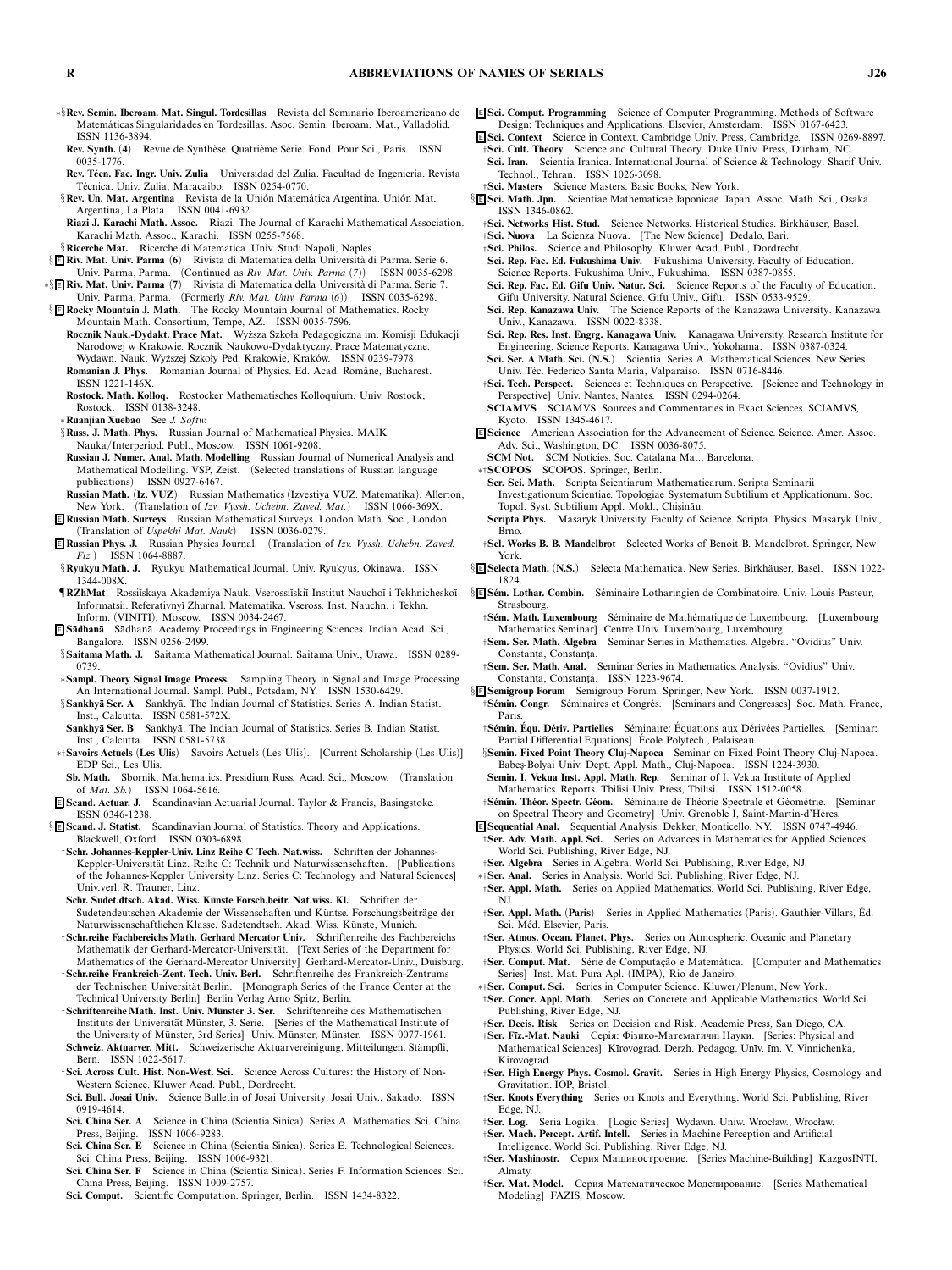- †**Ser. Math. Anal. Appl.** *Series in Mathematical Analysis and Applications. Gordon and Breach, Amsterdam. ISSN 1028-8600.*
- †**Ser. Math. Comput. Phys.** *Series in Mathematical and Computational Physics. Inst. Phys., Bristol.*
- †**Ser. Multivariate Anal.** *Series on Multivariate Analysis. World Sci. Publishing, River Edge, NJ.*
- ∗†**Ser. Partial Differ. Equ. Appl.** *Series on Partial Differential Equations and Applications. World Sci. Publishing, River Edge, NJ.*
- ∗†**S ´er. Philex** *S´erie Philex. [Philex Series] Ann. Litt. Univ. Franche-Comt´e, Besanc¸on.*
- †**Ser. Pure Math.** *Series in Pure Mathematics. World Sci. Publishing, River Edge, NJ.* †**Ser. Qual. Reliab. Eng. Stat.** *Series on Quality, Reliability & Engineering Statistics.*
- *World Sci. Publishing, River Edge, NJ.* †**Ser. Real Anal.** *Series in Real Analysis. World Sci. Publishing, River Edge, NJ.*
- †**Ser. Stab. Vib. Control Syst. Ser. A** *Series on Stability, Vibration and Control of Systems. Series A: Textbooks, Monographs and Treatises. World Sci. Publishing, River Edge, NJ.*
- †**Ser. Stab. Vib. Control Syst. Ser. B** *Series on Stability, Vibration and Control of Systems. Series B: Conference Proceedings and Special Theme Issues. World Sci. Publishing, River Edge, NJ.*
- †**Ser. Univ. Math.** *Series on University Mathematics. World Sci. Publishing, River Edge, NJ.*
- †**Ser. "Professional"** Серия "Профессионал". *[Series "Professional"] Mir i Semya, St. Petersburg.*
- §**Serdica Math. J.** *Serdica. Mathematical Journal. Serdika. Matematichesko Spisanie. Bulgarian Acad. Sci., Sofia. ISSN 1310-6600.*
- § <sup>E</sup> **Set-Valued Anal.** *Set-Valued Analysis. An International Journal Devoted to the Theory of Multifunctions and its Applications. Kluwer Acad. Publ., Dordrecht. ISSN 0927- 6947.*
	- **Shaanxi Shifan Daxue Xuebao** *See J. Shaanxi Normal Univ. Nat. Sci. Ed.*
	- ∗**Shandong Daxue Xuebao Lixue Ban** *See J. Shandong Univ. Nat. Sci.*
	- **Shandong Daxue Xuebao Ziran Kexue Ban** *Shandong Daxue Xuebao. Ziran Kexue Ban. Journal of Shandong University. Natural Science Edition. J. Shandong Univ., Editor. Board, Jinan. (Continued as J. Shandong Univ. Nat. Sci.) ISSN 0559-7234.*
	- **Shandong Keji Daxue Xuebao Ziran Kexue Ban** *See J. Shandong Univ. Sci. Technol. Nat. Sci.*
	- **Shanghai Daxue Xuebao Ziran Kexue Ban** *See J. Shanghai Univ. Nat. Sci.*
	- **Shanghai Jiaotong Daxue Xuebao** *See J. Shanghai Jiaotong Univ. (Chin. Ed.)*
	- **Shanghai Tiedao Daxue Xuebao** *See J. Shanghai Tiedao Univ.*
	- **Shengwa Shuxue Xuebao** *See J. Biomath.*
	- **Shenzhen Daxue Xuebao Ligong Ban** *See J. Shenzhen Univ. Sci. Eng.*
	- **Shuxue Jikan** *See Chinese Quart. J. Math.* **Shuxue Jinzhan** *See Adv. Math. (China)*
	- **Shuxue Jisuan Jisuanji Yingyong** *See J. Numer. Methods Comput. Appl.*
	- **Shuxue Lilun Yingyong** *See Math. Theory Appl.*
	- **Shuxue Niankan Ji A** *See Chinese Ann. Math. Ser. A*
	- **Shuxue Niankan Ji B** *See Chinese Ann. Math. Ser. B*
	- **Shuxue Shijian Renshi** *See Math. Practice Theory*
	- **Shuxue Wuli Xuebao** *See Acta Math. Sci. Ser. A Chin. Ed.*
	- **Shuxue Xuebao** *See Acta Math. Sinica*
	- **Shuxue Yanjiu** *See J. Math. Study*
	- **Shuxue Zazhi** *See J. Math. (Wuhan)*
- § <sup>E</sup> **SIAM J. Appl. Dyn. Syst.** *SIAM Journal on Applied Dynamical Systems. SIAM, Philadelphia, PA. ISSN 1536-0040.*
- § <sup>E</sup> **SIAM J. Appl. Math.** *SIAM Journal on Applied Mathematics. SIAM, Philadelphia, PA. ISSN 1095-712X.* § <sup>E</sup> **SIAM J. Comput.** *SIAM Journal on Computing. SIAM, Philadelphia, PA. ISSN*
- *1095-7111.*
- § <sup>E</sup> **SIAM J. Control Optim.** *SIAM Journal on Control and Optimization. SIAM, Philadelphia, PA. ISSN 1095-7138.*
- § <sup>E</sup> **SIAM J. Discrete Math.** *SIAM Journal on Discrete Mathematics. SIAM, Philadelphia, PA. ISSN 1095-7146.*
- § <sup>E</sup> **SIAM J. Math. Anal.** *SIAM Journal on Mathematical Analysis. SIAM, Philadelphia, PA. ISSN 1095-7154.*
- § <sup>E</sup> **SIAM J. Matrix Anal. Appl.** *SIAM Journal on Matrix Analysis and Applications. SIAM, Philadelphia, PA. ISSN 1095-7162.*
- § <sup>E</sup> **SIAM J. Numer. Anal.** *SIAM Journal on Numerical Analysis. SIAM, Philadelphia, PA. ISSN 1095-7170.*
- § <sup>E</sup> **SIAM J. Optim.** *SIAM Journal on Optimization. SIAM, Philadelphia, PA. ISSN 1095-7189.*
- § <sup>E</sup> **SIAM J. Sci. Comput.** *SIAM Journal on Scientific Computing. SIAM, Philadelphia,* **PA. ISSN 1095-7197.**<br>*†* **SIAM Monogr. Discrete Math. Appl.**
- $SIAM$  Monographs on Discrete Mathematics and *Applications. SIAM, Philadelphia, PA.*
- †**SIAM Monogr. Math. Model. Comput.** *SIAM Monographs on Mathematical Modeling and Computation. SIAM, Philadelphia, PA.*
- <sup>E</sup> **SIAM Rev.** *SIAM Review. SIAM, Philadelphia, PA. ISSN 1095-7200.* **Sib. Zh. Ind. Mat.** *Sibirski˘ı Zhurnal Industrialno˘ı Matematiki. Ross. Akad. Nauk Sib.*
- *Otd., Inst. Mat., Novosibirsk. ISSN 1560-7518.* **Sib. Zh. Vychisl. Mat.** *Sibirski˘ı Zhurnal Vychislitelno˘ı Matematiki. Siberian Journal*
- *of Numerical Mathematics. Rossi˘ıskaya Akademiya Nauk. Sibirskoe Otdelenie. Izdat. Ross. Akad. Nauk Sibirsk. Otdel., Novosibirsk.* §**Siberian Adv. Math.** *Siberian Advances in Mathematics. Allerton, New York.*
- *(Selected translations of Russian language publications) ISSN 1055-1344.*
- <sup>E</sup> **Siberian Math. J.** *Siberian Mathematical Journal. Kluwer Academic/Consultants Bureau, New York. (Translation of Sibirsk. Mat. Zh.) ISSN 0037-4466.*
- †**Siberian School Algebra Logic** *Siberian School of Algebra and Logic. Consultants Bureau, New York.*
- §Sibirsk. Mat. Zh. Rossiĭskaya Akademiya Nauk. Sibirskoe Otdelenie. Institut *Matematiki im. S. L. Soboleva. Sibirski˘ı Matematicheski˘ı Zhurnal. Izdat. Ross. Akad.*
- *Nauk Sib. Otd. Inst. Mat., Novosibirsk. (Translated in Siberian Math. J.) ISSN 0037-4474.*
- †**SicNon** *Sic et Non. Vrin, Paris. ISSN 1248-7279.*
- **Sichuan Daxue Xuebao** *Journal of Sichuan University. Natural Science Edition. Sichuan Daxue Xuebao. Ziran Kexue Ban. J. Sichuan Univ. (Nat. Sci. Ed.), Editor. Dept., Chengdu. ISSN 0490-6756.*
- **Sichuan Daxue Xuebao Gongcheng Kexue Ban** *See J. Sichuan Univ. Eng. Sci. Ed.*
- **Sichuan Shifan Daxue Xuebao Ziran Kexue Ban** *Sichuan Shifan Daxue Xuebao. Ziran Kexue Ban. Journal of Sichuan Normal University. Natural Science Edition. J. Sichuan Normal Univ. (Nat. Sci.), Editor. Board, Chengdu. ISSN 1001-8395.*
- ∗†**Sin. Leiden.** *Sinica Leidensia. Brill, Leiden. ISSN 0169-9563.*
- **SINET** *SINET: Ethiopian Journal of Science. Addis Ababa Univ., Addis Ababa. ISSN 0379-2897.*
- Sitz.ber. Sächs. Akad. Wiss. Leipz. Math.-Nat.wiss. Kl. Sitzungsberichte der Sächsischen *Akademie der Wissenschaften zu Leipzig. Mathematisch-Naturwissenschaftliche Klasse. S¨achs. Akad. Wiss. Leipz., Leipzig. ISSN 0371-327X.*
- **Skr. K. Nor. Vidensk. Selsk.** *Skrifter. Det Kongelige Norske Videnskabers Selskab. Tapir, Trondheim. ISSN 0368-6310.*
- †**Smarandache Funct.** *(***Book Ser.***) Smarandache Function (Book Series). Number Theory Publ. Co., Phoenix, AZ.*
- †**Smarandache Notions** *(***Book Ser.***) Smarandache Notions (Book Series). Am. Res. Press, Rehoboth, NM.*
- **Smarandache Notions J.** *Smarandache Notions Journal. Am. Res. Press, Rehoboth, NM. ISSN 1084-2810.*
- †**SMF Journ. Annu.** *SMF Journ´ee Annuelle. [SMF Annual Conference] Soc. Math. France, Paris.*
- †**SMF/AMS Texts Monogr.** *SMF/AMS Texts and Monographs. Amer. Math. Soc., Providence, RI.*
- <sup>E</sup> **Soc. Choice Welf.** *Social Choice and Welfare. Springer, Heidelberg. ISSN 0176-1714.* <sup>E</sup> **Sociol. Methods Res.** *Sociological Methods & Research. Sage, Thousand Oaks, CA. ISSN 0049-1241.*
- †**Software Environ. Tools** *Software, Environments, and Tools. SIAM, Philadelphia, PA.* †**Solid Mech. Appl.** *Solid Mechanics and its Applications. Kluwer Acad. Publ., Dordrecht.*
- †**Soobshch. Prikl. Mat.** Сообщения по Прикладнои Математике. *[Reports in Applied Mathematics] Ross. Akad. Nauk, Vychisl. Tsentr, Moscow.*
- §**Soochow J. Math.** *Soochow Journal of Mathematics. Soochow Univ., Taipei. ISSN 0250-3255.*
- <sup>E</sup> **Sorites** *Sorites. An International Electronic Quarterly of Analytical Philosophy. SORITES, Madrid. ISSN 1135-1349.*
- ∗§**SORT** *SORT. Statistics and Operations Research Transactions. Inst. Estad. Catalunya, Barcelona.* (Formerly *Qüestiió* (2)) ISSN 1696-2281.
- †**Sources Hist. Math. Phys. Sci.** *Sources in the History of Mathematics and Physical Sciences. Springer, New York. (See also Sources Stud. Hist. Math. Phys. Sci.)* †**Sources Stud. Hist. Math. Phys. Sci.** *Sources and Studies in the History of Mathematics*
- *and Physical Sciences. Springer, London. (See also Sources Hist. Math. Phys. Sci.)* **South African Statist. J.** *South African Statistical Journal. South African Statist.*
- *Assoc., Pretoria. ISSN 0038-271X.* ∗§**South East Asian J. Math. Math. Sci.** *South East Asian Journal of Mathematics and*
- *Mathematical Sciences. Sunshine Publ., Gorakhpur. ISSN 0972-7752.*
- § <sup>E</sup> **Southeast Asian Bull. Math.** *Southeast Asian Bulletin of Mathematics. Springer Hong Kong, Hong Kong. ISSN 0129-2021.*
- § <sup>E</sup> **Southwest J. Pure Appl. Math.** *Southwest Journal of Pure and Applied Mathematics. Cameron Univ., Dept. Math. Sci., Lawton, OK. ISSN 1083-0464.*
	- †**Spektr. Teor. Oper. Prilozh.** *Spektralnaya Teoriya Operatorov i ee Prilozheniya. [Spectral Theory of Operators and its Applications] Izdat. "Elm", Baku. `*
	- †**Springer Finance** *Springer Finance. Springer, Singapore.* †**Springer Monogr. Math.** *Springer Monographs in Mathematics. Springer, Berlin.* †**Springer Phys.** *Springer Physics. Springer, Vienna.*
	- †**Springer Ser. Chem. Phys.** *Springer Series in Chemical Physics. Springer, Berlin.*
	- †**Springer Ser. Comput. Math.** *Springer Series in Computational Mathematics. Springer, New York.*
	- †**Springer Ser. Inform. Sci.** *Springer Series in Information Sciences. Springer, Berlin. ISSN 0720-678X.*
	- †**Springer Ser. Oper. Res.** *Springer Series in Operations Research. Springer, New York.* †**Springer Ser. Optical Sci.** *Springer Series in Optical Sciences. Springer, Berlin.*
	- †**Springer Ser. Solid-State Sci.** *Springer Series in Solid-State Sciences. Springer, Berlin.*
	- †**Springer Ser. Statist.** *Springer Series in Statistics. Springer, New York. (See also Springer Ser. Statist. Perspect. Statist.)*
	- †**Springer Ser. Statist. Perspect. Statist.** *Springer Series in Statistics: Perspectives in Statistics. Springer, New York. (See also Springer Ser. Statist.)*
	- †**Springer Ser. Synergetics** *Springer Series in Synergetics. Springer, Berlin. ISSN 0172- 7389.*
	- †**Springer Texts Statist.** *Springer Texts in Statistics. Springer, New York.*
	- †**Springer Tracts Modern Phys.** *Springer Tracts in Modern Physics. Springer, Berlin. ISSN 0081-3869.*
	- †**Springer Undergrad. Math. Ser.** *Springer Undergraduate Mathematics Series. Springer, London.*
- †<sup>V</sup> **Springer VideoMATH** *Springer VideoMATH. Springer, Berlin.*
- †**Springer-Praxis Books Math.** *Springer-Praxis Books in Mathematics. Springer, Berlin.* †**Sredn. Arab. Persidskie Rukop. Fiz.-Mat. Soderzh. Bibl. Byvsh. Sov. Soyuza** Средневековые Арабские и Персидские Рукописи Физико-Математического
- Содержания в Библиотеках Бывшего Советского Союза. *[Medieval Arabic and Persian Manuscripts with Physico-Mathematical Content in the Libraries of the Former Soviet Union] Izd. Firma "Vost. Lit." RAN, Moscow.*
- †**St Andrews Stud. Reform. Hist.** *St Andrews Studies in Reformation History. Ashgate, Aldershot.*
- **St. Petersburg Math. J.** *St. Petersburg Mathematical Journal. Amer. Math. Soc., Providence, RI. (Translation of Algebra i Analiz) ISSN 1061-0022.*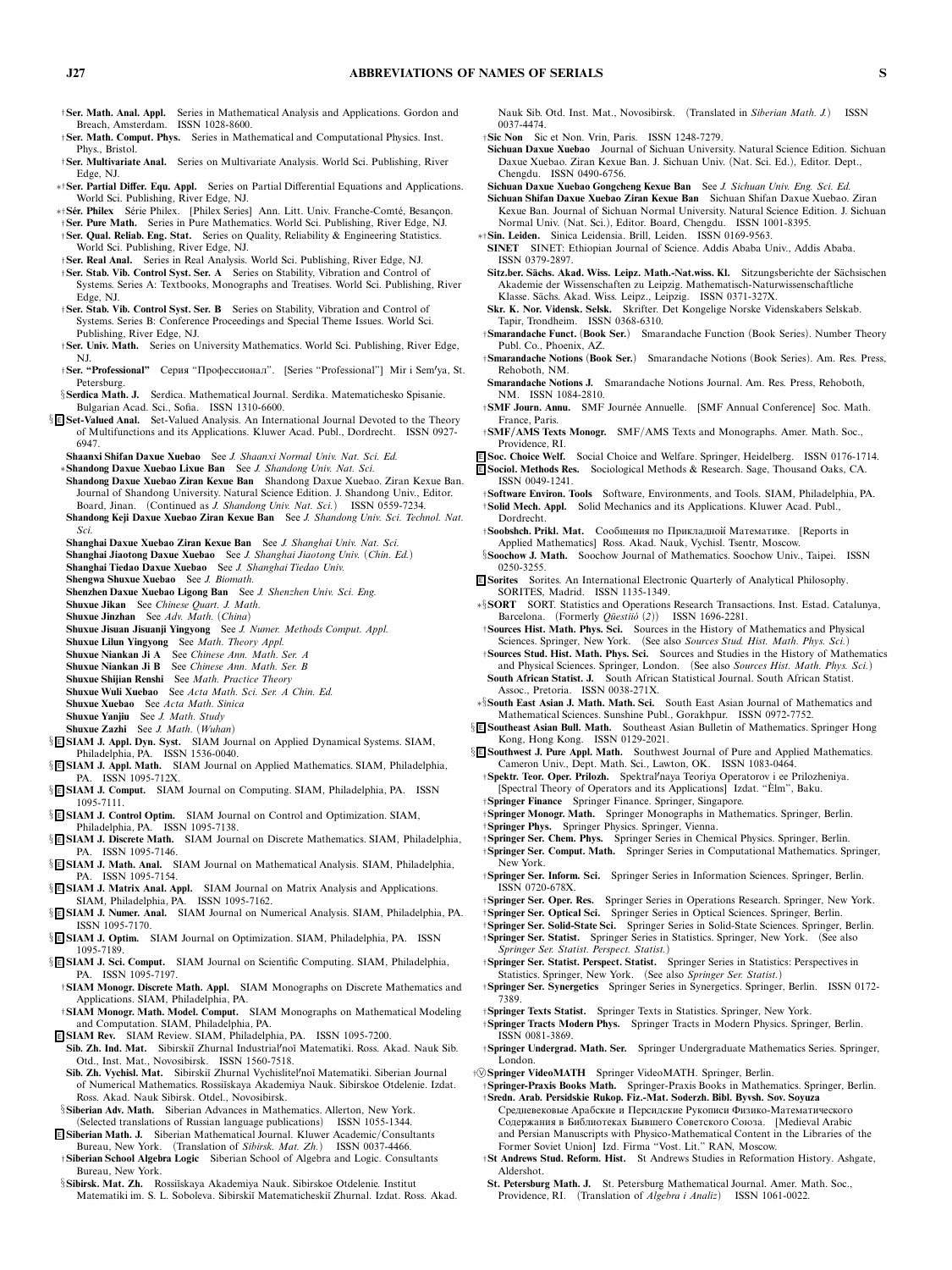- <sup>E</sup> **Stab. Control Theory Appl.** *Stability and Control: Theory and Applications. An International Journal. Acad. Nonlinear Sci., Moscow. ISSN 1563-3276.*
- †**Stability Control Theory Methods Appl.** *Stability and Control: Theory, Methods and Applications. Taylor & Francis, London. ISSN 1023-6155.*
- ∗ <sup>E</sup> **Stat. Appl. Genet. Mol. Biol.** *Statistical Applications in Genetics and Molecular Biology. Berkeley Electronic Press, Berkeley, CA. ISSN 1544-6115.* †**Stat. Biol. Health** *Statistics for Biology and Health. Springer, New York.*
- <sup>E</sup> **Stat. Comput.** *Statistics and Computing. Kluwer Acad. Publ., Hingham, MA. ISSN*
- *0960-3174.* †**Stat. Distrib. Models Appl.** *Statistical Distributions and Models with Applications. Gordon and Breach, Amsterdam. ISSN 1028-8929.*
- †**Stat. Eng. Inf. Sci.** *Statistics for Engineering and Information Science. Springer, New York.*
- †**Stat. Ind. Technol.** *Statistics for Industry and Technology. Birkh¨auser Boston, Boston, MA.*
- § <sup>E</sup> **Stat. Inference Stoch. Process.** *Statistical Inference for Stochastic Processes. An International Journal Devoted to Time Series Analysis and the Statistics of Continuous Time Processes and Dynamical Systems. Kluwer Acad. Publ., Dordrecht. ISSN 1387- 0874.*
- ∗ <sup>E</sup> **Stat. Methods Med. Res.** *Statistical Methods in Medical Research. An International Review Journal. Edward Arnold, London. ISSN 0962-2802.*
- <sup>E</sup> **Stat. Model.** *Statistical Modelling. An International Journal. Arnold, London. ISSN 1471-082X.*
- †**Stat. Soc. Sci. Public Policy** *Statistics for Social Science and Public Policy. Springer, New York.*
- †**Statist. Comput.** *Statistics and Computing. Springer, New York.*
- § <sup>E</sup> **Statist. Decisions** *Statistics & Decisions. Journal for Statistical Theory and Related Fields. Oldenbourg, Munich. ISSN 0721-2631.*
- <sup>E</sup> **Statist. Neerlandica** *Statistica Neerlandica. Journal of the Netherlands Society for Statistics and Operations Research. Blackwell, Oxford. ISSN 0039-0402.* **Statist. Papers** *Statistical Papers. Springer, Berlin. ISSN 0932-5026.*
- †**Statist. Practice** *Statistics in Practice. Wiley, Chichester.*
- <sup>E</sup> **Statist. Probab. Lett.** *Statistics & Probability Letters. North-Holland, Amsterdam. ISSN 0167-7152.*
- <sup>E</sup> **Statist. Sci.** *Statistical Science. A Review Journal of the Institute of Mathematical Statistics. Inst. Math. Statist., Bethesda, MD. ISSN 0883-4237.* **Statist. Sinica** *Statistica Sinica. Statist. Sinica, Taipei. ISSN 1017-0405.*
- †**Statist. Textbooks Monogr.** *Statistics: Textbooks and Monographs. Dekker, New York.* **Statistica** *(***Bologna***) Statistica. Coop. Lib. Univ., Bologna. ISSN 0390-590X.*
- § <sup>E</sup> **Statistics** *Statistics. A Journal of Theoretical and Applied Statistics. Taylor & Francis, Abingdon. ISSN 0233-1888.*
- ¶**STMA** *Statistical Theory and Method Abstracts. Internat. Statist. Inst., Voorburg. ISSN 0039-0518.*
- § <sup>E</sup> **Stoch. Dyn.** *Stochastics and Dynamics. World Sci. Publ., Singapore. ISSN 0219-4937.* †**Stoch. Model. Appl. Probab.** *Stochastic Modelling and Applied Probability. Springer, Berlin.*
- § <sup>E</sup> **Stoch. Models** *Stochastic Models. Dekker, Monticello, NY. ISSN 1532-6349.*
- § <sup>E</sup> **Stoch. Stoch. Rep.** *Stochastics and Stochastics Reports. Taylor & Francis, Abingdon. ISSN 1045-1129.*
- § <sup>E</sup> **Stochastic Anal. Appl.** *Stochastic Analysis and Applications. Dekker, Monticello, NY. ISSN 0736-2994.*
- § <sup>E</sup> **Stochastic Process. Appl.** *Stochastic Processes and their Applications. North-Holland, Amsterdam. ISSN 0304-4149.*
- †**Stochastics Monogr.** *Stochastics Monographs. Taylor & Francis, London. ISSN 0275- 5785.*
- †**Stokhastika** Стохастика. *[Stochastics] FAZIS, Moscow.*
- <sup>E</sup> **Struct. Equ. Model.** *Structural Equation Modeling. A Multidisciplinary Journal. Erlbaum, Mahwah, NJ. ISSN 1070-5511.*
- †**Stud. Adv. Math.** *Studies in Advanced Mathematics. CRC, Boca Raton, FL.* § <sup>E</sup> **Stud. Appl. Math.** *Studies in Applied Mathematics. Blackwell, Malden, MA. ISSN*
- *0022-2526.* †**Stud. BIAP Mat. Nauki** Студии на БИАП. Математически Науки. *[Studies of the* Bulgarian Institute of Analysis and Research. Mathematical Sciences] Fond. "B"lgar. *Inst. Anal. Prouch.", Sofia.*
- Stud. Cerc. Mec. Apl. Studii și Cercetări de Mecanică Aplicată. Ed. Acad. Române, *Bucharest. ISSN 0039-4017.*
- §**Stud. Cercet. Stiint. Ser. Mat. Univ. Bacău** Studii și Cercetări Stiintifice. Seria:
- *Matematic˘a. Universitatea din Bac˘au. Univ. Bac˘au, Bac˘au. ISSN 1224-2519.* †**Stud. Classification Data Anal. Knowledge Organ.** *Studies in Classification, Data*
- *Analysis, and Knowledge Organization. Springer, Berlin.* †**Stud. Comput. Math.** *Studies in Computational Mathematics. North-Holland,*
- *Amsterdam.*
- †**Stud. Econom. Theory** *Studies in Economic Theory. Springer, Berlin.* †**Stud. Funct. Struct. Linguist.** *Studies in Functional and Structural Linguistics (SFSL). Benjamins, Amsterdam. ISSN 0165-7712.*
- †**Stud. Fuzziness Soft Comput.** *Studies in Fuzziness and Soft Computing. Physica, Heidelberg.*
- **Stud. Hist. Med. Sci.** *(***N.S.***) Studies in History of Medicine and Science. New Series. Jamia Hamdard, New Delhi. ISSN 0970-5562.*
- **Stud. Hist. Nat. Sci.** *Studies in the History of Natural Sciences. Ziran Kexueshi Yanjiu. Science Press, Beijing. ISSN 1000-0224.*
- †**Stud. Hist. Philos. Math.** *Studies in the History and Philosophy of Mathematics. North-Holland, Amsterdam.*
- <sup>E</sup> **Stud. Hist. Philos. Sci.** *Studies in History and Philosophy of Science. Pergamon, Amsterdam. ISSN 0039-3681.*
- <sup>E</sup> **Stud. Hist. Philos. Sci. B Stud. Hist. Philos. Modern Phys.** *Studies in History and Philosophy of Science. B. Studies in History and Philosophy of Modern Physics. Pergamon, Amsterdam. ISSN 1355-2198.*
- †**Stud. Linguist. Philos.** *Studies in Linguistics and Philosophy. Kluwer Acad. Publ., Dordrecht.*
- **Stud. Locat. Anal.** *Studies in Locational Analysis. Constantine Porphyrogenetus Int. Assoc., Athens. ISSN 1105-5162.*
- †**Stud. Log. Comput.** *Studies in Logic and Computation. Res. Stud. Press Ltd., Baldock.* ∗†**Stud. Log. Pract. Reason.** *Studies in Logic and Practical Reasoning. North-Holland, Amsterdam. ISSN 1570-2464.*
- $\dagger$ **Stud. Logic Found. Math.** Studies in Logic and the Foundations of Mathematics. *North-Holland, Amsterdam. ISSN 0049-237X.*
- †**Stud. Math. Appl.** *Studies in Mathematics and its Applications. North-Holland, Amsterdam.*
- †**Stud. Math. Libr.** *Student Mathematical Library. Amer. Math. Soc., Providence, RI. ISSN 1520-9121.*
- †**Stud. Nonlinear Phenom. Life Sci.** *Studies of Nonlinear Phenomena in Life Science. World Sci. Publishing, River Edge, NJ.*
- †**Stud. Nonlinearity** *Studies in Nonlinearity. Perseus, Reading, MA.*
- ∗†**Stud. Sources Hist. Sci. Ser.** *Studies and Sources on the History of Sciences Series. Res. Cent. Islam. Hist. Art Cult. (IRCICA), Istanbul.*
- †**Stud. Texte Geistesgesch. Mittelalt.** *Studien und Texte zur Geistesgeschichte des Mittelalters. [Studies and Texts on the Intellectual History of the Middle Ages] Brill, Leiden. ISSN 0169-8125.*
- **Stud. Univ. Babes¸-Bolyai Inform.** *Studia. Universitatis Babes¸-Bolyai. Informatica. Univ. "Babes¸-Bolyai", Cluj-Napoca. ISSN 1224-869X.*
- **Stud. Univ. Zilina Math. Phys. Ser. ˇ** *Studies of University in Zilina. Mathematical- ˇ*
- *Physical Series. Univ. Zilina, ˇ Zilina. (Continued as ˇ Stud. Univ. Zilina Math. Ser. ˇ )* <sup>∗</sup>**Stud. Univ. Zilina Math. Ser. <sup>ˇ</sup>** *Studies of the University of Zilina. Mathematical Series. <sup>ˇ</sup>*
- *Univ. Zilina, ˇ Zilina. (Formerly ˇ Stud. Univ. Zilina Math. Phys. Ser. ˇ )* †**Stud. Wiss. Soz. Bildungsgesch. Math.** *Studien zur Wissenschafts-, Sozial- und Bildungsgeschichte der Mathematik. [Studies on the Scientific, Social and*
- Educational History of Mathematics] Vandenhoeck & Ruprecht, Göttingen. †**Studi Testi** *Studi e Testi. [Studies and Texts] Bibl. Apostol., Vatican City.*
- **Studia Leibnitiana** Studia Leibnitiana. Zeitschrift für Geschichte der Philosopie und der *Wissenschaften. Steiner, Stuttgart. ISSN 0039-3185.*
- †**Studia Leibnitiana Sonderheft** *Studia Leibnitiana Sonderheft. [Studia Leibnitiana Special Issue] Steiner, Stuttgart.*
- § <sup>E</sup> **Studia Logica** *Studia Logica. An International Journal for Symbolic Logic. Kluwer Acad. Publ., Dordrecht. ISSN 0039-3215.*
	- §**Studia Math.** *Studia Mathematica. Inst. Math., Polish Acad. Sci., Warsaw. ISSN 0039-3223.*
	- §**Studia Sci. Math. Hungar.** *Studia Scientiarum Mathematicarum Hungarica. A* Quarterly of the Hungarian Academy of Sciences. Akad. Kiadó, Budapest. ISSN *0081-6906.*
	- **Studia Univ. Babes¸-Bolyai Math.** *Universitatis Babes¸-Bolyai. Studia. Mathematica. Univ. "Babes¸-Bolyai", Cluj-Napoca. ISSN 0252-1938.*
	- **Sudhoffs Arch.** Sudhoffs Archiv. Zeitschrift für Wissenschaftsgeschichte. Steiner, *Stuttgart. ISSN 0039-4564.*
	- §Sügaku Mathematical Society of Japan. Sügaku (Mathematics). Math. Soc. Japan, *Tokyo. (Translated in Sugaku Expositions) ISSN 0039-470X.*
	- §**Sugaku Expositions** *Sugaku Expositions. Amer. Math. Soc., Providence, RI. (Selected translation of Sūgaku* $)$  ISSN 0898-9583.
	- **Suhayl** *Suhayl. Journal for the History of Exact and Natural Sciences in Islamic Civilisation. Univ. Barcelona, Barcelona. ISSN 1576-9372.*
	- †**SUNY Ser. Philos.** *SUNY Series in Philosophy. SUNY Press, Albany, NY.*
	- †**S ¯urikaiseki Shiriizu** *S ¯urikaiseki Shiriizu. [Mathematical Analysis Series] Yokohama Publ., Yokohama.*
- §**Sūrikaisekikenkyūsho Kōkyūroku** Sūrikaisekikenkyūsho Kōkyūroku. Kyoto Univ., *Kyoto.*
- †**Surv. Differ. Geom.** *Surveys in Differential Geometry. Int. Press, Boston, MA.*
- **Surveys Math. Indust.** *Surveys on Mathematics for Industry. Springer, Vienna. ISSN 0938-1953.*
- § <sup>E</sup> **SUT J. Math.** *SUT Journal of Mathematics. Sci. Univ. Tokyo, Tokyo. ISSN 0916- 5746.*

†**Sympos. Math.** *Symposia Mathematica. Cambridge Univ. Press, Cambridge.*

- <sup>E</sup> **Synthese** *Synthese. An International Journal for Epistemology, Methodology and Philosophy of Science. Kluwer Acad. Publ., Dordrecht. ISSN 0039-7857.* †**Synthese Lib.** *Synthese Library. Kluwer Acad. Publ., Dordrecht.*
- 
- <sup>E</sup> **Syst. Anal. Model. Simul.** *Systems Analysis Modelling Simulation. A Journal of Mathematical Modelling and Simulation in Systems Analysis. Taylor & Francis, Abingdon. ISSN 0232-9298.*
- ∗†**Syst. Control** *Systems and Control. Springer, New York.*
- †**Systems Control Found. Appl.** *Systems & Control: Foundations & Applications. Birkh¨auser Boston, Boston, MA.*
- Systems Control Inform. Systems, Control and Information. Shisutemu, Seigyo, Jōhō. *Inst. Systems Control Inform. Engrs., Kyoto. ISSN 0916-1600.*
- <sup>E</sup> **Systems Control Lett.** *Systems & Control Letters. North-Holland, Amsterdam. ISSN 0167-6911.*
- **Systems Sci.** *Wrocław University of Technology. Systems Science. Wrocław Univ. Tech. Press, Wrocław. ISSN 0137-1223.*
- §**Taiwanese J. Math.** *Taiwanese Journal of Mathematics. Math. Soc. Repub. China (Taiwan), Chung Li. ISSN 1027-5487.*
- §**Tamkang J. Math.** *Tamkang Journal of Mathematics. Tamkang Univ., Taipei. ISSN 0049-2930.*
- **Tamsui Oxf. J. Manag. Sci.** *Tamsui Oxford Journal of Management Sciences. Aletheia Univ., Taipei. ISSN 0258-5375.*
- **Tamsui Oxf. J. Math. Sci.** *Tamsui Oxford Journal of Mathematical Sciences. Aletheia Univ., Taipei. ISSN 1561-8307.*
- †**Tata Inst. Fund. Res. Stud. Math.** *Tata Institute of Fundamental Research Studies in Mathematics. Tata Inst. Fund. Res., Bombay.*
- †**Tata Inst. Fundam. Res. Lect. Math.** *Tata Institute of Fundamental Research Lectures on Mathematics. Narosa, New Delhi.*
- §**Tatra Mt. Math. Publ.** *Tatra Mountains Mathematical Publications. Slovak Acad. Sci., Bratislava. ISSN 1210-3195.*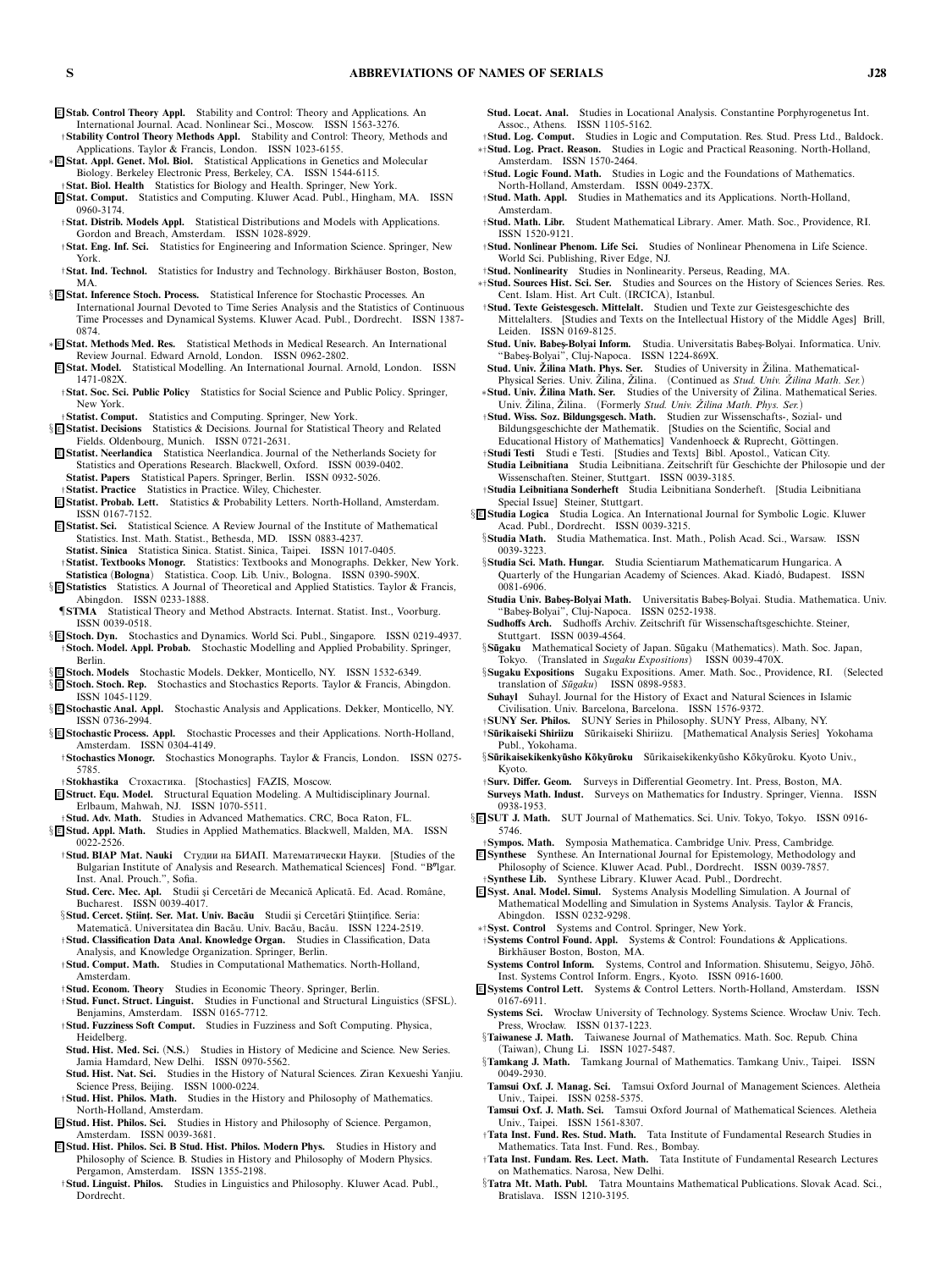**Teach. Math.** *The Teaching of Mathematics. Math. Soc. Serb., Belgrade. ISSN 0351- 4463.*

- †**Tech. Rep.** *Technical Report. Madurai Kamaraj Univ., Madurai.*
- **Tech. Rep. Osaka Univ.** *Technology Reports of the Osaka University. Osaka Univ., Suita. ISSN 0030-6177.*
- <sup>E</sup> **Technometrics** *Technometrics. A Journal of Statistics for the Physical, Chemical and Engineering Sciences. Am. Soc. Qual., Milwaukee, WI. ISSN 0040-1706.*
- †**Telecommunications** *Telecommunications. Academic Press, San Diego, CA.* ∗§**TEMA Tend. Mat. Apl. Comput.** *TEMA. Tendˆencias em Matem´atica Aplicada e*
- *Computacional. Soc. Brasil. Mat. Apl. Comput., S˜ao Carlos. ISSN 1677-1966.* †**Temi Metafis. Probl. Pensiero Antico Studi Testi** *Temi Metafisici e Problemi del Pensiero Antico. Studi e Testi. [Metaphysical Themes and Problems in Antiquity. Studies and Texts] Cent. Ric. Metafis., Milan.*
- §**Tensor** *(***N.S.***) The Tensor Society. Tensor. New Series. Tensor Soc., Chigasaki. ISSN 0040-3504.*
- §**Teor. Ĭmovīr. Mat. Stat.** Teorīya Ĭmovīrnosteĭ ta Matematichna Statistika. Kiïvs<sup>*r*</sup>kiŭ *Un¯ıversitet ¯ımeni Tarasa Shevchenka. "TViMS", Kiev. (Translated in Theory Probab. Math. Statist.) ISSN 0868-6904.*
- §**Teor. Veroyatnost. i Primenen.** *Rossi˘ıskaya Akademiya Nauk. Teoriya Veroyatnoste˘ı i ee Primeneniya. Izd. TVP, Moscow. (Translated in Theory Probab. Appl.) ISSN 0040- 361X.*
- †**Teor. Veroyatnost. Mat. Statist.** Теория Вероятностеи и Математическая Статистика. *[Probability Theory and Mathematical Statistics] Fizmatlit "Nauka", Moscow.*
- <sup>E</sup> **Teoret. Mat. Fiz.** *Rossi˘ıskaya Akademiya Nauk. Teoreticheskaya i Matematicheskaya Fizika. "Nauka", Moscow. (Translated in Theoret. and Math. Phys.) ISSN 0564- 6162.*
- **Teoria** *(***N.S.***) Teoria. Nuova Serie. ETS, Pisa.*
- <sup>E</sup> **Test** *Test. Soc. Esp. Estad. Investig. Oper., Madrid. ISSN 1133-0686.* †**Teubner Skr. Math. Stochastik** *Teubner Skripten zur Mathematischen Stochastik.*
- *[Teubner Texts on Mathematical Stochastics] Teubner, Stuttgart.* †**Teubner-Texte Math.** *Teubner-Texte zur Mathematik. [Teubner Texts in Mathematics]*
- *Teubner, Stuttgart. ISSN 0138-502X.* †**Teubner-Texte Phys.** *Teubner-Texte zur Physik. [Teubner Texts in Physics] Teubner,*
- *Leipzig.* **Texas J. Sci.** *The Texas Journal of Science. Texas Acad. Sci., Lubbock, TX. ISSN*
- *0040-4403.* †**Text Speech Lang. Technol.** *Text, Speech and Language Technology. Kluwer Acad.*
- *Publ., Dordrecht.* †**Textes Etudes ´** *Textes et Etudes. [Texts and Studies] Les Belles Lettres, Paris. ´*
- †**Textes Philos. Moyen Age** *Textes Philosophiques du Moyen Age. [Philosophical Texts of the Middle Ages] Vrin, Paris.*
- †**Textos Mat. Sér. B Textos de Matemática. Série B.** [Texts in Mathematics. Series B] *Univ. Coimbra, Coimbra.*
- †**Texts Appl. Math.** *Texts in Applied Mathematics. Springer, Berlin.*
- ∗†**Texts Comput. Sci. Eng.** *Texts in Computational Science and Engineering. Springer, Berlin.*
- †**Texts Monogr. Phys.** *Texts and Monographs in Physics. Springer, New York. ISSN 0172-5998.*
- †**Texts Monogr. Symbol. Comput.** *Texts and Monographs in Symbolic Computation. Springer, Vienna. ISSN 0943-853X.*
- †**Texts Read. Math.** *Texts and Readings in Mathematics. Hindustan Book Agency, New Delhi.*
- ∗†**Texts Read. Phys. Sci.** *Texts and Readings in Physical Sciences. Hindustan Book Agency, New Delhi.*
- †**Texts Theoret. Comput. Sci. EATCS Ser.** *Texts in Theoretical Computer Science. An EATCS Series. Springer, Berlin.*
- <sup>E</sup> **The Statistician** *Journal of the Royal Statistical Society. Series D. The Statistician. Roy. Statist. Soc., London. ISSN 0039-0526.*
- †**Themes Mod. Econom.** *Themes in Modern Econometrics. Cambridge Univ. Press, Cambridge.*
- **§ E Theor. Inform. Appl.** Theoretical Informatics and Applications. Informatique Théorique *et Applications. EDP Sci., Les Ulis. ISSN 0988-3754.*
- <sup>E</sup> **Theoret. and Math. Phys.** *Theoretical and Mathematical Physics. Kluwer Academic/Consultants Bureau, New York. (Translation of Teoret. Mat. Fiz.) ISSN 0040-5779.*
- **Theoret. Appl. Mech.** *Theoretical and Applied Mechanics. Yugoslav. Soc. Mech., Belgrade. ISSN 0350-2708.*
- § <sup>E</sup> **Theoret. Comput. Sci.** *Theoretical Computer Science. Elsevier, Amsterdam. ISSN 0304-3975.*
- **Theoria Hist. Sci.** *Theoria et Historia Scientiarum. An International Journal for* Interdisciplinary Studies. N. Copernicus Univ. Press, Toruń. ISSN 0867-4159.
- **Theoria** *(***San Sebasti´an***) (***2***) Theoria. Revista de Teor´ıa, Historia y Fundamentos de la Ciencia. Segunda Epoca. Centro An´ ´ al. L ´ogica Inform. Jur´ıd., San Sebasti´an. ISSN 0495-4548.*
- **Theoria** *(***Stockholm***) Theoria. A Swedish Journal of Philosophy. Theoria, Stockholm. ISSN 0040-5825.*
- <sup>E</sup> **Theory and Decision** *Theory and Decision. An International Journal for Multidisciplinary Advances in Decision Science. Kluwer Acad. Publ., Dordrecht.* **ISSN 0040-5833.**<br>**§ E** Theory Appl. Categ.
- § <sup>E</sup> **Theory Appl. Categ.** *Theory and Applications of Categories. Theory Appl. Categ., Sackville, NB. ISSN 1201-561X.*
- § <sup>E</sup> **Theory Comput. Syst.** *Theory of Computing Systems. Springer, New York. ISSN 1432-4350.*
- †**Theory Decis. Lib. Ser. B Math. Statist. Methods** *Theory and Decision Library. Series B: Mathematical and Statistical Methods. Kluwer Acad. Publ., Dordrecht.*
- †**Theory Decis. Lib. Ser. C Game Theory Math. Program. Oper. Res.** *Theory and Decision Library. Series C: Game Theory, Mathematical Programming and Operations Research. Kluwer Acad. Publ., Dordrecht.*
- †**Theory Eng. Appl. Comput. Methods** *Theory and Engineering Applications of Computational Methods. Internat. Center Numer. Methods Eng. (CIMNE), Barcelona.*
- § <sup>E</sup> **Theory Pract. Log. Program.** *Theory and Practice of Logic Programming. Cambridge Univ. Press, Cambridge. ISSN 1471-0684.*
- <sup>E</sup> **Theory Probab. Appl.** *Theory of Probability and its Applications. SIAM, Philadelphia, PA. (Translation of Teor. Veroyatnost. i Primenen.) ISSN 1095-7219.* **Theory Probab. Math. Statist.** *Theory of Probability and Mathematical Statistics. Amer.*
- *Math. Soc., Providence, RI. (Translation of Teor. ˘ Imov¯ır. Mat. Stat.) ISSN 0094- 9000.*
- ∗§**Theory Stoch. Process.** *Theory of Stochastic Processes. TBiMC Sci. Publ., Kiev. ISSN 0231-3900.*
- †**Theta Ser. Adv. Math.** *Theta Series in Advanced Mathematics. Theta, Bucharest.* **Tianjin Daxue Xuebao. Ziran Kexue Gong Cheng Jixue Ban** *See J. Tianjin Univ. Sci. Technol. Ed.*
- §**Tohoku Math. J.** *(***2***) The Tohoku Mathematical Journal. Second Series. Tohoku Univ., Sendai. ISSN 0040-8735.*
- †**Tohoku Math. Publ.** *Tohoku Mathematical Publications. Tohoku Univ., Sendai.*
- §**Tokyo J. Math.** *Tokyo Journal of Mathematics. Kinokuniya, Tokyo. ISSN 0387-3870.*
- **Tongji Daxue Xuebao Ziran Kexue Ban** *Tongji Daxue Xuebao. Ziran Kexue Ban. Journal of Tongji University. Natural Science. J. Tongji Univ., Editor. Dept., Shanghai. ISSN 0253-374X.*
- **Top** *Top. Soc. Estad. Investig. Oper., Madrid. ISSN 1134-5764.*
- †**Top. Saf. Risk Reliab. Qual.** *Topics in Safety, Risk, Reliability and Quality. Kluwer Acad. Publ., Dordrecht.*
- ∗ <sup>E</sup> **Top. Theor. Econ.** *Topics in Theoretical Economics. Berkeley Electronic Press, Berkeley, CA. ISSN 1534-598X.*
	- †**Topics Discrete Math.** *Topics in Discrete Mathematics. North-Holland, Amsterdam.*
- †**Topics Engrg.** *Topics in Engineering. Comput. Mech., Southampton. ISSN 0952-5300.* ∗†**Toplum. D¨on¨us¸¨um Yayın.** *Toplumsal D ¨on ¨us¸ ¨um Yayınları. [Publications of Social*
- *Transformation] Toplum. D ¨on ¨us¸ ¨um Yayın., Istanbul.* <sup>E</sup> **Topoi** *Topoi. An International Review of Philosophy. Kluwer Acad. Publ., Dordrecht. ISSN 0167-7411.*
- †**Topoi Libr.** *Topoi Library. Kluwer Acad. Publ., Dordrecht.*
- ∗†**Topol. Fixed Point Theory Appl.** *Topological Fixed Point Theory and Its Applications. Kluwer Acad. Publ., Dordrecht.* §**Topol. Methods Nonlinear Anal.** *Topological Methods in Nonlinear Analysis. Juliusz*
- *Schauder Cent. Nonlinear Stud., Toru ´n. ISSN 1230-3429.*
- § <sup>E</sup> **Topology** *Topology. An International Journal of Mathematics. ISSN 0040-9383.* § <sup>E</sup> **Topology Appl.** *Topology and its Applications. North-Holland, Amsterdam. ISSN 0166-8641.*
- § <sup>E</sup> **Topology Proc.** *Topology Proceedings. Topol. Proc., Auburn, AL. ISSN 0146-4124.* †**Toronto Stud. Philos.** *Toronto Studies in Philosophy. Univ. Toronto Press, Toronto, ON.*
	- †**Tr. Azerb. Mat. Obshch.** *Trudy Azerba˘ıdzhanskogo Matematicheskogo Obshchestva. [Proceedings of the Azerbaijan Mathematical Society] Izdat. "Elm", Baku. `*
	- †**Tr. Diskretn. Mat.** Труды по Дискретнои Математике. *[Proceedings in Discrete Mathematics] Nauchn. Izd. TVP, Moscow. (See also Diskret. Mat.)*
	- ∗**Tr. Fiz. Obshch. Resp. Adygeya** *Trudy Fizicheskogo Obshchestva Respubliki Adygeya. Adyg. Gos. Univ., Maykop.*
	- §**Tr. Geom. Semin.** Trudy Geometricheskogo Seminara. Kazanskiĭ Gosudarstvennyĭ *Universitet. Izdat. Kazan. Mat. Obs., Kazan.*
	- **Tr. Inst. Mat. Mekh. Akad. Nauk Azerb.** *Trudy Instituta Matematiki i Mekhaniki. Akademiya Nauk Azerba˘ıdzhana.*
	- †**Tr. Inst. Mat.** *(***Minsk***)* Труды Института Математики *(*Минск*)*. *[Proceedings of the Institute of Mathematics (Minsk)] Natl. Akad. Nauk Belarusi, Inst. Mat., Minsk.*
	- †**Tr. Inst. Prikl. Mat. Issled.** Труды Института Прикладных Математических Исследовании. *[Proceedings of the Institute of Applied Mathematics Research] Ross. Akad. Nauk, Karel. Nauchn. Tsentr, Petrozavodsk.*
	- †**Tr. Inst. Prikl. Mat. Mekh.** Труды Института Прикладнои Математики и Механики. *[Proceedings of the Institute of Applied Mathematics and Mechanics] Nats. Akad. Nauk Ukrainy Inst. Prikl. Mat. Mekh., Donetsk.*
	- §**Tr. Mat. Inst. Steklova** *Trudy Matematicheskogo Instituta Imeni V. A. Steklova. Rossi˘ıskaya Akademiya Nauk. MAIK "Nauka/Interperiodika", Moscow. (Translated in Proc. Steklov Inst. Math.) ISSN 0371-9685.*
	- †**Tr. Mat. Tsentra im. N. I. Lobachevskogo** Труды Математического Центра имени Н. И. Лобачевского. *[Proceedings of the N. I. Lobachevskii Mathematical Center] Izdat. "DAS", Kazan.*
	- §**Tr. Mosk. Mat. Obs.** *Trudy Moskovskogo Matematicheskogo Obshchestva. URSS, Moscow. (Translated in Trans. Moscow Math. Soc.) ISSN 0134-8663.*
	- †**Tr. Nauchno-Issled. Semin. Log. Tsentra Inst. Filos. RAN** Труды Научно-Исследовательского Семинара Логического Центра Института Философии РАН. *[Proceedings of the Scientific Research Seminar of the Logic Center of the Institute of Philosophy RAS] Ross. Akad. Nauk, Inst. Filos., Moscow.*
	- §**Tr. Petrozavodsk. Gos. Univ. Ser. Mat.** *Trudy Petrozavodskogo Gosudarstvennogo Universiteta. Seriya Matematika. Gosudarstvenny˘ı Komitet Rossi˘ısko˘ı Federatsii po Vysshemu Obrazovaniyu. Izdat. Petrozavodsk. Univ., Petrozavodsk.*
	- † Tr. Ross. Assots. "Zhenshchiny-Mat." Труды Российской Ассоциации "Женщины-Математики". *[Proceedings of the Russian Association "Women Mathematicians"] Izdat. Chuvash. Gos. Univ., Cheboksary.*
	- §**Tr. Semin. im. I. G. Petrovskogo** *Trudy Seminara imeni I. G. Petrovskogo. Izdat. Moskov. Univ., Moscow. (Translated in J. Math. Sci. (New York)) ISSN 0321- 2971.*
	- †**Tr. St.-Peterbg. Mat. Obshch.** Труды Санкт-Петербургского Математического Общества. *[Proceedings of the St. Petersburg Mathematical Society] Nauchn. Kniga, Novosibirsk. (Translated in Amer. Math. Soc. Transl. Ser. 2)*
	- **Trans. Acad. Sci. Azerb. Ser. Phys.-Tech. Math. Sci.** *Transactions of Academy of Sciences of Azerbaijan. Series of Physical-Technical and Mathematical Sciences. "Elm" Publ. House, Baku. (Formerly Izv. Akad. Nauk Azerb. Ser. Fiz.-Tekh. Mat. Nauk) ISSN 0002-3108.*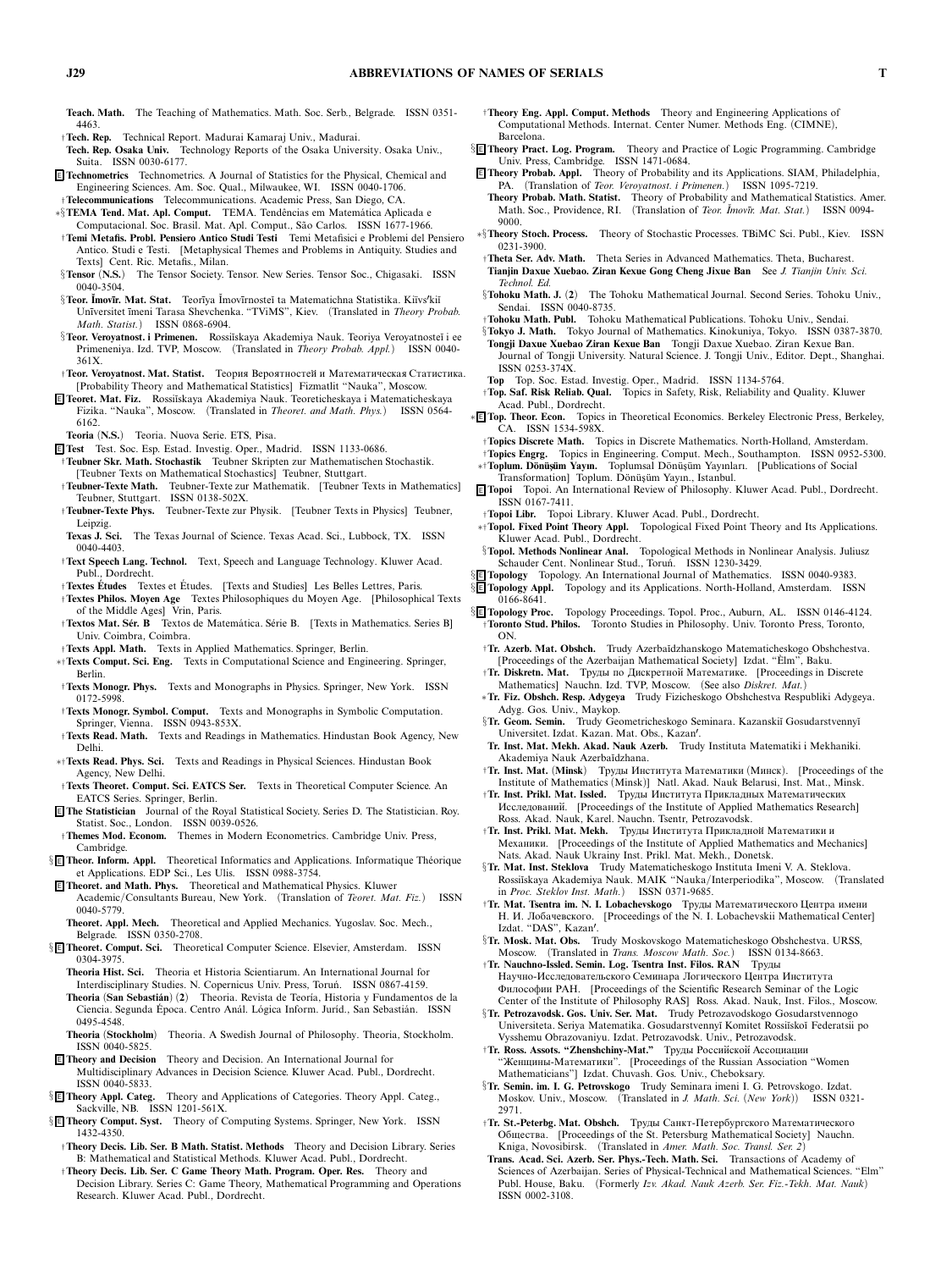- § <sup>E</sup> **Trans. Amer. Math. Soc.** *Transactions of the American Mathematical Society. Amer. Math. Soc., Providence, RI. ISSN 0002-9947.*
	- †**Trans. Amer. Philos. Soc.** *Transactions of the American Philosophical Society. Amer. Philos. Soc., Philadelphia, PA.*
	- **Trans. ASME J. Appl. Mech.** *American Society of Mechanical Engineers. Transactions of the ASME. Journal of Applied Mechanics. Amer. Soc. Mech. Engrs. (ASME), New York. ISSN 0021-8936.*
	- ∗**Trans. Beijing Inst. Tech.** *Transactions of Beijing Institute of Technology. Beijing Ligong Daxue Xuebao. Trans. Beijing Inst. Tech., Editor. Dep., Beijing. (Formerly J. Beijing Inst. Technol. (Chin. Ed.)) ISSN 1001-0645.*
	- **Trans. Inst. Systems Control Inform. Engrs.** *Institute of Systems, Control and* Information Engineers. Transactions. Shisutemu Seigyo Jōhō Gakkai Rombunshi. Inst. *Systems Control Inform. Engrs., Kyoto. ISSN 1342-5668.*
	- **Trans. Moscow Math. Soc.** *Transactions of the Moscow Mathematical Society. Amer. Math. Soc., Providence, RI. (Translation of Tr. Mosk. Mat. Obs.) ISSN 0077-1554.*
	- **Trans. Nanjing Univ. Aeronaut. Astronaut.** *Transactions of Nanjing University of Aeronautics & Astronautics. J. Nanjing Univ. Aeronaut. Astronaut., Ed. Dep., Nanjing. ISSN 1005-1120.*
- †**Trans. St. Petersbg. Acad. Sci. Strength Probl.** *St. Petersburg Academy of Sciences for Strength Problems. Transactions. St. Petersburg Acad. Sci. Strength Probl., St. Petersburg.*<br>*<u>Petersburg</u>***. Groups**
- § <sup>E</sup> **Transform. Groups** *Transformation Groups. Birkh¨auser Boston, Cambridge, MA. ISSN 1083-4362.*
- †**Transl. Math. Monogr.** *Translations of Mathematical Monographs. Amer. Math. Soc., Providence, RI.*
- <sup>E</sup> **Transp. Porous Media** *Transport in Porous Media. Kluwer Acad. Publ., Dordrecht. ISSN 0169-3913.*
- <sup>E</sup> **Transport Theory Statist. Phys.** *Transport Theory and Statistical Physics. Dekker, Monticello, NY. ISSN 0041-1450.*
- †**Travaux en Cours** *Travaux en Cours. [Works in Progress] Hermann, Paris.*
- $\dagger$ Travaux Log. Travaux de Logique. [Works on Logic] Univ. Neuchâtel, Neuchâtel. *ISSN 1420-8520.*
- †**Trends Log. Stud. Log. Libr.** *Trends in Logic—Studia Logica Library. Kluwer Acad. Publ., Dordrecht.*
- †**Trends Math.** *Trends in Mathematics. Birkh¨auser Boston, Boston, MA.* **Tsinghua Sci. Technol.** *Tsinghua Science and Technology. Tsinghua Univ. Press, Beijing. ISSN 1007-0214.*
- §**Tsukuba J. Math.** *Tsukuba Journal of Mathematics. Univ. Tsukuba, Ibaraki. ISSN 0387-4982.*
- § <sup>E</sup> **Turkish J. Math.** *Turkish Journal of Mathematics. Sci. Tech. Res. Council Turkey, Ankara. ISSN 1300-0098.*
- †**Uch. Ross. Ocherki Vospominaniya Mater.** Ученые России. Очерки, Воспоминания, Материалы. *[Scientists of Russia. Biographical Sketches. Reminiscences. Works] "Nauka", Moscow.*
- †**Uchebn. Vuzov. Spets. Lit.** Учебники для Вузов. Специальная Литература. *[Textbooks for College Students. Special Literature] LAN, St. Petersburg.*
- **Ukra¨ın. F¯ız. Zh.** *Nats¯ıonalna Akadem¯ıya Nauk Ukra¨ıni. V¯ıdd¯ılennya F¯ıziki ¯ı* Astronomīi. Ukraïns<sup>*r*kiĭ Fīzichniĭ Zhurnal. Ukrainian Journal of Physics. Nats. Akad.</sup> *Nauk Ukra¨ıni, ¯ Inst. Teoret. F¯ız., Kiev. ISSN 0503-1265.*
- §**Ukra¨ın. Mat. Zh.** *Nats¯ıonalna Akadem¯ıya Nauk Ukra¨ıni. ¯ Institut Matematiki. Ukra¨ınski˘ı Matematichni˘ı Zhurnal. Nats¯ıonal. Akad. Nauk Ukra¨ıni, ¯ Inst. Mat., Kiev. (Translated in Ukrainian Math. J.) ISSN 0041-6053.*
- <sup>E</sup> **Ukrainian Math. J.** *Ukrainian Mathematical Journal. Kluwer Academic/Consultants Bureau, New York. (Translation of Ukra¨ın. Mat. Zh.) ISSN 0041-5995.* **Ultra Sci. Phys. Sci.** *Ultra Scientist of Physical Sciences. International Journal of*
- *Physical Sciences. Dr. A. H. Ansari, Bhopal. ISSN 0970-9150.* †**UMIST Control Sys. Cent. Ser.** *UMIST Control Systems Centre Series. Res. Stud.*
- *Press Ltd., Baldock. (Continued as CSI: Control Signal/Image Process. Ser.)* †**Undergrad. Texts Contemp. Phys.** *Undergraduate Texts in Contemporary Physics.*
- *Springer, New York.* †**Undergrad. Texts Math.** *Undergraduate Texts in Mathematics. Springer, New York.*
- **Ungyong T'ongkye Y˘ ˘ onku** *See Korean J. Appl. Statist.*
- § <sup>E</sup> **Univ. Beograd. Publ. Elektrotehn. Fak. Ser. Mat.** *Univerzitet u Beogradu. Publikacije Elektrotehniˇckog Fakulteta. Serija Matematika. Univ. Beograd, Belgrade. ISSN 0353- 8893.*
	- §**Univ. Iagel. Acta Math.** *Universitatis Iagellonicae. Acta Mathematica. Jagiellonian Univ.* Press, Kraków. ISSN 0083-4386.
	- †**Univ. Joensuu Dept. Math. Rep. Ser.** *University of Joensuu, Department of Mathematics. Report Series. Univ. Joensuu, Joensuu. ISSN 1455-805X.*
- †**Univ. Lecture Ser.** *University Lecture Series. Amer. Math. Soc., Providence, RI.* †**Univ. Lektsii Sovrem. Mat.** Университетские Лекции по Современнои Математике. *[University Lectures in Contemporary Mathematics] AKTA, Kharkiv.* †**Univ. Ser. Math.** *The University Series in Mathematics. Plenum, New York.*
- ∗†**Univ. Zielona G´ora Fac. Electr. Eng. Comput. Sci. Telecommun. Monogr.** *University of Zielona G ´ora. Faculty of Electrical Engineering, Computer Science and Telecommunication. Monographs. Univ. Zielona G ´ora Pr., Zielona G ´ora.* †**Universitext** *Universitext. Springer, New York.*
- § <sup>E</sup> **Uspekhi Mat. Nauk** *Rossi˘ıskaya Akademiya Nauk. Moskovskoe Matematicheskoe Obshchestvo. Uspekhi Matematicheskikh Nauk. "Nauka", Moscow. (Translated in Russian Math. Surveys) ISSN 0042-1316.*
- §**Util. Math.** *Utilitas Mathematica. Univ. Natal, Durban. ISSN 0315-3681.* §**Uzbek. Mat. Zh.** *Akademiya Nauk Respubliki Uzbekistan. Institut Matematiki imeni V. I. Romanovskogo. Uzbekski˘ı Matematicheski˘ı Zhurnal. Uzbek Mathematical*
- *Journal. "Fan", Tashkent.* †**Vanderbilt Libr. Am. Philos.** *Vanderbilt Library of American Philosophy. Vanderbilt Univ. Press, Nashville, TN.*
- **Var¯ahmihir J. Math. Sci.** *Var¯ahmihir Journal of Mathematical Sciences. Sandipani Acad., Ujjain. ISSN 0972-7329.*
- †**Variorum Collect. Stud. Ser.** *Variorum Collected Studies Series. Variorum, Brookfield, VT.*
- †**Various Publ. Ser.** *Various Publications Series. Aarhus Univ., Aarhus. ISSN 0065- 0188.*
- †**Verh. Afd. Natuurkd. 1. Reeks. K. Ned. Akad. Wet.** *Verhandelingen, Afdeling Natuurkunde. Eerste Reeks. Koninklijke Nederlandse Akademie van Wetenschappen. [Proceedings, Physics Section. Series 1. Royal Netherlands Academy of Arts and Sciences] R. Neth. Acad. Arts Sci., Amsterdam.*
- †**Ver¨off. Inst. Gesch. Arab.-Islam. Wiss.** *Ver ¨offentlichungen des Institutes f ¨ur Geschichte* der Arabisch-Islamischen Wissenschaften. [Publications of the Institute for the *History of Arabic-Islamic Sciences] Inst. Gesch. Arab.-Islam. Wiss., Frankfurt am Main.*
- †**Ver¨off. Stadtbibl. Ulm** *Ver ¨offentlichungen der Stadtbibliothek Ulm. [Publications of the Municipal Library Ulm] Stadtbibl. Ulm, Ulm.*
- †**Ver¨offentl. Kommis. Gesch. Math. Naturwissensch. Med.** *Ver ¨offentlichungen der Kommission f ¨ur Geschichte der Mathematik, Naturwissenschaften und Medizin. [Publications of the Commission for the History of Mathematics, Natural Sciences and Medicine] Osterreich. Akad. Wiss., Vienna. ¨*
- **Vestn. Beloruss. Gos. Univ. Ser. 1 Fiz. Mat. Inform.** *Vestnik Belorusskogo Gosudarstvennogo Universiteta. Seriya 1. Fizika, Matematika, Informatika. Belorus. Gos. Univ., Minsk. ISSN 0321-0367.*
- **Vestn. Kyrg. Gos. Ped. Univ. Ser. Mat. Fiz. Inform.** *Vestnik Kyrgyzskogo Gosudarstvennogo Pedagogicheskogo Universitet. Seriya: Matematika. Fizika. Informatika. Izd. Tsentr KGPU, Bishkek.*
- **Vestn. Minist. Obraz. Nauki Nats. Akad. Nauk Resp. Kaz.** *Vestnik Ministerstva Obrazovaniya i Nauki Natsionalno˘ı Akademii Nauk Respubliki Kazakhstan. "Gylym", Almaty. ISSN 0002-3213.*
- **Vestn. Mord. Univ.** *Vestnik Mordovskogo Universiteta. Nauchno-Publitsisticheski˘ı Zhurnal. Mord. Gos. Univ., Saransk. ISSN 0236-2910.*
- <sup>E</sup> **Vestn. Samar. Gos. Univ. Mat. Mekh. Fiz. Khim. Biol.** *Vestnik Samarskogo Gosudarstvennogo Universiteta. Matematika. Mekhanika. Fizika. Khimiya. Biologiya. Samar. Gos. Univ., Samara.*
	- **Vestn. Syktyvkar. Univ. Ser. 1 Mat. Mekh. Inform.** *Vestnik Syktyvkarskogo Universtiteta. Seriya 1. Matematika, Mekhanika, Informatika. Syktyvkar. Univ., Syktyvkar.*
	- **Vestnik Chelyabinsk. Univ. Ser. 3 Mat. Mekh.** *Chelyabinski˘ı Universitet. Vestnik. Seriya 3. Matematika, Mekhanika. Chelyabinsk. Gos. Univ., Chelyabinsk.*
	- **Vestnik Moskov. Univ. Ser. I Mat. Mekh.** *Vestnik Moskovskogo Universiteta. Seriya I. Matematika, Mekhanika. Izdat. Moskov. Univ., Moscow. (Mathematics section translated in Moscow Univ. Math. Bull.) ISSN 0201-7385.*
	- **Vestnik Moskov. Univ. Ser. III Fiz. Astronom.** *Vestnik Moskovskogo Universiteta. Seriya III. Fizika, Astronomiya. Izdat. Moskov. Univ., Moscow. ISSN 0201-7385.*
	- **Vestnik Moskov. Univ. Ser. XV Vychisl. Mat. Kibernet.** *Vestnik Moskovskogo Universiteta. Seriya XV. Vychislitelnaya Matematika i Kibernetika. Izdat. Moskov. Univ., Moscow.* (Translated in *Moscow Univ. Comput. Math. Cybernet.*) *0137-0782.*
	- **Vestnik Ross. Akad. Nauk** *Rossi˘ıskaya Akademiya Nauk. Vestnik. MAIK "Nauka/Interperiodika", Moscow. ISSN 0869-5873.*
	- **Vestnik St. Petersburg Univ. Math.** *Vestnik St. Petersburg University. Mathematics. Allerton, New York. ISSN 1063-4541.*
	- Vestsī Nats. Akad. Navuk Belarusī Ser. Fīz.-Mat. Navuk *Vestsī Natsyyanal<sup>/</sup>na*i *Akad`em¯ı¯ı Navuk Belarus¯ı. Seryya F¯ız¯ıka-Mat`ematychnykh Navuk. Izvestiya Natsionalno˘ı Akademii Nauk Belarusi. Seriya Fiziko-Matematicheskikh Nauk. NAN Belarus¯ı, ¯ Inst. Mat., Minsk. ISSN 0002-3574.*
- †**Vienna Circ. Collect.** *Vienna Circle Collection. Kluwer Acad. Publ., Dordrecht.* †**Vienna Circ. Inst. Libr.** *Vienna Circle Institute Library. Kluwer Acad. Publ., Dordrecht.*
- †**Vienna Circ. Inst. Yearb.** *Vienna Circle Institute Yearbook. Kluwer Acad. Publ., Dordrecht. ISSN 0929-6328.*
- §**Vietnam J. Math.** *Vietnam Journal of Mathematics. Springer Hong Kong, Hong Kong. ISSN 0866-7179.*
- †**Vieweg Stud. Aufbaukurs Math.** *Vieweg Studium: Aufbaukurs Mathematik. [Vieweg Studies: Mathematics Course] Vieweg, Braunschweig.*
- **Vijnana Parishad Anusandhan Patrika** *Vijnana Parishad Anusandhan Patrika. The Research Journal of the Hindi Science Academy. Vijnana Parishad, Allahabad. ISSN 0505-5806.*
- †**Vikhr. Kompyut. Mekh. Zhidk. Gazov** Вихревая Компьютерная Механика Жидкостей и Газов. [Vortex Computer Mechanics of Liquids and Gases] Tsent.<br>Aèrogidrodin. Inst. (TsAGI), Zhukovskiĭ.
- §**Vikram Math. J.** *Vikram Mathematical Journal. Vikram Univ., Ujjain.* Vīsn. Kiïv. Unīv. Ser. Fīz.-Mat. Nauki Vīsnik Kiïvs<sup>*/kogo Unīversitetu. Serīya: Fīziko-*</sup> *Matematichn¯ı Nauki. Ki¨ıv. Un¯ıv. ¯ım. Tarasa Shevchenka, Kiev.*
- **Vivarium** *Vivarium. An International Journal for the Philosophy and Intellectual Life of the Middle Ages and Renaissance. Brill, Leiden. ISSN 0042-7543.*
- **Voprosy Istor. Estestvoznan. i Tekhn.** *Rossi˘ıskaya Akademiya Nauk. Institut Istorii Estestvoznaniya i Tekhniki. Voprosy Istorii Estestvoznaniya i Tekhniki. "Nauka", Moscow. ISSN 0205-9606.*
- **Voprosy Vychisl. i Prikl. Mat.** *Akademiya Nauk Respubliki Uzbekistan. Voprosy Vychislitelno˘ı i Prikladno˘ı Matematiki. Khisoblash va Amali˘ı Matematika Masalalari. Akad. Nauk Respub. Uzb. Inst. Kibern. NPO "Kibern.", Tashkent. ISSN 0320-9016.*
- †**Vorlesungen Fachbereich Math. Univ. Essen** *Vorlesungen aus dem Fachbereich* Mathematik der Universität GH Essen. [Lecture Notes in Mathematics at the *University of Essen] Univ. Essen, Essen.*
- **Vychisl. Sistemy** *Rossi˘ıskaya Akademiya Nauk. Sibirskoe Otdelenie. Institut Matematiki. Vychislitelnye Sistemy. Ross. Akad. Nauk Sib. Otd., Inst. Mat., Novosibirsk. ISSN 0568-661X.*
- **Vychisl. Tekhn. Vopr. Kibern.** *Vychislitelnaya Tekhnika i Voprosy Kibernetiki. S.- Peterburgski˘ı Gosudarstvenny˘ı Universitet. Izd. St.-Peterbg. Univ., St. Petersburg. ISSN 0202-2494.*
- **Vychisl. Tekhnol.** *Vychislitelnye Tekhnologii. Computational Technologies. Izdat. Ross. Akad. Nauk Sibirsk. Otdel., Novosibirsk. ISSN 1560-7534.*
- †**Vyssh. Mat.** Высшая Математика. *[Higher Mathematics] "Vyssh. Shkola", Moscow.*